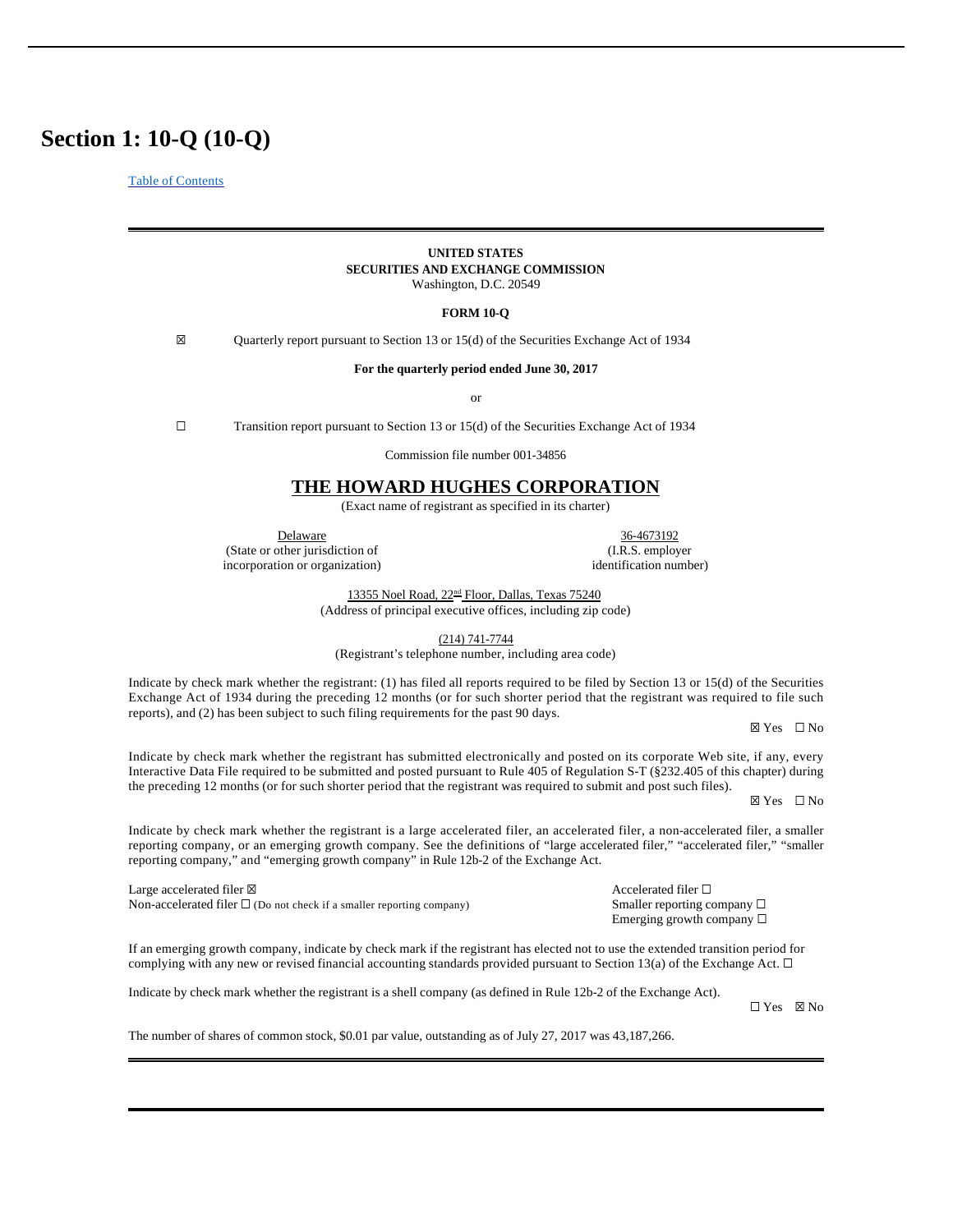Table of Contents

# **THE HOWARD HUGHES CORPORATION**

# INDEX

|            |                                                                                                                               |                                                                                       | <b>PAGE</b><br><b>NUMBER</b> |
|------------|-------------------------------------------------------------------------------------------------------------------------------|---------------------------------------------------------------------------------------|------------------------------|
|            | PART I FINANCIAL INFORMATION                                                                                                  |                                                                                       |                              |
| Item 1:    | <b>Condensed Consolidated Financial Statements (Unaudited)</b>                                                                |                                                                                       |                              |
|            | <b>Condensed Consolidated Balance Sheets</b><br>as of June 30, 2017 and December 31, 2016                                     |                                                                                       | 3                            |
|            | <b>Condensed Consolidated Statements of Operations</b><br>for the three and six months ended June 30, 2017 and 2016           |                                                                                       | 4                            |
|            | <b>Condensed Consolidated Statements of Comprehensive Income</b><br>for the three and six months ended June 30, 2017 and 2016 |                                                                                       | 5                            |
|            | <b>Condensed Consolidated Statements of Equity</b><br>for the six months ended June 30, 2017 and 2016                         |                                                                                       | 6                            |
|            | <b>Condensed Consolidated Statements of Cash Flows</b><br>for the six months ended June 30, 2017 and 2016                     |                                                                                       | 7                            |
|            | <b>Notes to Condensed Consolidated Financial Statements</b>                                                                   |                                                                                       | 9                            |
| Item $2$ : |                                                                                                                               | Management's Discussion and Analysis of Financial Condition and Results of Operations | 34                           |
| Item $3$ : | <b>Quantitative and Qualitative Disclosures about Market Risk</b>                                                             |                                                                                       | 65                           |
| Item 4:    | <b>Controls and Procedures</b>                                                                                                |                                                                                       | 65                           |
|            | <b>PART II OTHER INFORMATION</b>                                                                                              |                                                                                       | 66                           |
| Item $1$ : | <b>Legal Proceedings</b>                                                                                                      |                                                                                       | 66                           |
|            | Item 1A: Risk Factors                                                                                                         |                                                                                       | 66                           |
| Item $2$ : | Unregistered Sales of Equity Securities And Use Of Proceeds                                                                   |                                                                                       | 66                           |
| Item $3$ : | <b>Default Upon Senior Securities</b>                                                                                         |                                                                                       | 67                           |
| Item 4:    | <b>Mine Safety Disclosures</b>                                                                                                |                                                                                       | 67                           |
| Item $5$ : | <b>Other Information</b>                                                                                                      |                                                                                       | 67                           |
| Item $6$ : | <b>Exhibits</b>                                                                                                               |                                                                                       | 67                           |
|            | <b>SIGNATURE</b>                                                                                                              |                                                                                       | 68                           |
|            | <b>EXHIBIT INDEX</b>                                                                                                          |                                                                                       | 69                           |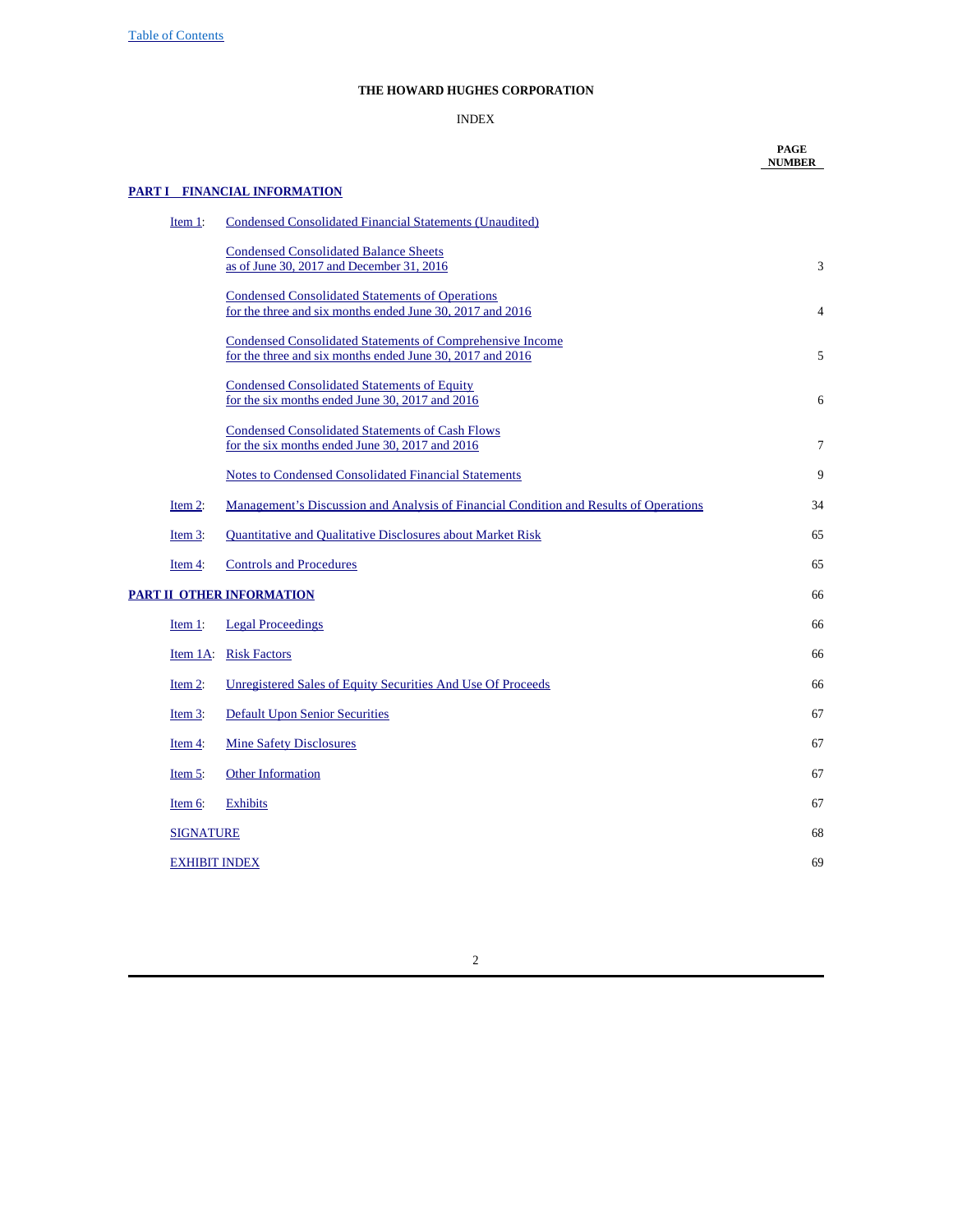### **CONDENSED CONSOLIDATED BALANCE SHEETS**

### **UNAUDITED**

| (In thousands, except share amounts)                                                        |               | <b>June 30,</b><br>2017 |                    | December 31,<br>2016 |
|---------------------------------------------------------------------------------------------|---------------|-------------------------|--------------------|----------------------|
| Assets:                                                                                     |               |                         |                    |                      |
| Investment in real estate:                                                                  |               |                         |                    |                      |
| <b>Master Planned Community assets</b>                                                      | $\mathcal{S}$ | 1,676,263               | - \$               | 1,669,561            |
| Buildings and equipment                                                                     |               | 2,152,915               |                    | 2,027,363            |
| Land                                                                                        |               | 314,383                 |                    | 320,936              |
| Less: accumulated depreciation                                                              |               | (282, 557)              |                    | (245, 814)           |
| Developments                                                                                |               | 1,048,849               |                    | 961,980              |
| Net property and equipment                                                                  |               | 4,909,853               |                    | 4,734,026            |
| Investment in Real Estate and Other Affiliates                                              |               | 81,797                  |                    | 76,376               |
| Net investment in real estate                                                               |               | 4,991,650               |                    | 4,810,402            |
| Cash and cash equivalents                                                                   |               | 660,086                 |                    | 665,510              |
| Accounts receivable, net                                                                    |               | 11,953                  |                    | 10,038               |
| Municipal Utility District receivables, net                                                 |               | 175,822                 |                    | 150,385              |
| Deferred expenses, net                                                                      |               | 75,351                  |                    | 64,531               |
| Prepaid expenses and other assets, net                                                      |               | 752,587                 |                    | 666,516              |
| Total assets                                                                                | \$            | 6,667,449               | \$                 | 6,367,382            |
|                                                                                             |               |                         |                    |                      |
| <b>Liabilities:</b>                                                                         |               |                         |                    |                      |
| Mortgages, notes and loans payable                                                          | $\mathsf{\$}$ | 3,002,846 \$            |                    | 2,690,747            |
| Deferred tax liabilities                                                                    |               | 224,097                 |                    | 200,945              |
| <b>Warrant liabilities</b>                                                                  |               |                         |                    | 332,170              |
| Accounts payable and accrued expenses                                                       |               | 473,013                 |                    | 572,010              |
| <b>Total liabilities</b>                                                                    |               | 3,699,956               |                    | 3,795,872            |
|                                                                                             |               |                         |                    |                      |
| Commitments and Contingencies (see Note 15)                                                 |               |                         |                    |                      |
|                                                                                             |               |                         |                    |                      |
| <b>Equity:</b>                                                                              |               |                         |                    |                      |
| Preferred stock: \$.01 par value; 50,000,000 shares authorized, none issued                 |               |                         |                    |                      |
| Common stock: \$.01 par value; 150,000,000 shares authorized, 43,202,100 shares             |               |                         |                    |                      |
| issued and 43,185,718 outstanding as of June 30, 2017 and 39,802,064 shares                 |               |                         |                    |                      |
| issued and 39,790,003 outstanding as of December 31, 2016                                   |               | 432                     |                    | 398                  |
| Additional paid-in capital                                                                  |               | 3,243,342               |                    | 2,853,269            |
| Accumulated deficit                                                                         |               | (269, 133)              |                    | (277, 912)           |
| Accumulated other comprehensive loss                                                        |               | (9,157)                 |                    | (6,786)              |
| Treasury stock, at cost, 16,382 shares as of June 30, 2017 and 12,061 shares as of December |               | (1,763)                 |                    | (1,231)              |
| 31, 2016, respectively                                                                      |               |                         |                    |                      |
| Total stockholders' equity                                                                  |               | 2,963,721               |                    | 2,567,738            |
| Noncontrolling interests                                                                    |               | 3,772                   |                    | 3,772                |
| Total equity                                                                                |               | 2,967,493               |                    | 2,571,510            |
| Total liabilities and equity                                                                | \$            | 6.667.449               | $\mathbf{\hat{S}}$ | 6.367.382            |

See Notes to Condensed Consolidated Financial Statements.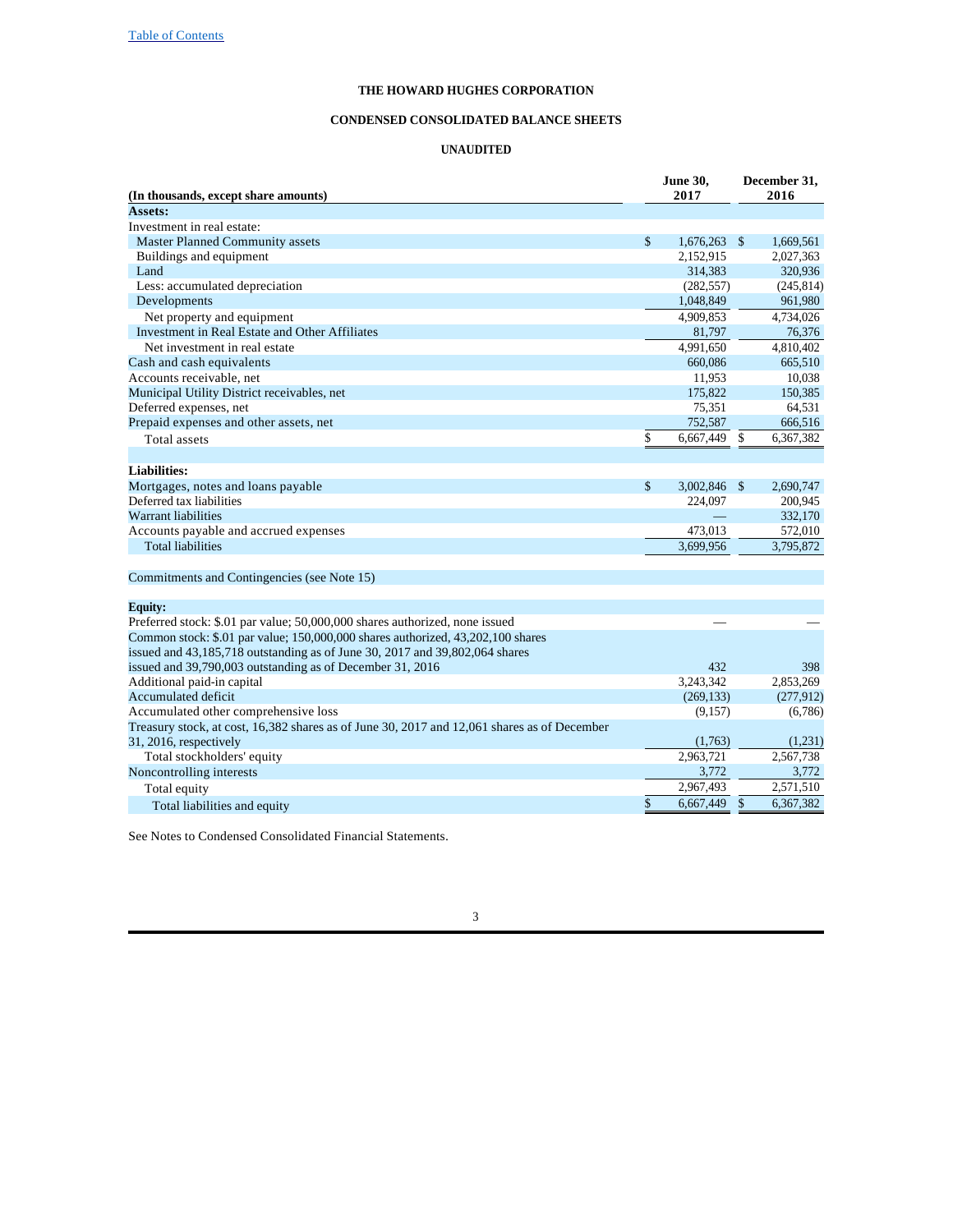#### **CONDENSED CONSOLIDATED STATEMENTS OF OPERATIONS**

### **UNAUDITED**

|                                                          | Three Months Ended June 30, |           |    |           |    | Six Months Ended June 30, |                                                                                                                                                      |           |  |
|----------------------------------------------------------|-----------------------------|-----------|----|-----------|----|---------------------------|------------------------------------------------------------------------------------------------------------------------------------------------------|-----------|--|
| (In thousands, except per share amounts)                 |                             | 2017      |    | 2016      |    | 2017                      | 2016<br>\$<br>154,541<br>44,696<br>19,778<br>30,978<br>14,077<br>5,885<br>24,717<br>2,689<br>962<br>10,870<br>40,377<br>47,924<br>397,494<br>116,701 |           |  |
| <b>Revenues:</b>                                         |                             |           |    |           |    |                           |                                                                                                                                                      |           |  |
| Condominium rights and unit sales                        | \$                          | 148,211   | \$ | 125,112   | \$ | 228,356                   |                                                                                                                                                      | 247,206   |  |
| Master Planned Community land sales                      |                             | 69,144    |    | 61,098    |    | 122,625                   |                                                                                                                                                      | 103,040   |  |
| Minimum rents                                            |                             | 45.073    |    | 42,036    |    | 91,399                    |                                                                                                                                                      | 83.345    |  |
| Tenant recoveries                                        |                             | 11,642    |    | 10,923    |    | 23,041                    |                                                                                                                                                      | 21,451    |  |
| Hospitality revenues                                     |                             | 19,703    |    | 19,129    |    | 39,414                    |                                                                                                                                                      | 32,038    |  |
| Builder price participation                              |                             | 4,480     |    | 6,501     |    | 9,141                     |                                                                                                                                                      | 11,148    |  |
| Other land revenues                                      |                             | 4,463     |    | 4,122     |    | 15,045                    |                                                                                                                                                      | 8,170     |  |
| Other rental and property revenues                       |                             | 5,923     |    | 4,593     |    | 11,380                    |                                                                                                                                                      | 7,797     |  |
| Total revenues                                           |                             | 308,639   |    | 273,514   |    | 540,401                   |                                                                                                                                                      | 514,195   |  |
|                                                          |                             |           |    |           |    |                           |                                                                                                                                                      |           |  |
| <b>Expenses:</b>                                         |                             |           |    |           |    |                           |                                                                                                                                                      |           |  |
| Condominium rights and unit cost of sales                |                             | 106,195   |    | 79,726    |    | 166,678                   |                                                                                                                                                      |           |  |
| Master Planned Community cost of sales                   |                             | 33,376    |    | 29,008    |    | 59,245                    |                                                                                                                                                      |           |  |
| Master Planned Community operations                      |                             | 7,307     |    | 9,169     |    | 16,701                    |                                                                                                                                                      |           |  |
| Other property operating costs                           |                             | 20,291    |    | 15,236    |    | 38,799                    |                                                                                                                                                      |           |  |
| Rental property real estate taxes                        |                             | 6,550     |    | 7,329     |    | 14,087                    |                                                                                                                                                      |           |  |
| Rental property maintenance costs                        |                             | 3,608     |    | 2,753     |    | 6,636                     |                                                                                                                                                      |           |  |
| Hospitality operating costs                              |                             | 14,164    |    | 14,242    |    | 28,009                    |                                                                                                                                                      |           |  |
| Provision for doubtful accounts                          |                             | 745       |    | (352)     |    | 1,280                     |                                                                                                                                                      |           |  |
| Demolition costs                                         |                             | 63        |    | 490       |    | 128                       |                                                                                                                                                      |           |  |
| Development-related marketing costs                      |                             | 4,716     |    | 6,339     |    | 8,921                     |                                                                                                                                                      |           |  |
| General and administrative                               |                             | 22,944    |    | 20,053    |    | 41,061                    |                                                                                                                                                      |           |  |
| Depreciation and amortization                            |                             | 34,770    |    | 24,952    |    | 60,294                    |                                                                                                                                                      |           |  |
| Total expenses                                           |                             | 254,729   |    | 208,945   |    | 441,839                   |                                                                                                                                                      |           |  |
| Operating income before other items                      |                             | 53,910    |    | 64,569    |    | 98,562                    |                                                                                                                                                      |           |  |
| Other:                                                   |                             |           |    |           |    |                           |                                                                                                                                                      |           |  |
| Gains on sales of properties                             |                             |           |    |           |    | 32,215                    |                                                                                                                                                      | 140,479   |  |
| Other income, net                                        |                             | 223       |    | 9,067     |    | 910                       |                                                                                                                                                      | 9,426     |  |
| Total other                                              |                             | 223       |    | 9,067     |    | 33,125                    |                                                                                                                                                      | 149,905   |  |
|                                                          |                             |           |    |           |    |                           |                                                                                                                                                      |           |  |
| Operating income                                         |                             | 54,133    |    | 73,636    |    | 131,687                   |                                                                                                                                                      | 266,606   |  |
| Interest income                                          |                             | 785       |    | 435       |    | 1,407                     |                                                                                                                                                      | 704       |  |
| Interest expense                                         |                             | (14, 448) |    | (16, 533) |    | (32, 306)                 |                                                                                                                                                      | (32, 526) |  |
| Loss on redemption of senior notes due 2021              |                             |           |    |           |    | (46, 410)                 |                                                                                                                                                      |           |  |
| Warrant liability loss                                   |                             | (30, 881) |    | (44, 150) |    | (43, 443)                 |                                                                                                                                                      | (14, 330) |  |
| Gain on acquisition of joint venture partner's interest  |                             |           |    |           |    | 5,490                     |                                                                                                                                                      |           |  |
| Equity in earnings from Real Estate and Other Affiliates |                             | 9,834     |    | 20,275    |    | 18,354                    |                                                                                                                                                      | 22,207    |  |
| Income before taxes                                      |                             | 19,423    |    | 33,663    |    | 34,779                    |                                                                                                                                                      | 242,661   |  |
| Provision for income taxes                               |                             | 16,303    |    | 26,693    |    | 26,000                    |                                                                                                                                                      | 91,926    |  |
| Net income                                               |                             | 3,120     |    | 6,970     |    | 8,779                     |                                                                                                                                                      | 150,735   |  |
| Net income attributable to noncontrolling interests      |                             |           |    |           |    |                           |                                                                                                                                                      |           |  |
| Net income attributable to common stockholders           | \$                          | 3,120     | \$ | 6,970     | \$ | 8,779                     | \$                                                                                                                                                   | 150,735   |  |
|                                                          |                             |           |    |           |    |                           |                                                                                                                                                      |           |  |
| Basic income per share:                                  | \$                          | 0.08      | \$ | 0.18      | \$ | 0.22                      | \$                                                                                                                                                   | 3.82      |  |
| Diluted income per share:                                | \$                          | 0.07      | \$ | 0.16      | \$ | 0.20                      | \$                                                                                                                                                   | 3.53      |  |
|                                                          |                             |           |    |           |    |                           |                                                                                                                                                      |           |  |

See Notes to Condensed Consolidated Financial Statements.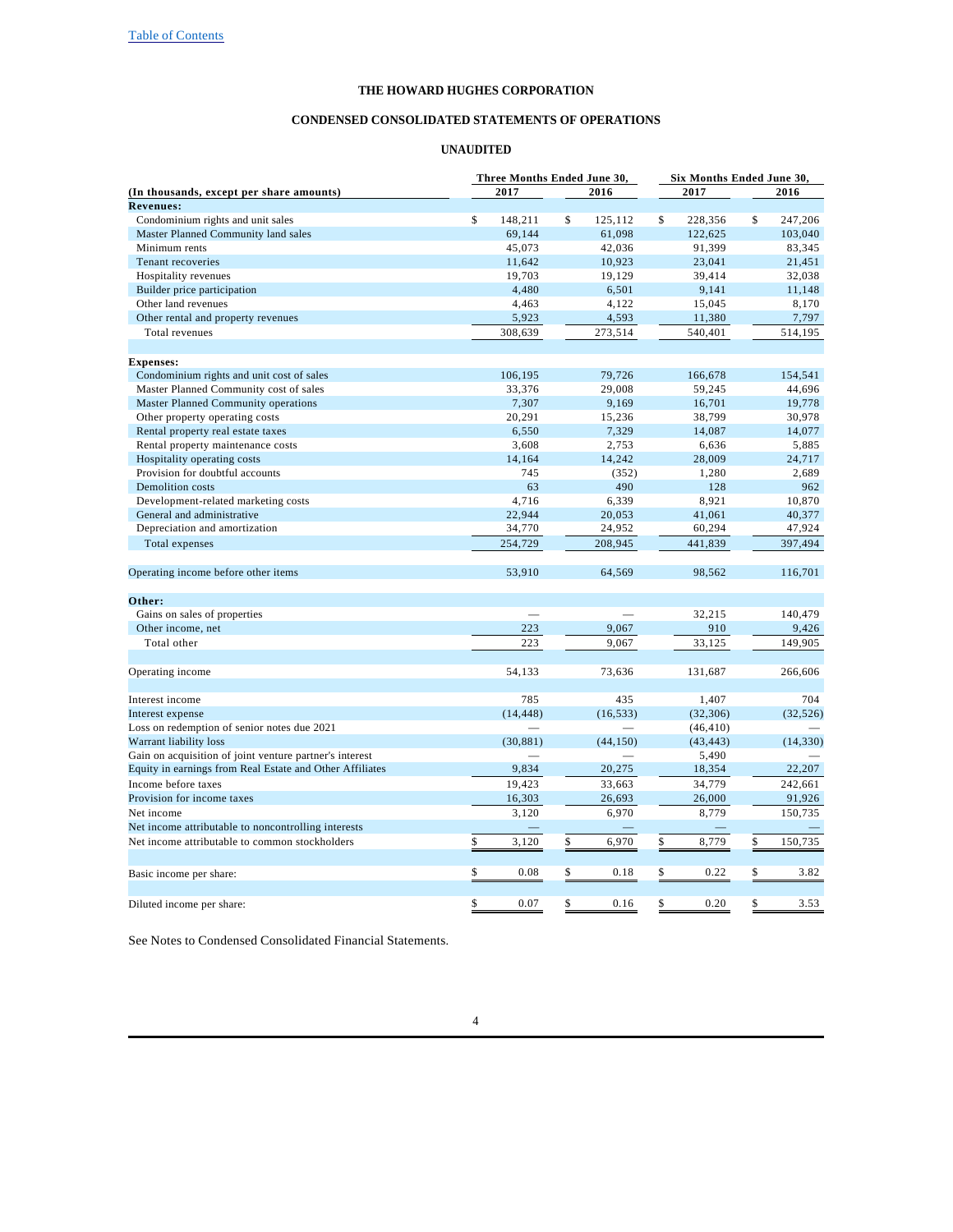#### **CONDENSED CONSOLIDATED STATEMENTS OF COMPREHENSIVE INCOME**

### **UNAUDITED**

|                                                             |         | Three Months Ended June 30, |             | Six Months Ended June 30, |  |  |
|-------------------------------------------------------------|---------|-----------------------------|-------------|---------------------------|--|--|
| (In thousands)                                              | 2017    | 2016                        | 2017        | 2016                      |  |  |
| Net income                                                  | 3,120   | 6,970                       | 8.779       | 150,735                   |  |  |
| Other comprehensive income (loss):                          |         |                             |             |                           |  |  |
| Interest rate swaps (a)                                     | (2,683) | (5,565)                     | (2,250)     | (15, 373)                 |  |  |
| Capitalized swap interest expense (b)                       | (46)    | (254)                       | (121)       | (317)                     |  |  |
| Pension adjustment (c)                                      |         | (573)                       |             | (573)                     |  |  |
| Other comprehensive income (loss)                           | (2,729) | (6,392)                     | (2,371)     | (16, 263)                 |  |  |
| Comprehensive income                                        | 391     | 578                         | 6.408       | 134,472                   |  |  |
| Comprehensive income attributable to common<br>stockholders | 391     | \$<br>578                   | \$<br>6.408 | 134.472                   |  |  |

(a) Net of deferred tax benefit of \$1.5 million and \$3.0 million for the three months ended June 30, 2017 and 2016, respectively, \$1.2 million and \$8.3 million for the six months ended June 30, 2017 and 2016, respectively.

(b) The deferred tax impact was immaterial for the three months ended June 30, 2017 and 2016, respectively. Amount is net of deferred tax benefit of \$0.1 million for the six months ended June 30, 2017 and 2016, respectively.

(c) Net of deferred tax benefit of \$0.4 million for the three and six months ended June 30, 2016, respectively.

See Notes to Condensed Consolidated Financial Statements.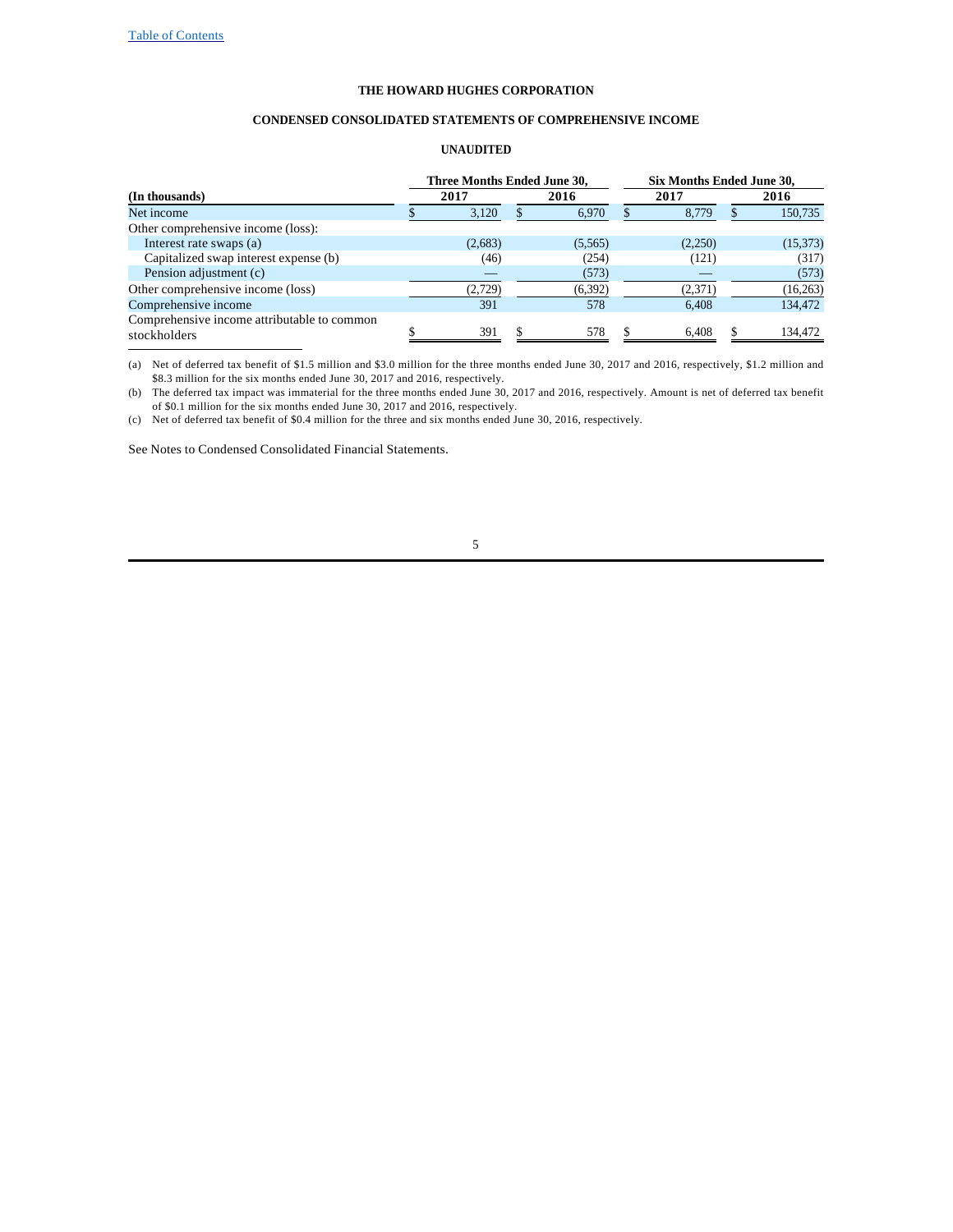#### **CONDENSED CONSOLIDATED STATEMENTS OF EQUITY**

### **UNAUDITED**

|                                               |                     |        |                   |                             | Accumulated   |               |                          |                          |               |
|-----------------------------------------------|---------------------|--------|-------------------|-----------------------------|---------------|---------------|--------------------------|--------------------------|---------------|
|                                               |                     |        | <b>Additional</b> |                             | Other         |               |                          |                          |               |
|                                               | <b>Common Stock</b> |        | Paid-In           | Accumulated                 | Comprehensive |               | <b>Treasury Stock</b>    | Noncontrolling           | Total         |
| (In thousands, except shares)                 | <b>Shares</b>       | Amount | Capital           | <b>Deficit</b>              | (Loss)        | <b>Shares</b> | Amount                   | <b>Interests</b>         | <b>Equity</b> |
| <b>Balance December 31, 2015</b>              | 39,714,838 \$       | 398 S  | 2,847,823         | $(480, 215)$ \$<br>$\sim$ S | (7,889)       |               |                          | $3,772$ \$               | 2,363,889     |
| Net income                                    |                     |        |                   | 150,735                     |               |               |                          |                          | 150,735       |
| Interest rate swaps, net of tax \$8,245       |                     |        |                   |                             | (15, 373)     |               | $\overline{\phantom{0}}$ | $\overline{\phantom{0}}$ | (15, 373)     |
| Pension adjustment, net of tax of \$350       |                     |        |                   |                             | (573)         |               |                          |                          | (573)         |
| Capitalized swap interest, net of tax \$61    | -                   | $\sim$ |                   |                             | (317)         |               | _                        | $\overline{\phantom{0}}$ | (317)         |
| Stock plan activity                           | 131,198             |        | 6,057             |                             |               | (12,061)      | (1,231)                  |                          | 4,826         |
| <b>Balance, June 30, 2016</b>                 | 39,846,036          | 398    | 2,853,880         | (329, 480)                  | (24, 152)     | (12,061)      | (1,231)                  | 3,772                    | 2,503,187     |
|                                               |                     |        |                   |                             |               |               |                          |                          |               |
| <b>Balance December 31, 2016</b>              | 39,802,064          | 398    | 2,853,269         | (277, 912)                  | (6,786)       | (12,061)      | (1,231)                  | 3,772                    | 2,571,510     |
| Net income                                    |                     |        |                   | 8,779                       |               |               |                          |                          | 8.779         |
| Interest rate swaps, net of tax of \$1,221    |                     |        |                   |                             | (2,250)       |               |                          |                          | (2,250)       |
| Capitalized swap interest, net of tax of \$66 |                     | --     |                   |                             | (121)         | –             | $\overline{\phantom{a}}$ |                          | (121)         |
| Grant of management warrants (a)              |                     |        |                   |                             |               |               |                          |                          |               |
| Stock plan activity                           | 347,583             | 3      | 14,491            |                             |               | (4, 321)      | (532)                    |                          | 13,962        |
| <b>Exercise of warrants</b>                   | 3,052,453           | 31     | 375,582           |                             | _             |               | _                        | _                        | 375,613       |
| <b>Balance, June 30, 2017</b>                 | 43,202,100          | 432    | 3,243,342         | $(269, 133)$ \$             | (9,157)       | (16, 382)     | (1,763)                  | 3,772                    | 2,967,493     |

(a) Represents the \$50.0 million warrant granted to purchase 1,965,409 shares upon receipt of the \$50.0 million purchase price for the warrant grant executed on June 16, 2017 between the Company and our CEO, David R. Weinr

See Notes to Condensed Consolidated Financial Statements.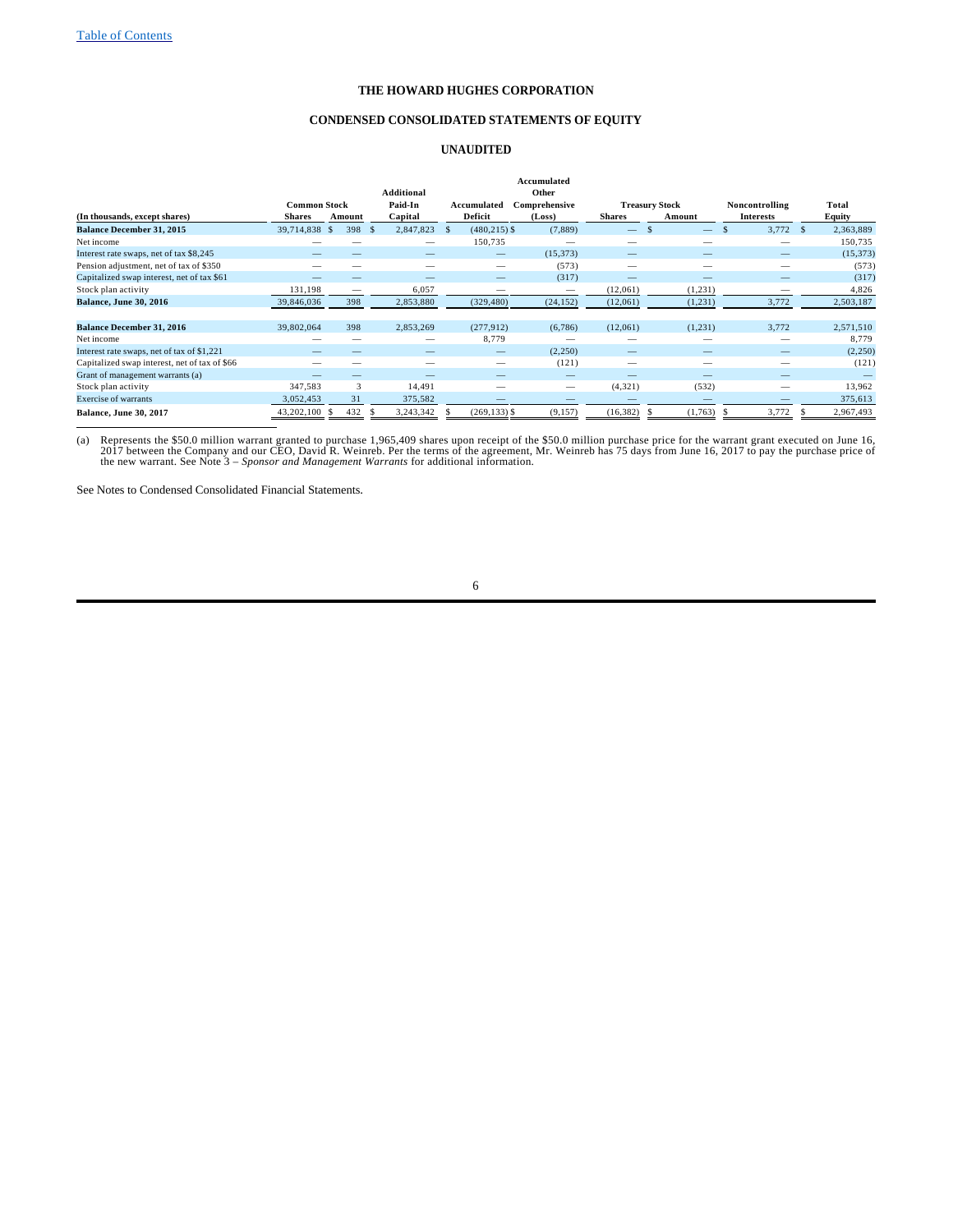#### **CONDENSED CONSOLIDATED STATEMENTS OF CASH FLOWS**

### **UNAUDITED**

|                                                                                             |              |             | <b>Six Months Ended June 30.</b> |            |  |
|---------------------------------------------------------------------------------------------|--------------|-------------|----------------------------------|------------|--|
| (In thousands)                                                                              |              | 2017        |                                  | 2016       |  |
| <b>Cash Flows from Operating Activities:</b>                                                |              |             |                                  |            |  |
| Net income                                                                                  | \$           | 8,779       | \$                               | 150,735    |  |
| Adjustments to reconcile net income to cash used in operating activities:                   |              |             |                                  |            |  |
| Depreciation                                                                                |              | 51,779      |                                  | 41,126     |  |
| Amortization                                                                                |              | 8,515       |                                  | 6,798      |  |
| Amortization of deferred financing costs                                                    |              | 2,940       |                                  | 3,747      |  |
| Amortization of intangibles other than in-place leases                                      |              | (791)       |                                  | (710)      |  |
| Straight-line rent amortization                                                             |              | (2, 553)    |                                  | (5, 187)   |  |
| Deferred income taxes                                                                       |              | 24,440      |                                  | 85,927     |  |
| Restricted stock and stock option amortization                                              |              | 3,407       |                                  | 4,670      |  |
| Gains on sales of properties                                                                |              | (32, 215)   |                                  | (140, 479) |  |
| Gain on acquisition of joint venture partner's interest                                     |              | (5,490)     |                                  |            |  |
| Warrant liability loss (gain)                                                               |              | 43,443      |                                  | 14,330     |  |
| Loss on redemption of senior notes due 2021                                                 |              | 46,410      |                                  |            |  |
| Equity in earnings from Real Estate and Other Affiliates, net of distributions              |              | (13, 440)   |                                  | (8,212)    |  |
| Provision for doubtful accounts                                                             |              | 1,280       |                                  | 2,689      |  |
| Master Planned Community land acquisitions                                                  |              | (1, 415)    |                                  | (69)       |  |
| Master Planned Community development expenditures                                           |              | (90, 973)   |                                  | (70, 678)  |  |
| Master Planned Community cost of sales                                                      |              | 53,240      |                                  | 41,310     |  |
| Condominium development expenditures                                                        |              | (191, 499)  |                                  | (155, 222) |  |
| Condominium rights and unit cost of sales                                                   |              | 166,678     |                                  | 154,541    |  |
| Percentage of completion revenue recognition from sale of condominium rights and unit sales |              | (228, 356)  |                                  | (247, 206) |  |
| Net changes:                                                                                |              |             |                                  |            |  |
| Accounts receivable                                                                         |              | 272         |                                  | (3,230)    |  |
| Prepaid expenses and other assets                                                           |              | (7,949)     |                                  | 2,616      |  |
| Condominium deposits received                                                               |              | 31,872      |                                  | 51,573     |  |
| Deferred expenses                                                                           |              | (9,672)     |                                  | (1,659)    |  |
| Accounts payable and accrued expenses                                                       |              | (40, 526)   |                                  | (24, 798)  |  |
| Condominium deposits held in escrow                                                         |              | (31, 872)   |                                  | (51, 573)  |  |
| Condominium deposits released from escrow                                                   |              | 116,244     |                                  | 15,661     |  |
| Other, net                                                                                  |              | (191)       |                                  | (3, 535)   |  |
|                                                                                             |              |             |                                  |            |  |
| Cash used in operating activities                                                           |              | (97, 643)   |                                  | (136, 835) |  |
|                                                                                             |              |             |                                  |            |  |
| <b>Cash Flows from Investing Activities:</b>                                                |              |             |                                  |            |  |
| Property and equipment expenditures                                                         |              | (4, 814)    |                                  | (7, 339)   |  |
| Operating property improvements                                                             |              | (8,967)     |                                  | (5,712)    |  |
| Property developments and redevelopments                                                    |              | (195, 189)  |                                  | (214, 276) |  |
| Acquisition of partner's interest in Las Vegas 51s                                          |              | (15, 404)   |                                  |            |  |
| Proceeds for reimbursement of development costs                                             |              | 11,165      |                                  | 2,915      |  |
| Proceeds from sales of properties                                                           |              | 36,000      |                                  | 378,257    |  |
| Proceeds from insurance claims                                                              |              |             |                                  | 3,107      |  |
| Distributions from Real Estate and Other Affiliates                                         |              |             |                                  | 12,002     |  |
| Note issued to Real Estate Affiliate                                                        |              |             |                                  | (25,000)   |  |
| Proceeds from repayment of note to Real Estate Affiliate                                    |              |             |                                  | 25,000     |  |
| Investments in Real Estate and Other Affiliates, net                                        |              | (1, 391)    |                                  | (11, 813)  |  |
| Change in restricted cash                                                                   |              | (3,919)     |                                  | 4,658      |  |
| Cash (used in) provided by investing activities                                             |              | (182, 519)  |                                  | 161,799    |  |
|                                                                                             |              |             |                                  |            |  |
| <b>Cash Flows from Financing Activities:</b>                                                |              |             |                                  |            |  |
| Proceeds from mortgages, notes and loans payable                                            | $\mathsf{s}$ | 1,399,843   | $\mathbb S$                      | 207,561    |  |
| Principal payments on mortgages, notes and loans payable                                    |              | (1,085,438) |                                  | (4, 492)   |  |
| Premium paid to redeem 2021 senior notes                                                    |              | (39,966)    |                                  |            |  |
| Special Improvement District bond funds released from (held in) escrow                      |              | 1,602       |                                  |            |  |
| Deferred financing costs                                                                    |              | (11, 383)   |                                  | (1, 303)   |  |
| Taxes paid on vested stock options and restricted stock                                     |              | (9,029)     |                                  | (1, 231)   |  |
| Stock options exercised                                                                     |              | 19,109      |                                  |            |  |
| Cash provided by financing activities                                                       |              | 274,738     |                                  | 200,535    |  |
|                                                                                             |              |             |                                  |            |  |
| Net change in cash and cash equivalents                                                     |              | (5, 424)    |                                  | 225,499    |  |
| Cash and cash equivalents at beginning of period                                            |              | 665,510     |                                  | 445,301    |  |
| Cash and cash equivalents at end of period                                                  | \$           | 660,086     | \$                               | 670,800    |  |
|                                                                                             |              |             |                                  |            |  |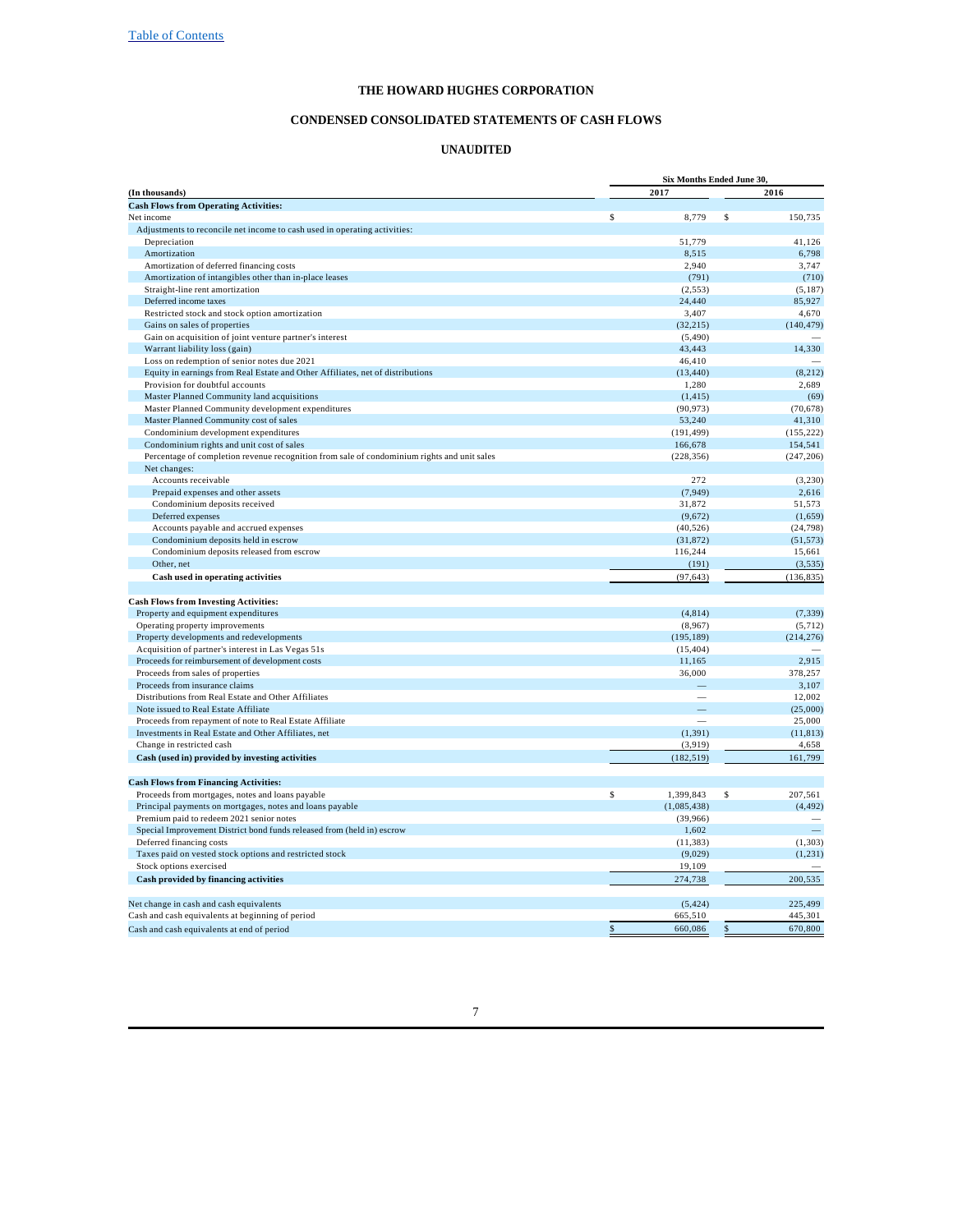#### **CONDENSED CONSOLIDATED STATEMENTS OF CASH FLOWS**

### **UNAUDITED**

|                                                                        | Six Months Ended June 30.<br>2017<br>60,566<br>\$<br>$\mathbf{s}$ |        |  |  |
|------------------------------------------------------------------------|-------------------------------------------------------------------|--------|--|--|
|                                                                        |                                                                   | 2016   |  |  |
| <b>Supplemental Disclosure of Cash Flow Information:</b>               |                                                                   |        |  |  |
| Interest paid                                                          |                                                                   | 57,335 |  |  |
| Interest capitalized                                                   | 35,291                                                            | 28,681 |  |  |
| Income taxes paid                                                      | 1,873                                                             | 3,067  |  |  |
|                                                                        |                                                                   |        |  |  |
| <b>Non-Cash Transactions:</b>                                          |                                                                   |        |  |  |
| Exercise of Sponsor and Management Warrants                            | 375,613                                                           |        |  |  |
| Special Improvement District bond transfers associated with land sales | 6,005                                                             | 3,386  |  |  |
| Accrued interest on construction loan borrowing                        | 2,522                                                             | 3,005  |  |  |
| Capitalized stock compensation                                         | 765                                                               | 1,387  |  |  |
| Acquisition of Las Vegas 51s                                           |                                                                   |        |  |  |
| Building                                                               | 87                                                                |        |  |  |
| Developments                                                           | 65                                                                |        |  |  |
| Accounts receivable                                                    | 633                                                               |        |  |  |
| Other assets                                                           | 33,313                                                            |        |  |  |
| Other liabilities                                                      | (2, 294)                                                          |        |  |  |

See Notes to Condensed Consolidated Financial Statements.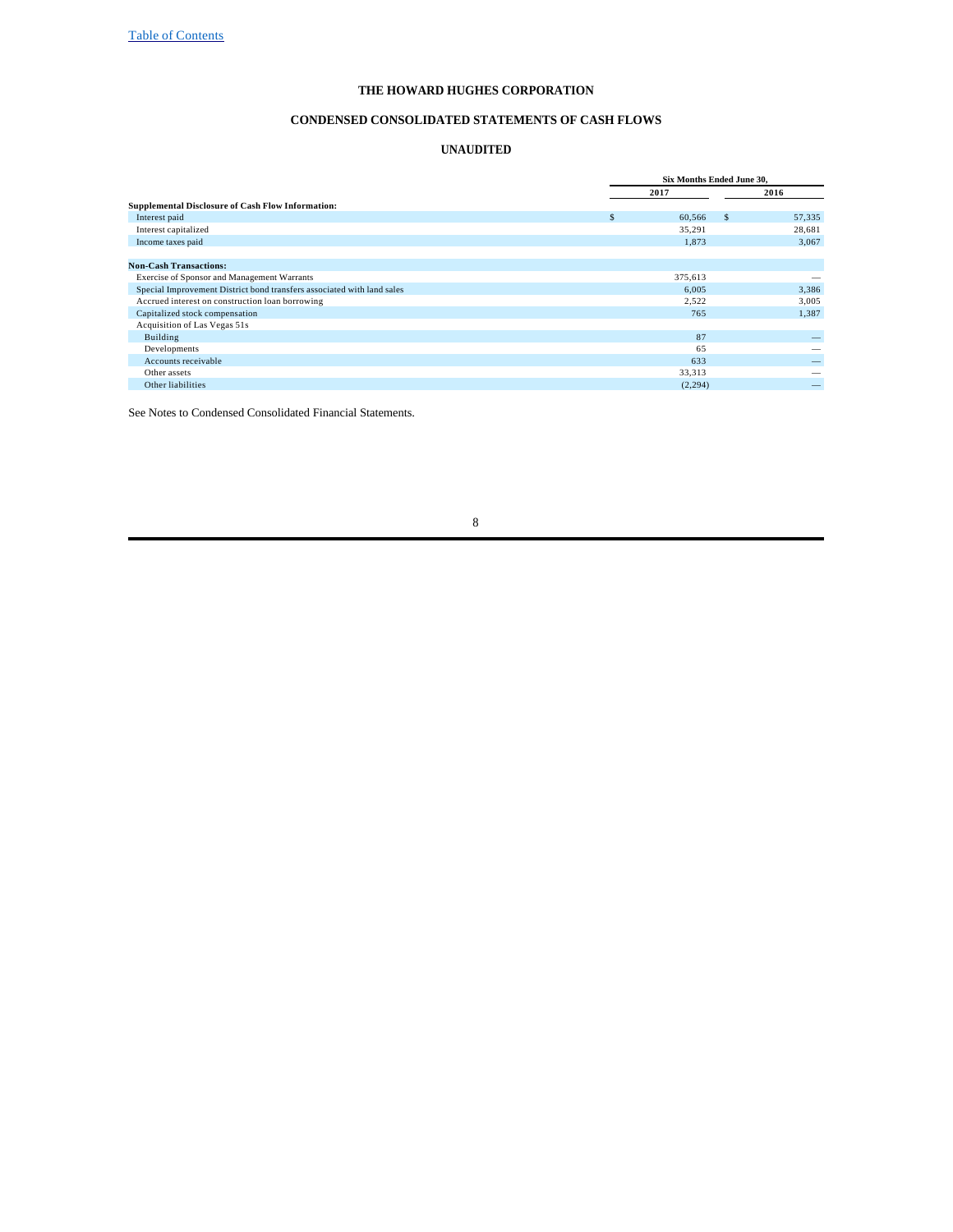# **NOTES TO CONDENSED CONSOLIDATED FINANCIAL STATEMENTS**

# **UNAUDITED**

# **NOTE 1 BASIS OF PRESENTATION AND ORGANIZATION**

The accompanying unaudited Condensed Consolidated Financial Statements have been prepared in accordance with accounting principles generally accepted in the United States of America ("GAAP"), with intercompany transactions between consolidated subsidiaries eliminated. In accordance with the instructions to Form 10-Q and Article 10 of Regulation S-X as issued by the Securities and Exchange Commission (the "SEC"), these Condensed Consolidated Financial Statements do not include all of the information and disclosures required by GAAP for complete financial statements. Readers of this Quarterly Report on Form 10-Q ("Quarterly Report") should refer to The Howard Hughes Corporation's ("HHC" or the "Company") audited Consolidated Financial Statements, which are included in the Company's Annual Report on Form 10-K for the fiscal year ended December 31, 2016 (the "Annual Report"), filed on February 23, 2017 with the SEC. Certain amounts in 2016 have been reclassified to conform to 2017 presentation. In the opinion of management, all normal recurring adjustments necessary for a fair presentation of the financial position, results of operations, comprehensive income (loss), cash flows and equity for the interim periods have been included. The results for the three and six months ended June 30, 2017 are not necessarily indicative of the results that may be expected for the year ended December 31, 2017.

Management has evaluated for disclosure or recognition all material events occurring subsequent to the date of the Condensed Consolidated Financial Statements up to the date and time this Quarterly Report was filed.

## **NOTE 2 RECENTLY ISSUED ACCOUNTING PRONOUNCEMENTS**

The following is a summary of recently issued and other notable accounting pronouncements which relate to our business.

In May 2017, the Financial Accounting Standards Board's ("FASB") issued Accounting Standards Update ("ASU") 2017-09, *Compensation – Stock Compensation (Topic 718): Scope of Modification Accounting* to provide clarity and reduce the diversity in practice and cost and complexity when applying the guidance in *Topic 718, Compensation–Stock Compensation*. Stakeholders observed that the definition of the term "modification" is broad and that its interpretation results in diversity in practice. The ASU states that when an entity concludes that a change is not substantive, then modification accounting does not apply. The effective date of the standard is for fiscal periods, and interim periods within those years, beginning after December 15, 2017. The new standard must be adopted prospectively to an award modified on or after the adoption date. Early adoption is permitted. Once adopted, HHC will apply this guidance to any modifications made to either the stock option or restricted stock award plans. We will adopt the ASU on January 1, 2018.

In February 2017, the FASB issued ASU 2017-05, *Other Income-Gains and Losses from the Derecognition of Nonfinancial Assets (Subtopic 610-20).* The standard defines an "in-substance non-financial asset," as a financial asset promised to a counterparty in a contract if substantially all the fair value of the assets is concentrated in nonfinancial assets. The ASU also provides guidance for accounting for partial sales of non-financial assets. The effective date of the standard is for fiscal periods, and interim periods within those years, beginning after December 15, 2017. The new standard must be adopted retrospectively with early adoption permitted. We are currently evaluating the potential impact of this ASU on our consolidated financial statements.

In January 2017, the FASB issued ASU 2017-04, *Intangibles-Goodwill and Other (Topic 350)*. This standard is intended to simplify the subsequent measurement of goodwill by eliminating step two from the goodwill impairment test. Instead, an entity will perform only step one of its quantitative goodwill impairment test by comparing the fair value of a reporting unit with its carrying amount and then recognizing the impairment charge for the amount by which the carrying amount exceeds the reporting unit's fair value. An entity will still have the option to perform a qualitative assessment for a reporting unit to determine if the quantitative step one impairment test is necessary. The effective date of the standard is for fiscal periods, and interim periods within those years, beginning after December 15, 2019. The new standard must be adopted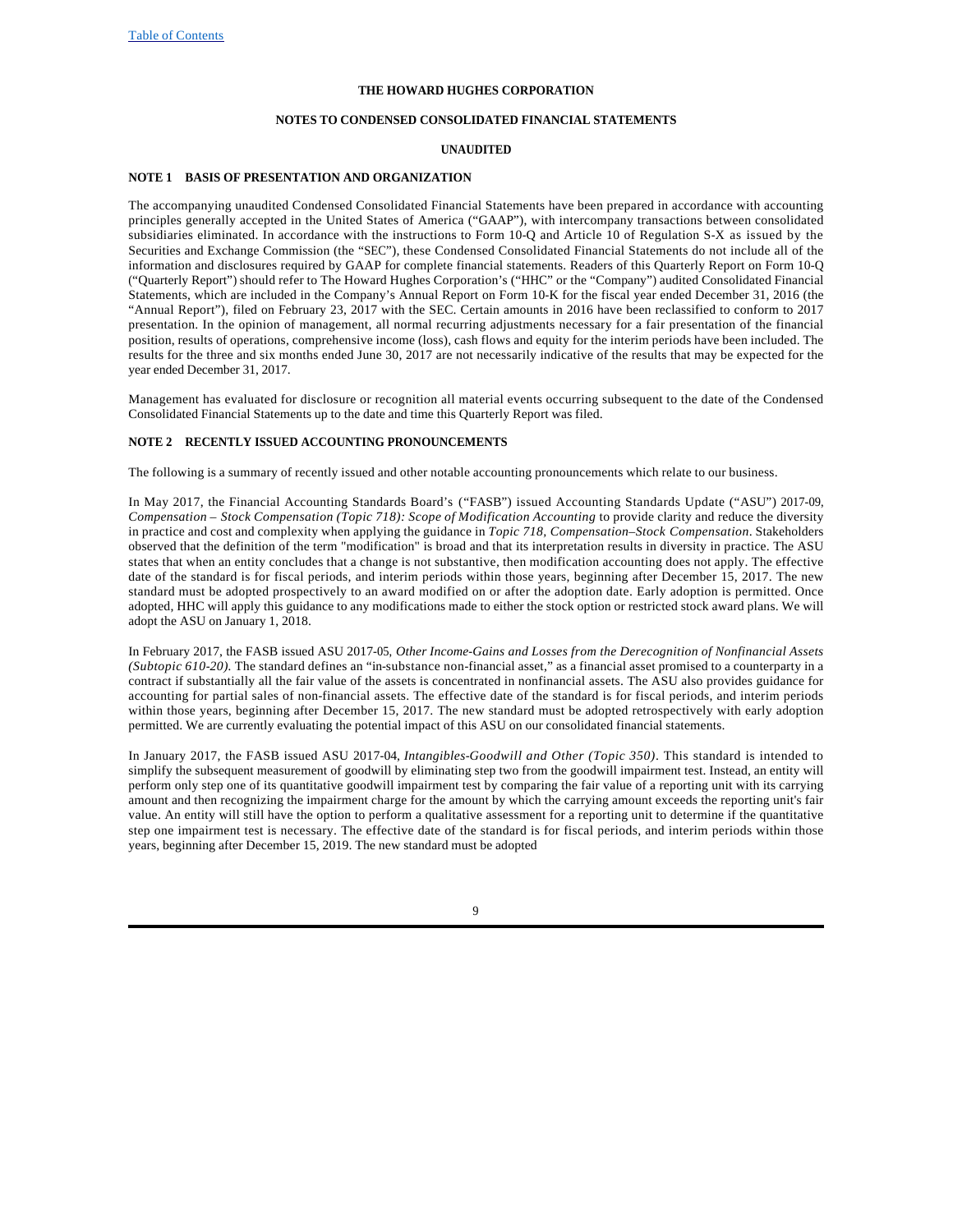# **NOTES TO CONDENSED CONSOLIDATED FINANCIAL STATEMENTS**

### **UNAUDITED**

prospectively with early adoption permitted. We do not expect the adoption of this ASU to have a material impact on our consolidated financial statements.

In January 2017, the FASB formally issued, and we early adopted ASU 2017-01, *Business Combinations (Topic 805), Clarifying the Definition of a Business,* as permitted, on a prospective basis*.* The standard provides criteria to determine when an integrated set of assets and activities is not a business. The criteria requires that when substantially all of the fair value of the gross assets acquired (or disposed of) is concentrated in a single identifiable asset or group of similar identifiable assets, the set is not a business. However, to be considered a business, the set must include, at a minimum, an input and a substantive process that together significantly contribute to the ability to create output. Under the new guidance, the acquisition of a property with an inplace lease generally will no longer be accounted for as an acquisition of a business, but instead as an asset acquisition, meaning the transaction costs of such an acquisition will now be capitalized instead of expensed. Our adoption did not have a material impact on our accounting for acquisitions.

In November 2016, the FASB issued ASU 2016-18, *Statement of Cash Flows–Restricted Cash*, which requires entities to show the changes in the total of cash, cash equivalents, restricted cash and restricted cash equivalents in the statement of cash flow. The effective date of the standard is for fiscal periods, and interim periods within those years, beginning after December 15, 2017. Early adoption is permitted, including adoption in an interim period, but any adjustments must be reflected as of the beginning of the fiscal year that includes that interim period. The new standard must be adopted retrospectively. ASU 2016-18 will impact our presentation of operating, investing and financing activities related to restricted cash on our consolidated statements of cash flows.

In October 2016, the FASB issued ASU 2016-17, *Consolidation (Topic 810): Interests Held through Related Parties That Are under Common Control*. The standard requires reporting entities to evaluate whether they should consolidate a variable interest entity ("VIE") in certain situations involving entities under common control. Specifically, the standard changes the evaluation of whether a reporting entity is the primary beneficiary of a VIE by changing how a reporting entity that is a single decision maker of a VIE treats indirect interests in the entity held through related parties that are under common control with the reporting entity. The new standard was effective January 1, 2017, and must be adopted retrospectively. We currently have no VIEs involving entities under common control, and accordingly, adoption of this ASU had no impact on our consolidated financial statements.

In August 2016, the FASB issued ASU 2016-15, *Classification of Certain Cash Receipts and Cash Payments.* The standard addresses how certain cash receipts and payments are presented and classified in the statement of cash flows, including debt extinguishment costs, distributions from equity method investees and contingent consideration payments made after a business combination. The effective date of this standard is for fiscal years, and interim periods within those years, beginning after December 15, 2017, with early adoption permitted. The new standard must be adopted retrospectively. ASU 2016-15 will impact our presentation of operating, investing and financing activities related to certain cash receipts and payments on our consolidated statements of cash flows.

In June 2016, the FASB issued ASU 2016-13, *Financial Instruments*–*Credit Losses*. The standard modifies the impairment model for most financial assets, including trade accounts receivables and loans, and will require the use of an "expected loss" model for instruments measured at amortized cost. Under this model, entities will be required to estimate the lifetime expected credit loss on such instruments and record an allowance to offset the amortized cost basis of the financial asset, resulting in a net presentation of the amount expected to be collected on the financial asset. The effective date of the standard is for fiscal years, and for interim periods within those years, beginning after December 15, 2019 with early adoption permitted. We are currently evaluating the adoption of ASU 2016-13 on our consolidated financial statements but do not anticipate significant impact.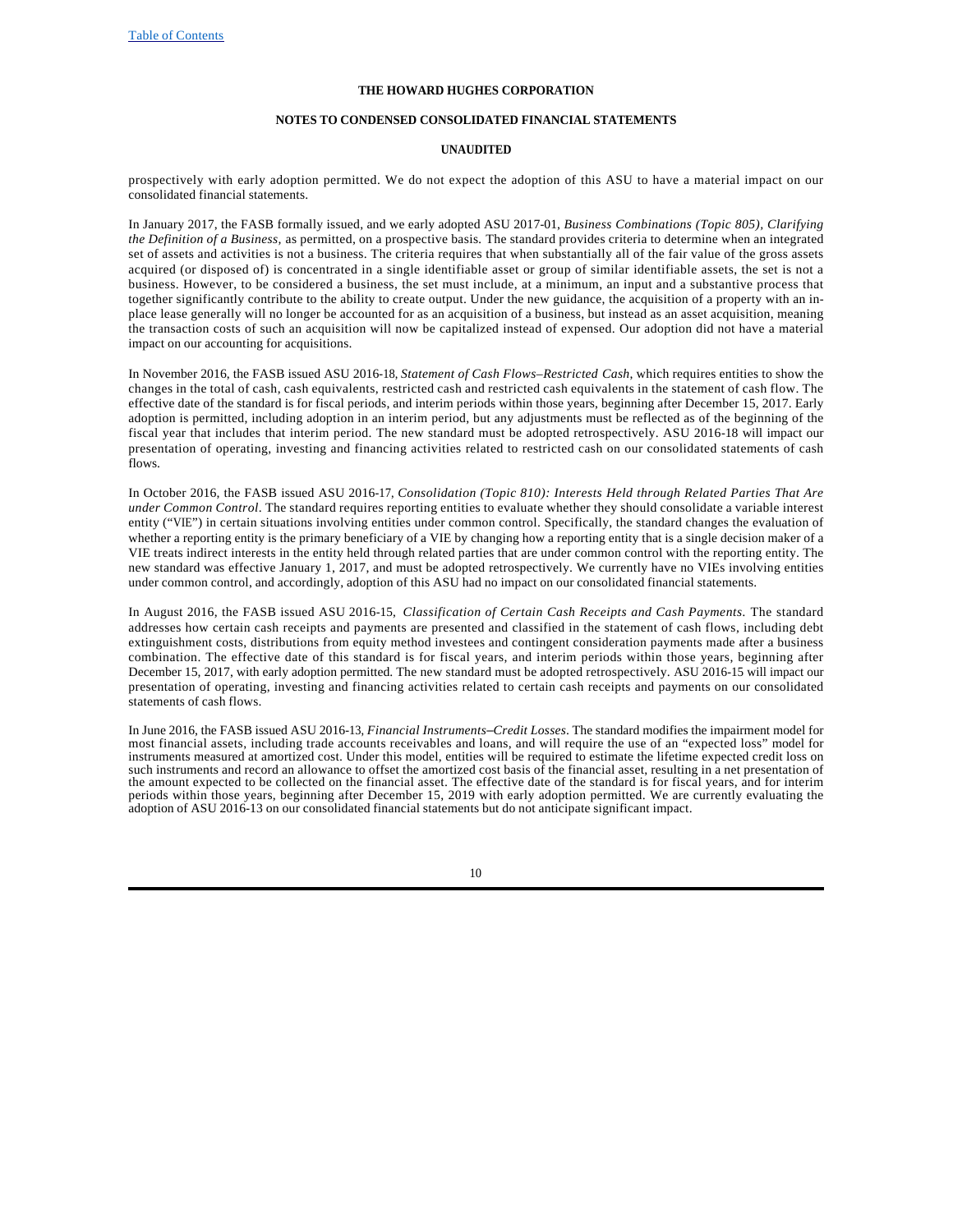# **NOTES TO CONDENSED CONSOLIDATED FINANCIAL STATEMENTS**

### **UNAUDITED**

In March 2016, the FASB issued ASU 2016-09, *Compensation*–*Stock Compensation (Topic 718) Improvements to Employee Share-Based Payment Accounting,* the standard amends several aspects of accounting for share-based payment transactions, including the accounting for income taxes, forfeitures and statutory tax withholding requirements, as well as classification in the statement of cash flows. We adopted the ASU as of January 1, 2017, and it did not have a material impact on our accounting for excess tax benefits and tax deficiencies as our stock compensation plans, which permit net-share settlement, had minimal vesting and exercise activity prior to January 1, 2017. The new guidance requires entities to recognize all income tax effects of awards in the income statement when the awards vest or are settled, in contrast to current guidance wherein such effects are recorded in additional paid-in capital ("APIC"). The amounts recorded in APIC prior to our adoption remain in APIC per the new standard. It also allows an employer to repurchase more of an employee's shares for tax withholding purposes without triggering liability accounting and to make a policy election to account for forfeitures as they occur. Our plans allow us, at the employee's request, to withhold shares with a fair value up to the amount of tax owed using the maximum statutory tax rate for the employee's applicable jurisdiction. We elected to continue to estimate forfeitures as allowed by an election under the new guidance. Our condensed consolidated statements of cash flows for the six months ended June 30, 2017 and 2016 present excess tax benefits as an operating activity and employee taxes paid as a financing activity as required by ASU 2016-09.

In February 2016, the FASB issued ASU 2016-02, *Leases*. ASU 2016-02, codified in Accounting Standards Codification ("ASC") 842. The standard amends the existing accounting standards for lease accounting, including requiring lessees to recognize most leases on their balance sheets and making targeted changes to lessor accounting. The effective date of this standard is for fiscal years, and interim periods within those years, beginning after December 15, 2018, with early adoption permitted. The standard requires a modified retrospective transition approach for all leases existing at, or entered into after, the date of initial application. We are currently evaluating the impact of adopting ASU 2016-02 on our consolidated financial statements. We anticipate a material increase to our assets and liabilities as we will be required to capitalize our ground leases, office leases and certain office equipment where we are the lessee. We will also be considering certain services that are considered non-lease components such as common area maintenance under the new guidance. Upon adoption of ASC 842, these services will be accounted for under ASU 2014-09, *Revenues from Contracts with Customers (Topic 606),* which is further discussed below.

In May 2014, the FASB and International Accounting Standards Board issued ASU 2014-09. The standard's core principle is that a company will recognize revenue when it transfers promised goods or services to customers in an amount that reflects the consideration to which the company expects to be entitled in exchange for those goods or services. The ASU requires companies to identify performance obligations in the contract, estimate the amount of variable consideration to include in the transaction price and allocate the transaction price to each separate performance obligation. The effective date of this standard is for fiscal years, and interim periods within those years, beginning after December 15, 2017, with early adoption permitted. We have concluded that after adoption we will not be able to recognize revenue for condominium projects on a percentage of completion basis, and generally revenue will be recognized when the units close and the title has transferred to the buyer. Entities have the option of using either a full retrospective or a modified retrospective approach. We have elected to apply a modified retrospective approach of adoption. We are continuing to evaluate the new guidance to determine all impacts on our consolidated financial statements.

## **NOTE 3 SPONSOR AND MANAGEMENT WARRANTS**

On November 9, 2010, we issued warrants to purchase 1,916,667 shares of our common stock (the "Sponsor Warrants") to certain funds of Pershing Square Capital Management, L.P. ("Pershing Square"). The exercise price for the warrants of \$50.00 per share and the number of shares of common stock underlying each warrant were subject to adjustment for future stock dividends, splits or reverse splits of our common stock or certain other events.

In November 2010 and February 2011, we entered into certain agreements (the "Management Warrants") with David R.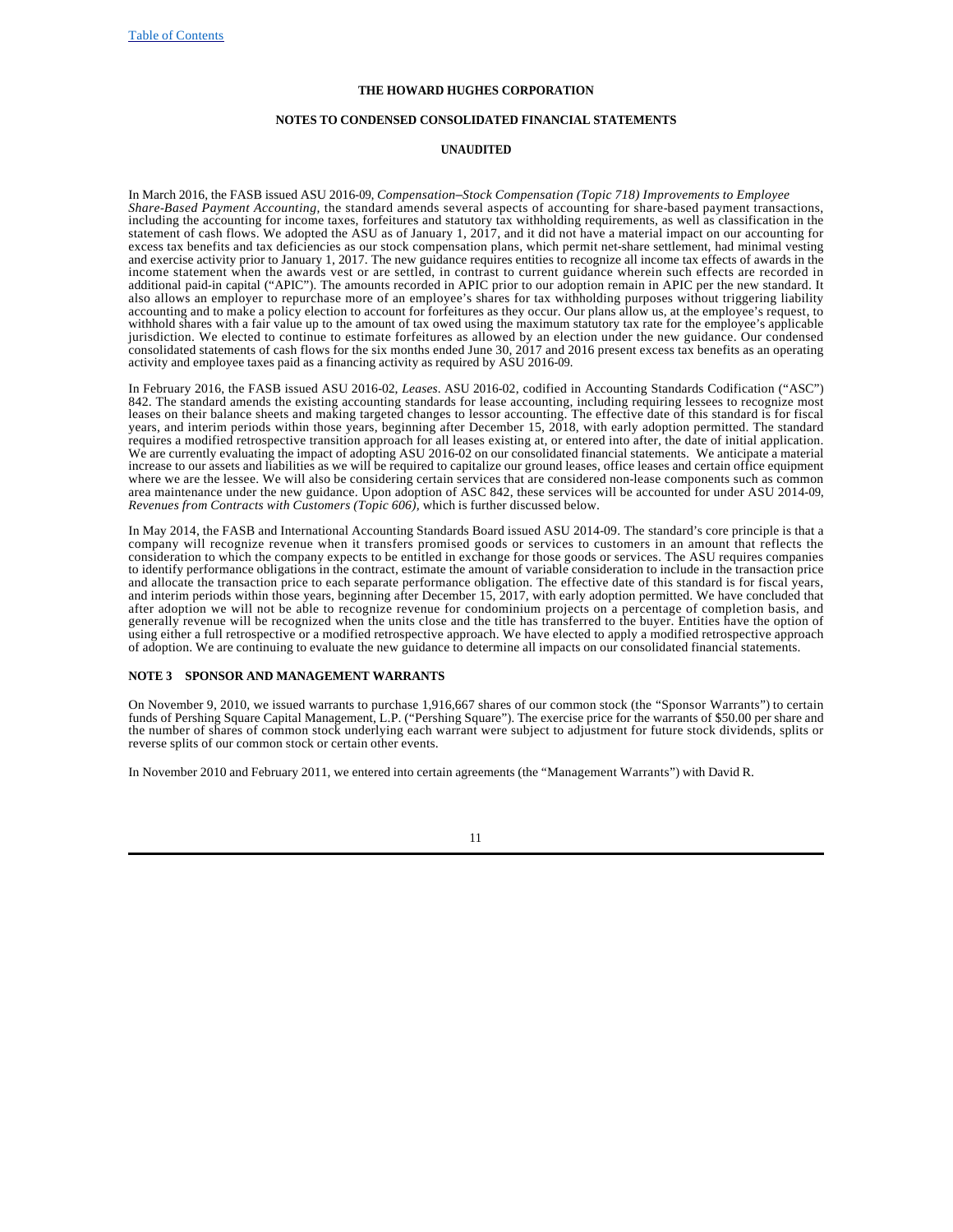# **NOTES TO CONDENSED CONSOLIDATED FINANCIAL STATEMENTS**

# **UNAUDITED**

Weinreb, our Chief Executive Officer, Grant Herlitz, our President, and Andrew C. Richardson, our former Chief Financial Officer, in each case prior to his appointment to such position, to purchase 2,367,985, 315,731 and 178,971 shares, respectively, of our common stock. The Management Warrants represent underlying shares, which may be adjusted pursuant to a net settlement option, and were issued pursuant to such agreements at fair value in exchange for a combined total of approximately \$19.0 million in cash from such executives at the commencement of their respective employment. Mr. Weinreb and Mr. Herlitz's warrants became exercisable in November 2016, and Mr. Weinreb and Mr. Herlitz's warrants had an exercise price of \$42.23 per share and Mr. Richardson's warrants became exercisable in February 2017 and had an exercise price of \$54.50 per share.

Pershing Square exercised its Sponsor Warrants on June 30, 2017, resulting in a net issuance of 1,136,517 shares in accordance with the warrant provisions. Mr. Herlitz exercised his warrants in early January 2017, resulting in the net issuance of 198,184 shares in accordance with the warrant provisions. Mr. Herlitz also donated 6,850 shares to a charitable trust, which were net share settled for 4,400 shares in accordance with the warrant provisions. In February and March 2017, Mr. Richardson exercised 130,000 Management Warrants, resulting in the net issuance of 70,014 shares in accordance with the warrant provisions. In June 2017, Mr. Weinreb exercised all his 2,367,985 Management Warrants and Mr. Richardson exercised his remaining 48,971 Management Warrants, resulting in the net issuance of 1,614,803 and 28,535 shares, respectively, in accordance with the warrant provisions.

As of June 30, 2017, all Sponsor and the original Management Warrants have been exercised. The fair values for the Sponsor and Management Warrants as of December 31, 2016 were recorded as liabilities because the holders of these warrants could require us to settle such warrants in cash upon a change of control. The estimated fair values for the outstanding Sponsor Warrants and Management Warrants were \$123.5 million and \$208.7 million, respectively, as of December 31, 2016. The fair values were estimated using an option pricing model and Level 3 inputs due to the unavailability of comparable market data, as further discussed in Note 7 – *Fair Value of Financial Instruments* in our Condensed Consolidated Financial Statements. Decreases and increases in the fair value of the Sponsor and Management Warrants were recognized as warrant liability gains or losses in the Condensed Consolidated Statements of Operations.

On October 7, 2016, we entered into a management warrant agreement with our new Chief Financial Officer, David R. O'Reilly, prior to his appointment to the position. This warrant represents 50,125 underlying shares with an exercise price of \$112.08 per share and was issued at fair value in exchange for \$1.0 million in cash from Mr. O'Reilly. On June 16, 2017, we also entered into a new warrant agreement ("New CEO Warrant") with Mr. Weinreb to acquire 1,965,409 shares for the purchase price of \$50.0 million. The New CEO Warrant shall become exercisable on June 15, 2022, at an exercise price of \$124.64 per share, subject to certain change in control, separation and termination provisions. The new warrants, which qualify as equity instruments, are included within additional paid-in capital in the Condensed Consolidated Balance Sheets at June 30, 2017 and December 31, 2016. At June 30, 2017, the New CEO Warrant is fully offset by a contribution receivable of \$50.0 million from Mr. Weinreb. Mr. Weinreb has 75 days from June 16, 2017 per the terms of the warrant grant agreement to pay the purchase price of the New CEO Warrant.

### **NOTE 4 EARNINGS PER SHARE**

Basic earnings per share ("EPS") is computed by dividing net income available to common stockholders by the weighted-average number of common shares outstanding. Diluted EPS is computed after adjusting the numerator and denominator of the basic EPS computation for the effects of all potentially dilutive common shares. The dilutive effect of options and nonvested stock issued under stock-based compensation plans is computed using the treasury stock method. The dilutive effect of the Sponsor Warrants and Management Warrants is computed using the if-converted method prior to their exercise. In previous periods, gains associated with the changes in the fair value of the Sponsor Warrants and Management Warrants, if applicable, are excluded from the numerator in computing diluted earnings per share because inclusion of such gains in the computation would be anti-dilutive.

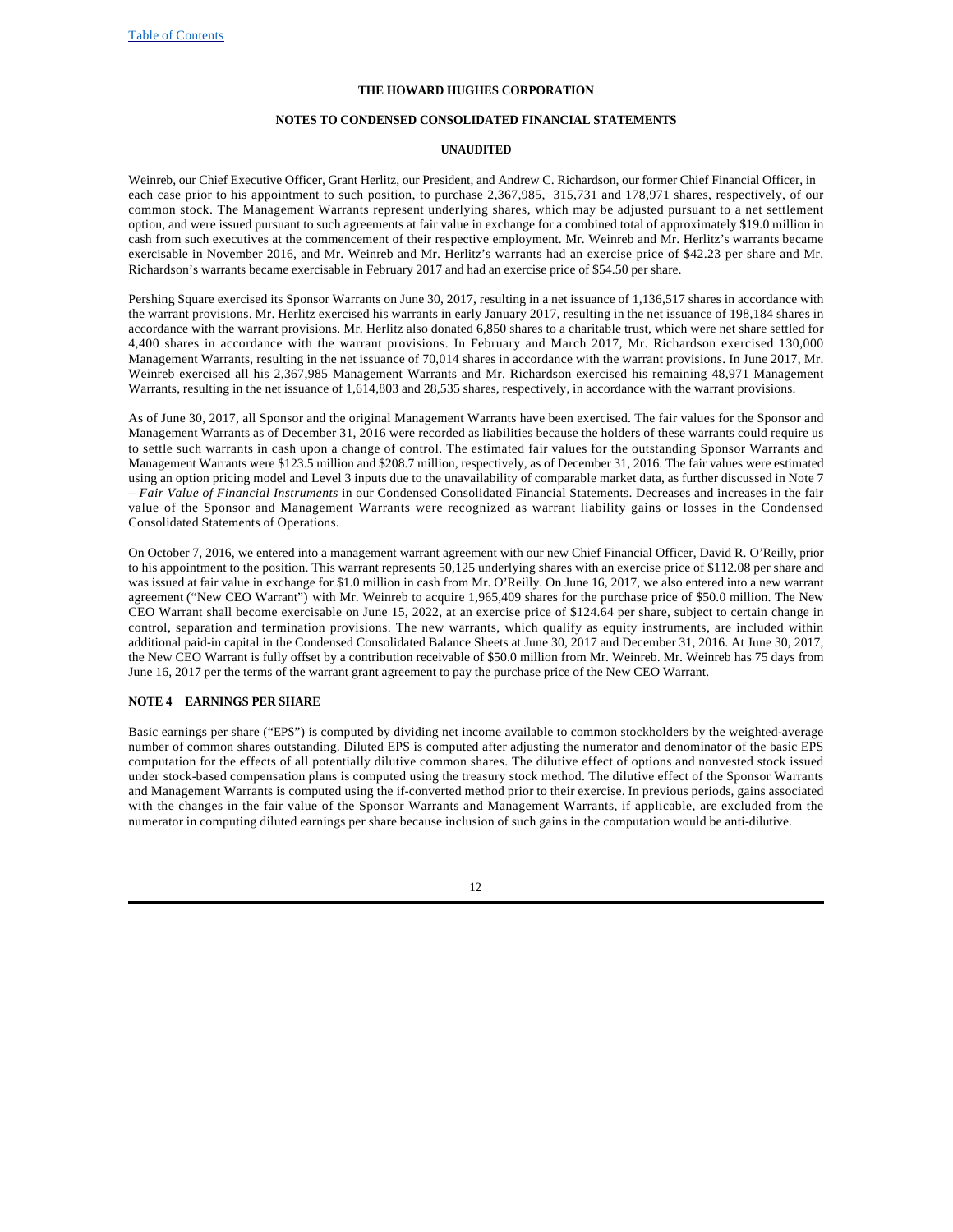### **NOTES TO CONDENSED CONSOLIDATED FINANCIAL STATEMENTS**

### **UNAUDITED**

Information related to our EPS calculations is summarized as follows:

|                                                     |    | Three Months Ended June 30, |              |        |               | Six Months Ended June 30, |               |         |  |
|-----------------------------------------------------|----|-----------------------------|--------------|--------|---------------|---------------------------|---------------|---------|--|
| (In thousands, except per share amounts)            |    | 2017                        |              | 2016   | 2017          |                           | 2016          |         |  |
| <b>Basic EPS:</b>                                   |    |                             |              |        |               |                           |               |         |  |
| Numerator:                                          |    |                             |              |        |               |                           |               |         |  |
| Net income                                          | \$ | 3,120                       | \$.          | 6,970  | \$            | 8,779                     | \$.           | 150,735 |  |
| Net income attributable to noncontrolling interests |    |                             |              |        |               |                           |               |         |  |
| Net income attributable to common stockholders      | \$ | 3,120                       | $\mathbb{S}$ | 6,970  | $\mathbb{S}$  | 8,779                     | <sup>\$</sup> | 150,735 |  |
| Denominator:                                        |    |                             |              |        |               |                           |               |         |  |
| Weighted average basic common shares outstanding    |    | 40,373                      |              | 39,492 |               | 40,088                    |               | 39,483  |  |
| <b>Diluted EPS:</b>                                 |    |                             |              |        |               |                           |               |         |  |
| <b>Numerator:</b>                                   |    |                             |              |        |               |                           |               |         |  |
| Net income attributable to common stockholders      | S  | 3,120                       | S            | 6,970  | S             | 8,779                     | S             | 150,735 |  |
| Denominator:                                        |    |                             |              |        |               |                           |               |         |  |
| Weighted average basic common shares outstanding    |    | 40.373                      |              | 39,492 |               | 40.088                    |               | 39.483  |  |
| Restricted stock and stock options                  |    | 291                         |              | 337    |               | 305                       |               | 324     |  |
| Warrants                                            |    | 2,387                       |              | 2,835  |               | 2,689                     |               | 2,835   |  |
| Weighted average diluted common shares outstanding  |    | 43,051                      |              | 42,664 |               | 43,082                    |               | 42,642  |  |
|                                                     |    |                             |              |        |               |                           |               |         |  |
| Basic income per share:                             | \$ | 0.08                        | S.           | 0.18   | <sup>\$</sup> | 0.22                      | S             | 3.82    |  |
|                                                     |    |                             |              |        |               |                           |               |         |  |
| Diluted income per share:                           | \$ | 0.07                        | \$           | 0.16   | \$            | 0.20                      | \$            | 3.53    |  |

The diluted EPS computation for the three and six months ended June 30, 2017 excludes 308,500 and 315,000 stock options, respectively, because their inclusion would have been anti-dilutive. The diluted EPS computation for the three and six months ended June 30, 2017 excludes 167,005 shares of restricted stock, because market conditions have not been met.

The diluted EPS computation for the three and six months ended June 30, 2016 excludes 363,000 stock options and 402,500 stock options, respectively, because their inclusion would have been anti-dilutive. The diluted EPS computation for the three and six months ended June 30, 2016 excludes 153,781 shares of restricted stock because market conditions have not been met.

# **NOTE 5 RECENT TRANSACTIONS**

On May 4, 2017, we announced that Bank of America will serve as the lead anchor tenant to the 51-story, Class A

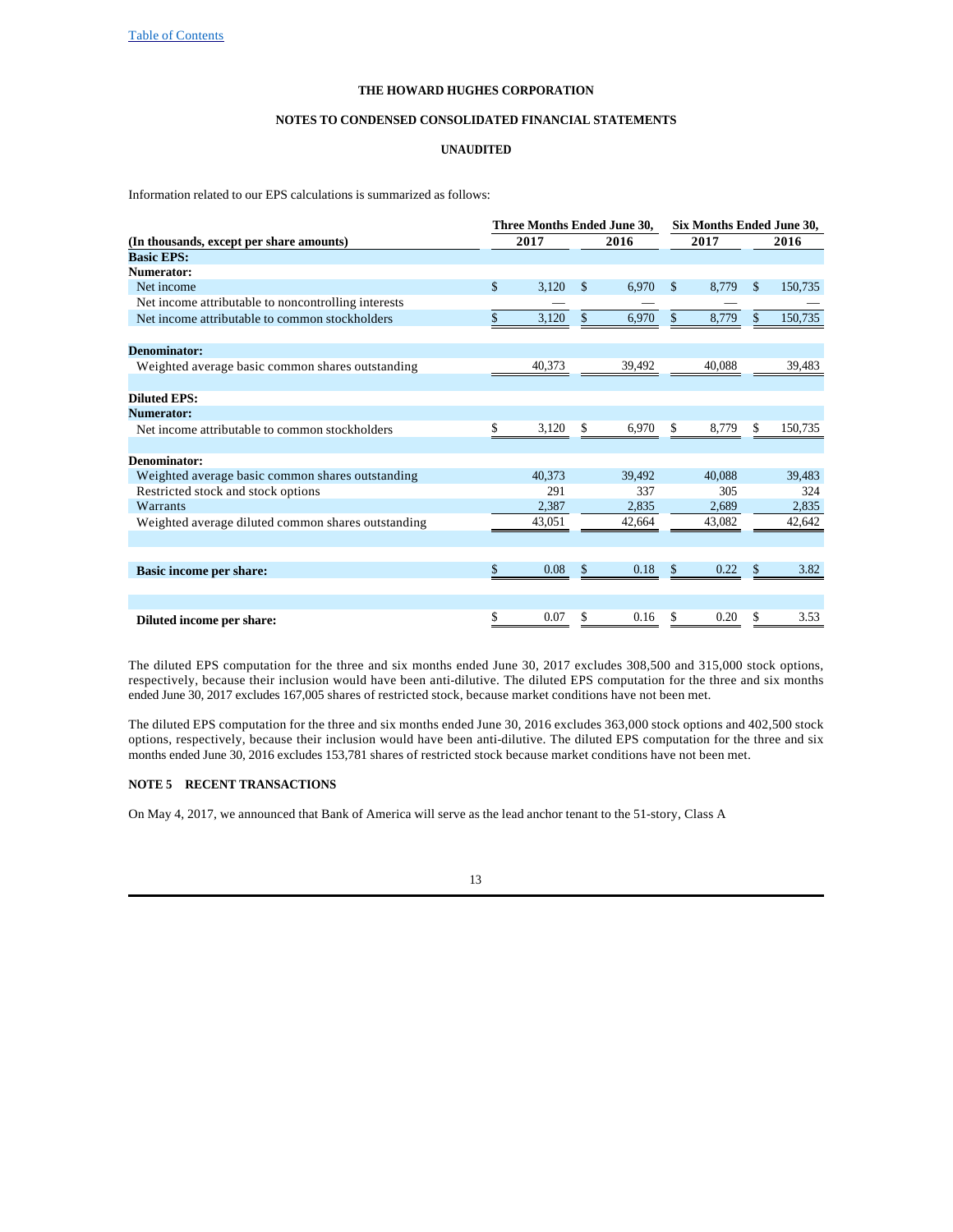# **NOTES TO CONDENSED CONSOLIDATED FINANCIAL STATEMENTS**

# **UNAUDITED**

downtown office building at 110 North Wacker Drive in Chicago, Illinois. The lease accounts for more than a third of the Goettschdesigned 1.35 million square-foot high-rise. Construction is scheduled to start in the spring of 2018, with a late 2020 opening expected. In conjunction with this transaction, on April 28, 2017, we exercised our termination option in the current lease with the tenant who occupies the existing 110 North Wacker property. The tenant will continue to occupy the building until January 2018 but will no longer pay the \$6.1 million annual rent or any operating expenses which were previously paid 100% by the tenant.

On March 16, 2017, we offered, sold and issued \$800.0 million in aggregate principal amount of 5.375% senior notes due March 15, 2025 (the "2025 Notes") to Qualified Institutional Buyers (as defined in the Securities Act of 1933) in accordance with Rule 144A and Regulation S and completed a tender offer and consent solicitation for any and all of our \$750.0 million existing 6.875% senior notes due October 1, 2021. We used the net proceeds to redeem all of the 6.875% senior notes and to pay related transaction fees and expenses. On June 12, 2017, we issued an additional \$200.0 million of the 2025 Notes at a premium to par of 2.25%. We intend to use the proceeds to repay construction financings and fund ongoing development projects and general corporate needs. Interest on the 2025 Notes is paid semi-annually, on March 15th and September 15th of each year beginning on September 15, 2017. At any time prior to March 15, 2020, we may redeem all or a portion of the 2025 Notes at a redemption price equal to 100% of the principal plus a "make-whole" declining call premium thereafter to maturity. At any time prior to March 15, 2020, we may redeem 35% of the 2025 Notes at a price of 105.375% with net cash proceeds of certain equity offerings, plus accrued and unpaid interest. The 2025 Notes contain customary terms and covenants and have no financial maintenance covenants.

On March 1, 2017 (the "Acquisition Date"), we acquired our joint venture partner's 50.0% interest in the Las Vegas 51s minor league baseball team for \$16.4 million and became the sole owner of this Triple-A baseball team affiliated with the New York Mets. We recognized a gain of \$5.4 million in Gain on acquisition of joint venture partner's interest in conjunction with this acquisition relating to the step-up to fair value of the assets acquired. The estimated fair values of the assets acquired and liabilities assumed disclosed as of March 31, 2017 were provisional as they were pending final determinations of the fair value of the intangible assets existing as of the Acquisition Date. Using the income approach, the final adjustments made as of June 30, 2017 to the allocated fair values included a \$0.4 million contingent liability recorded in Accounts payable and accrued expenses per the terms of the purchase agreement relating to a credit for the use of seats in a future stadium for the team, if and when constructed by us, and an adjustment to allocate \$7.9 million to finite-lived intangibles, which have a weighted average amortization period of 11 years, and \$24.9 million to indefinite-lived intangibles, primarily related to the franchise relationship agreement, all of which is recorded in Prepaid expenses and other assets, net. Accordingly, the adjusted values of assets acquired and liabilities assumed and consolidated into our financial statements total \$36.0 million and \$3.2 million, respectively, and are included in our Operating Assets segment. Prior to the acquisition, we accounted for our investment in the Las Vegas 51s under the equity method within Investment in Real Estate and Other Affiliates and recognized a loss of \$0.2 million in equity in earnings for the six months ended June 30, 2017. Included in the Condensed Consolidated Statements of Operations from the Acquisition Date through June 30, 2017 are revenues of \$4.3 million and pre-tax net income from operations of \$0.4 million.

### **NOTE 6 IMPAIRMENT**

We review our real estate assets for potential impairment indicators whenever events or changes in circumstances indicate that the carrying amount may not be recoverable. Impairment or disposal of long-lived assets in accordance with ASC 360 requires that if impairment indicators exist and expected undiscounted cash flows generated by the asset over our anticipated holding period are less than its carrying amount, an impairment provision should be recorded to write down the carrying amount of the asset to its fair value. The impairment analysis does not consider the timing of future cash flows and whether the asset is expected to earn an above or below market rate of return.

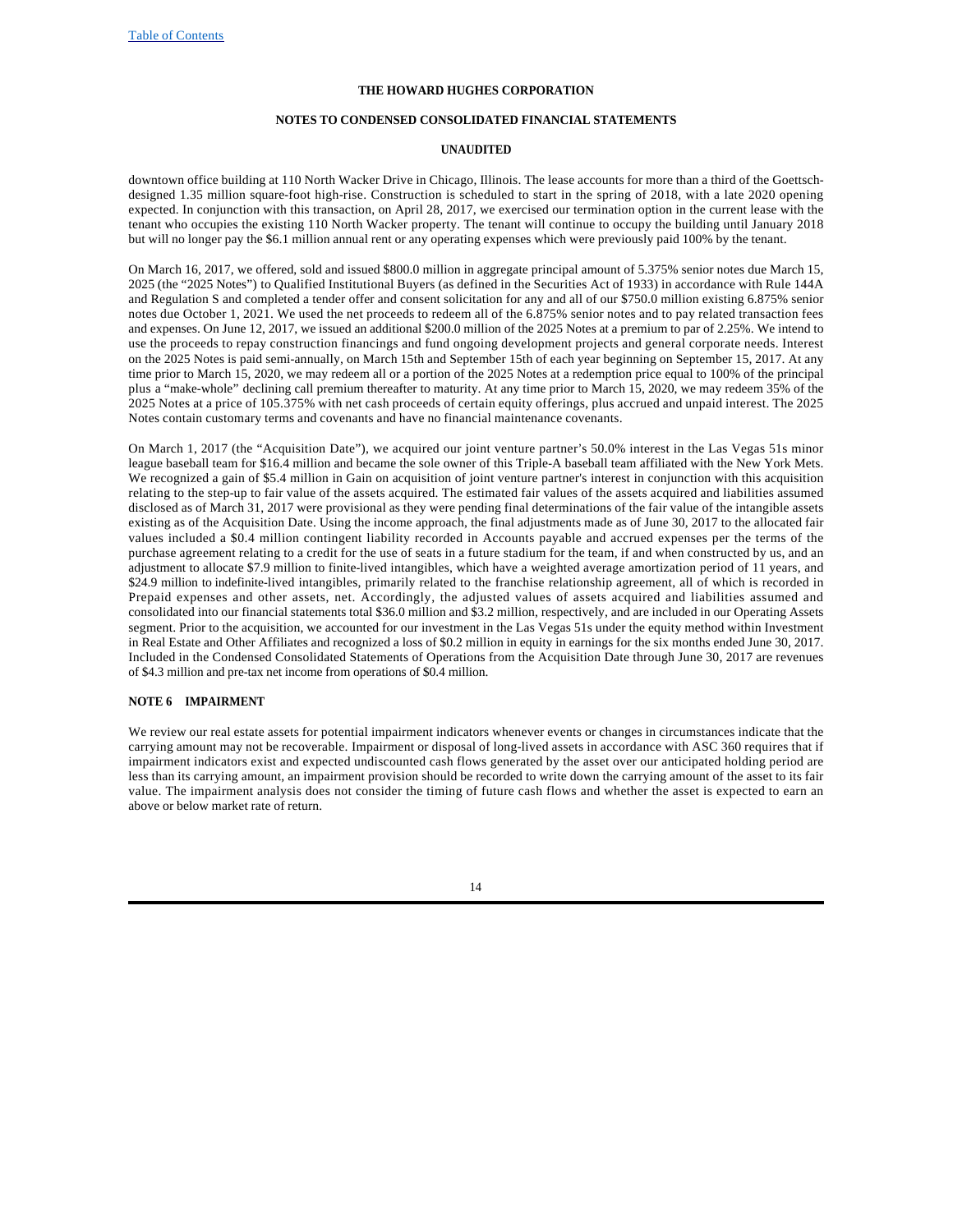# **NOTES TO CONDENSED CONSOLIDATED FINANCIAL STATEMENTS**

# **UNAUDITED**

Each investment in Real Estate and Other Affiliates as discussed in Note 8 – *Real Estate and Other Affiliates* is evaluated periodically for recoverability and valuation declines that are other-than-temporary. If the decrease in value of our investment in a Real Estate and Other Affiliate is deemed to be other-than-temporary, our investment in such Real Estate and Other Affiliate is reduced to its estimated fair value.

No impairment charges were recorded during the three and six months ended June 30, 2017 or 2016. We periodically evaluate our strategic alternatives with respect to each of our properties and may revise our strategy from time to time, including our intent to hold the asset on a long-term basis or the timing of potential asset dispositions. For example, we may decide to sell property that is held for use, and the sale price may be less than the carrying amount. As a result, these changes in strategy could result in impairment charges in future periods.

# **NOTE 7 FAIR VALUE**

ASC 820, *Fair Value Measurement*, emphasizes that fair value is a market-based measurement that should be determined using assumptions market participants would use in pricing an asset or liability. The standard establishes a hierarchal disclosure framework which prioritizes and ranks the level of market price observability used in measuring assets or liabilities at fair value. Market price observability is impacted by a number of factors, including the type of investment and the characteristics specific to the asset or liability. Assets or liabilities with readily available active quoted prices, or for which fair value can be measured from actively quoted prices, generally will have a higher degree of market price observability and a lesser degree of judgment used in measuring fair value.

The following table presents the fair value measurement hierarchy levels required under ASC 820 for each of our assets and liabilities that are measured at fair value on a recurring basis:

| June 30, 2017        |          |                                                                                          |                                                                  |                                                    |                                      | December 31, 2016                                                                               |                                                                  |                                                    |  |  |  |  |  |  |
|----------------------|----------|------------------------------------------------------------------------------------------|------------------------------------------------------------------|----------------------------------------------------|--------------------------------------|-------------------------------------------------------------------------------------------------|------------------------------------------------------------------|----------------------------------------------------|--|--|--|--|--|--|
|                      |          | <b>Fair Value Measurements Using</b>                                                     |                                                                  |                                                    | <b>Fair Value Measurements Using</b> |                                                                                                 |                                                                  |                                                    |  |  |  |  |  |  |
| (In thousands)       | Total    | <b>Ouoted Prices</b><br>in Active<br>Markets for<br><b>Identical Assets</b><br>(Level 1) | Significant<br>Other<br><b>Observable</b><br>Inputs<br>(Level 2) | Significant<br>Unobservable<br>Inputs<br>(Level 3) | Total                                | <b>Ouoted Prices</b><br>in Active<br><b>Markets</b> for<br><b>Identical Assets</b><br>(Level 1) | Significant<br>Other<br><b>Observable</b><br>Inputs<br>(Level 2) | Significant<br>Unobservable<br>Inputs<br>(Level 3) |  |  |  |  |  |  |
| Assets:              |          |                                                                                          |                                                                  |                                                    |                                      |                                                                                                 |                                                                  |                                                    |  |  |  |  |  |  |
| Cash equivalents     | \$25,000 | 25,000<br>S                                                                              | \$.                                                              | <sup>\$</sup>                                      | \$<br>18                             | - \$<br>18                                                                                      | - \$<br>$\overline{\phantom{0}}$                                 | \$.                                                |  |  |  |  |  |  |
| Liabilities:         |          |                                                                                          |                                                                  |                                                    |                                      |                                                                                                 |                                                                  |                                                    |  |  |  |  |  |  |
| <b>Interest Rate</b> |          |                                                                                          |                                                                  |                                                    |                                      |                                                                                                 |                                                                  |                                                    |  |  |  |  |  |  |
| Swaps and Caps       | 3.853    | _                                                                                        | 3,853                                                            |                                                    | (149)                                |                                                                                                 | (149)                                                            |                                                    |  |  |  |  |  |  |
| Warrants             |          |                                                                                          |                                                                  |                                                    | 332,170                              |                                                                                                 |                                                                  | 332,170                                            |  |  |  |  |  |  |

Cash equivalents consist of registered money market mutual funds which invest in United States treasury securities that are valued at the net asset value of the underlying shares in the funds as of the close of business at the end of each period.

The fair values of interest rate swaps are determined using the market standard methodology of netting the discounted future fixed cash payments and the discounted expected variable cash receipts. The variable cash receipts are based on an expectation of future interest rates derived from observable market interest rate curves.

The valuation of warrants is based on an option pricing valuation model, utilizing inputs which are classified as Level 3 due to the unavailability of comparable market data. The inputs to the valuation model include the fair value of stock related to the warrants, exercise price and term of the warrants, expected volatility, risk-free interest rate and dividend yield. Generally, an increase in expected volatility would increase the fair value of the liability, but the impact of the volatility on fair value diminishes as the market value of the stock increases above the strike price. As the period of restriction lapses, the marketability discount reduces to zero and increases the fair value of the warrants.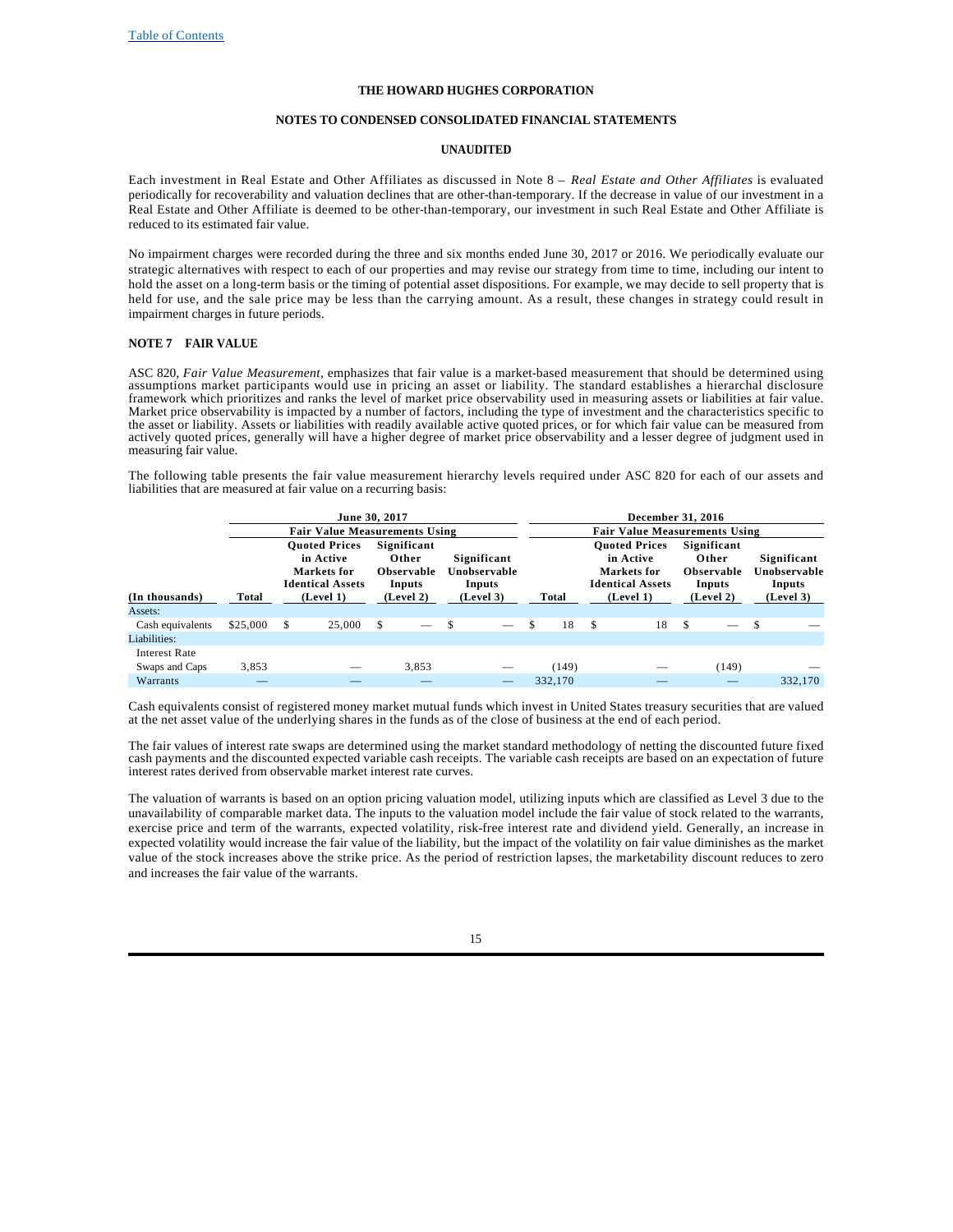# **NOTES TO CONDENSED CONSOLIDATED FINANCIAL STATEMENTS**

# **UNAUDITED**

The following table presents a rollforward of the valuation of our Sponsor and Management Warrants:

| (In thousands)                               | 2017      | 2016      |
|----------------------------------------------|-----------|-----------|
| Balance as of January 1                      | 332,170   | \$307,760 |
| Warrant liability loss (a)                   | 43.443    | 14.330    |
| Exercises of Sponsor and Management Warrants | (375.613) |           |
| Balance as of June 30                        |           | 322,090   |

(a) Represents losses recognized during 2017 relating to each warrant prior to the respective exercise date. For 2016, represents unrealized losses recorded for outstanding warrants at the end of the period. Changes in the fair value of the Sponsor and Management Warrants prior to exercise were recognized in net income as a warrant liability gain or loss.

The significant unobservable inputs used in the fair value measurement of our warrant liabilities as of June 30, 2017 and December 31, 2016 are as follows:

|                     |                 | <b>Unobservable Inputs</b> |
|---------------------|-----------------|----------------------------|
|                     | <b>Expected</b> | <b>Marketability</b>       |
|                     | Volatility (a)  | Discount (b)               |
| June 30, 2017 $(c)$ | N/A             | N/A                        |
| December 31, 2016   | 31.0%           | $0.0\% - 1.0\%$            |

(a) Based on our implied equity volatility.

(b) Represents the discount rate for lack of marketability of the Management Warrants which decreases as the current date approaches the dates of contractual expiration of the marketability restrictions.

(c) All warrants were exercised as of June 30, 2017. See Note 3 – *Sponsors and Management Warrants* for additional information.

The estimated fair values of our financial instruments that are not measured at fair value on a recurring basis are as follows:

|                              |                                       | June 30, 2017      |    |                                       | December 31, 2016  |    |                                       |  |
|------------------------------|---------------------------------------|--------------------|----|---------------------------------------|--------------------|----|---------------------------------------|--|
| (In thousands)               | <b>Fair Value</b><br><b>Hierarchy</b> | Carrying<br>Amount |    | <b>Estimated</b><br><b>Fair Value</b> | Carrying<br>Amount |    | <b>Estimated</b><br><b>Fair Value</b> |  |
| Assets:                      |                                       |                    |    |                                       |                    |    |                                       |  |
| Cash                         | Level 1                               | \$<br>635,086      | \$ | 635,086                               | \$<br>665.492      | S  | 665.492                               |  |
| Accounts receivable, net (a) | Level 3                               | 11.953             |    | 11,953                                | 10.038             |    | 10,038                                |  |
|                              |                                       |                    |    |                                       |                    |    |                                       |  |
| Liabilities:                 |                                       |                    |    |                                       |                    |    |                                       |  |
| Fixed-rate debt (b)          | Level 2                               | \$<br>1,514,192    | S  | 1.539.694                             | \$<br>1,184,141    | \$ | 1,224,573                             |  |
| Variable-rate debt (b)       | Level 2                               | 1,508,930          |    | 1,508,930                             | 1,524,319          |    | 1,524,319                             |  |
|                              |                                       |                    |    |                                       |                    |    |                                       |  |

(a) Accounts receivable, net, is shown net of an allowance of \$8.4 million and \$7.9 million at June 30, 2017 and December 31, 2016, respectively.

(b) Excludes related unamortized financing costs.

The fair value of our senior notes, included in fixed-rate debt in the table above, is based upon the trade price closest to the end of the period presented. The fair value of other fixed-rate debt in the table above (please refer to Note 9 – *Mortgages, Notes and Loans Payable* in our Condensed Consolidated Financial Statements), was estimated based on a discounted future cash payment model, which includes risk premiums and a risk free rate derived from the current London Interbank Offered Rate ("LIBOR") or U.S. Treasury obligation interest rates. The discount rates reflect our judgment as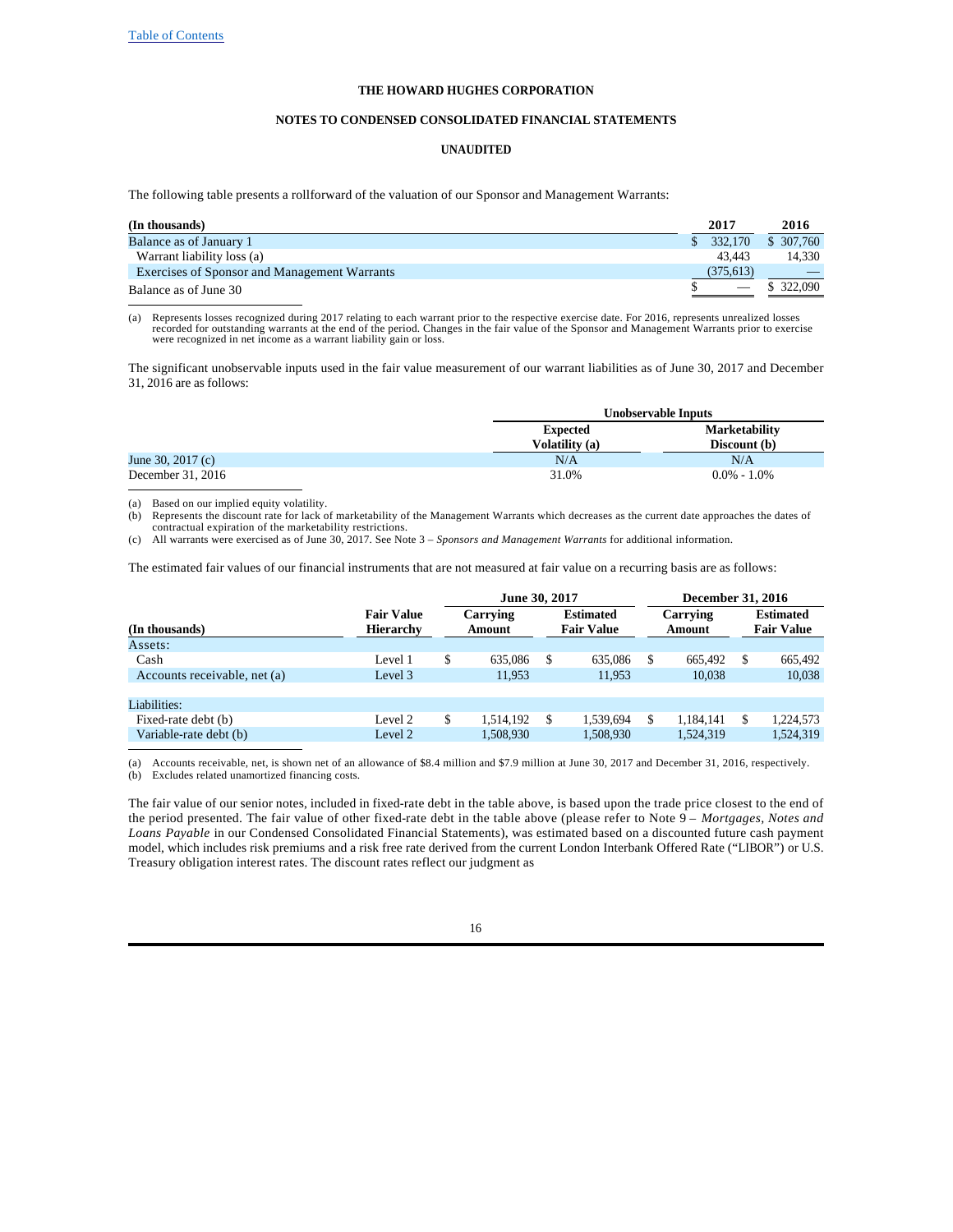# **NOTES TO CONDENSED CONSOLIDATED FINANCIAL STATEMENTS**

# **UNAUDITED**

to what the approximate current lending rates for loans or groups of loans with similar maturities and credit quality would be if credit markets were operating efficiently and assuming that the debt is outstanding through maturity.

The carrying amounts for our variable-rate debt approximate fair value given that the interest rates are variable and adjust with current market rates for instruments with similar risks and maturities.

The carrying amounts of cash and cash equivalents and accounts receivable approximate fair value because of the short-term maturity of these instruments.

# **NOTE 8 REAL ESTATE AND OTHER AFFILIATES**

Our investments in Real Estate and Other Affiliates that are reported in accordance with the equity and cost methods are as follows:

|                                                       |                 | <b>Economic/Legal Ownership</b> |                 | <b>Carrying Value</b> | <b>Share of Earnings/Dividends</b> |                             |                           |        |  |  |
|-------------------------------------------------------|-----------------|---------------------------------|-----------------|-----------------------|------------------------------------|-----------------------------|---------------------------|--------|--|--|
|                                                       | <b>June 30.</b> | December 31.                    | <b>June 30.</b> | December 31,          |                                    | Three Months Ended June 30. | Six Months Ended June 30, |        |  |  |
| (\$ in thousands)                                     | 2017            | 2016                            | 2017            | 2016                  | 2017                               | 2016                        | 2017                      | 2016   |  |  |
| <b>Equity Method Investments</b>                      |                 |                                 |                 |                       |                                    |                             |                           |        |  |  |
| <b>Master Planned Communities:</b>                    |                 |                                 |                 |                       |                                    |                             |                           |        |  |  |
| The Summit (a)                                        | $-$ %           | $-$ %                           | $$47,723$ \$    | $32,653$ \$           | 9,792                              | 8,874 \$<br>$\mathbf{s}$    | 15,072 \$                 | 8,874  |  |  |
| <b>Operating Assets:</b>                              |                 |                                 |                 |                       |                                    |                             |                           |        |  |  |
| Las Vegas $51s$ , LLC $(c)$                           | 100.00          | 50.00                           |                 | 11.062                |                                    | 454                         | (152)                     | 295    |  |  |
| Constellation (a) (b)                                 | 50.00           | 50.00                           | 2,308           | 2,730                 | (385)                              |                             | (322)                     |        |  |  |
| The Metropolitan Downtown Columbia (d)                | 50.00           | 50.00                           |                 | (1,064)               | 216                                | 205                         | 274                       | (512)  |  |  |
| Millennium Six Pines Apartments (e)                   | 100.00          | 100.00                          |                 |                       |                                    | 22                          |                           | 35     |  |  |
| Stewart Title of Montgomery County, TX                | 50.00           | 50.00                           | 3,721           | 3,611                 | 183                                | 154                         | 209                       | 256    |  |  |
| Woodlands Sarofim #1                                  | 20.00           | 20.00                           | 2,681           | 2,683                 | 23                                 | 42                          | 30                        | 95     |  |  |
| <b>Strategic Developments:</b>                        |                 |                                 |                 |                       |                                    |                             |                           |        |  |  |
| Circle T Ranch and Power Center                       | 50.00           | 50.00                           | 4,456           | 4,956                 |                                    | 10,498                      | $\overline{\phantom{0}}$  | 10,498 |  |  |
| <b>HHMK</b> Development                               | 50.00           | 50.00                           | 10              | 10                    |                                    |                             |                           |        |  |  |
| <b>KR</b> Holdings                                    | 50.00           | 50.00                           | 723             | 707                   | 5                                  | $\overline{4}$              | 16                        | 9      |  |  |
| m.flats/TEN.M (a)                                     | 50.00           | 50.00                           | 6,629           | 6,379                 |                                    |                             |                           |        |  |  |
| 33 Peck Slip $(a)$ $(f)$                              | 35.00           | 35.00                           | 9,139           | 8,243                 |                                    | 22                          | (156)                     | 41     |  |  |
|                                                       |                 |                                 | 77,390          | 71,970                | 9,834                              | 20,275                      | 14,971                    | 19,591 |  |  |
| <b>Cost method investments</b>                        |                 |                                 | 4,407           | 4,406                 |                                    |                             | 3,383                     | 2,616  |  |  |
| <b>Investment in Real Estate and Other Affiliates</b> |                 |                                 | \$81,797        | 76,376                | 9,834                              | 20,275                      | 18,354                    | 22,207 |  |  |

(a) Please refer to the discussion below for a description of the joint venture ownership structure.<br>(b) Equity method variable interest entity ("VIE") as of June 30, 2017. Constellation was also a VIE as of December 31, 2

(c) On March 1, 2017, we acquired our joint venture partner's interest and have fully consolidated the assets and liabilities of the entity.<br>(d) The Metropolitan Downtown Columbia was in a deficit position of \$1.6 million

(e) On July 20, 2016, we acquired our joint venture partner's interest in Millennium Six Pines Apartments and fully consolidated the assets and liabilities of the entity.

(f) The 33 Peck Slip hotel was closed in December 2016 for redevelopment and was transferred to the Strategic Developments segment as of January<br>1, 2017. The prior year share of earnings for the three and six months ended

As of June 30, 2017, we are not the primary beneficiary of the Constellation VIE listed above because we do not have the power to direct activities that most significantly impact the economic performance of the joint venture, and therefore, we report our interests in accordance with the equity method. Our maximum exposure to loss as a result of this investment is limited to the aggregate carrying value of the investment as we have not provided any guarantees or otherwise made firm commitments to fund amounts on behalf of this VIE. The aggregate carrying value of unconsolidated VIEs (inclusive of Las Vegas 51s at December 31, 2016, prior to our acquisition) was \$2.3 million and \$13.8 million as of June 30, 2017 and December 31, 2016, respectively, and was classified as Investment in Real Estate and Other Affiliates in the Condensed Consolidated Balance Sheets.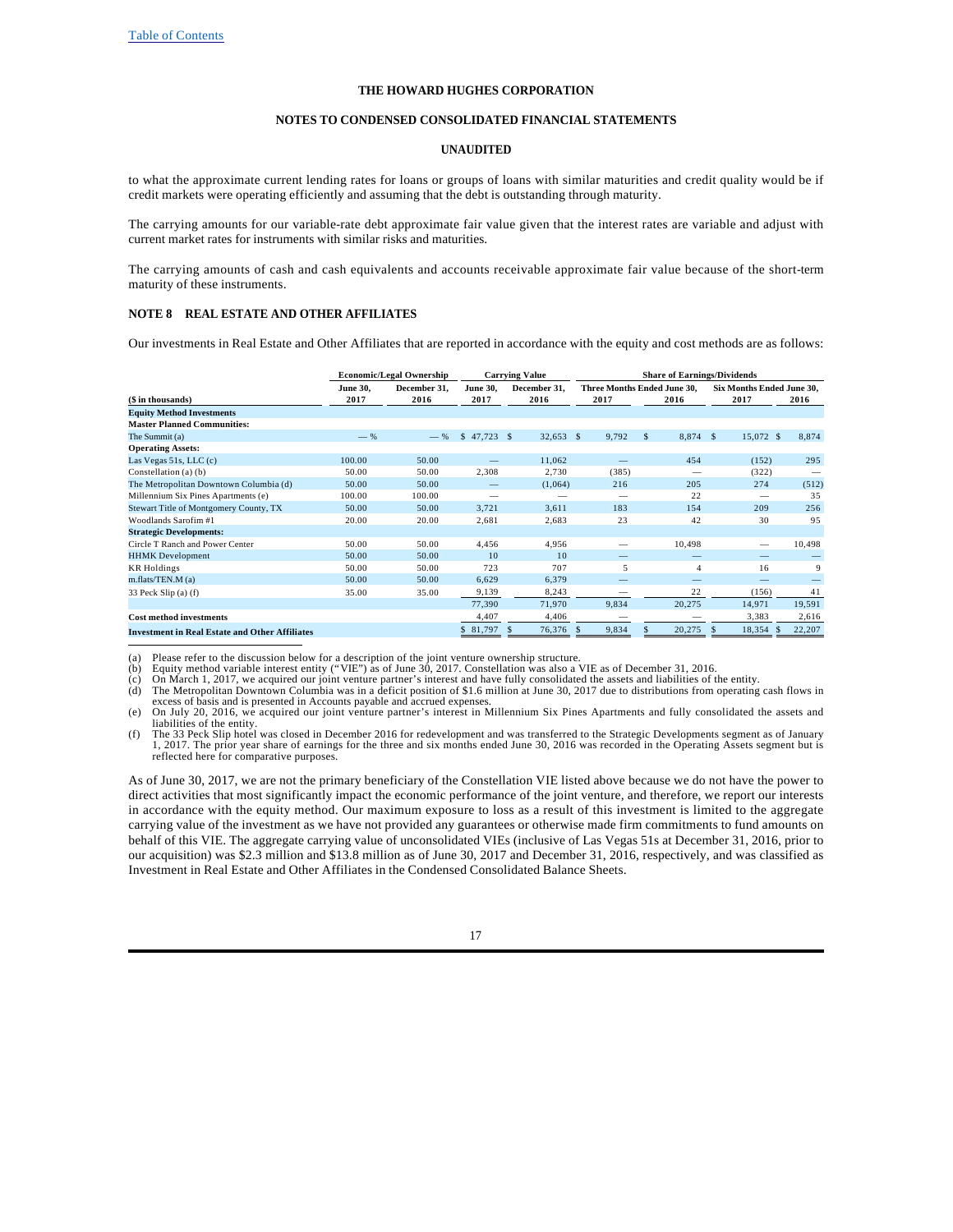# **NOTES TO CONDENSED CONSOLIDATED FINANCIAL STATEMENTS**

# **UNAUDITED**

As of June 30, 2017, approximately \$180.9 million of indebtedness was secured by the properties owned by our Real Estate and Other Affiliates of which our share was approximately \$83.4 million based upon our economic ownership. All of this indebtedness is without recourse to us.

We are the primary beneficiary of one VIE which is consolidated in the financial statements. The creditors of the consolidated VIE do not have recourse to us. As of June 30, 2017, the carrying values of the assets and liabilities associated with the operations of the consolidated VIE were \$21.8 million and \$1.5 million, respectively. As of December 31, 2016, the carrying values of the assets and liabilities associated with the operations of the consolidated VIE were \$21.7 million and \$1.4 million, respectively. The assets of the VIE are restricted for use only by the particular VIE and are not available for our general operations.

Activity for our significant investments in Real Estate Affiliates and the related accounting considerations are described below.

### *The Summit*

During first quarter 2015, we formed DLV/HHPI Summerlin, LLC ("The Summit") in a joint venture with Discovery Land Company ("Discovery"), and we contributed land with a book basis of \$13.4 million and transferred Special Improvement District ("SID") bonds related to such land with a carrying value of \$1.3 million to the joint venture at the agreed upon capital contribution value of \$125.4 million ("Our Capital Contribution"), or \$226,000 per acre. Discovery is required to fund up to a maximum of \$30.0 million of cash as their capital contribution and we have no further capital obligations. The gains on the contributed land will be recognized in Equity in earnings from Real Estate and Other Affiliates as the joint venture sells lots.

After receipt of Our Capital Contribution and a 5.0% preferred return, Discovery is entitled to cash distributions by the joint venture until it has received two times its equity contribution. Any further cash distributions are shared 50/50. Discovery is the manager on the project, and development began in second quarter 2015. Given the nature of the venture's capital structure and the provisions for the liquidation of assets, our share of the venture's income-producing activities will be recognized based on the Hypothetical Liquidation Book Value ("HLBV") method. Under this method, we recognize equity in earnings from the joint venture based on the change in our underlying share of the venture's net assets on a hypothetical liquidation basis as of the reporting date.

The Summit had \$163.0 million of assets, \$113.1 million in liabilities and \$49.9 million of equity as of June 30, 2017. As of December 31, 2016, The Summit had \$151.3 million of assets, \$116.5 million in liabilities and \$34.8 million of equity. For the three months ended June 30, 2017 and June 30, 2016, The Summit had revenues of \$20.7 million and \$16.9 million (recognized on a percentage of completion basis), gross margin of \$12.1 million and \$10.5 million and net income of \$9.8 million and \$9.7 million, respectively. For the six months ended June 30, 2017 and June 30, 2016, The Summit had revenues of \$32.2 million and \$16.9 million (recognized on a percentage of completion basis), gross margin of \$18.6 million and \$10.5 million and net income of \$15.1 million and \$8.9 million, respectively.

### *Constellation*

On January 24, 2014, we entered into a joint venture with a national multi-family real estate developer, The Calida Group ("Calida"), to construct, own and operate a 124-unit gated luxury apartment development in Summerlin. We and our partner each own 50% of the venture, and unanimous consent of the partners is required for all major decisions. This project represents the first residential development in Summerlin's 400-acre downtown. In first quarter 2015, we contributed a 4.5-acre parcel of land with an agreed value of \$3.2 million in exchange for a 50% interest in the venture. Our partner contributed \$3.2 million of cash for their 50% interest. Additionally, our partner is the development manager,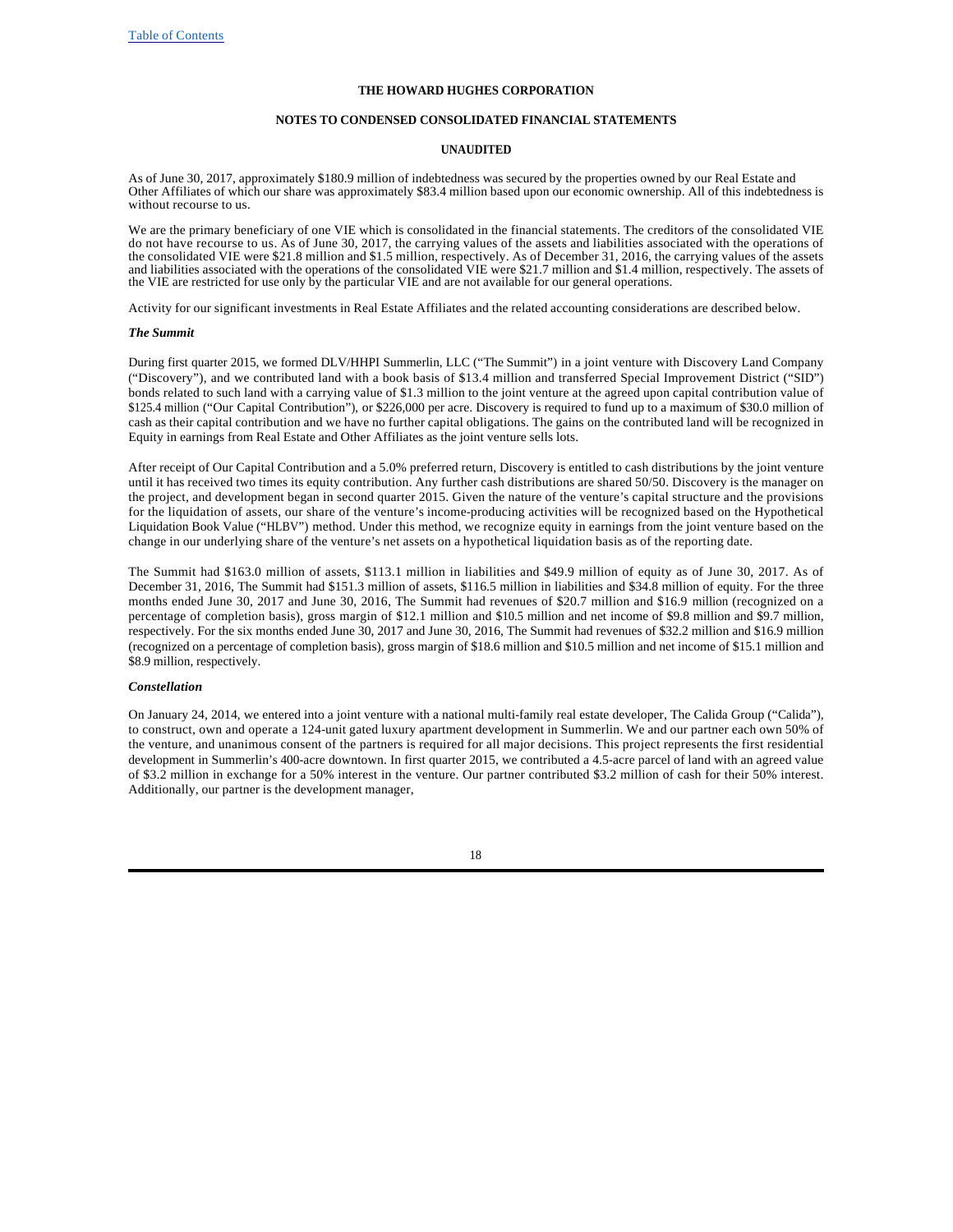# **NOTES TO CONDENSED CONSOLIDATED FINANCIAL STATEMENTS**

# **UNAUDITED**

funded all pre-development activities, obtained construction financing in first quarter 2015 and provided guarantees required by the lender. The project is financed by a \$15.8 million construction loan which is fully drawn as of June 30, 2017. The loan is nonrecourse to us. In fourth quarter 2015, we each contributed an additional \$1.0 million to the joint venture to fund development costs. Upon a sale of the property, we are entitled to 50% of the proceeds up to, and 100% of the proceeds in excess of, an amount determined by applying a 7.0% capitalization rate to net operating income. The venture commenced construction in February 2015 and is being completed in phases. New tenants began to take occupancy in third quarter 2016. This venture was moved to the Operating Assets segment in fourth quarter 2016. As of June 30, 2017, the project is 83.1% occupied and 93.5% leased.

### *m.flats/TEN.M*

On October 4, 2013, we entered into a joint venture agreement with a local developer, Kettler, Inc. ("Kettler"), to construct an apartment complex with ground floor retail in Downtown Columbia, Maryland. We contributed approximately five acres of land having a book value of \$4.0 million to the joint venture and subsequently incurred an additional \$3.1 million in capitalized development costs for a total book value contribution of \$7.1 million. Our land was valued at \$23.4 million, or \$53,500 per constructed unit. In January 2016, the venture closed on an \$88.0 million construction loan which is non-recourse to us and bears interest at one-month LIBOR plus 2.40% with an initial maturity date of February 2020, with three, one-year extension options. At loan closing, Kettler contributed \$16.1 million in cash and \$7.3 million was distributed to us, of which we subsequently reinvested \$6.3 million in 2016. We accounted for this transaction as a partial sale of the land for which we recognized a net profit of \$0.2 million at December 31, 2016.

# *33 Peck Slip*

In January 2016, we entered into a joint venture to purchase a hotel located at 33 Peck Slip in the Seaport District of New York with a capital contribution of \$6.0 million. We advanced a bridge loan of \$25.0 million at a 5.0% interest rate to the joint venture at closing to expedite the acquisition, which was repaid in full in June 2016. In second quarter 2016, upon completion of a refinancing of the property with a \$36.0 million redevelopment loan, we made additional capital contributions of \$2.3 million in 2016 and \$0.7 million in 2017. The 33 Peck Slip hotel was closed in December 2016 for redevelopment and was transferred to the Strategic Developments segment. Our total investment in the joint venture is \$9.1 million as of June 30, 2017.

### *Circle T Ranch and Power Center*

On June 1, 2016, the Westlake Retail Associates venture closed on a 72-acre land sale with an affiliate of Charles Schwab Corporation, and because of the land sale, the six months ended June 30, 2016 reflects the recognition of \$10.5 million in Equity in earnings from Real Estate and Other Affiliates.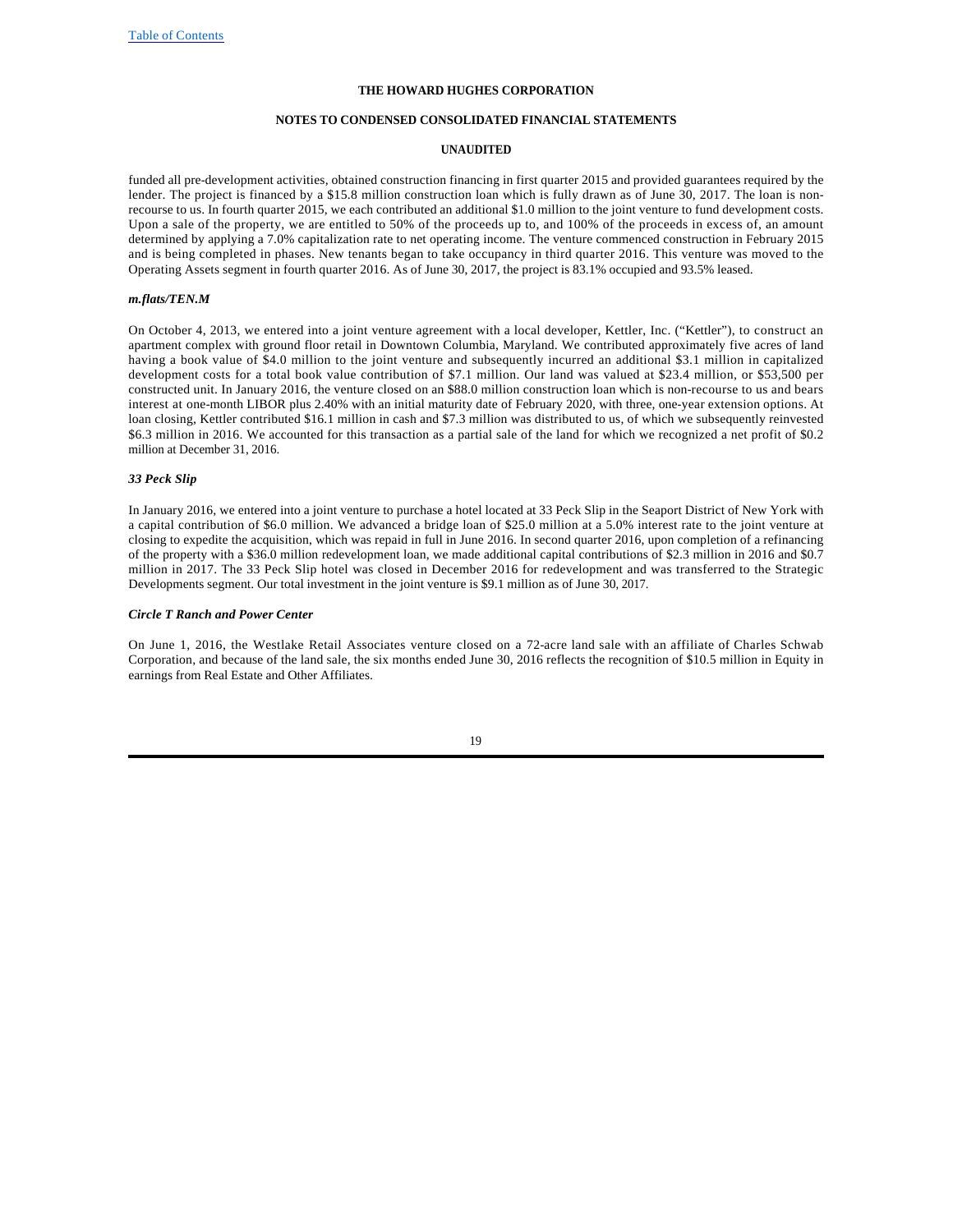### **NOTES TO CONDENSED CONSOLIDATED FINANCIAL STATEMENTS**

# **UNAUDITED**

# **NOTE 9 MORTGAGES, NOTES AND LOANS PAYABLE**

Mortgages, notes and loans payable are summarized as follows:

| (In thousands)                                        | <b>June 30,</b><br>2017 | December 31,<br>2016 |           |
|-------------------------------------------------------|-------------------------|----------------------|-----------|
| <b>Fixed-rate debt:</b>                               |                         |                      |           |
| Collateralized mortgages, notes and loans payable     | \$<br>1,477,807         |                      | 1,140,118 |
| Special Improvement District bonds                    | 36,385                  |                      | 44,023    |
| <b>Variable-rate debt:</b>                            |                         |                      |           |
| Collateralized mortgages, notes and loans payable (a) | 1,508,930               |                      | 1,524,319 |
| <b>Unamortized bond issuance costs</b>                | (7,280)                 |                      | (5,779)   |
| <b>Deferred financing costs</b>                       | (12,996)                |                      | (11, 934) |
| Total mortgages, notes and loans payable              | 3,002,846               |                      | 2,690,747 |

(a) As more fully described below, \$180.2 million and \$182.1 million of variable-rate debt has been swapped to a fixed-rate for the term of the related debt as of June 30, 2017 and December 31, 2016, respectively.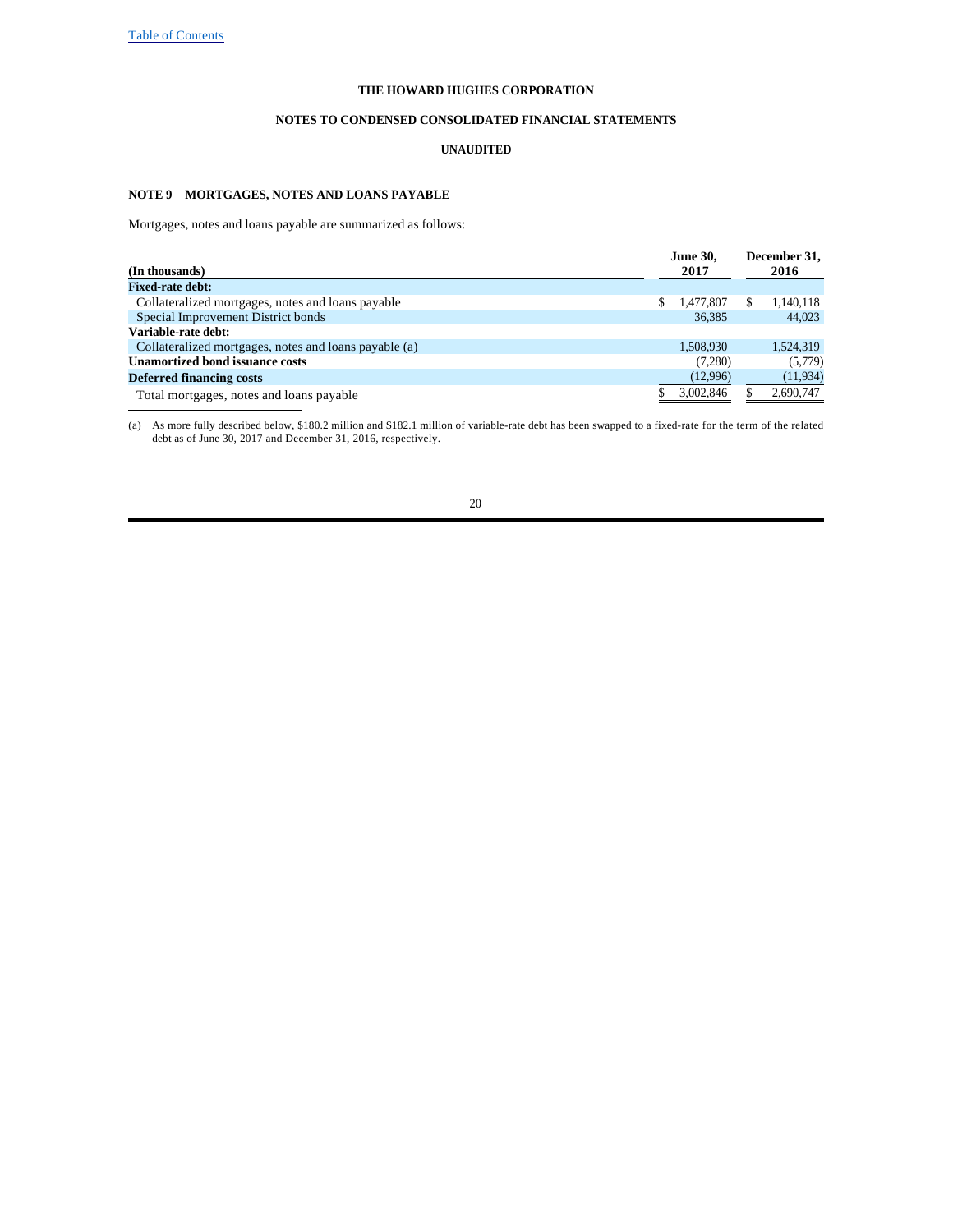#### **NOTES TO CONDENSED CONSOLIDATED FINANCIAL STATEMENTS**

### **UNAUDITED**

The following table presents our mortgages, notes, and loans payable by property, presented within each segment in order of extended maturity date: **Maximum Carrying Value** 

|                                                   |                                 |                    | Maximum           |                     | Carrying Value    |
|---------------------------------------------------|---------------------------------|--------------------|-------------------|---------------------|-------------------|
|                                                   | <b>Initial / Extended</b>       | <b>Interest</b>    | <b>Facility</b>   | June 30,            | December 31,      |
| (\$ in thousands)                                 | Maturity (a)                    | Rate               | Amount            | 2017                | 2016              |
| <b>Master Planned Communities</b>                 |                                 |                    |                   |                     |                   |
| Summerlin South SID Bonds - S124                  | December 2019                   | 5.95 %             |                   | $\mathsf{s}$<br>104 | $\sqrt{2}$<br>123 |
| Summerlin South SID Bonds - S128                  | December 2020                   | 7.30 %             |                   | 390                 | 440               |
| Summerlin South SID Bonds - S132                  | December 2020                   | 6.00 %             |                   | 1.096               | 1,268             |
| The Woodlands Master Credit Facility              | April 2020 / April 2021         | \$<br>$3.92\%$ (b) | 180,000           | 150,000             | 150,000           |
| <b>Bridgeland Credit Facility</b>                 | November 2020 / November 2022   | $4.60 \%$ (b)      | 65,000            | 65,000              | 65,000            |
| Summerlin South SID Bonds - S151                  | June 2025                       | 6.00 %             |                   | 3,964               | 4,159             |
| Summerlin South SID Bonds - S128C                 | December 2030                   | 6.05 %             |                   | 4,467               | 4,600             |
| Summerlin South SID Bonds - S159                  | June 2035                       | 6.00 %             |                   | 2,353               | 2,389             |
| Summerlin West SID Bonds - S812                   | October 2035                    | 6.00 %             |                   | 21,124              | 27,459            |
| <b>Master Planned Communities Total</b>           |                                 |                    |                   | 248,498             | 255,438           |
| <b>Operating Assets</b>                           |                                 |                    |                   |                     |                   |
| 1701 Lake Robbins                                 | April 2017                      | 5.81 %             |                   |                     | 4.600             |
| Outlet Collection at Riverwalk (c)                | October 2017 / October 2018     | $3.92\%$ (b)       | 54,809            | 54,809              | 55,778            |
| 1725-35 Hughes Landing Boulevard                  | June 2018 / June 2019           | $2.82 \%$ (b)      | 143,000           | 112,021             | 105,647           |
| Downtown Summerlin (c)                            | July 2017 / July 2019           | $3.42 \%$ (b) (d)  | 305,888           | 305,888             | 302,981           |
| The Westin at The Woodlands (c)                   | August 2018 / August 2019       | 3.82 % (c)         | 57,946            | 57,946              | 58,077            |
| 110 North Wacker                                  | October 2019                    | 5.21 % (e)         |                   | 20,815              | 22,704            |
| Three Hughes Landing (c)                          | December 2017 / December 2019   | $3.52 \%$ (b)      | 65,455            | 39,339              | 35,053            |
| Lakeland Village Center at Bridgeland             | May 2018 / May 2020             | $3.52 \%$ (b)      | 14,000            | 11,049              | 9,979             |
| Embassy Suites at Hughes Landing                  | October 2018 / October 2020     | $3.67 \%$ (b)      | 37,100            | 30,505              | 29,461            |
| The Woodlands Resort & Conference Center          | December 2018 / December 2020   | 4.42 % (b)         |                   | 68,500              | 70,000            |
| One Merriweather                                  | February 2020 / February 2021   | $3.32 \%$ (b)      | 49,900            | 39,247              | 23,588            |
| HHC 242 Self-Storage                              | October 2019 / October 2021     | 3.77 % (b)         | 6,658             | 6,013               | 3,708             |
| HHC 2978 Self-Storage Facility                    | January 2020 / January 2022     | 3.77 % (b)         | 6,368             | 4,639               | 1,715             |
| 70 Columbia Corporate Center                      | May 2020 / May 2022             | $3.17 \%$ (b)(f)   |                   | 20,000              | 20,000            |
| One Mall North                                    | May 2020 / May 2022             | $3.42 \%$ (b)(f)   |                   | 14,463              |                   |
| 10-60 Columbia Corporate Centers                  | May 2020 / May 2022             | 3.16 % (b)(f)(g)   |                   | 80,000              | 80,000            |
| 20/25 Waterway Avenue                             | May 2022                        | 4.79 %             |                   | 13,767              | 13,886            |
| Millennium Waterway Apartments                    | <b>June 2022</b>                | 3.75 %             |                   | 55,584              | 55,584            |
| Ward Village                                      | September 2021 / September 2023 |                    |                   | 238,718             | 238,718           |
| 9303 New Trails                                   | December 2023                   | 3.66 $%$ (b)(h)    |                   | 12,193              | 12,378            |
|                                                   | December 2023                   | 4.88 %             |                   |                     |                   |
| 4 Waterway Square<br>3831 Technology Forest Drive | March 2026                      | 4.88 %<br>4.50 %   |                   | 35,707<br>22,185    | 36,249<br>22,383  |
| Millennium Six Pines Apartments                   | August 2028                     | 3.39 %             |                   | 42,500              | 42,500            |
| 3 Waterway Square                                 | August 2028                     | 3.94 %             |                   | 50,965              | 51,590            |
| One Hughes Landing                                | December 2029                   | 4.30 %             |                   | 52,000              | 52,000            |
| Downtown Summerlin SID Bonds - S128               | December 2030                   | 6.05 %             |                   | 2,887               | 3,350             |
| Two Hughes Landing                                | December 2030                   | 4.20 %             |                   | 48,000              | 48,000            |
| One Lakes Edge                                    | March 2029 / March 2031         | 4.50 %             |                   | 69,440              | 68,874            |
| Hughes Landing Retail                             | December 2036                   | 3.50 %             |                   | 35,000              | 35,000            |
| Columbia Regional Building                        | February 2037                   | 4.48 %             |                   | 25,000              | 22,188            |
| Other                                             |                                 |                    |                   |                     | 235               |
| Capital lease obligations                         | various                         | 3.60 %             |                   |                     | $\mathbf{1}$      |
| <b>Operating Assets Total</b>                     |                                 |                    |                   | 1,569,180           | 1,526,227         |
| <b>Strategic Developments</b>                     |                                 |                    |                   |                     |                   |
| Waiea and Anaha (i)                               | November 2017 / November 2019   | $7.92%$ (b)        | 410,000           | 184,805             | 160,847           |
|                                                   | December 2019 / December 2020   |                    |                   |                     |                   |
| Ke Kilohana<br>Two Merriweather                   | October 2020 / October 2021     | 4.42 % (b)         | 142,656<br>33,156 | 5,173               |                   |
|                                                   |                                 | $3.67%$ (b)        |                   |                     |                   |
| Ae`o                                              | December 2019 / December 2021   | $5.17%$ (b)        | 230,000           |                     |                   |
| 100 Fellowship Drive                              | May 2022                        | $2.67%$ (b)        | 51,426            |                     |                   |
| Strategic Developments Total                      |                                 |                    |                   | 189,978             | 160,847           |
| Other corporate financing arrangements            | <b>July 2018</b>                | 3.00 %             |                   | 15,466              | 15.948            |
| <b>Senior Notes</b>                               | October 2021                    | 6.88 %             |                   |                     | 750,000           |
| <b>Senior Notes</b>                               | March 2025                      | 5.38 %             |                   | 1,000,000           |                   |
| Unamortized bond issuance costs                   |                                 |                    |                   | (7, 280)            | (5,779)           |
| Deferred financing costs                          |                                 |                    |                   | (12,996)            | (11, 934)         |
|                                                   |                                 |                    |                   | 3,002,846<br>\$     | 2,690,747         |
| Total mortgages, notes, and loans payable         |                                 |                    |                   |                     |                   |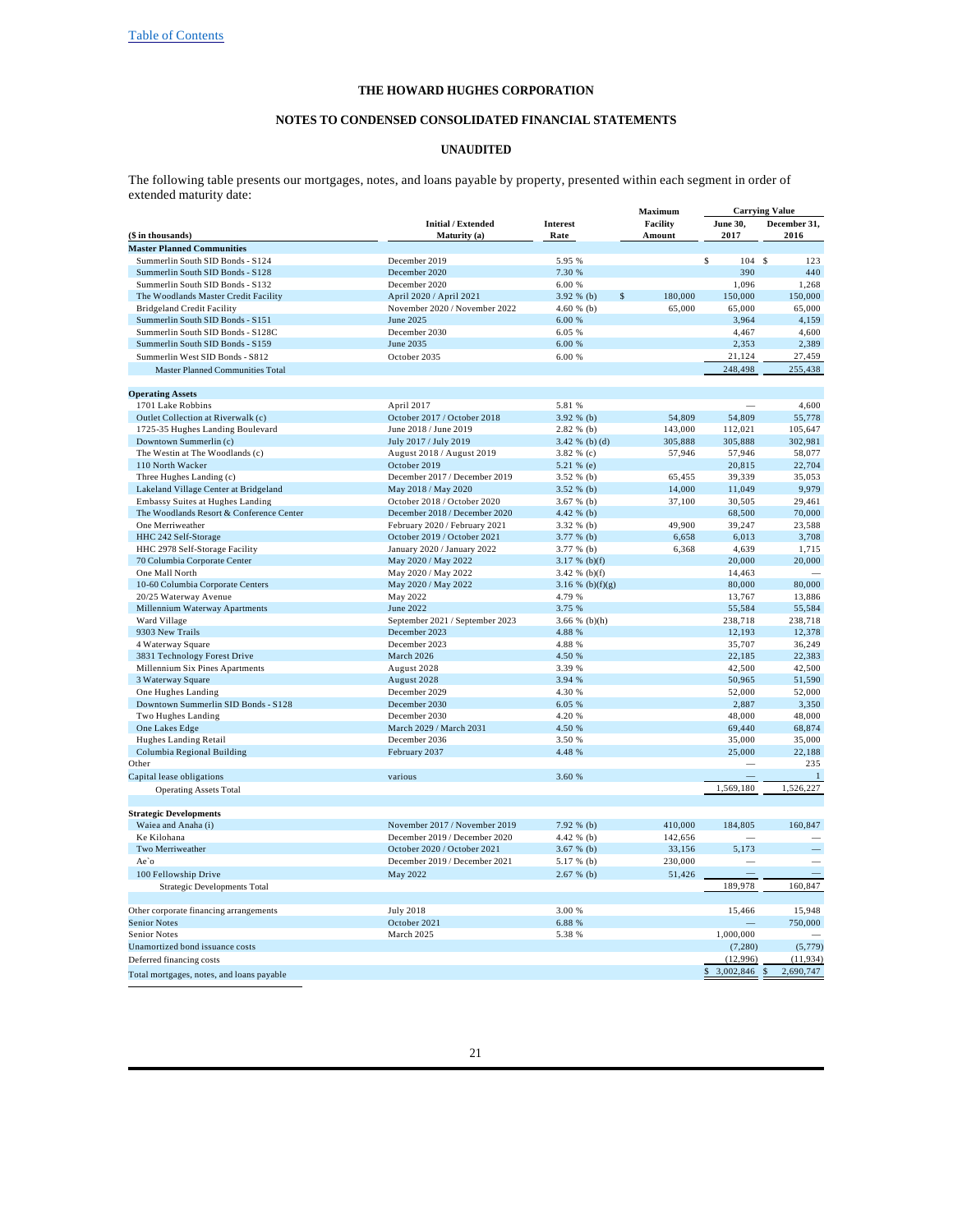# **NOTES TO CONDENSED CONSOLIDATED FINANCIAL STATEMENTS**

### **UNAUDITED**

- (a) Maturity dates presented include initial maturity date as well as the extended or final maturity date as contractually stated. Extension periods generally can be exercised at our option at the initial maturity date, subject to customary extension terms that are based on property performance at the initial maturity date. Such extension terms may include, but are not limited to, minimum debt service coverage, minimum occupancy levels<br>or condominium sales levels, as applicable and other performance criteria. In we may have to pay down a portion of the loan in order to obtain the extension.
- (b) The interest rate presented is based on the one month LIBOR rate, which was 1.17% at June 30, 2017.
- (c) Based on current performance of Downtown Summerlin, Outlet Collection at Riverwalk, Three Hughes Landing and The Westin at The<br>Woodlands, a paydown may be required in order to exercise the extension option.<br>(d) On July
- further modified in third quarter 2017.
- 
- (e) The \$20.8 million outstanding principal balance is swapped to a 5.21% fixed-rate through maturity.<br>(f) These three notes are part of one master facility, with all three respective properties collateralizing the total \$
- 
- (i) The Waiea and Anaha facility provides available financing of up to \$410 million as of June 30, 2017. The facility is a non-recourse construction loan cross-collateralized by the condominium towers and stipulates Waiea permanent reduction to the maximum facility available on the loan balance as well as fund any construction costs remaining for Waiea tower.

The weighted average interest rate on our mortgages, notes and loans payable, excluding interest rate hedges, was 4.61% and 4.71% as of June 30, 2017 and December 31, 2016, respectively.

Except for the items listed below, all of the mortgage debt is secured by the individual properties listed in the table above and is non-recourse to HHC:

- (i) \$1.0 billion of Senior Notes;
- (ii) \$305.8 million financing for the Downtown Summerlin development which has an initial maximum recourse of 35% of the outstanding balance, which will reduce to 15.0% upon completion of the project and achievement of a 1.15:1.0 debt service coverage ratio. The recourse further reduces to 10% upon achievement of a 1.25:1.0 debt service coverage ratio, a 90% occupancy level, and average tenant sales of at least \$500.00 per net rentable square foot. As of June 30, 2017, 35% of the outstanding loan balance remains recourse to HHC;
- (iii) \$54.8 million of construction financing for the Outlet Collection at Riverwalk with an initial maximum recourse of 50% of the outstanding balance, which will be reduced to 25.0% upon completion of the project and the achievement of an 11.0% debt yield and a minimum level of tenant sales per square foot for twelve months. As of June 30, 2017, 50% of the outstanding loan balance remains recourse to HHC;
- (iv) \$15.5 million of Other Corporate Financing Arrangements; and
- (v) \$20.8 million of the 110 North Wacker mortgage.

Certain of our loans contain provisions which grant the lender a security interest in the operating cash flow of the property that represents the collateral for the loan. Certain mortgage notes may be prepaid subject to a prepayment penalty equal to a yield maintenance premium, defeasance, or a percentage of the loan balance. As of June 30, 2017, land, buildings and equipment and developments with a net book value basis of \$3.3 billion have been pledged as collateral for our mortgages, notes and loans payable.

As of June 30, 2017, we were in compliance with all financial covenants included in the debt agreements governing our indebtedness.

### *Master Planned Communities*

The Woodlands Master Credit Facility was amended and restated on July 31, 2015 to a \$200.0 million maximum facility amount consisting of a \$100.0 million term loan and a \$100.0 million revolver (together, the "TWL Facility"). The TWL Facility bears interest at one-month LIBOR plus 2.75% and had an August 2016 initial maturity date with two, one–year extension options. In July 2016, we exercised our first one-year extension option, which reduced the total commitment to

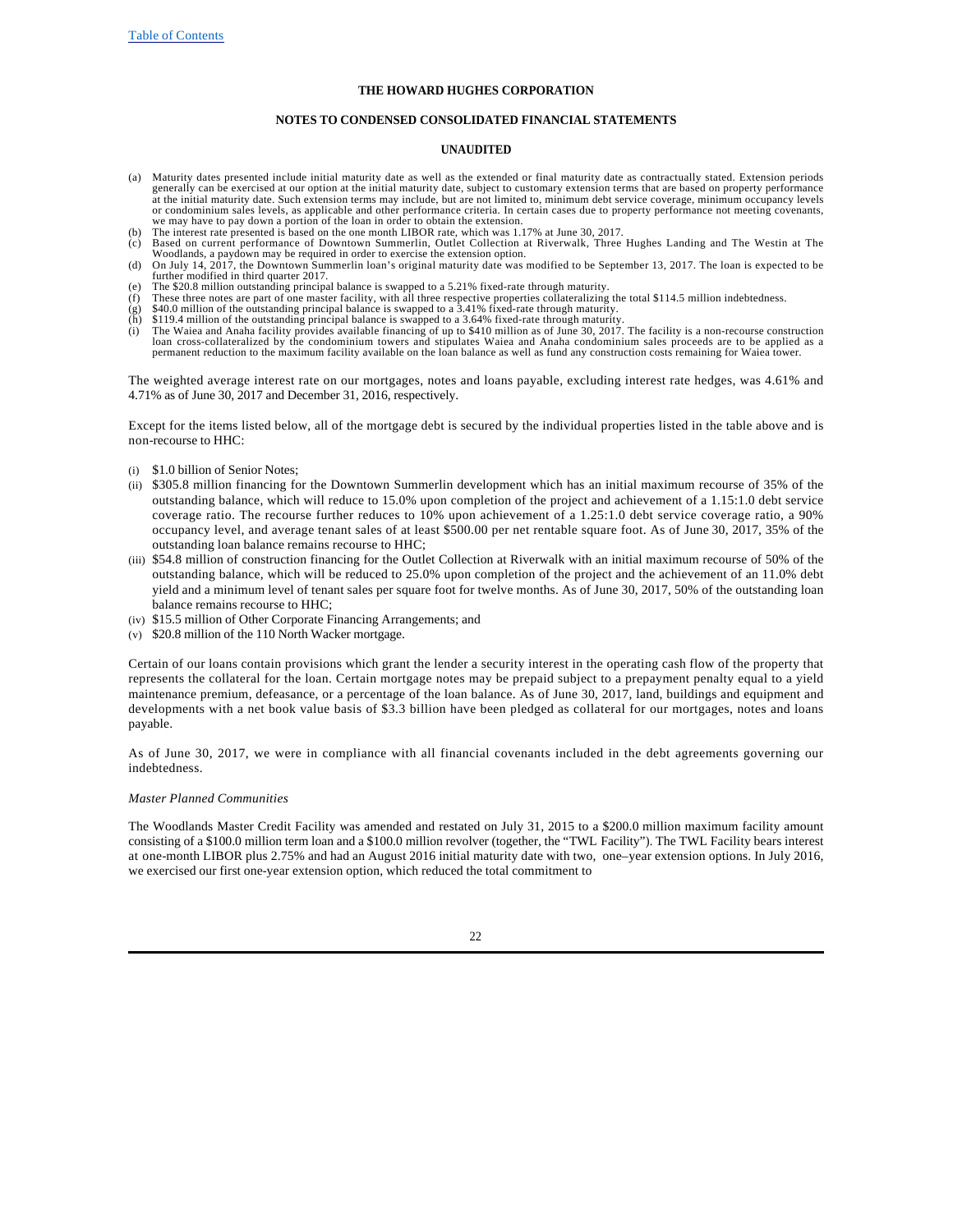# **NOTES TO CONDENSED CONSOLIDATED FINANCIAL STATEMENTS**

# **UNAUDITED**

\$175.0 million. Semi-annual principal payments of \$25.0 million began on December 31, 2016 and continue through the second, optional one-year extension period. The TWL Facility and The Woodlands Resort & Conference Center loans are recourse to the entities that directly own The Woodlands operations. The TWL Facility also contains certain covenants that, among other things, require the maintenance of specified financial ratios, limit the incurrence of additional recourse indebtedness at The Woodlands, and limit distributions from The Woodlands to us based on a loan-to-value test. The amendment also modified certain covenants to allow for more construction loan guarantees by the entities that directly own The Woodlands than would otherwise have been permitted by the prior facility. On April 27, 2017, TWL Facility was refinanced to increase the facility by \$30.0 million for a total of \$180.0 million, providing the ability to fund the development of Creekside Park Apartments or for other corporate purposes. The new facility bears interest at one-month LIBOR plus 2.75% with an initial maturity date of April 27, 2020 and a one-year extension option.

The Summerlin MPC uses SID bonds to finance certain common infrastructure improvements. These bonds are issued by the municipalities and are secured by the assessments on the land. The majority of proceeds from each bond issued is held in a construction escrow and disbursed to us as infrastructure projects are completed, inspected by the municipalities and approved for reimbursement. Accordingly, the SID bonds have been classified as debt, and the Summerlin MPC pays the debt service on the bonds semi-annually. As Summerlin sells land, the buyers assume a proportionate share of the bond obligation at closing, and the residential sales contracts provide for the reimbursement of the principal amounts that we previously paid with respect to such proportionate share of the bond. In the six months ended June 30, 2017, no new SID bonds were issued and \$6.0 million in obligations were assumed by buyers.

### *Operating Assets*

On June 27, 2017, we modified our \$94.5 million non-recourse mortgage financing for the 10-60 Columbia Corporate Center and One Mall North office buildings with a \$114.5 million loan. This amendment added 70 Columbia Corporate Center, a 170,741 square foot office building in Columbia, Maryland, to the collateral pool and allowed us to draw \$20.0 million and fully repay the outstanding balance of the existing indebtedness on the 70 Columbia Corporate Center note.

On April 6, 2017, we paid off a \$4.6 million maturing mortgage loan that we assumed as part of the acquisition of 1701 Lake Robbins in July 2014.

On January 19, 2017, we closed on a non-recourse financing totaling \$25.0 million replacing the \$23.0 million construction loan on the Columbia Regional Building, a retail building located in Columbia, Maryland. The loan, which matures on February 11, 2037, bears interest at 4.48% and is interest only for two years, then begins amortizing on a 30-year basis.

On November 25, 2016, we amended and extended our \$73.5 million construction loan for One Lakes Edge with a \$71.9 million mortgage. Contemporaneously with this amendment, we made a \$3.0 million principal reduction payment as required by the loan agreement. The loan bears interest at one-month LIBOR plus 3.50%. On February 23, 2017, we refinanced the One Lakes Edge construction loan with a \$69.4 million Fannie Mae loan with an initial maturity of March 2029 and two, one year-extensions. The new loan has a fixed rate of 4.50% and is interest only for four years, then begins amortizing on a 30-year basis.

#### *Strategic Developments*

On May 31, 2017, we closed on a \$51.4 million construction loan for 100 Fellowship Drive, located in The Woodlands. The loan bears interest at one-month LIBOR plus 1.50% with a maturity of May 31, 2022.

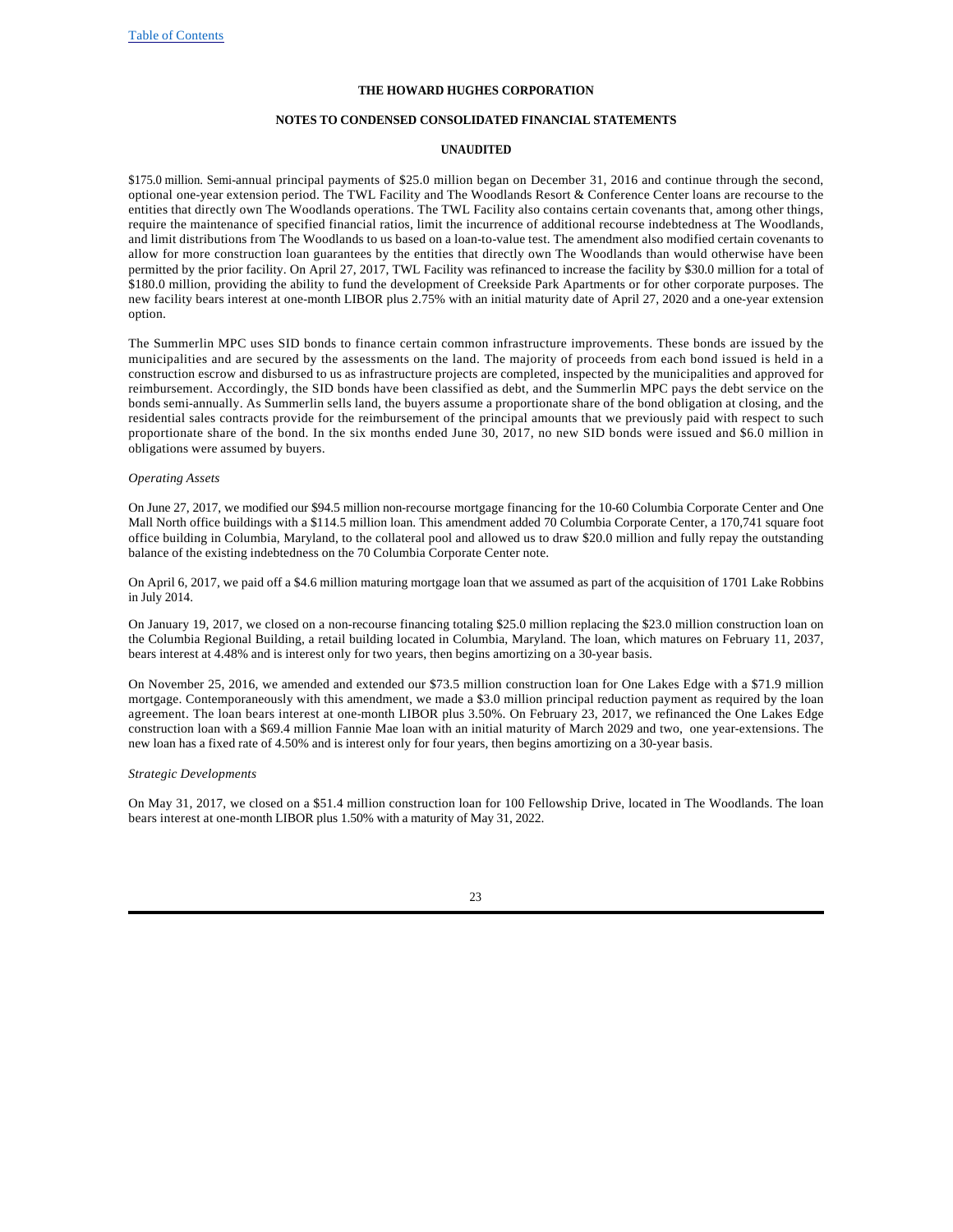# **NOTES TO CONDENSED CONSOLIDATED FINANCIAL STATEMENTS**

# **UNAUDITED**

# **NOTE 10 DERIVATIVE INSTRUMENTS AND HEDGING ACTIVITIES**

We are exposed to interest rate risk related to our variable interest rate debt, and we manage this risk by utilizing interest rate derivatives. To add stability to interest costs by reducing our exposure to interest rate movements, we use interest rate swaps, forward-starting swaps, and caps as part of our interest rate risk management strategy. Interest rate swaps designated as cash flow hedges involve the receipt of variable amounts from a counterparty in exchange for our fixed-rate payments over the life of the agreements without exchange of the underlying notional amount. Forward-starting interest rate swaps were designated as cash flow hedges of the variability of anticipated future fixed-rate debt issuance for long-term financing needs at our Downtown Summerlin property. Interest rate caps designated as cash flow hedges involve the receipt of variable amounts from a counterparty if interest rates rise above the strike rate on the contract in exchange for an up-front premium. Our \$230.0 million interest rate cap is not designated as a hedge, and therefore, the gain or loss on the derivative contract is recognized in current period earnings. These derivatives are recorded on a gross basis at fair value.

The effective portion of changes in the fair value of derivatives designated and qualifying as cash flow hedges is recorded in Accumulated Other Comprehensive Income ("AOCI") and is subsequently reclassified into earnings in the period that the hedged forecasted transaction affects earnings. The ineffective portion of the change in fair value of the derivatives is recognized directly in earnings. During the three and six months ended June 30, 2017 and 2016 the ineffective portion recorded was insignificant.

Assessments of hedge effectiveness are performed quarterly using regression analysis and the measurement of hedge ineffectiveness is based on the hypothetical derivative method. We are exposed to credit risk in the event of non-performance by our derivative counterparties. We evaluate counterparty credit risk through monitoring the creditworthiness of counterparties, which includes review of debt ratings and financial performance. To mitigate its credit risk, we enter into agreements with counterparties we consider credit-worthy, such as large financial institutions with favorable credit ratings. As of June 30, 2017 and 2016, there were no termination events or events of default related to the interest rate swaps.

If the derivative contracts are terminated prior to their maturity, the amounts previously recorded in AOCI are recognized into earnings over the period that the hedged transaction impacts earnings. If the hedging relationship is discontinued because it is probable that the forecasted transaction will not occur according to the original strategy, any related amounts previously recorded in AOCI are recognized in earnings immediately.

|                                         |     |                                       | Fixed    |          |                  |                 |                          | <b>Fair Value Asset (Liability)</b> |
|-----------------------------------------|-----|---------------------------------------|----------|----------|------------------|-----------------|--------------------------|-------------------------------------|
|                                         |     |                                       | Notional | Interest | <b>Effective</b> | <b>Maturity</b> | <b>June 30.</b>          | December 31.                        |
| (In thousands)                          |     | <b>Balance Sheet Location</b>         | Amount   | Rate     | Date             | Date            | 2017                     | 2016                                |
| <b>Currently-paying contracts:</b>      |     |                                       |          |          |                  |                 |                          |                                     |
| <b>Interest Rate Swap</b>               | (a) | Accounts payable and accrued expenses | \$20.815 | 2.96 %   | 5/10/2011        | 10/31/2019      | $(519)$ \$<br>-S         | (740)                               |
| <b>Interest Rate Swap</b>               | (a) | Accounts payable and accrued expenses | 40,000   | 1.66     | 5/6/2015         | 5/1/2020        | (25)                     | (143)                               |
| <b>Interest Rate Swap</b>               | (a) | Accounts payable and accrued expenses | 119.359  | 1.14     | 10/3/2016        | 9/12/2021       | 3.119                    | 3,368                               |
| <b>Interest Rate Cap</b>                | (a) | Accounts payable and accrued expenses | 100,000  | 5.00     | 8/31/2015        | 8/31/2017       | $\overline{\phantom{0}}$ |                                     |
| Interest Rate Cap                       | (b) | Accounts payable and accrued expenses | 230,000  | 2.50     | 12/22/2016       | 12/23/2019      | 246                      | 768                                 |
| <b>Forward-starting contracts:</b>      |     |                                       |          |          |                  |                 |                          |                                     |
| <b>Interest Rate Swap</b>               | (a) | Accounts payable and accrued expenses | 50,000   | 2.65     | 12/31/2017       | 12/31/2027      | (1,324)                  | (610)                               |
| <b>Interest Rate Swap</b>               | (a) | Accounts payable and accrued expenses | 100,000  | 2.68     | 12/31/2017       | 12/31/2027      | (2,907)                  | (1, 479)                            |
| <b>Interest Rate Swap</b>               | (a) | Accounts payable and accrued expenses | 100,000  | 2.62     | 12/31/2017       | 12/31/2027      | (2, 443)                 | (1,015)                             |
| Total fair value derivative assets      |     |                                       |          |          |                  |                 | 3,365                    | 4,136                               |
| Total fair value derivative liabilities |     |                                       |          |          |                  |                 | (7,218)                  | (3,987)                             |

The following table summarizes details related to our derivative contracts:

(a) Denotes derivatives designated as hedging instruments.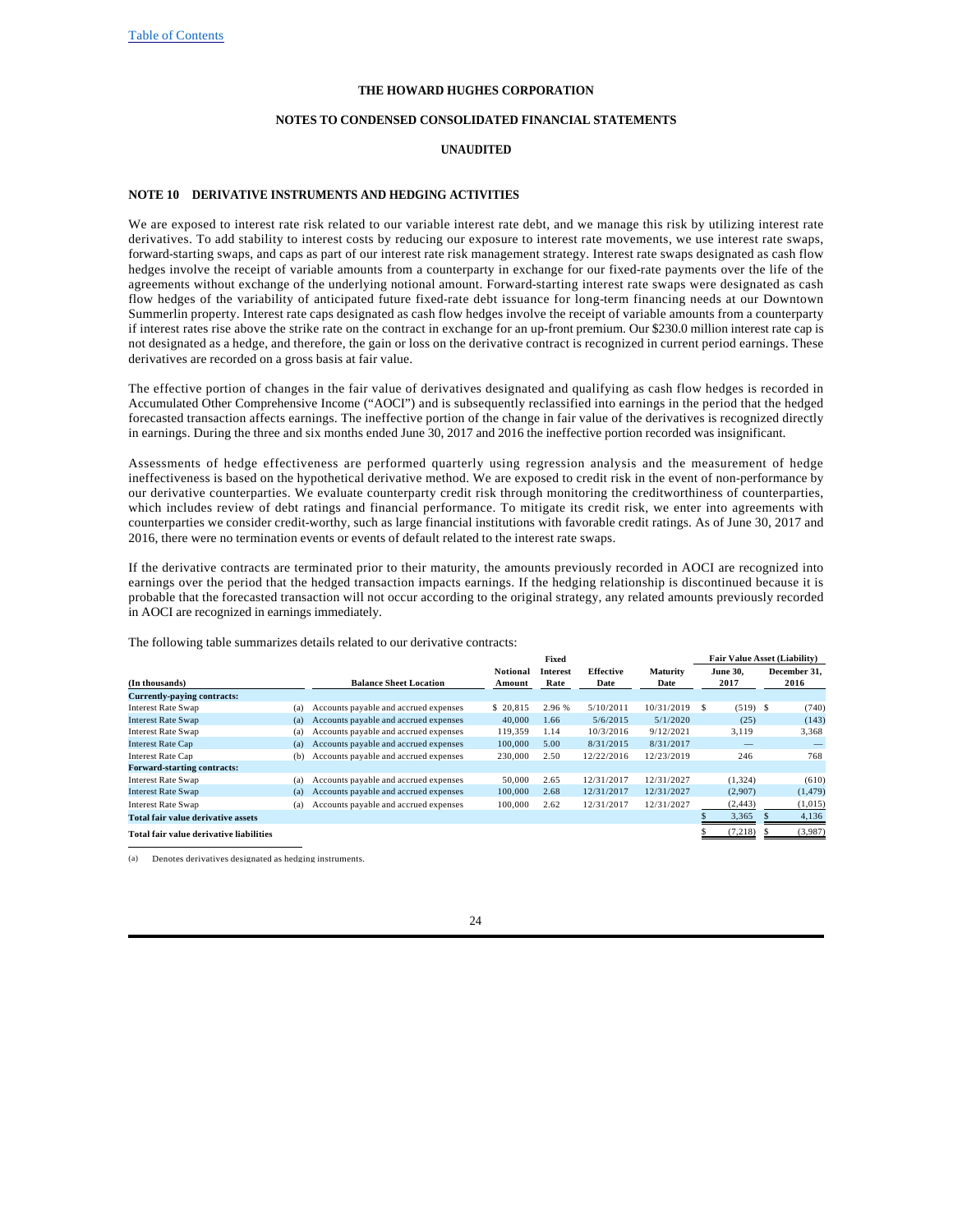#### **NOTES TO CONDENSED CONSOLIDATED FINANCIAL STATEMENTS**

### **UNAUDITED**

(b) Denotes derivative contract that could not be designated as a hedging instrument as of June 30, 2017 as this cap hedges debt that is not yet drawn. Interest (income) expense of  $\frac{5(0.2)}{10.2}$  million and 50 million

The tables below present the effect of our derivative financial instrument on the Condensed Consolidated Statements of Operations for the three and six months ended June 30, 2017 and 2016:

| <b>Amount of Loss Recognized</b><br>in AOCI on Derivative<br>(Effective Portion) |  |                                            |  |              |                                            | <b>Amount of Loss Recognized</b><br>in AOCI on Derivative<br>(Effective Portion) |           |  |
|----------------------------------------------------------------------------------|--|--------------------------------------------|--|--------------|--------------------------------------------|----------------------------------------------------------------------------------|-----------|--|
|                                                                                  |  | Three Months Ended June 30.                |  |              |                                            | Six Months Ended June 30.                                                        |           |  |
| <b>Derivatives in Cash Flow Hedging Relationships</b>                            |  | 2017                                       |  | 2016         |                                            | 2017                                                                             | 2016      |  |
| Interest rate swaps                                                              |  | $(2,816)$ \$                               |  | $(5,957)$ \$ |                                            | $(2,581)$ \$                                                                     | (16, 116) |  |
|                                                                                  |  | <b>Amount of Loss Reclassified</b><br>from |  |              | <b>Amount of Loss Reclassified</b><br>from |                                                                                  |           |  |
|                                                                                  |  | <b>AOCI</b> into Operations                |  |              | <b>AOCI</b> into Operations                |                                                                                  |           |  |
|                                                                                  |  | (Effective Portion)                        |  |              |                                            | (Effective Portion)                                                              |           |  |
| Three Months Ended June 30.                                                      |  |                                            |  |              | Six Months Ended June 30.                  |                                                                                  |           |  |
| <b>Location of Loss Reclassified from AOCI into Operations</b>                   |  | 2016<br>2017                               |  |              | 2017                                       |                                                                                  | 2016      |  |
| Interest expense                                                                 |  | $(133)$ \$                                 |  | $(367)$ \$   |                                            | $(331)$ \$                                                                       | (743)     |  |

# **NOTE 11 INCOME TAXES**

We have significant permanent differences, primarily from warrant liability gains and losses, stock compensation deductions and changes in valuation allowances that cause our effective tax rate to deviate from statutory rates. The effective tax rates, based upon actual operating results, were 83.9% and 74.8% for the three and six months ended June 30, 2017 compared to 79.3% and 37.9% for the three and six months ended June 30, 2016, respectively. The changes in the tax rates were primarily attributable to changes in the warrant liability, valuation allowance related to our deferred tax assets, stock compensation deduction and other items which are permanent differences for tax purposes.

The increase in deferred tax liabilities between December 31, 2016 and June 30, 2017 is due primarily to the utilization of federal tax assets to offset income before taxes exclusive of the warrant liability loss.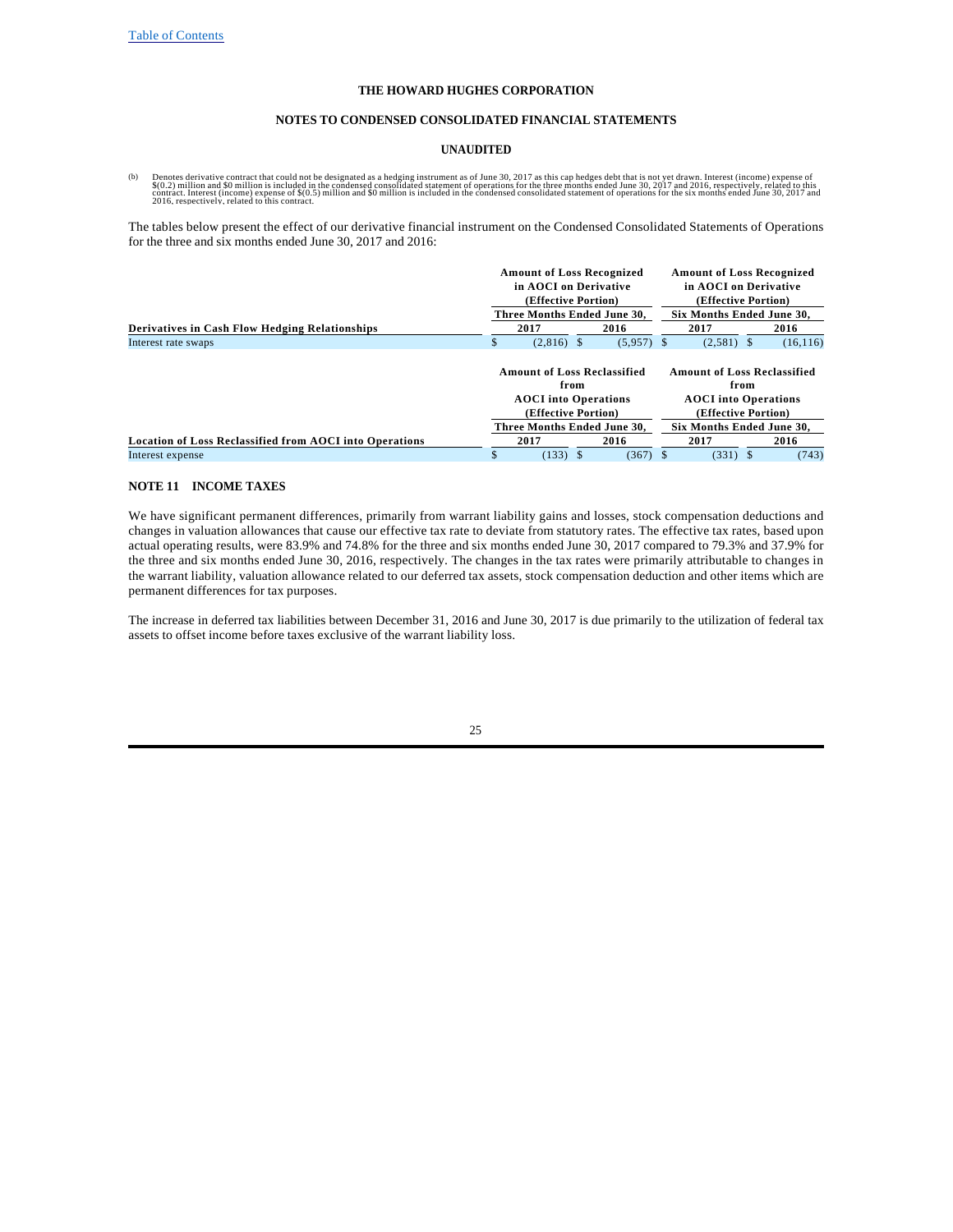# **NOTES TO CONDENSED CONSOLIDATED FINANCIAL STATEMENTS**

# **UNAUDITED**

# **NOTE 12 STOCK BASED PLANS**

Our stock based plans are described and informational disclosures are provided in the Notes to the Consolidated Financial Statements included in our Form 10-K for the year ended December 31, 2016.

# **Stock Options**

The following table summarizes our stock option plan activity for the six months ended June 30, 2017:

|                                                |                |   | Weighted              |
|------------------------------------------------|----------------|---|-----------------------|
|                                                | <b>Stock</b>   |   | Average               |
|                                                | <b>Options</b> |   | <b>Exercise Price</b> |
| Stock Options outstanding at December 31, 2016 | 1,176,640      | S | 78.87                 |
| Granted                                        | 46,000         |   | 119.38                |
| Exercised                                      | (350, 337)     |   | 58.48                 |
| Forfeited                                      | (40,000)       |   | 100.21                |
| Expired                                        | (1,000)        |   | 57.77                 |
| Stock Options outstanding at June 30, 2017     | 831,303        |   | 88.71                 |

Compensation costs related to stock options were \$0.2 million and \$1.0 million for the three and six months ended June 30, 2017, respectively, none of which and \$0.3 million of which were capitalized to development projects during the same periods, respectively. Compensation costs related to stock options were \$0.5 million and \$2.3 million for the three and six months ended June 30, 2016, respectively, of which \$0.2 million and \$0.8 million were capitalized to development projects during the same periods.

### **Restricted Stock**

The following table summarizes restricted stock activity for the six months ended June 30, 2017:

|                                                   |                                   |   | Weighted                                |
|---------------------------------------------------|-----------------------------------|---|-----------------------------------------|
|                                                   | <b>Restricted</b><br><b>Stock</b> |   | <b>Average Grant</b><br>Date Fair Value |
| Restricted stock outstanding at December 31, 2016 | 289,112                           | S | 88.88                                   |
| Granted                                           | 98,883                            |   | 79.64                                   |
| Vested                                            | (23,629)                          |   | 84.20                                   |
| Forfeited                                         | (17,034)                          |   | 87.04                                   |
| Restricted stock outstanding at June 30, 2017     | 347,332                           |   | 86.66                                   |

Compensation expense related to restricted stock awards were \$1.5 million and \$3.0 million for the three and six months ended June 30, 2017, respectively, of which \$0.2 million and \$0.5 million were capitalized to development projects during the same periods. Compensation expense related to restricted stock awards were \$1.8 million and \$3.4 million for the three and six months ended June 30, 2016, respectively, of which \$0.3 million and \$0.6 million were capitalized to development projects during the same periods.

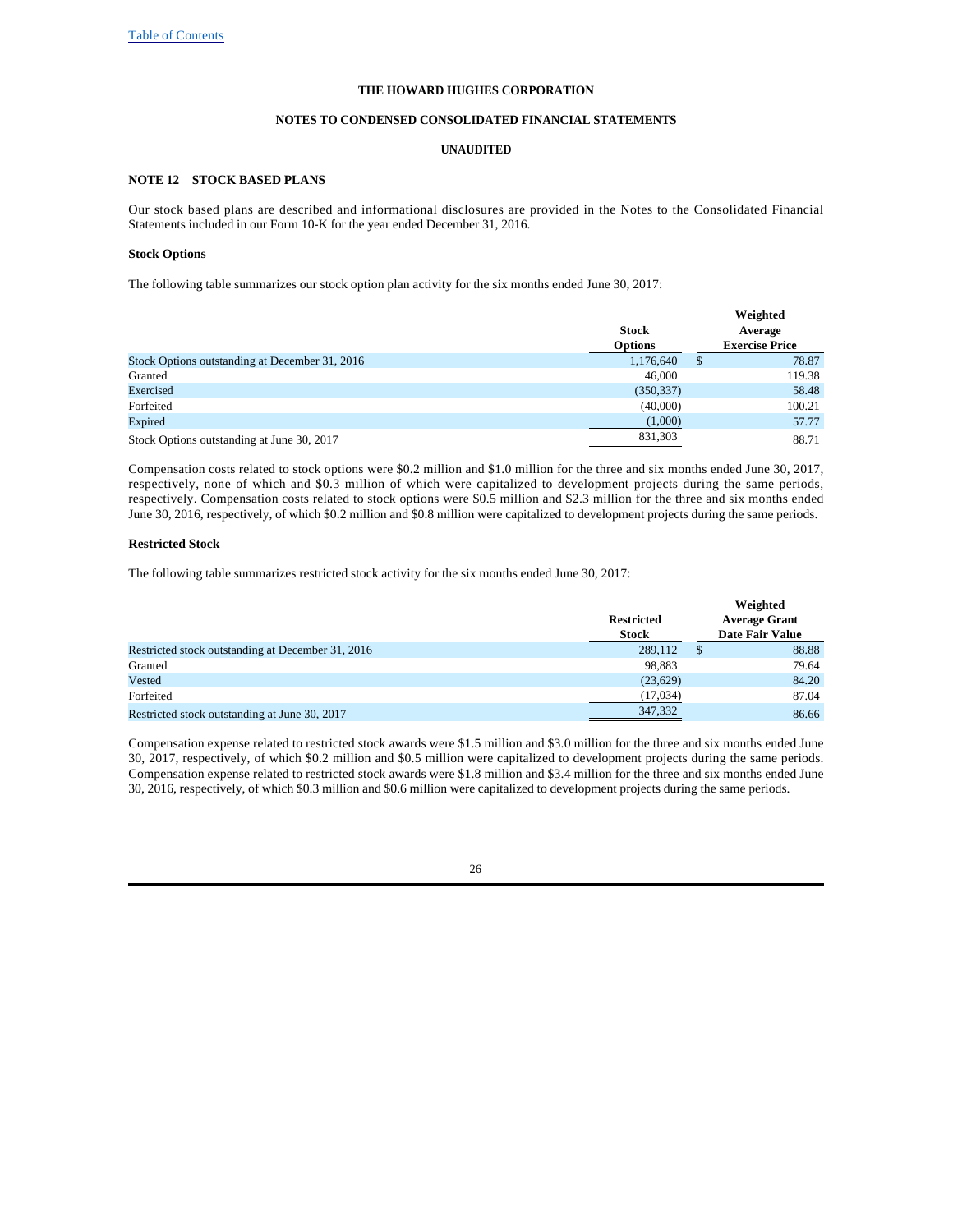# **NOTES TO CONDENSED CONSOLIDATED FINANCIAL STATEMENTS**

### **UNAUDITED**

# **NOTE 13 OTHER ASSETS AND LIABILITIES**

### **Prepaid Expenses and Other Assets**

The following table summarizes the significant components of Prepaid expenses and other assets:

|                                                                                             | <b>June 30.</b> |     | December 31. |
|---------------------------------------------------------------------------------------------|-----------------|-----|--------------|
| (In thousands)                                                                              | 2017            |     | 2016         |
| Condominium receivables (a)                                                                 | \$<br>315,337   | \$. | 210,219      |
| Condominium deposits                                                                        | 169,162         |     | 193,197      |
| Special Improvement District receivable                                                     | 60,233          |     | 61,603       |
| Straight-line rent, net                                                                     | 34,988          |     | 31,518       |
| In-place leases                                                                             | 12,719          |     | 16,015       |
| Below-market ground leases                                                                  | 18,816          |     | 18,986       |
| Above-market tenant leases                                                                  | 1,938           |     | 2,457        |
| Equipment, net of accumulated depreciation of \$6.1 million and \$4.9 million, respectively | 15,669          |     | 17,556       |
| Security and escrow deposits                                                                | 47,219          |     | 61,304       |
| Tenant incentives and other receivables                                                     | 9,643           |     | 8,773        |
| Prepaid expenses                                                                            | 11,237          |     | 11,177       |
| Federal income tax receivable                                                               | 16,186          |     | 15,763       |
| Intangibles                                                                                 | 36,182          |     | 4,046        |
| Other                                                                                       | 3,258           |     | 13,902       |
|                                                                                             | 752,587         |     | 666,516      |

(a) We expect \$296.7 million of the Condominium receivables outstanding at June 30, 2017 to be collected in 2017 upon closing Anaha and the remaining contracted units at Waiea. Of the remaining, \$18.3 million related to Ae`o will be collected in 2018, and \$0.4 million relating to Ke Kilohana will be collected in 2019.

The \$86.1 million net increase primarily relates to the following increases: a \$105.1 million increase in condominium receivables recorded with respect to sales recognized on a percentage of completion basis; a \$32.1 million increase in intangibles primarily due to our acquisition of our partner's 50.0% interest in the Las Vegas 51s; \$0.9 million increase in tenant incentives and other receivables due to various tenant activities and \$4.0 million in other immaterial increases related to Prepaid expenses, Straight-line rent, net and Federal income tax receivable.

These increases were partially offset by the following decreases: a \$24.0 million decrease in condominium deposits due to closings of Waiea condominium units, partially offset by higher net sales activity for Ae`o and Ke Kilohana; a \$14.1 million decrease in security and escrow deposits due primarily to the utilization of escrowed sales proceeds to fund remaining construction costs at Waiea; a \$10.6 million decrease in Other assets primarily relating to third party reimbursements received for improvements made on the Merriweather Post Pavilion in 2016; a \$3.3 million decrease in in-place leases and \$4.0 million in other immaterial decreases related to Special Improvement District receivable, Below-market ground leases, Above-market ground leases and Equipment, net.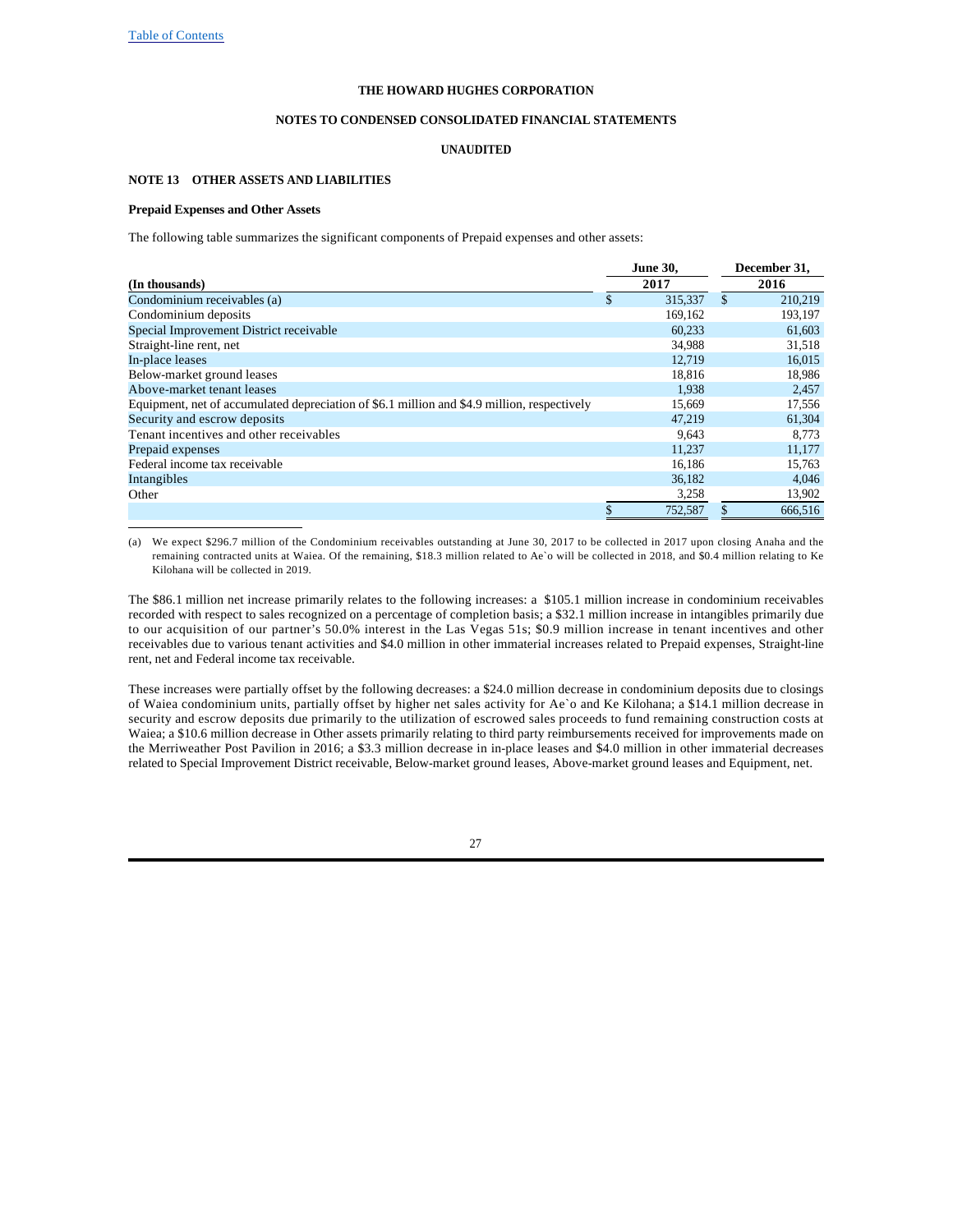# **NOTES TO CONDENSED CONSOLIDATED FINANCIAL STATEMENTS**

# **UNAUDITED**

### **Accounts Payable and Accrued Expenses**

The following table summarizes the significant components of Accounts payable and accrued expenses:

|                                                | <b>June 30.</b> |    |         |  |
|------------------------------------------------|-----------------|----|---------|--|
| (In thousands)                                 | 2017            |    | 2016    |  |
| Construction payables                          | \$<br>194,065   | \$ | 207,917 |  |
| Condominium deposit liabilities                | 58,468          |    | 117,015 |  |
| Deferred income                                | 70.814          |    | 85,158  |  |
| Accounts payable and accrued expenses          | 33,759          |    | 33,050  |  |
| Tenant and other deposits                      | 24.274          |    | 28,559  |  |
| Accrued interest                               | 21,178          |    | 16,897  |  |
| Accrued payroll and other employee liabilities | 22.135          |    | 36,937  |  |
| Accrued real estate taxes                      | 13,997          |    | 16,726  |  |
| Interest rate swaps                            | 3.853           |    | (149)   |  |
| Straight-line ground rent liability            | 14.044          |    | 13,126  |  |
| Above-market ground leases                     | 880             |    | 1.762   |  |
| Other                                          | 15,546          |    | 15,012  |  |
|                                                | 473,013         |    | 572,010 |  |

The \$99.0 million net decrease in total accounts payable and accrued expenses primarily relates to the following decreases: \$58.5 million in condominium deposit liabilities for the towers under construction at Ward Village as the projects move toward completion; \$14.8 million in accrued payroll and other employee liabilities due to payment in first quarter 2017 of 2016 annual incentive bonus; \$14.3 million in deferred income realized in conjunction with revenue deferred for recognition at our Summerlin and Bridgeland MPCs; \$13.9 million in construction payables; \$4.3 million in tenant and other deposits due primarily to amortization of a tenant's prepaid rent; \$2.7 million in accrued real estate taxes due to timing of payments and \$0.8 million in other individually immaterial decreases.

These decreases are partially offset by an increase of \$4.3 million in accrued interest primarily due to normal interest accrual activity partially offset by payments relating to redemption of the 2021 senior notes; an increase of \$4.0 million in interest rate swaps liability primarily due to a decrease in fair value of the forward-starting swaps and \$2.0 million in other individually immaterial increases.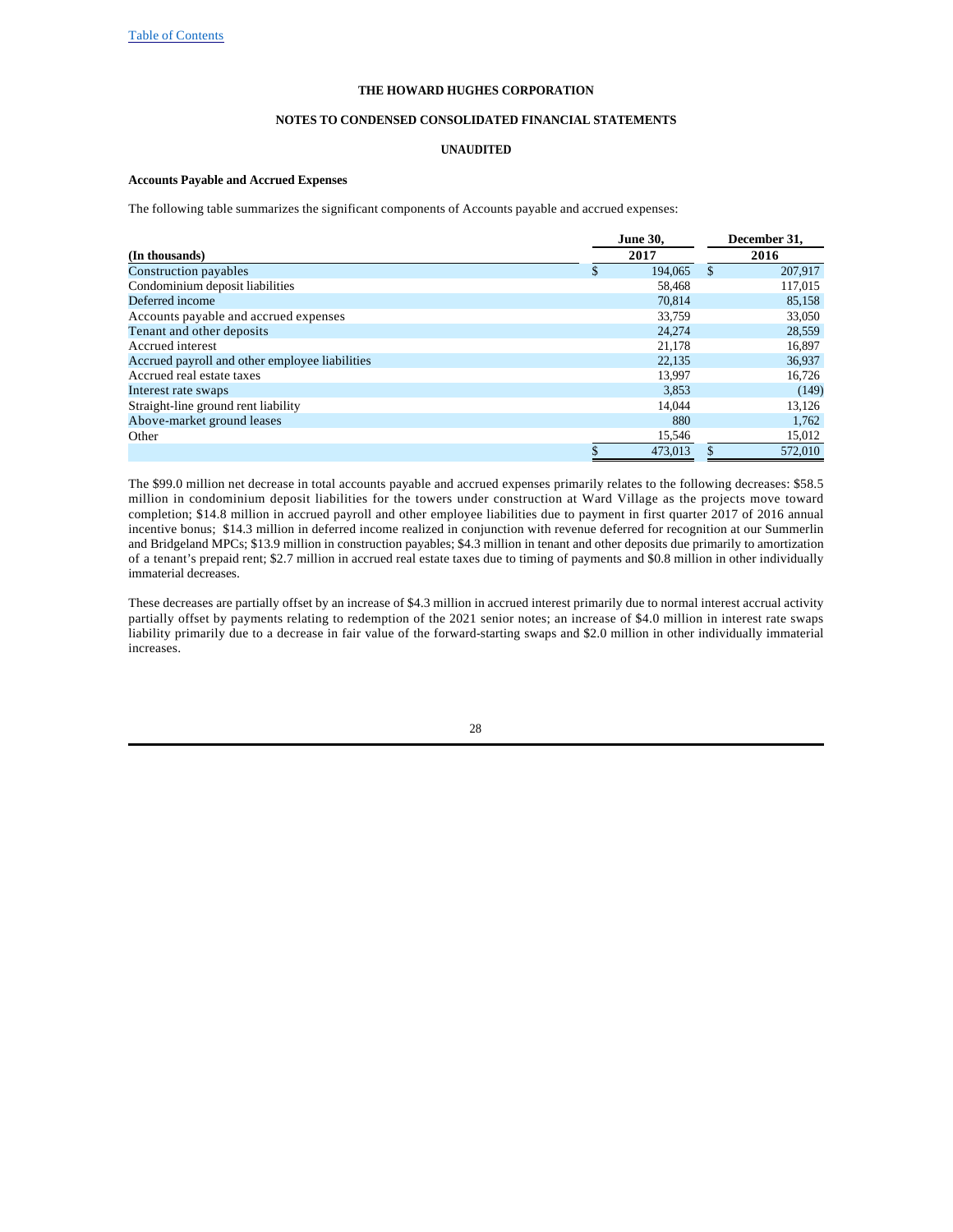# **NOTES TO CONDENSED CONSOLIDATED FINANCIAL STATEMENTS**

### **UNAUDITED**

# **NOTE 14 ACCUMULATED OTHER COMPREHENSIVE INCOME (LOSS) ("AOCI")**

The following tables summarize changes in Accumulated Other Comprehensive Income (Loss) by component, all of which are presented net of tax:

|                                                                           | <b>For the Three Months</b> | <b>For the Three Months</b> |
|---------------------------------------------------------------------------|-----------------------------|-----------------------------|
| (In thousands)                                                            | <b>Ended June 30, 2017</b>  | <b>Ended June 30, 2016</b>  |
| <b>Balance as of March 31</b>                                             | (6,428)                     | (17,760)                    |
| Other comprehensive income (loss) before reclassifications                | (2,862)                     | (6,759)                     |
| Loss reclassified from accumulated other comprehensive loss to net income |                             |                             |
| $(\text{loss})$                                                           | 133                         | 367                         |
| Net current-period other comprehensive income (loss)                      | (2,729)                     | (6,392)                     |
| <b>Balance as of June 30</b>                                              | (9,157)                     | (24, 152)                   |
|                                                                           |                             |                             |
|                                                                           | <b>For the Six Months</b>   | <b>For the Six Months</b>   |
| (In thousands)                                                            | <b>Ended June 30, 2017</b>  | <b>Ended June 30, 2016</b>  |
| <b>Balance as of January 1</b>                                            | (6,786)                     | (7,889)                     |
| Other comprehensive loss before reclassifications                         | (2,702)                     | (17,006)                    |
| Loss reclassified from accumulated other comprehensive loss to net income |                             |                             |
| $(\text{loss})$                                                           | 331                         | 743                         |
| Net current-period other comprehensive loss                               | (2,371)                     | (16, 263)                   |

The following tables summarize the amounts reclassified out of AOCI:

|                                                                         | Amounts reclassified from Accumulated Other |                                    |  |               |  |
|-------------------------------------------------------------------------|---------------------------------------------|------------------------------------|--|---------------|--|
|                                                                         |                                             | <b>Comprehensive Income (Loss)</b> |  |               |  |
|                                                                         | For the Three Months Ended                  |                                    |  |               |  |
| Accumulated Other Comprehensive Income (Loss) Components (In thousands) | June 30, 2017                               |                                    |  | June 30, 2016 |  |
| Losses on cash flow hedges                                              |                                             | 212S                               |  | 588           |  |
| Interest rate swap contracts                                            |                                             | 79)                                |  | (221)         |  |
| Total reclassifications of loss (income) for the period                 |                                             | 133                                |  | 367           |  |

**Balance as of June 30**  $\overline{5}$  (24,152)

|                                                                 | Amounts reclassified from Accumulated Other<br>Income (Loss) | Comprehensive |       |  |  |  |
|-----------------------------------------------------------------|--------------------------------------------------------------|---------------|-------|--|--|--|
|                                                                 | For the Six Months Ended                                     |               |       |  |  |  |
| <b>Accumulated Other Comprehensive Income (Loss) Components</b> |                                                              |               |       |  |  |  |
| (In thousands)                                                  | June 30, 2017                                                | June 30, 2016 |       |  |  |  |
| Losses on cash flow hedges                                      | 527                                                          |               | 1,193 |  |  |  |
| Interest rate swap contracts                                    | (196)                                                        |               | (450) |  |  |  |
| Total reclassifications for the period                          | 331                                                          |               | 743   |  |  |  |

# **NOTE 15 COMMITMENTS AND CONTINGENCIES**

In the normal course of business, from time to time, we are involved in legal proceedings relating to the ownership and operations of our properties. In management's opinion, the liabilities, if any, that may ultimately result from such legal actions are not expected to have a material effect on our consolidated financial position, results of operations or liquidity.

We had outstanding letters of credit totaling \$13.8 million and \$6.5 million and surety bonds totaling \$97.9 million and \$112.4 million as of June 30, 2017 and December 31, 2016, respectively. These letters of credit and bonds were issued primarily in connection with insurance requirements, special real estate assessments and construction obligations.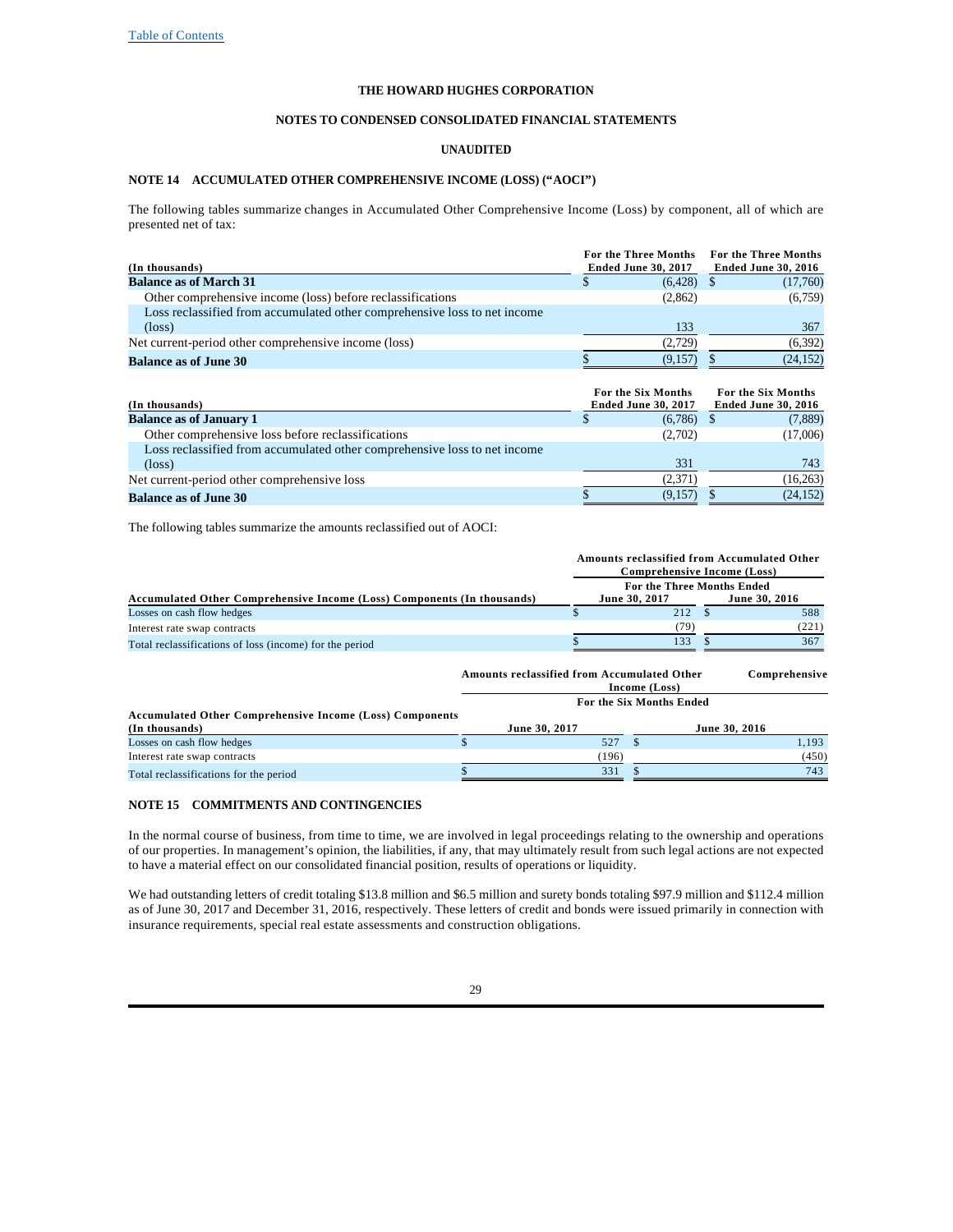# **NOTES TO CONDENSED CONSOLIDATED FINANCIAL STATEMENTS**

# **UNAUDITED**

On June 27, 2013, the City of New York executed the amended and restated ground lease for South Street Seaport. The restated lease terms provide for annual fixed base rent of \$1.2 million starting July 1, 2013 with an expiration of December 30, 2072, including our options to extend. The rent escalates at 3.0% compounded annually. On July 1, 2048 the base rent will be adjusted to the higher of fair market value or the then base rent. In addition to the annual base rent, we are required to make annual payments of \$210,000 toward maintenance of the East River esplanade as additional rent through the term of the lease. The additional rent escalates annually at the Consumer Price Index. Simultaneously with the execution of the lease, we executed a completion guaranty for the redevelopment of Pier 17. On January 11, 2017, we executed an amendment of the lease which, pursuant to our lease option, added an additional premise to the lease and modified other related provisions. The 2017 amendment provides for an appraisal update to be performed on completion of construction for the purposes of determining any additional rent.

# **NOTE 16 SEGMENTS**

We have three business segments which offer different products and services. Our three segments are managed separately because each requires different operating strategies or management expertise and are reflective of management's operating philosophies and methods. In addition, our segments or assets within such segments could change in the future as development of certain properties commences or other operational or management changes occur. We do not distinguish or group our combined operations on a geographic basis. Furthermore, all operations are within the United States. Our reportable segments are as follows:

- Master Planned Communities ("MPCs") includes the development and sale of land, in large-scale, long-term community development projects in and around Las Vegas, Nevada; Houston, Texas; and Columbia, Maryland.
- · Operating Assets includes retail, office, hospitality and multi-family properties along with other real estate investments. These assets are currently generating revenues, and are comprised of commercial real estate properties recently developed or acquired by us, and properties where we believe there is an opportunity to redevelop, reposition, or sell to improve segment performance or to recycle capital.
- · Strategic Developments includes our residential condominium and commercial property projects currently under development and all other properties held for development which have no substantial operations.

Effective January 1, 2017, we moved the South Street Seaport assets under construction and related activities to the Strategic Developments segment from the Operating Assets segment. South Street Seaport operating properties and related operating results remain presented within the Operating Assets segment. The respective segment earnings and total segment assets presented in our interim financial statements and elsewhere in this Quarterly Report have been adjusted in all periods reported to reflect this change.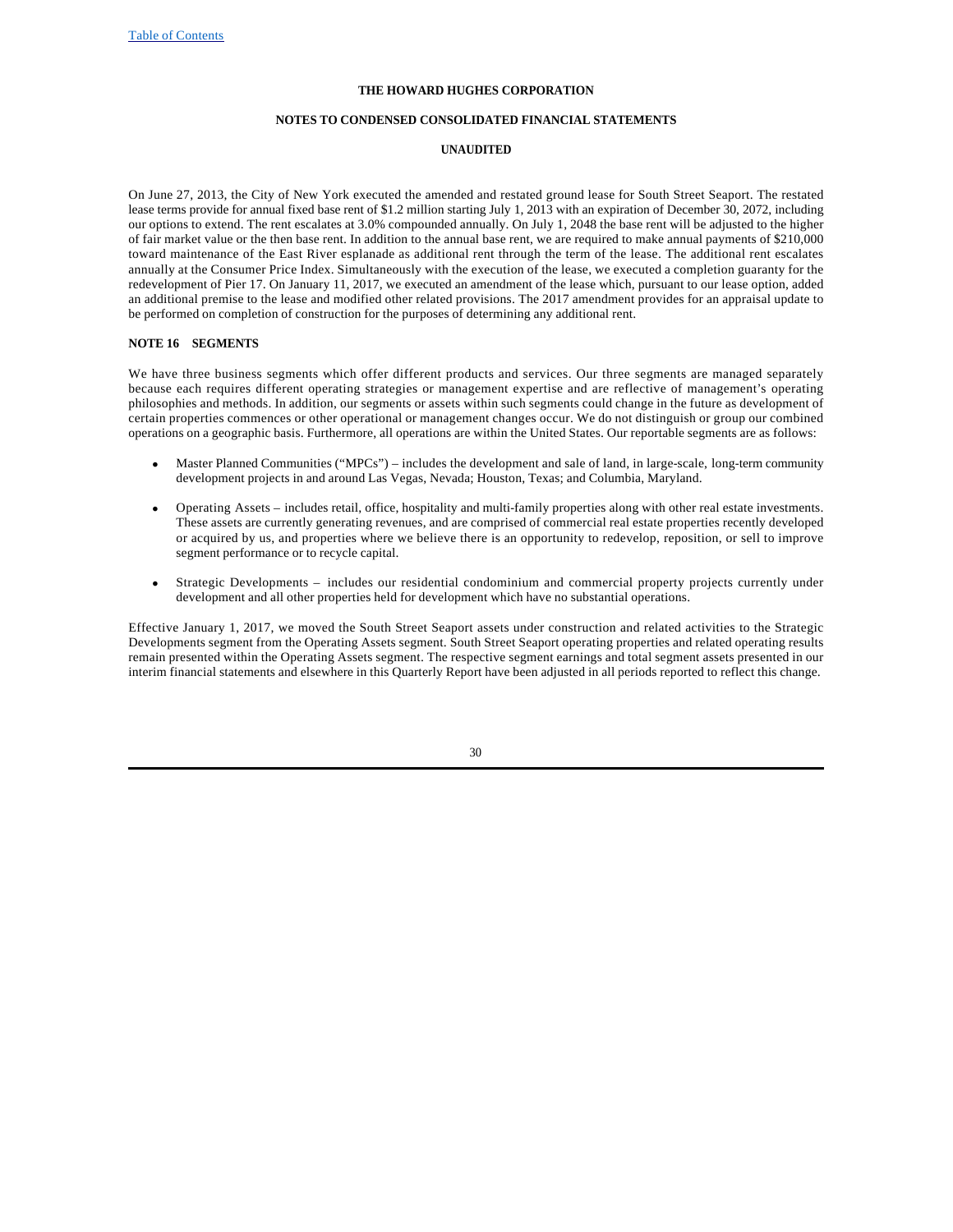# **NOTES TO CONDENSED CONSOLIDATED FINANCIAL STATEMENTS**

### **UNAUDITED**

The assets included in each segment as of June 30, 2017, are contained as follows:

| <b>Master Planned</b><br><b>Communities</b> | <b>Operating Assets</b>                              | <b>Strategic</b><br><b>Developments</b> |                                       |  |  |
|---------------------------------------------|------------------------------------------------------|-----------------------------------------|---------------------------------------|--|--|
|                                             | Retail                                               | Office                                  | <b>Under Construction</b>             |  |  |
| • Bridgeland                                | • Columbia Regional Building                         | · 10-70 Columbia Corporate Center       | $Ae$ `o                               |  |  |
| • Maryland                                  | • Cottonwood Square                                  | • Columbia Office Properties            | • Anaha                               |  |  |
| • Summerlin                                 | • Creekside Village Green                            | • One Hughes Landing                    | • Aristocrat                          |  |  |
| • The Woodlands                             | • Downtown Summerlin                                 | • Two Hughes Landing                    | • Creekside Park Apartments           |  |  |
| • The Woodlands Hills                       | • Hughes Landing Retail                              | • Three Hughes Landing (b)              | • Downtown Summerlin Office           |  |  |
|                                             | • 1701 Lake Robbins                                  | • 1725-35 Hughes Landing Boulevard      | • 100 Fellowship Drive                |  |  |
| Other                                       | • Lakeland Village Center at Bridgeland (b)          | • 2201 Lake Woodlands Drive             | • Ke Kilohana                         |  |  |
| • The Summit (a)                            | • Outlet Collection at Riverwalk                     | • One Mall North                        | • Two Merriweather                    |  |  |
|                                             | • South Street Seaport - Historic District / Uplands | • One Merriweather (d)                  | $\bullet$ m.flats/TEN.M (a)           |  |  |
|                                             | • Ward Village Retail                                | • 110 North Wacker                      | $\bullet$ 33 Peck Slip (a) (f)        |  |  |
|                                             | • 20/25 Waterway Avenue                              | • 9303 New Trails                       | • South Street Seaport - Pier 17 (f)  |  |  |
|                                             | · Waterway Garage Retail                             | • ONE Summerlin                         | • Waiea                               |  |  |
|                                             |                                                      | • 3831 Technology Forest Drive          |                                       |  |  |
|                                             | Multi-family                                         | • 3 Waterway Square                     | Other                                 |  |  |
|                                             | • Constellation (a) (b)                              | • 4 Waterway Square                     | • AllenTowne                          |  |  |
|                                             | • Millennium Waterway Apartments                     | • 1400 Woodloch Forest                  | • American City Building              |  |  |
|                                             | • Millennium Six Pines Apartments (c)                |                                         | • Bridges at Mint Hill                |  |  |
|                                             | • One Lakes Edge                                     | Other                                   | • Century Plaza Mall                  |  |  |
|                                             | • 85 South Street                                    | • HHC 242 Self-Storage (d)              | • Circle T Ranch and Power Center (a) |  |  |
|                                             | • The Metropolitan Downtown                          | • HHC 2978 Self-Storage (d)             | • Cottonwood Mall                     |  |  |
|                                             | Columbia (a)                                         | $\bullet$ Las Vegas 51s (e)             | • 80% Interest in Fashion             |  |  |
|                                             |                                                      | • Kewalo Basin Harbor                   | Show Air Rights                       |  |  |
|                                             | Hospitality                                          | • Stewart Title of Montgomery           | • Kendall Town Center                 |  |  |
|                                             | • Embassy Suites at Hughes Landing                   | County, TX (a)                          | • Lakemoor (Volo) Land                |  |  |
|                                             | • The Westin at The Woodlands (b)                    | · Summerlin Hospital Medical            | • Landmark Mall (f)                   |  |  |
|                                             | • The Woodlands Resort $\&$                          | Center (a)                              | • Maui Ranch Land                     |  |  |
|                                             | Conference Center                                    | • The Woodlands Parking Garages         | • The Elk Grove Collection (g)        |  |  |
|                                             |                                                      | • 2000 Woodlands Parkway                | • West Windsor                        |  |  |

- (b) Asset was placed in service and moved from the Strategic Developments segment to the Operating Assets segment during 2016.<br>(c) Asset was held as a joint venture until our acquisition of our partner's 18.57% interest on
- (d) Asset was placed in service and moved from the Strategic Developments segment to the Operating Assets segment during 2017.
- Asset was held as a joint venture until our acquisition of our partner's 50% interest on March 1, 2017.
- (f) Asset is in redevelopment and moved from the Operating Assets segment to the Strategic Developments segment during 2017.

Formerly known as The Outlet Collection at Elk Grove.

Our segments are managed separately, therefore, we use different operating measures to assess operating results and allocate resources among the segments. The one common operating measure used to assess operating results for the business segments is Earnings Before Taxes ("EBT"), which represents the operating revenues of the properties less property operating expenses and adjustments for interest, as further described below. We believe that EBT provides useful information about the operating performance of all of our properties.

EBT, as it relates to each business segment, represents the revenues less expenses of each segment, including interest income, interest expense, and equity in earnings of real estate and other affiliates. EBT excludes corporate expenses and other items that are not allocable to the segments. We present EBT because we use this measure, among others, internally to assess the core operating performance of our assets. We also present this measure because we believe certain investors use it as a measure of a company's historical operating performance and its ability to service and obtain financing. We believe that the inclusion of certain adjustments to net income (loss) to calculate EBT is appropriate to provide additional information to investors.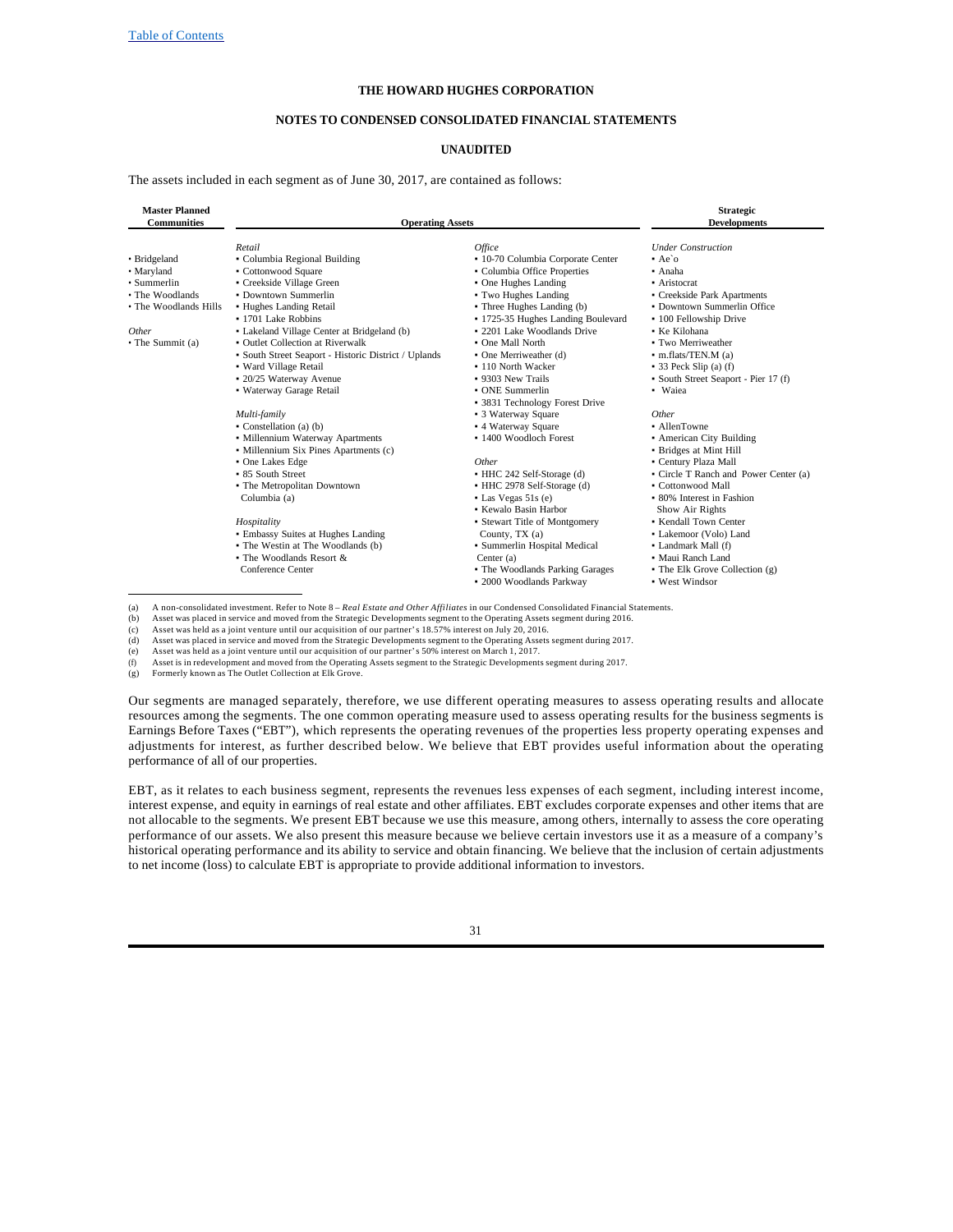#### **NOTES TO CONDENSED CONSOLIDATED FINANCIAL STATEMENTS**

### **UNAUDITED**

Segment operating results are as follows:

|                                                          | Three Months Ended June 30, |               | Six Months Ended June 30, |               |
|----------------------------------------------------------|-----------------------------|---------------|---------------------------|---------------|
| (In thousands)                                           | 2017                        | 2016          | 2017                      | 2016          |
| <b>Master Planned Communities</b>                        |                             |               |                           |               |
| Land sales                                               | \$<br>69,144                | \$<br>61,098  | \$<br>122,625             | \$<br>103,040 |
| Builder price participation                              | 4,480                       | 6,501         | 9,141                     | 11,148        |
| Minimum rents                                            |                             | 142           | (8)                       | 282           |
| Other land revenues                                      | 4,452                       | 4,112         | 15,024                    | 8,150         |
| Other rental and property revenues                       |                             | 17            |                           | 20            |
| Total revenues                                           | 78,076                      | 71,870        | 146,782                   | 122,640       |
| Cost of sales - land                                     | 33,376                      | 29,008        | 59,245                    | 44,696        |
| Land sales operations                                    | 7,307                       | 9,169         | 16,701                    | 19,778        |
| Provision for doubtful accounts                          |                             |               | $\overline{c}$            |               |
| Depreciation and amortization                            | 79                          | 81            | 171                       | 164           |
| Interest income                                          | (1)                         | (5)           | (9)                       | (21)          |
| Interest expense (*)                                     | (5,989)                     | (5,004)       | (11, 538)                 | (10, 343)     |
| Equity in earnings in Real Estate and Other Affiliates   | (9, 792)                    | (8, 874)      | (15,072)                  | (8, 874)      |
| Total expenses                                           | 24,980                      | 24,375        | 49,500                    | 45,400        |
| MPC segment EBT                                          | 53,096                      | 47,495        | 97,282                    | 77,240        |
|                                                          |                             |               |                           |               |
| <b>Operating Assets</b>                                  |                             |               |                           |               |
| Minimum rents                                            | 45,023                      | 41,811        | 90,985                    | 82,929        |
| Tenant recoveries                                        | 11,536                      | 10,914        | 22,766                    | 21,437        |
| Hospitality revenues                                     | 19,703                      | 19,129        | 39,414                    | 32,038        |
| Other rental and property revenues                       | 5,616                       | 4,416         | 10,800                    | 7,499         |
| Total revenues                                           | 81,878                      | 76,270        | 163,965                   | 143,903       |
| Other property operating costs                           | 18,045                      | 13,795        | 33,568                    | 27,913        |
| Real estate taxes                                        | 6,032                       | 6,709         | 12,877                    | 12,851        |
| Rental property maintenance costs                        | 3,480                       | 2,645         | 6,313                     | 5,646         |
| Hospitality operating costs                              | 14,164                      | 14,242        | 28,009                    | 24,717        |
| Provision for doubtful accounts                          | 745                         | (353)         | 1,275                     | 2,626         |
| <b>Demolition</b> costs                                  | 63                          |               | 128                       |               |
| Development-related marketing costs                      | 832                         | 187           | 1,250                     | 443           |
| Depreciation and amortization                            | 32,244                      | 22,613        | 55,033                    | 43,814        |
| Other income, net                                        | (162)                       | (2,750)       | 16                        | (3, 113)      |
| Interest income                                          | (3)                         | (8)           | (3)                       | (16)          |
| Interest expense (*)                                     | 15,543                      | 12,744        | 30,067                    | 24,081        |
| Equity in earnings from Real Estate and Other Affiliates | (37)                        | (899)         | (3, 422)                  | (2,826)       |
| Total expenses                                           | 90,946                      | 68,925        | 165,111                   | 136,136       |
| <b>Operating Assets segment EBT</b>                      | (9,068)                     | 7,345         | (1, 146)                  | 7,767         |
|                                                          |                             |               |                           |               |
| <b>Strategic Developments</b>                            |                             |               |                           |               |
| Minimum rents                                            | 50                          | 83            | 422                       | 134           |
| <b>Tenant recoveries</b>                                 | 106                         | 9             | 275                       | 14            |
| Condominium rights and unit sales                        | 148,211                     | 125,112       | 228,356                   | 247,206       |
| Other land revenues                                      | 11<br>307                   | 10<br>160     | 21<br>580                 | 20<br>278     |
| Other rental and property revenues                       |                             |               |                           |               |
| Total revenues                                           | 148,685                     | 125,374       | 229,654                   | 247,652       |
| Condominium rights and unit cost of sales                | 106,195                     | 79,726        | 166,678                   | 154,541       |
| Other property operating costs                           | 2,246                       | 1,441         | 5,231                     | 3,065         |
| Real estate taxes                                        | 518                         | 620           | 1,210                     | 1,226         |
| Rental property maintenance costs                        | 128                         | 108           | 323                       | 239           |
| Provision for doubtful accounts                          |                             |               | 3                         | 63            |
| Demolition costs                                         |                             | 490           |                           | 962           |
| Development-related marketing costs                      | 3,884                       | 6,152         | 7,671                     | 10,427        |
| Depreciation and amortization                            | 491                         | 660           | 1,159                     | 1,319         |
| Other income, net                                        |                             |               | (15)                      | (244)         |
| Interest income                                          | (29)                        | (125)         | (94)                      | (131)         |
| Interest expense (*)                                     | (6,705)                     | (4,527)       | (11, 244)                 | (7, 845)      |
| Equity in earnings from Real Estate and Other Affiliates | (5)                         | (10, 502)     | 140                       | (10, 507)     |
| Gains on sales of properties                             |                             |               | (32, 215)                 | (140, 479)    |
| Total expenses                                           | 106,723                     | 74,044        | 138,847                   | 12,636        |
| Strategic Developments segment EBT                       | 41,962                      | 51,330        | 90,807                    | 235,016       |
| Total consolidated segment EBT                           | \$<br>85,990                | \$<br>106,170 | \$<br>186,943             | \$<br>320,023 |
|                                                          |                             |               |                           |               |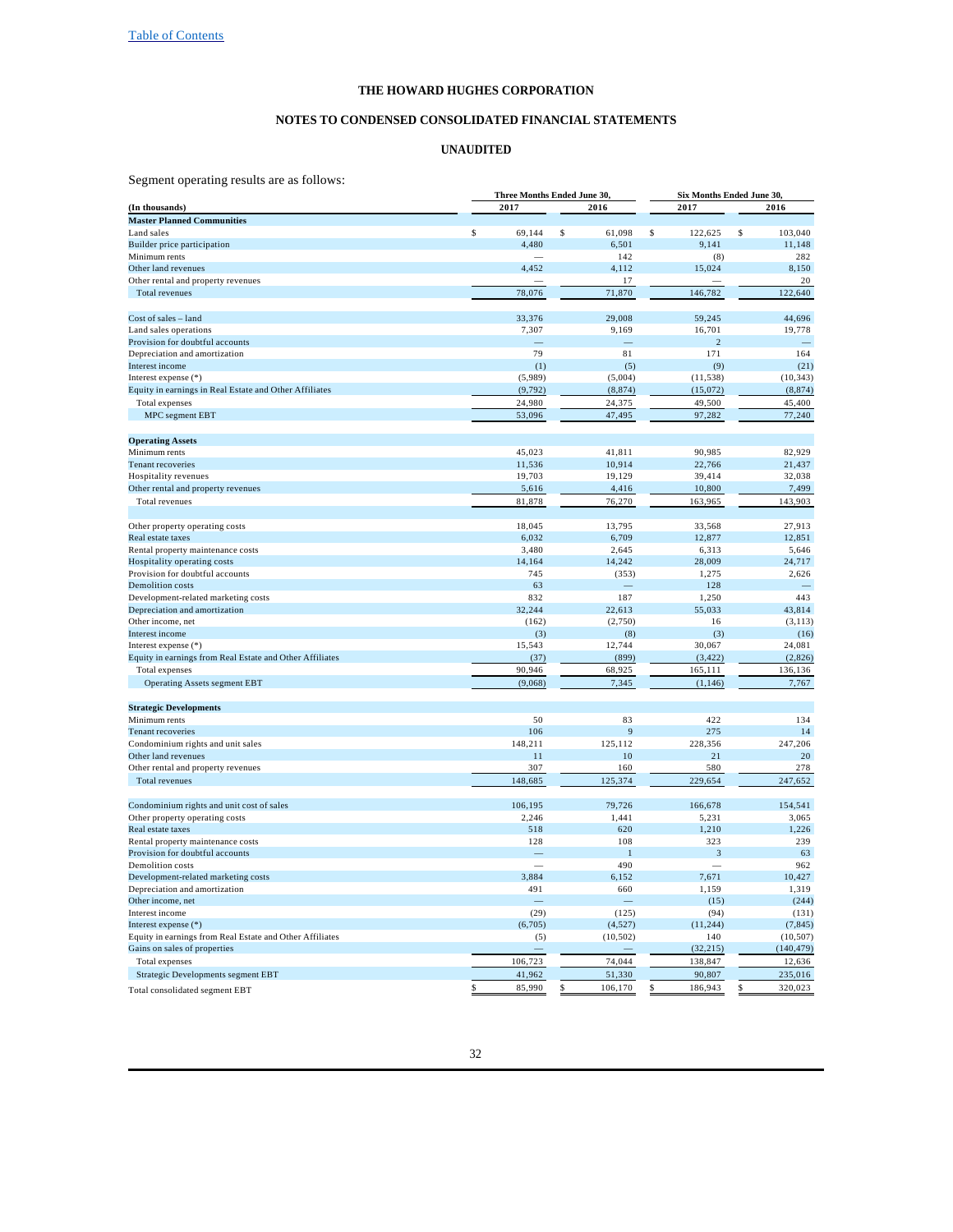#### **NOTES TO CONDENSED CONSOLIDATED FINANCIAL STATEMENTS**

# **UNAUDITED**

(\*) Negative interest expense amounts are due to interest capitalized in our Master Planned Communities and Strategic Developments segments related to Operating Assets segment debt and the Senior Notes.

The following reconciles EBT to income before taxes:

| Reconciliation of EBT to income before taxes            | Three Months Ended June 30. |               |           | Six Months Ended June 30. |            |  |           |
|---------------------------------------------------------|-----------------------------|---------------|-----------|---------------------------|------------|--|-----------|
| (In thousands)                                          | 2017                        |               | 2016      |                           | 2017       |  | 2016      |
| <b>MPC</b> segment EBT                                  | \$<br>53,096                | <sup>\$</sup> | 47,495 \$ |                           | 97.282     |  | 77,240    |
| <b>Operating Assets segment EBT</b>                     | (9,068)                     |               | 7,345     |                           | (1, 146)   |  | 7,767     |
| Strategic Developments segment EBT                      | 41,962                      |               | 51,330    |                           | 90,807     |  | 235,016   |
| Total consolidated segment EBT                          | 85,990                      |               | 106,170   |                           | 186,943    |  | 320,023   |
| Corporate and other items:                              |                             |               |           |                           |            |  |           |
| General and administrative                              | (22, 944)                   |               | (20, 053) |                           | (41,061)   |  | (40, 377) |
| Corporate interest expense, net                         | (10, 847)                   |               | (13,023)  |                           | (23,720)   |  | (26,097)  |
| Warrant liability loss                                  | (30, 881)                   |               | (44, 150) |                           | (43, 443)  |  | (14, 330) |
| Gain on acquisition of joint venture partner's interest |                             |               |           |                           | 5,490      |  |           |
| Loss on redemption of senior notes due 2021             |                             |               |           |                           | (46, 410)  |  |           |
| Corporate other income, net                             | 61                          |               | 6,317     |                           | 911        |  | 6,069     |
| Corporate depreciation and amortization                 | (1,956)                     |               | (1, 598)  |                           | (3,931)    |  | (2,627)   |
| Total Corporate and other items                         | (66, 567)                   |               | (72, 507) |                           | (152, 164) |  | (77, 362) |
| Income before taxes                                     | 19.423                      |               | 33.663 \$ |                           | 34,779     |  | 242.661   |

The following reconciles segment revenues to consolidated revenues:

| <b>Reconciliation of Segment Basis Revenues to Revenues</b> | Three Months Ended June 30.<br>Six Months Ended June 30. |  |            |  |         |  |         |  |  |
|-------------------------------------------------------------|----------------------------------------------------------|--|------------|--|---------|--|---------|--|--|
| (In thousands)                                              | 2017                                                     |  | 2016       |  | 2017    |  | 2016    |  |  |
| <b>Master Planned Communities</b>                           | 78,076                                                   |  | 71.870 \$  |  | 146,782 |  | 122,640 |  |  |
| <b>Operating Assets</b>                                     | 81.878                                                   |  | 76.270     |  | 163.965 |  | 143.903 |  |  |
| <b>Strategic Developments</b>                               | 148.685                                                  |  | 125,374    |  | 229,654 |  | 247,652 |  |  |
| Total revenues                                              | 308,639                                                  |  | 273.514 \$ |  | 540,401 |  | 514.195 |  |  |

The assets by segment and the reconciliation of total segment assets to the total assets in the Condensed Consolidated Balance Sheets are summarized as follows:

| (In thousands)                    | June 30,<br>2017 | December 31,<br>2016 |
|-----------------------------------|------------------|----------------------|
| <b>Master Planned Communities</b> | 2,041,285        | 1,982,639            |
| <b>Operating Assets</b>           | 2,482,724        | 2,344,949            |
| <b>Strategic Developments</b>     | 1,583,616        | 1,451,460            |
| Total segment assets              | 6,107,625        | 5,779,048            |
| Corporate and other               | 559.824          | 588,334              |
| Total assets                      | 6,667,449        | 6,367,382            |

The \$137.8 million increase in the Operating Assets segment asset balance as of June 30, 2017 compared to December 31, 2016 is primarily due to placing One Merriweather and HHC 242 and HHC 2978 Self-Storage in service as well as the acquisition of our joint venture partner's 50% interest in the Las Vegas 51s. These increases were partially offset by the transfer of Landmark Mall and our investment in 33 Peck Slip to Strategic Developments in January 2017.

The \$132.2 million increase in the Strategic Developments segment asset balance as of June 30, 2017 compared to December 31, 2016 is primarily due to the transfers of Landmark Mall and 33 Peck Slip into the segment and increased development expenditures primarily at South Street Seaport and our Ward condominium projects under construction.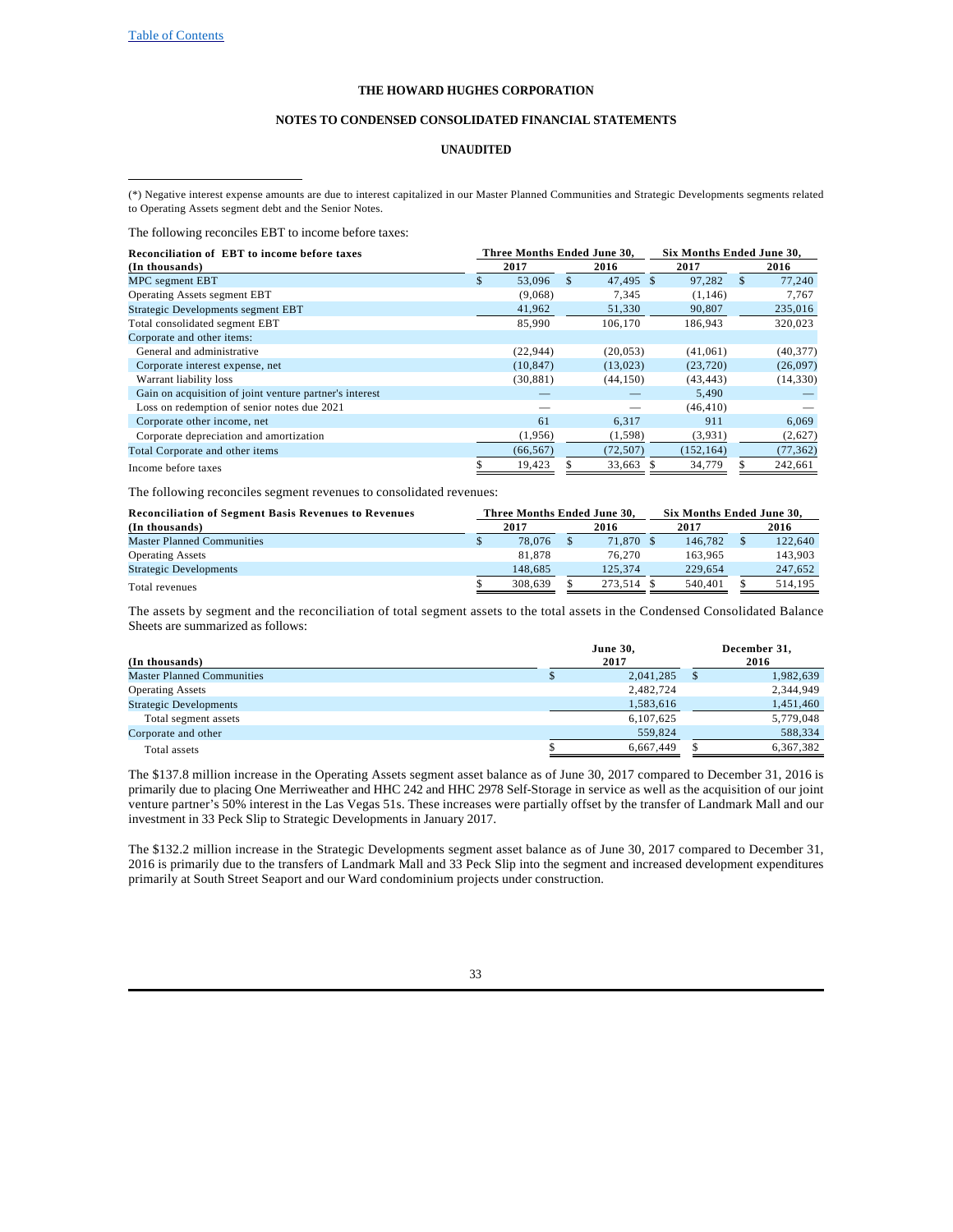### **ITEM 2. MANAGEMENT'S DISCUSSION AND ANALYSIS OF FINANCIAL CONDITION AND RESULTS OF OPERATIONS**

The following discussion and analysis by management should be read in conjunction with the unaudited Condensed Consolidated Financial Statements and Notes included in this Quarterly Report and in the Company's Form 10-K for the year ended December 31, 2016. All references to numbered Notes are to specific notes to our unaudited Condensed Consolidated Financial Statements included in this Quarterly Report.

### **Forward-looking information**

We may make forward-looking statements in this Quarterly Report and in other reports that we file with the SEC. In addition, our management may make forward-looking statements orally to analysts, investors, creditors, the media and others.

Forward-looking statements give our current expectations relating to our financial condition, results of operations, plans, objectives, future performance and business. You can identify forward-looking statements by the fact that they do not relate strictly to current or historical facts. These statements may include words such as "anticipate," "believe," "estimate," "expect," "forecast," "intend," "likely," "may," "plan," "project," "realize," "should," "transform," "would," and other statements of similar expression. Forward-looking statements should not be relied upon. They give our expectations about the future and are not guarantees.

Forward-looking statements include:

- · budgeted costs, future lot sales and estimates and projections of Net Operating Income ("NOI") and Earnings Before Taxes ("EBT");
- · forecasts of our future economic performance;
- · descriptions of assumptions underlying or relating to any of the foregoing.
- · capital required for our operations and development opportunities at our properties;
- · expected performance of our Master Planned Communities segment and other current income producing properties;
- · expected commencement and completion for property developments and timing of sales or rentals of certain properties; and
- · future liquidity, development opportunities, development spending and management plans.

There are several factors, many beyond our control, which could cause results to differ materially from our expectations. These risk factors are described in our Annual Report on Form 10-K for the year ended December 31, 2016 (the "Annual Report") and are incorporated herein by reference. Any factor could, by itself, or together with one or more other factors, adversely affect our business, results of operations or financial condition. There may be other factors currently unknown to us that we have not described in this Quarterly Report or in our Annual Report that could cause results to differ from our expectations. These forwardlooking statements present our estimates and assumptions as of the date of this Quarterly Report. Except as may be required by law, we undertake no obligation to modify or revise any forward-looking statements to reflect events or circumstances occurring after the date of this Quarterly Report.

## *Earnings Before Taxes*

We use a number of operating measures for assessing operating performance of properties within our segments, some of which may not be common among all three of our segments. We believe that investors may find some operating measures more useful than others when separately evaluating each segment. One common operating measure used to assess operating results for our business segments is EBT. We believe EBT provides useful information about the operating performance of each segment and its properties as further discussed below. EBT may be calculated differently by other companies in our industry, limiting its usefulness as a comparative measure.

EBT, as it relates to each business segment, represents the revenues less expenses of each segment, including interest income, interest expense, and equity in earnings of real estate and other affiliates. EBT excludes corporate expenses and

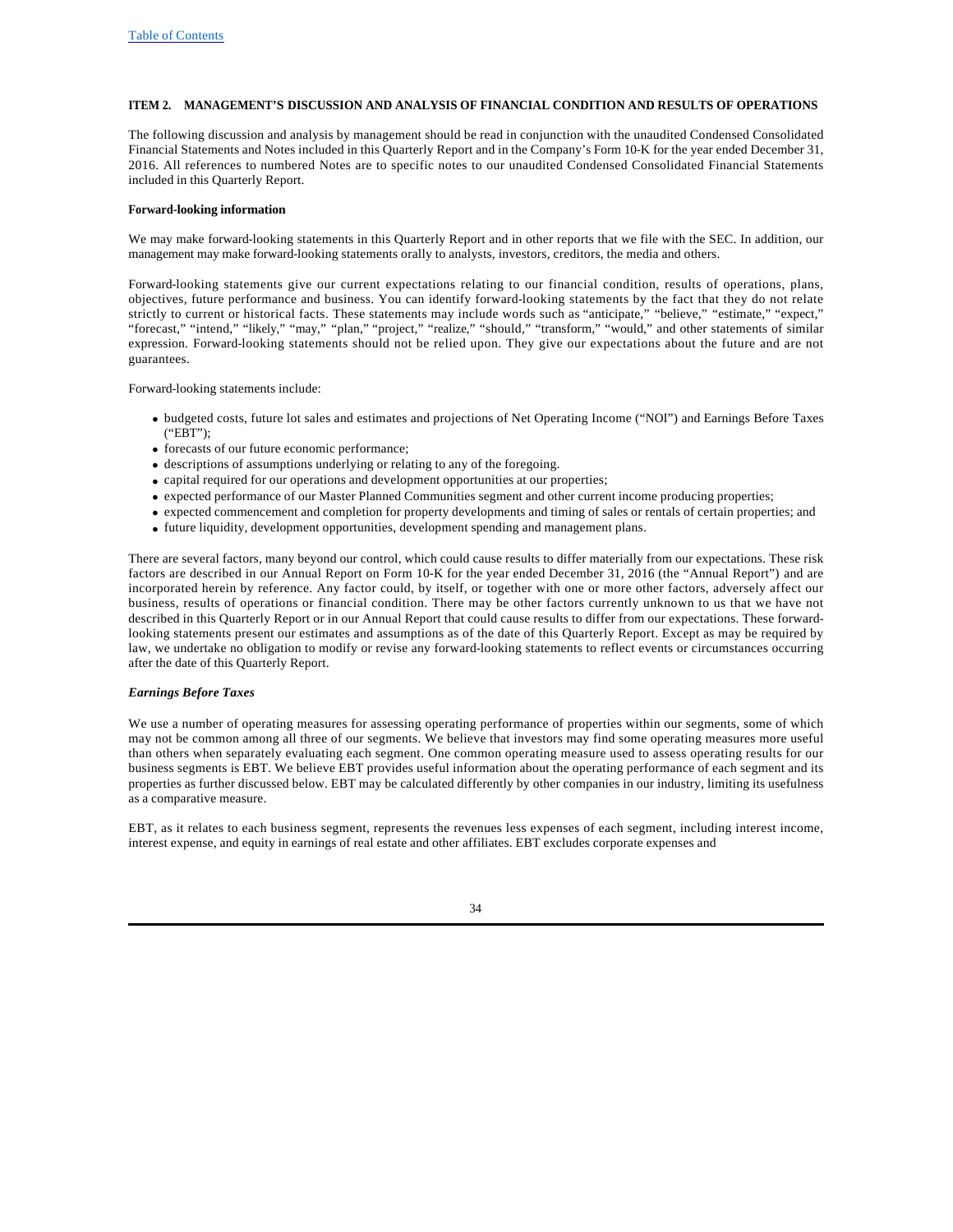other items that are not allocable to the segments. See discussion herein at Corporate and other items for further details. For our Operating Assets, we also provide a measure of Adjusted Operating Assets EBT, which additionally excludes depreciation and amortization, development-related demolition and marketing costs and provision for impairment relating to the Operating Assets segment. We present EBT for each segment and Adjusted Operating Assets EBT for the Operating Assets segment, because we use these measures, among others, internally to assess the core operating performance of our assets. We also present these measures because we believe certain investors use them as a measure of a company's historical operating performance and our ability to service and incur debt. We believe that the inclusion of certain adjustments to net income to calculate EBT and the exclusion of other non-operating items from EBT to calculate Adjusted Operating Assets EBT is appropriate to provide additional information to investors. A reconciliation of EBT to consolidated net income as computed in accordance with GAAP has been presented in Note 16 – *Segments*. A reconciliation of Adjusted Operating Assets EBT to Operating Assets EBT is included in the Operating Assets discussion.

EBT and Adjusted Operating Assets EBT should not be considered as alternatives to GAAP net income attributable to common stockholders or GAAP net income, as they have limitations as analytical tools, and should not be considered in isolation, or as a substitute for analysis of our results as reported under GAAP. Some of the limitations of these metrics are that they do not include the following in our calculations:

- · cash expenditures, or future requirements for capital expenditures or contractual commitments;
- · corporate general and administrative expenses;
- · interest expense on our corporate debt;
- · income taxes that we may be required to pay;
- · any cash requirements for replacement of fully depreciated or amortized assets; and
- · limitations on, or costs related to, the transfer of earnings from our Real Estate and Other Affiliates to us.

### **Results of Operations**

Our revenues are primarily derived from the sale of superpads and individual lots at our master planned communities to homebuilders, from rents from tenants at our commercial and residential operating properties, from room and other revenue and conference services at our hospitality properties, from recoveries of operating expenses, from the sale of condominium units and from the opportunistic sale of non-core assets.

The following table reflects our results of operations for the three and six months ended June 30, 2017 and 2016, respectively:

| <b>Three Months Ended</b>                           |               |                 |               |           |               |           |                           |            |               |           |     |            |
|-----------------------------------------------------|---------------|-----------------|---------------|-----------|---------------|-----------|---------------------------|------------|---------------|-----------|-----|------------|
|                                                     |               | <b>June 30,</b> |               |           |               |           | Six Months Ended June 30, |            |               |           |     |            |
| (In thousands, except per share amounts)            |               | 2017            |               | 2016      |               | Change    | 2017                      |            | 2016          |           |     | Change     |
| Revenues                                            |               |                 |               |           |               |           |                           |            |               |           |     |            |
| MPC segment revenues                                | \$            | 78,076          | \$.           | 71,870    | \$.           | 6,206     | \$                        | 146,782    | S             | 122,640   | \$. | 24,142     |
| Operating Assets segment revenues                   |               | 81,878          |               | 76,270    |               | 5,608     |                           | 163,965    |               | 143,903   |     | 20,062     |
| Strategic Developments segment revenues             |               | 148,685         |               | 125,374   |               | 23,311    |                           | 229,654    |               | 247,652   |     | (17,998)   |
| Total revenues                                      |               | 308,639         |               | 273,514   |               | 35,125    |                           | 540,401    |               | 514,195   |     | 26,206     |
|                                                     |               |                 |               |           |               |           |                           |            |               |           |     |            |
| MPC segment EBT                                     | $\mathcal{S}$ | 53,096          | $\mathbb{S}$  | 47,495    | <sup>\$</sup> | 5,601     | $\mathcal{S}$             | 97,282     | <sup>\$</sup> | 77,240    |     | 20,042     |
| <b>Operating Assets segment EBT</b>                 |               | (9,068)         |               | 7,345     |               | (16, 413) |                           | (1, 146)   |               | 7,767     |     | (8,913)    |
| Strategic Developments segment EBT                  |               | 41,962          |               | 51,330    |               | (9,368)   |                           | 90,807     |               | 235,016   |     | (144, 209) |
| Corporate and other items                           |               | (66, 567)       |               | (72, 507) |               | 5,940     |                           | (152, 164) |               | (77, 362) |     | (74, 802)  |
| Income before taxes                                 |               | 19,423          |               | 33,663    |               | (14,240)  |                           | 34,779     |               | 242,661   |     | (207, 882) |
| Provision for income taxes                          |               | (16, 303)       |               | (26, 693) |               | 10,390    |                           | (26,000)   |               | (91, 926) |     | 65,926     |
| Net income                                          |               | 3,120           |               | 6,970     |               | (3,850)   |                           | 8,779      |               | 150,735   |     | (141, 956) |
| Net income attributable to noncontrolling interests |               |                 |               |           |               |           |                           |            |               |           |     |            |
| Net income attributable to common stockholders      |               | 3,120           | <sup>\$</sup> | 6,970     | \$.           | (3,850)   | -S                        | 8,779      |               | 150,735   |     | (141, 956) |
|                                                     |               | 0.07            | <sup>\$</sup> | 0.16      | <b>S</b>      | (0.09)    |                           | 0.20       |               | 3.53      | S.  | (3.33)     |
| Diluted income (loss) per share                     |               |                 |               |           |               |           |                           |            |               |           |     |            |

Total revenues for the three months ended June 30, 2017 increased as compared to the same period in 2016 due to higher revenues across all our segments. For the six months ended June 30, 2017, total revenues increased as compared to the same period in 2016 due to higher revenues in our MPC and Operating Assets segments. The MPC segment revenue increases are primarily due to a \$6.4 million easement sale at Bridgeland and increased residential land sales at Bridgeland and The Woodlands in the six months ended June 30, 2017 as compared to 2016. Operating Assets segment revenue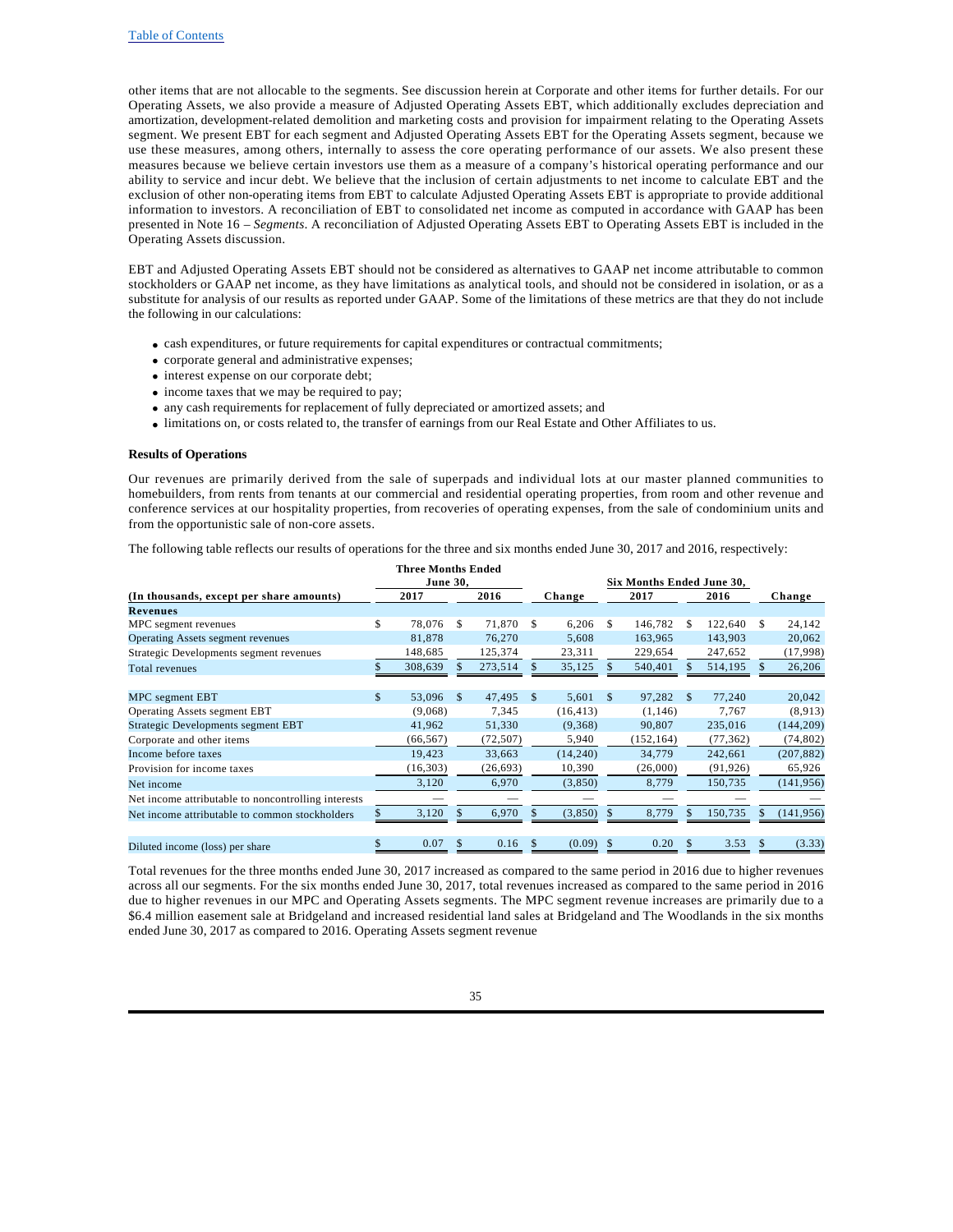increased primarily due to the acquisition of our partner's 50.0% interest in the Las Vegas 51s baseball team and our partner's 18.57% interest in Millennium Six Pines apartments, which are both now consolidated, and continued stabilization or acquisition of office, multi-family and hospitality properties. Strategic Developments segment revenue increased for the three months ended June 30, 2017 primarily due to revenue recognized on Ae`o and decreased for the six months ended June 30, 2017 due to the closing of units at Waiea in December 2016. Strategic Developments segment EBT also decreased in the six months ended June 30, 2017 compared to 2016 due to the non-recurring gain on sale of 80 South Street Assemblage of \$140.5 million in March 2016. The sale of this Assemblage was comprised of a 42,694 square foot lot with 817,784 square feet of development rights.

The Corporate and other items net, increased our net income for the three months ended June 30, 2017 as compared to the same period in 2016 primarily due to a \$13.3 million decrease in the warrant liability loss partially offset by increased Corporate other income, net, of \$6.3 million. The Corporate and other items net decrease for the six months ended June 30, 2017 as compared to the same period in 2016 was primarily due to a \$29.1 million decrease in the warrant liability loss as well as loss on redemption of senior notes due 2021 of \$46.4 million. Please refer to the Corporate and other items section elsewhere in this Quarterly Report for additional information regarding the accounts comprising this line item.

The decrease in the provision for income taxes for the three months ended June 30, 2017 as compared to the same period in 2016 is attributable to a decrease of \$14.2 million in income before taxes and permanent differences. The decrease in the provision for income taxes for the six months ended June 30, 2017 as compared to the same period in 2016 is due to a decrease in income before tax of \$207.9 million primarily from the \$140.5 million gain on sale of 80 South Street in 2016 as compared to the \$32.2 million gain on sale of Elk Grove in first quarter 2017 and a \$46.4 million loss on redemption of senior notes due 2021 in 2017. We have significant differences, primarily from warrant liability gains and losses, and changes in valuation allowances that cause our effective tax rate to deviate greatly from statutory rates. The effective tax rate based upon actual operating results was 83.9% and 74.8% for the three and six months ended June 30, 2017 compared to 79.3% and 37.9% for the three and six months ended June 30, 2016, respectively. The change in the effective tax rate from 2017 to 2016 was primarily attributable to the changes in the warrant liability, valuation allowance related to our deferred tax asset, stock compensation deduction and other items which are permanent differences for tax purposes. If changes in the warrant liability, valuation allowance, stock compensation deduction and other material discrete adjustments to deferred tax liabilities were excluded from the effective tax rate computation, the effective tax rates would have been 40.2% and 41.1% for the three and six months ended June 30, 2017, respectively, compared to 36.7% and 37.0% for three and six months ended June 30, 2016, respectively.

The decrease in Net income attributable to common stockholders for the three and six months ended June 30, 2017 as compared to the same periods in 2016 is primarily due to a decrease in EBT in our Operating Assets and Strategic Developments segments. The decrease in EBT in the Operating Assets segment primarily related to an increase in depreciation and interest expenses as more properties are placed in service and as we accelerate depreciation on assets pending redevelopment, offset by increases in net operating income at our properties in the three and six month periods ended June 20, 2017 compared to 2016. In our Strategic Developments segment for the three months ended June 30, 2017 as compared to 2016, the decrease in EBT was primarily due to the \$23.1 million condominium rights and unit sales decline as our Waiea and Anaha projects near completion as well as a \$10.5 million decline in Equity in Earnings from Real Estate and Other Affiliates due to a sale of a property at our Circle T Ranch and Power Center joint venture in the second quarter of 2016. The decrease in Strategic Developments EBT in the six months ended June 30, 2017 as compared to 2016 was primarily due to a decrease of \$108.3 million in gains on sales of properties, as previously discussed.

For the six months ended June 30, 2017, the decrease in Net income attributable to common stockholders is also due to increased Corporate and other items as compared to the same period in 2016.

Please refer to the individual segment operations sections that follow for explanations of the results of each of our segments for the three and six months ended June 30, 2017 and 2016.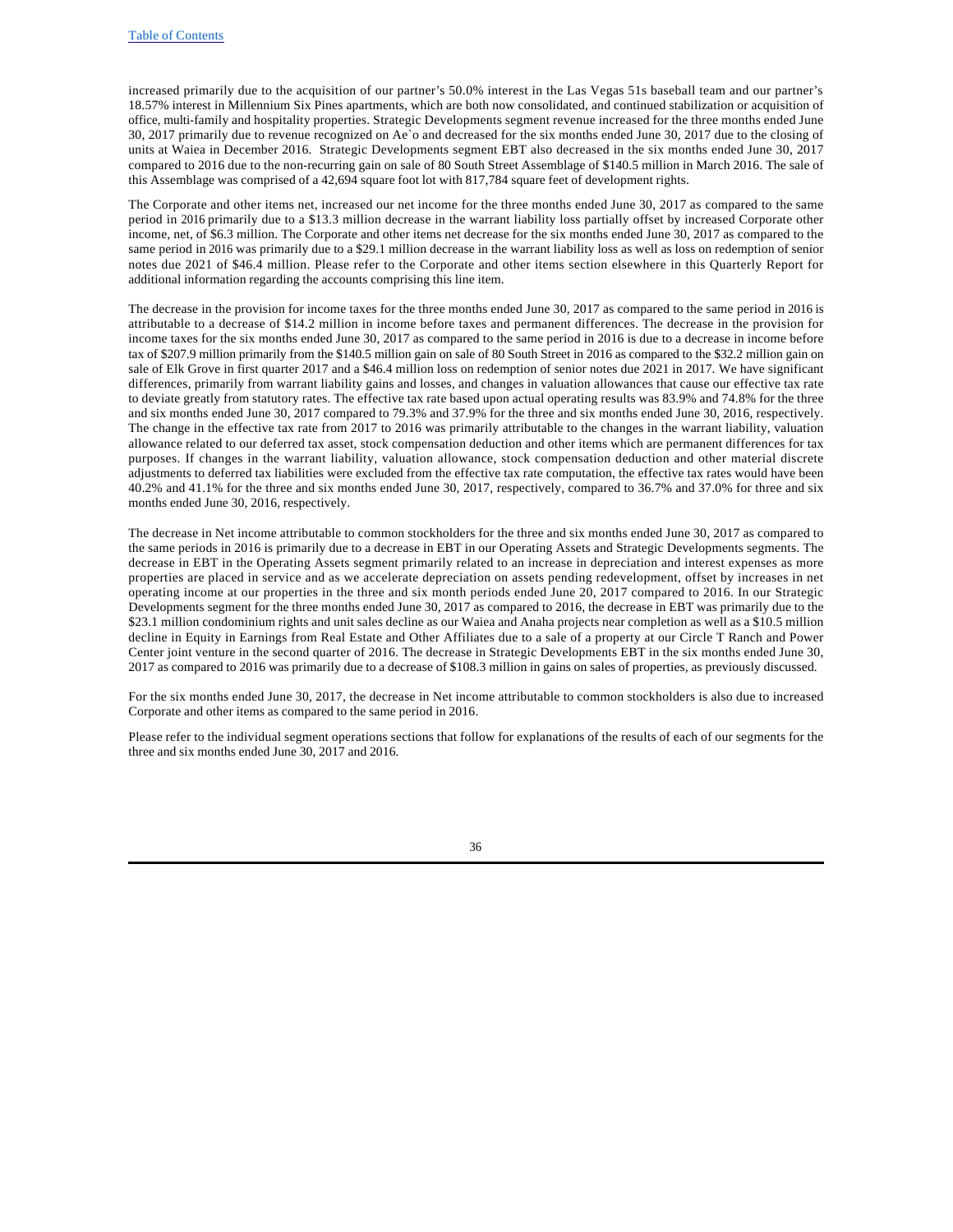# **Master Planned Communities**

# **Master Planned Communities Revenues and Expenses (\*)**

For the three months ended June 30, 2017 and 2016

|                                       |    | <b>Bridgeland</b> |               |           | <b>Maryland Communities</b> |           |  | Summerlin      |  |          | <b>The Woodlands</b> |          |  |           | <b>The Woodlands Hills</b> |           |  |           | <b>Total MPC</b> |                          |  |          |              |
|---------------------------------------|----|-------------------|---------------|-----------|-----------------------------|-----------|--|----------------|--|----------|----------------------|----------|--|-----------|----------------------------|-----------|--|-----------|------------------|--------------------------|--|----------|--------------|
| (\$ in thousands)                     |    | 2017              |               | 2016      |                             | 2017      |  | 2016           |  | 2017     |                      | 2016     |  | 2017      |                            | 2016      |  | 2017      |                  | 2016                     |  | 2017     | 2016         |
| Land sales $(a)$                      | \$ | 13.029            | $\mathcal{S}$ | 4,500     | $\mathbf{s}$                | 500       |  |                |  | 42,015   |                      | 55,212   |  | 13,600    |                            | 1,386     |  |           |                  |                          |  | 69,144   | 61,098<br>\$ |
| Builder price participation (b)       |    | 232               |               | 180       |                             |           |  |                |  | 3,989    |                      | 5,425    |  | 259       |                            | 896       |  |           |                  | —                        |  | 4.480    | 6,501        |
| Minimum rents                         |    |                   |               |           |                             |           |  |                |  |          |                      | 142      |  |           |                            |           |  |           |                  |                          |  |          | 142          |
| Other land revenues                   |    | 49                |               | 34        |                             | 31        |  | $\overline{c}$ |  | 2,716    |                      | 2,604    |  | 1.651     |                            | 1,467     |  | 5         |                  | 5                        |  | 4,452    | 4,112        |
| Other rental and property revenue     |    |                   |               |           |                             |           |  |                |  |          |                      | 13       |  |           |                            |           |  |           |                  |                          |  |          | 17           |
| Total revenues                        |    | 13,310            |               | 4,714     |                             | 531       |  | $\overline{c}$ |  | 48,720   |                      | 63,396   |  | 15,510    |                            | 3,749     |  |           |                  | 9                        |  | 78,076   | 71,870       |
|                                       |    |                   |               |           |                             |           |  |                |  |          |                      |          |  |           |                            |           |  |           |                  |                          |  |          |              |
| Cost of sales - land                  |    | 4,288             |               | 1,532     |                             | 219       |  |                |  | 21,863   |                      | 26.904   |  | 7,006     |                            | 572       |  |           |                  | $\qquad \qquad$          |  | 33,376   | 29,008       |
| Land sales operations                 |    | 1,664             |               | 1,510     |                             | 297       |  | 197            |  | 3,012    |                      | 2,424    |  | 2,158     |                            | 4,968     |  | 176       |                  | 70                       |  | 7,307    | 9,169        |
| Depreciation and amortization         |    | 23                |               | 23        |                             |           |  | 5              |  | 25       |                      | 23       |  | 30        |                            | 30        |  |           |                  | $\overline{\phantom{a}}$ |  | 79       | 81           |
| Total expenses                        |    | 5,975             |               | 3,065     |                             | 517       |  | 202            |  | 24,900   |                      | 29,351   |  | 9,194     |                            | 5,570     |  | 176       |                  | 70                       |  | 40,762   | 38,258       |
|                                       |    |                   |               |           |                             |           |  |                |  |          |                      |          |  |           |                            |           |  |           |                  |                          |  |          |              |
| Operating income                      |    | 7,335             |               | 1,649     |                             | 14        |  | (200)          |  | 23,820   |                      | 34,045   |  | 6,316     |                            | (1,821)   |  | (171)     |                  | (61)                     |  | 37,314   | 33,612       |
|                                       |    |                   |               |           |                             |           |  |                |  |          |                      |          |  |           |                            |           |  |           |                  |                          |  |          |              |
| Interest (income) expense, net (c)    |    | (2,510)           |               | (2,220)   |                             |           |  | $\overline{c}$ |  | (4,378)  |                      | (4,090)  |  | 1,039     |                            | 1,443     |  | (141)     |                  | (144)                    |  | (5,990)  | (5,009)      |
| Equity in earnings in Real Estate and |    |                   |               |           |                             |           |  |                |  |          |                      |          |  |           |                            |           |  |           |                  |                          |  |          |              |
| Other Affiliates (d)                  |    |                   |               |           |                             |           |  |                |  | (9, 792) |                      | (8, 874) |  |           |                            |           |  |           |                  |                          |  | (9, 792) | (8, 874)     |
| MPC segment EBT*                      |    | 9,845             | -8            | 3,869     |                             | 14        |  | (202)(e)       |  | 37,990   |                      | 47,009   |  | 5,277     |                            | (3,264)   |  | (30)      |                  | 83                       |  | 53,096   | 47,495<br>S  |
|                                       |    |                   |               |           |                             |           |  |                |  |          |                      |          |  |           |                            |           |  |           |                  |                          |  |          |              |
| (GAAP Basis) Residential Gross        |    |                   |               |           |                             |           |  |                |  |          |                      |          |  |           |                            |           |  |           |                  |                          |  |          |              |
| Margin %                              |    | 65.5%             |               | 66.0%     |                             | <b>NM</b> |  | NM             |  | 48.0%    |                      | 51.3%    |  | 48.5%     |                            | 58.7%     |  | <b>NM</b> |                  | <b>NM</b>                |  | 50.6%    | 52.5%        |
| (GAAP Basis) Commercial Gross         |    |                   |               |           |                             |           |  |                |  |          |                      |          |  |           |                            |           |  |           |                  |                          |  |          |              |
| Margin %                              |    | 71.1%             |               | <b>NM</b> |                             | 56.2%     |  | <b>NM</b>      |  | 38.2%    |                      | 53.8%    |  | <b>NM</b> |                            | <b>NM</b> |  | <b>NM</b> |                  | <b>NM</b>                |  | 68.9%    | 53.8%        |

(\*) For a reconciliation of MPC segment EBT in consolidated income before taxes, refer to Note 16 – Segments in our Condensed Consolidated Financial Statements.<br>(a) Land sales includes deferred revenue from land sales clos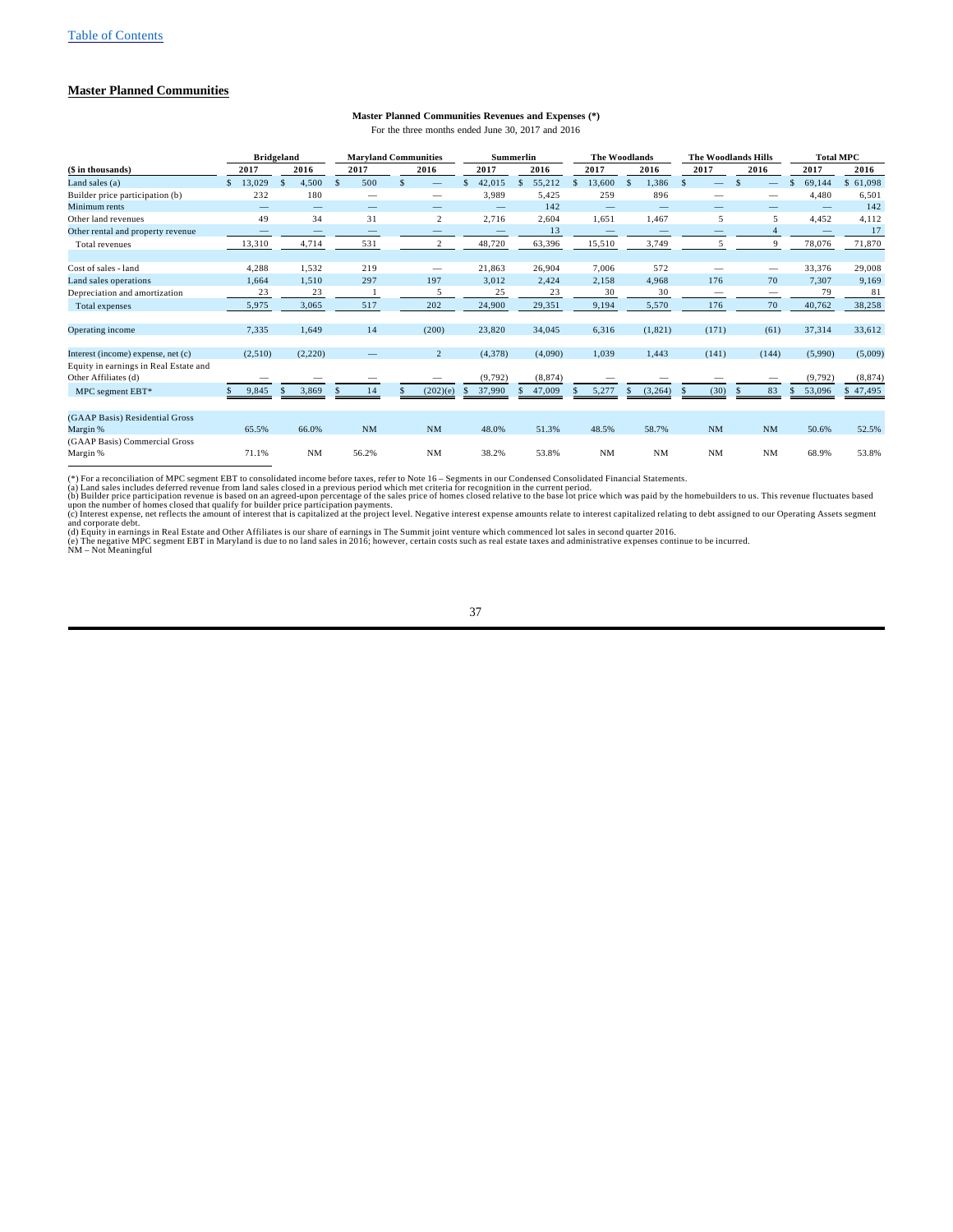# **Master Planned Communities Revenues and Expenses (\*)**

For the six months ended June 30, 2017 and 2016

|                                                               | <b>Bridgeland</b> |                        |                      | <b>Maryland Communities</b><br><b>Summerlin</b><br><b>The Woodlands</b> |          |                         |        | <b>The Woodlands Hills</b> | <b>Total MPC</b> |       |                         |                         |
|---------------------------------------------------------------|-------------------|------------------------|----------------------|-------------------------------------------------------------------------|----------|-------------------------|--------|----------------------------|------------------|-------|-------------------------|-------------------------|
| (\$ in thousands, except %)                                   | 2017              | 2016                   | 2017                 | 2016                                                                    | 2017     | 2016                    | 2017   | 2016                       | 2017             | 2016  | 2017                    | 2016                    |
| Land sales (a)                                                | \$21,752          | 8.782<br>$\mathcal{S}$ | 500<br><sup>\$</sup> | \$                                                                      | 80.613   | 80,004<br>$\mathcal{S}$ | 19,760 | 14,254<br>$\mathbf{s}$     |                  |       | \$122,625               | 103,040<br>$\mathbf{s}$ |
| Builder price participation (b)                               | 247               | 435                    |                      |                                                                         | 8,362    | 9,314                   | 532    | 1,399                      |                  |       | 9,141                   | 11,148                  |
| Minimum rents                                                 |                   |                        |                      |                                                                         | (8)      | 282                     | -      |                            |                  |       | (8)                     | 282                     |
| Other land revenues                                           | 6,678             | 109                    | 32                   | 3                                                                       | 4,738    | 5,421                   | 3,561  | 2,612                      | 15               | 5     | 15,024                  | 8,150                   |
| Other rental and property revenue                             |                   |                        |                      |                                                                         |          | 16                      |        |                            |                  |       |                         | 20                      |
| Total revenues                                                | 28,677            | 9,326                  | 532                  | 3                                                                       | 93,705   | 95,037                  | 23,853 | 18,265                     | 15               | 9     | 146,782                 | 122,640                 |
| Cost of sales - land                                          | 6,963             | 2,979                  | 219                  | -                                                                       | 43,030   | 36,045                  | 9,033  | 5,672                      |                  | –     | 59,245                  | 44,696                  |
| Land sales operations                                         | 3,367             | 2.749                  | 584                  | 443                                                                     | 6,010    | 5,472                   | 6,427  | 10,969                     | 313              | 145   | 16,701                  | 19,778                  |
| Provision (recovery) for doubtful<br>accounts                 |                   |                        |                      |                                                                         | 2        |                         |        |                            |                  |       | $\overline{\mathbf{c}}$ |                         |
| Depreciation and amortization                                 | 60                | 47                     | 5                    | 10                                                                      | 46       | 47                      | 60     | 60                         |                  | -     | 171                     | 164                     |
| Total expenses                                                | 10,390            | 5,775                  | 808                  | 453                                                                     | 49,088   | 41,564                  | 15,520 | 16,701                     | 313              | 145   | 76,119                  | 64,638                  |
| Operating income                                              | 18,287            | 3,551                  | (276)                | (450)                                                                   | 44,617   | 53,473                  | 8,333  | 1,564                      | (298)            | (136) | 70,663                  | 58,002                  |
| Interest (income) expense, net (c)                            | (4,972)           | (4,686)                | 3                    | (7)                                                                     | (8, 247) | (8, 456)                | 1,952  | 3,066                      | (283)            | (281) | (11, 547)               | (10, 364)               |
| Equity in earnings in Real Estate and<br>Other Affiliates (d) |                   |                        |                      |                                                                         | (15,072) | (8, 874)                |        |                            |                  |       | (15,072)                | (8, 874)                |
| MPC segment EBT*                                              | 23,259            | 8,237                  | (279)(e)             | (443)(e)                                                                | 67,936   | 70,803                  | 6,381  | (1, 502)                   | (15)             | 145   | 97,282                  | 77,240                  |
| (GAAP Basis) Residential Gross<br>Margin %                    | 67.0%             | 66.0%                  | <b>NM</b>            | NM                                                                      | 46.6%    | 54.9%                   | 49.0%  | 60.3%                      | NM               | NM    | 50.0%                   | 56.2%                   |
| (GAAP Basis) Commercial Gross<br>Margin %                     | 71.1%             | 72.1%                  | 56.2%                | NM                                                                      | 47.9%    | 55.3%                   | 76.3%  | 60.2%                      | NM               | NM    | 72.1%                   | 59.9%                   |

(\*) For a reconciliation of MPC segment EBT to consolidated income before taxes, refer to Note 16 – Segments in our Condensed Consolidated Financial Statements.<br>(a) Land sales includes deferred revenue from land sales clos

(d) Equity in earnings in Real Estate and Other Affiliates is our share of earnings in The Summit joint venture which commenced lot sales in second quarter 2016.<br>(e) The negative MPC segment EBT in Maryland is due to minim

MPC revenues vary between periods based on economic conditions and several factors such as, but not limited to, location, availability of land for sale, development density and residential or commercial use. Gross margin for each MPC may vary from period to period based on the locations of the land sold and the related costs associated with developing the land sold. Reported results may differ significantly from actual cash flows generated principally because cost of sales for GAAP purposes is derived from margins calculated using carrying values, projected future improvements and other capitalized project costs in relation to projected future land sale revenues. Carrying values, generally, represent acquisition and development costs reduced by any previous impairment charges. Development expenditures are capitalized and generally not reflected in the Condensed Statements of Operations in the current period. Accordingly, Cost of sales – land includes both actual and estimated future costs allocated based upon relative sales value to the lots or land parcels in each of the villages and neighborhoods in our MPCs.

For the six months ended June 30, 2017, Other land sales revenues includes the sale of a utility easement at our Bridgeland community for \$10.1 million and related costs of \$3.7 million.

Although our business does not involve the sale or resale of homes, we believe that net new home sales are an important indicator of future demand for our superpad sites and finished lots. Therefore, we use this statistic where relevant in the discussion of our MPC operating results on the following pages. Net new home sales reflect home sales made by homebuilders, less cancellations. Cancellations occur when a home buyer signs a contract to purchase a home, but later fails to qualify for a home mortgage or is unable to provide an adequate down payment to complete the home sale.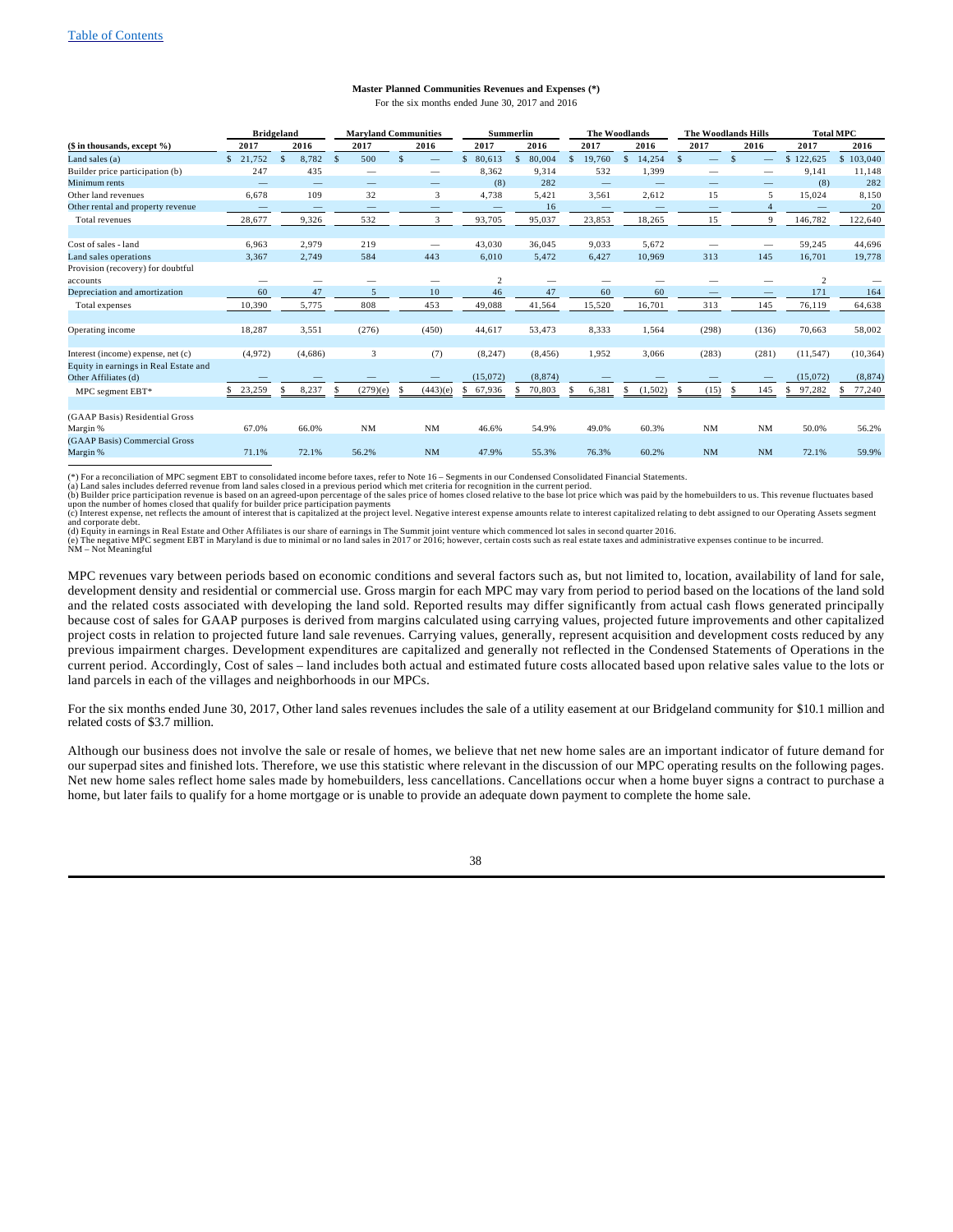**Summary of Residential MPC Land Sales Closed for the Three Months Ended June 30,**

|                                        |              | <b>Land Sales</b> |                                 |           | <b>Acres Sold</b> | <b>Number of Lots/Units</b> |                                 |             | Price per acre                  | Price per lot  |      |      |
|----------------------------------------|--------------|-------------------|---------------------------------|-----------|-------------------|-----------------------------|---------------------------------|-------------|---------------------------------|----------------|------|------|
| (\$ in thousands)                      | 2017         |                   | 2016                            | 2017      | 2016              | 2017                        | 2016                            | 2017        | 2016                            | 2017           |      | 2016 |
| <b>Bridgeland</b>                      |              |                   |                                 |           |                   |                             |                                 |             |                                 |                |      |      |
| Single family - detached               | \$<br>9,375  | \$                | 4,656                           | 24.3      | 12.9              | 125                         | 68                              | - \$<br>386 | - \$<br>361S                    | 75             | - \$ | 68   |
| \$ Change                              | 4,719        |                   |                                 | 11.4      |                   | 57                          |                                 | 25          |                                 | $\overline{7}$ |      |      |
| % Change                               | 101.4%       |                   |                                 | 88.4%     |                   | 83.8%                       |                                 | 6.9%        |                                 | 10.3%          |      |      |
|                                        |              |                   |                                 |           |                   |                             |                                 |             |                                 |                |      |      |
| <b>Maryland Communities</b>            |              |                   |                                 |           |                   |                             |                                 |             |                                 |                |      |      |
| No residential land sales              |              |                   |                                 |           |                   |                             |                                 |             |                                 |                |      |      |
|                                        |              |                   |                                 |           |                   |                             |                                 |             |                                 |                |      |      |
| <b>Summerlin</b>                       |              |                   |                                 |           |                   |                             |                                 |             |                                 |                |      |      |
| Residential                            |              |                   |                                 |           |                   |                             |                                 |             |                                 |                |      |      |
| Superpad sites                         | 26,740       |                   | 26,987                          | 51.1      | 53.4              | 257                         | 316                             | 523         | 505                             | 104            |      | 85   |
| Custom lots                            | 2,195        |                   | 505                             | 0.7       | 0.3               | $\overline{c}$              |                                 | 3,136       | 1,683                           | 1,098          |      | 505  |
| <b>Total</b>                           | 28,935       |                   | 27,492                          | 51.8      | 53.7              | 259                         | 317                             | 559         | 512                             | 112            |      | 87   |
| \$ Change                              | 1,443        |                   |                                 | (1.9)     |                   | (58)                        |                                 | 47          |                                 | 25             |      |      |
| % Change                               | 5.2%         |                   |                                 | $(3.5\%)$ |                   | (18.3%)                     |                                 | 9.2%        |                                 | 28.7%          |      |      |
|                                        |              |                   |                                 |           |                   |                             |                                 |             |                                 |                |      |      |
| The Woodlands                          |              |                   |                                 |           |                   |                             |                                 |             |                                 |                |      |      |
| Residential                            |              |                   |                                 |           |                   |                             |                                 |             |                                 |                |      |      |
| Single family - detached               | 10,781       |                   | 1,386                           | 23.6      | 2.3               | 104                         | 9                               | 457         | 603                             | 104            |      | 154  |
| Single family - attached               | 2,818        |                   | $\hspace{0.1mm}-\hspace{0.1mm}$ | 0.4       |                   | 10                          | $\hspace{0.1mm}-\hspace{0.1mm}$ | 7,045       | $\hspace{0.1mm}-\hspace{0.1mm}$ | 282            |      |      |
| <b>Total</b>                           | 13,599       |                   | 1,386                           | 24.0      | 2.3               | 114                         | 9                               | 567         | 603                             | 119            |      | 154  |
| \$ Change                              | 12,213       |                   |                                 | 21.7      |                   | 105                         |                                 | (36)        |                                 | (35)           |      |      |
| % Change                               | 881.2%       |                   |                                 | 943.5%    |                   | 1166.7%                     |                                 | $(6.0\%)$   |                                 | (22.7%)        |      |      |
|                                        |              |                   |                                 |           |                   |                             |                                 |             |                                 |                |      |      |
| Total residential land sales closed in |              |                   |                                 |           |                   |                             |                                 |             |                                 |                |      |      |
| period (a)                             | \$<br>51,909 | £.                | 33,534                          | 100.1     | 68.9              | 498                         | 394                             |             |                                 |                |      |      |

Excludes revenues closed and deferred for recognition in a previous period that met criteria for recognition in the current period. Please see the Reconciliation of MPC Land Sales Closed to GAAP<br>Land Sales Revenue table be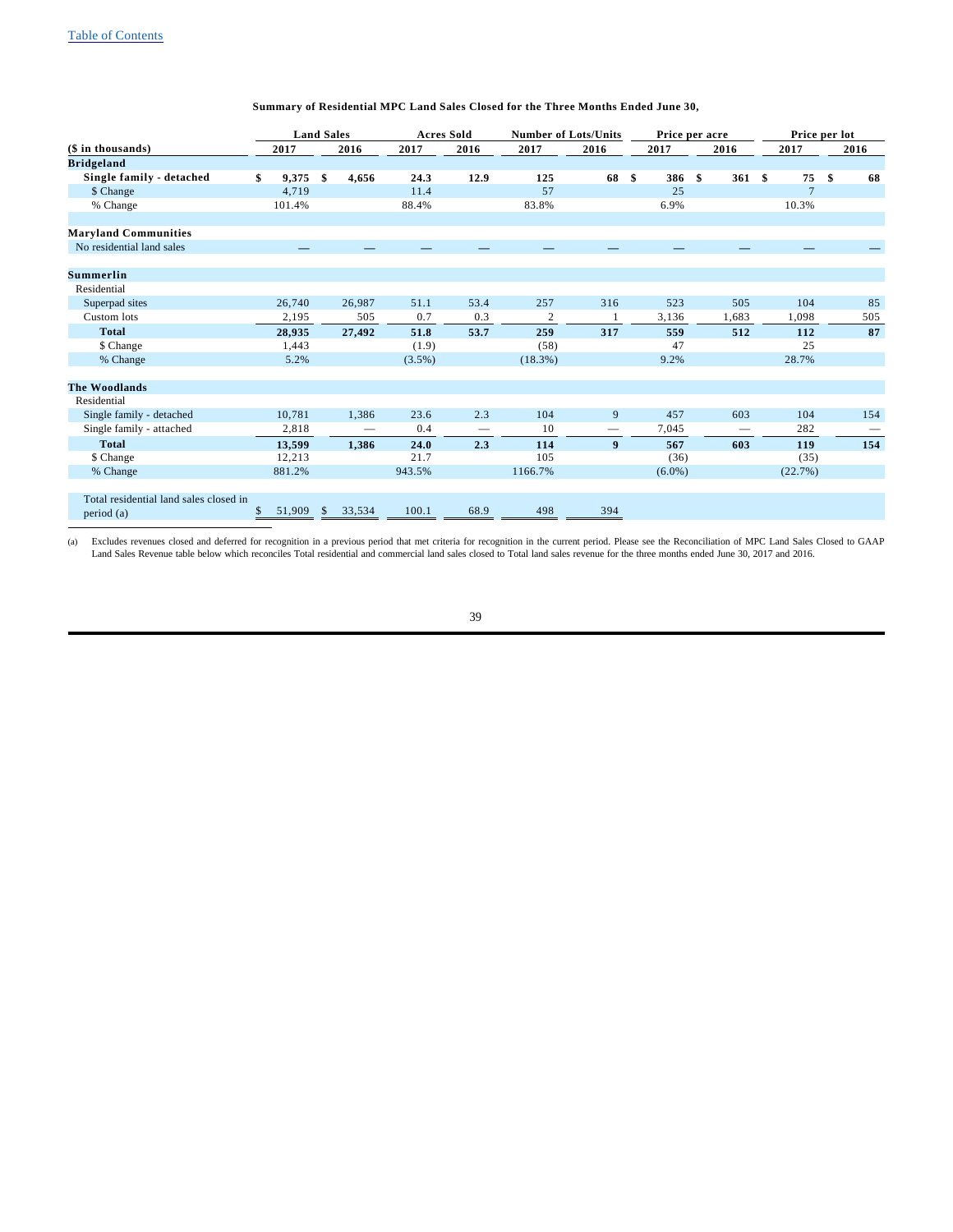# **Summary of Commercial MPC Land Sales Closed for the Three Months Ended June 30,**

|                                                  | <b>Land Sales</b>              |           |           | <b>Acres Sold</b> | Price per acre |      |  |  |
|--------------------------------------------------|--------------------------------|-----------|-----------|-------------------|----------------|------|--|--|
| (\$ in thousands)                                | 2017                           | 2016      | 2017      | 2016              | 2017           | 2016 |  |  |
| <b>Bridgeland</b>                                |                                |           |           |                   |                |      |  |  |
| No commercial land sales                         | \$<br>$\overline{\phantom{m}}$ | \$        |           |                   | $\mathbb{S}$   | \$   |  |  |
| <b>Maryland Communities</b>                      |                                |           |           |                   |                |      |  |  |
| Commercial                                       |                                |           |           |                   |                |      |  |  |
| Medical                                          | 500                            | –         | 1.0       | -                 | 500            |      |  |  |
| \$ Change                                        | 500                            |           | 1.0       |                   | 500            |      |  |  |
| % Change                                         | <b>NM</b>                      |           | $\rm{NM}$ |                   | <b>NM</b>      |      |  |  |
| Summerlin                                        |                                |           |           |                   |                |      |  |  |
| Commercial                                       |                                |           |           |                   |                |      |  |  |
| Not-for-profit                                   |                                | 348       |           | 10.0              |                | 35   |  |  |
| \$ Change                                        | (348)                          |           | (10.0)    |                   | (35)           |      |  |  |
| % Change                                         | <b>NM</b>                      |           | <b>NM</b> |                   | <b>NM</b>      |      |  |  |
|                                                  |                                |           |           |                   |                |      |  |  |
| The Woodlands                                    |                                |           |           |                   |                |      |  |  |
| No commercial land sales                         |                                |           |           |                   |                |      |  |  |
| Total commercial land sales closed in period (a) | \$<br>500                      | 348<br>\$ | 1.0       | 10.0              |                |      |  |  |

(a) Excludes revenues closed and deferred for recognition in a previous period that met criteria for recognition in the current period. Please see the Reconciliation of MPC Land Sales Closed to GAAP Land Sales Revenue table below which reconciles Total residential and commercial land sales closed to Total land sales revenue for the three months ended June 30, 2017 and 2016.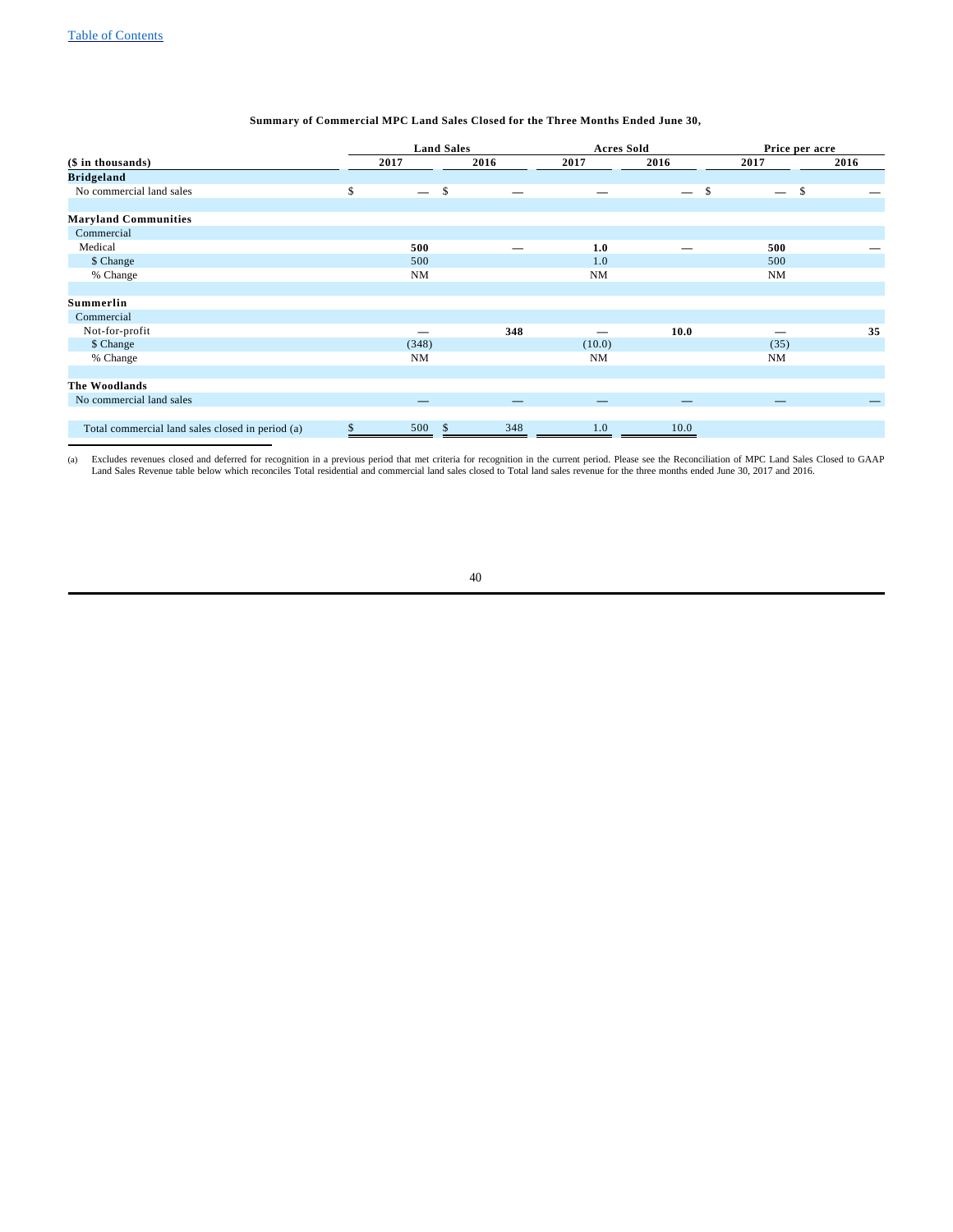# **Summary of Residential MPC Land Sales Closed for the Six Months Ended June 30,**

|                              | <b>Land Sales</b><br><b>Acres Sold</b><br><b>Number of Lots/Units</b> |             |            |                 | Price per acre |                                 | Price per lot |              |            |      |
|------------------------------|-----------------------------------------------------------------------|-------------|------------|-----------------|----------------|---------------------------------|---------------|--------------|------------|------|
| (\$ in thousands)            | 2017                                                                  | 2016        | 2017       | 2016            | 2017           | 2016                            | 2017          | 2016         | 2017       | 2016 |
| <b>Bridgeland</b>            |                                                                       |             |            |                 |                |                                 |               |              |            |      |
| Single family - detached     | \$16,631                                                              | \$<br>8,870 | 42.9       | 24.0            | 219            | 132S                            | 388           | 370 \$<br>\$ | 76 \$      | 67   |
| \$ Change                    | 7,761                                                                 |             | 18.9       |                 | 87             |                                 | 18            |              | 9          |      |
| % Change                     | 87.5%                                                                 |             | 78.8%      |                 | 65.9%          |                                 | 4.9%          |              | 13.4%      |      |
|                              |                                                                       |             |            |                 |                |                                 |               |              |            |      |
| <b>Maryland Communities</b>  |                                                                       |             |            |                 |                |                                 |               |              |            |      |
| No residential land sales    |                                                                       |             |            |                 |                |                                 |               |              |            |      |
|                              |                                                                       |             |            |                 |                |                                 |               |              |            |      |
| <b>Summerlin</b>             |                                                                       |             |            |                 |                |                                 |               |              |            |      |
| Residential                  |                                                                       |             |            |                 |                |                                 |               |              |            |      |
| Superpad sites               | 50,825                                                                | 66,987      | 87.8       | 170.2           | 494            | 868                             | 579           | 394          | 103        | 77   |
| Custom lots                  | 4,375                                                                 | 2,645       | 1.7        | 1.6             | 5              | 5                               | 2,574         | 1,653        | 875        | 529  |
| <b>Total</b>                 | 55,200                                                                | 69,632      | 89.5       | 171.8           | 499            | 873                             | 617           | 405          | 111        | 80   |
| \$ Change                    | (14, 432)                                                             |             | (82.3)     |                 | (374)          |                                 | 212           |              | 31         |      |
| % Change                     | (20.7%)                                                               |             | $(47.9\%)$ |                 | $(42.8\%)$     |                                 | 52.3%         |              | 38.8%      |      |
|                              |                                                                       |             |            |                 |                |                                 |               |              |            |      |
| The Woodlands                |                                                                       |             |            |                 |                |                                 |               |              |            |      |
| Residential                  |                                                                       |             |            |                 |                |                                 |               |              |            |      |
| Single family - detached     | 13,142                                                                | 3,850       | 28.0       | 6.4             | 120            | 26                              | 469           | 602          | 110        | 148  |
| Single family - detached     | 2,818                                                                 |             | 0.4        | $\qquad \qquad$ | 10             | $\hspace{0.1mm}-\hspace{0.1mm}$ | 7,045         |              | 282        |      |
| <b>Total</b>                 | 15,960                                                                | 3,850       | 28.4       | 6.4             | 130            | 26                              | 562           | 602          | 123        | 148  |
| \$ Change                    | 12,110                                                                |             | 22.0       |                 | 104            |                                 | (40)          |              | (25)       |      |
| % Change                     | 314.5%                                                                |             | 343.8%     |                 | 400.0%         |                                 | $(6.6\%)$     |              | $(16.9\%)$ |      |
|                              |                                                                       |             |            |                 |                |                                 |               |              |            |      |
| Total residential land sales |                                                                       |             |            |                 |                |                                 |               |              |            |      |
| closed in period (a)         | \$87,791                                                              | \$ 82,352   | 160.8      | 202.2           | 848            | 1.031                           |               |              |            |      |
|                              |                                                                       |             |            |                 |                |                                 |               |              |            |      |

(a) Excludes revenues closed and deferred for recognition in a previous period that met criteria for recognition in the current period. Please see the Reconciliation of MPC Land Sales Closed to GAAP Land Sales Revenue table below which reconciles Total residential and commercial land sales closed to Total land sales revenue for the six months ended June 30, 2017 and 2016.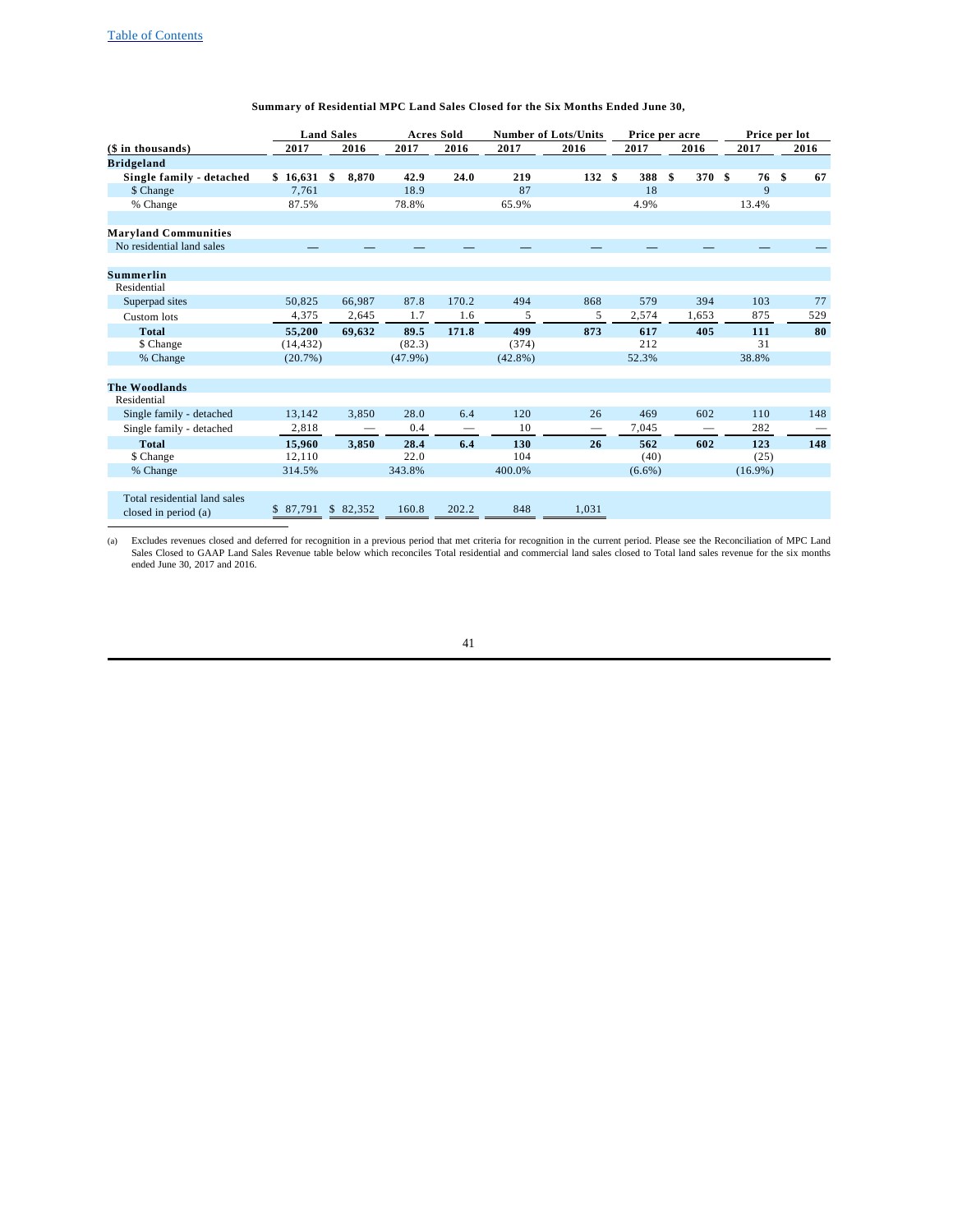# **Summary of Commercial MPC Land Sales Closed for the Six Months Ended June 30,**

|                                                  |             | <b>Land Sales</b>       |        | <b>Acres Sold</b> |            | Price per acre |
|--------------------------------------------------|-------------|-------------------------|--------|-------------------|------------|----------------|
| (\$ in thousands)                                | 2017        | 2016                    | 2017   | 2016              | 2017       | 2016           |
| <b>Bridgeland</b>                                |             |                         |        |                   |            |                |
| No commercial land sales                         | \$          | \$                      |        |                   | \$         | \$             |
|                                                  |             |                         |        |                   |            |                |
| <b>Maryland Communities</b>                      |             |                         |        |                   |            |                |
| Commercial                                       |             |                         |        |                   |            |                |
| Medical                                          | 500         |                         | 1.0    |                   | 500        |                |
| \$ Change                                        | 500         |                         | 1.0    |                   | 500        |                |
| % Change                                         | NM          |                         | NM     |                   | <b>NM</b>  |                |
|                                                  |             |                         |        |                   |            |                |
| Summerlin                                        |             |                         |        |                   |            |                |
| Commercial                                       |             |                         |        |                   |            |                |
| Not-for-profit                                   |             | 348                     |        | 10.0              |            | 35             |
| \$ Change                                        | (348)       |                         | (10.0) |                   | (35)       |                |
| % Change                                         | NM          |                         | NM     |                   | NM         |                |
|                                                  |             |                         |        |                   |            |                |
| The Woodlands                                    |             |                         |        |                   |            |                |
| Commercial                                       |             |                         |        |                   |            |                |
| Medical                                          |             | 10,405                  | -      | 4.3               |            | 2,420          |
| Office and other                                 | 1,441       |                         | 1.3    |                   | 1,108      |                |
| Retail                                           | 2,358       |                         | 9.1    |                   | 259        |                |
| <b>Total</b>                                     | 3,799       | 10,405                  | 10.4   | 4.3               | 365        | 2,420          |
| \$ Change                                        | (6,606)     |                         | 6.1    |                   | (2,055)    |                |
| % Change                                         | $(63.5\%)$  |                         | 141.9% |                   | $(84.9\%)$ |                |
|                                                  |             |                         |        |                   |            |                |
| Total commercial land sales closed in period (a) | 4,299<br>\$ | 10,753<br><sup>\$</sup> | 11.4   | 14.3              |            |                |

(a) Excludes revenues closed and deferred for recognition in a previous period that met criteria for recognition in the current period. Please see the Reconciliation of MPC Land Sales Closed to GAAP Land Sales Revenue tabl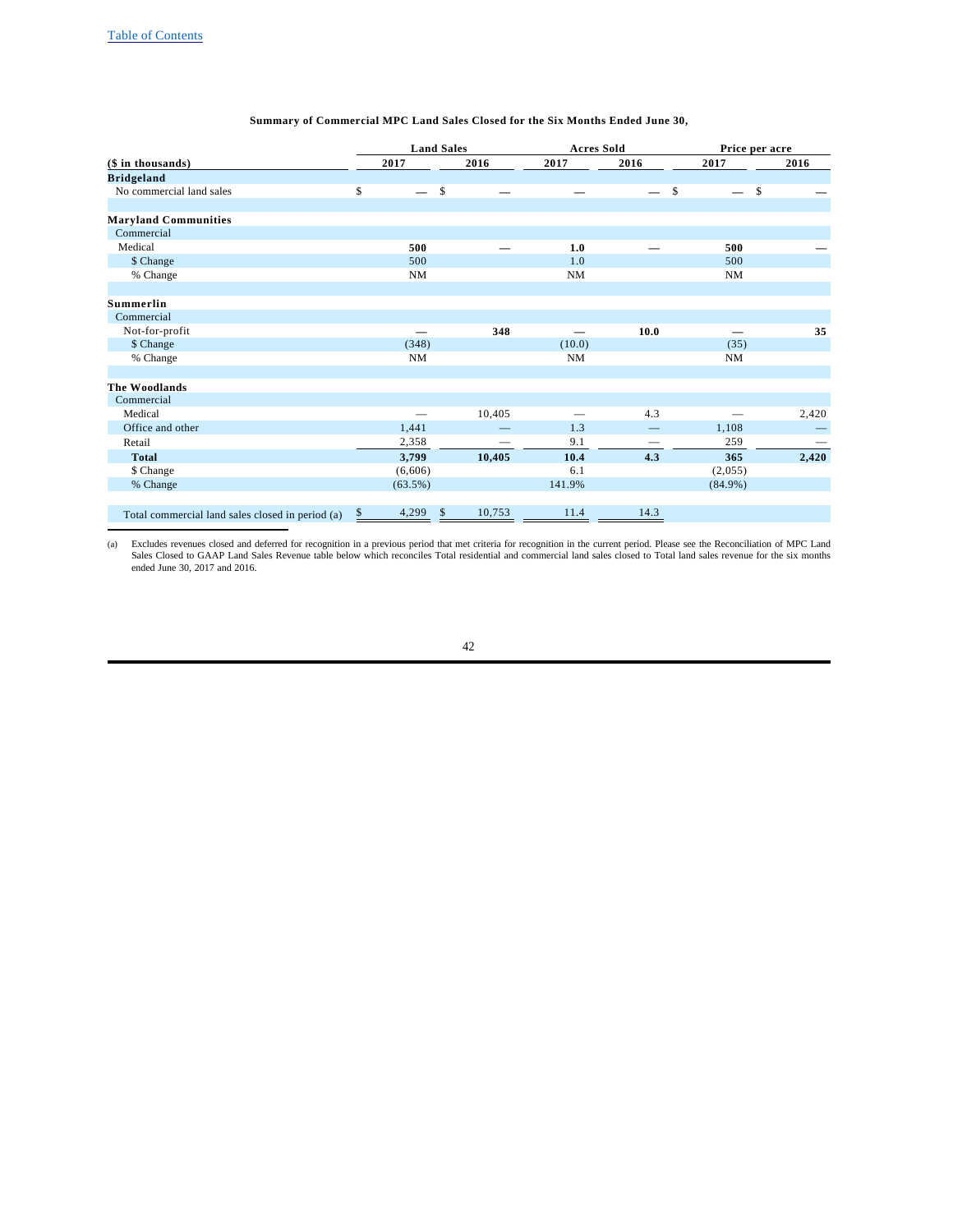# **Reconciliation of MPC Land Sales Closed to GAAP Land Sales Revenue**

The following table reconciles Total residential and commercial land sales closed in the three and six months ended June 30, 2017 and 2016 to Total land sales revenue for the MPC segment for the three and six months ended June 30, 2017 and 2016, respectively. Total net recognized (deferred) revenue includes revenues recognized in the current periods which related to sales closed in prior periods, offset by revenues deferred on sales closed in the current periods.

|                                               |      | Three Months Ended June 30, |        | Six Months Ended June 30, |         |  |         |  |
|-----------------------------------------------|------|-----------------------------|--------|---------------------------|---------|--|---------|--|
| (In thousands)                                | 2017 |                             | 2016   |                           | 2017    |  | 2016    |  |
| Total residential land sales closed in period |      | 51,909                      | 33.534 |                           | 87.791  |  | 82,352  |  |
| Total commercial land sales closed in period  |      | 500                         | 348    |                           | 4.299   |  | 10.753  |  |
| Net recognized (deferred) revenue:            |      |                             |        |                           |         |  |         |  |
| Bridgeland                                    |      | 3,655                       | (156)  |                           | 5.122   |  | (88)    |  |
| Summerlin                                     |      | 9,455                       | 23,671 |                           | 19,167  |  | 6,291   |  |
| Total net recognized (deferred) revenue       |      | 13.110                      | 23,515 |                           | 24,289  |  | 6,203   |  |
| Special Improvement District revenue          |      | 3,625                       | 3,701  |                           | 6.246   |  | 3,732   |  |
| Total land sales revenue                      |      | 69,144                      | 61,098 |                           | 122.625 |  | 103,040 |  |

### *Houston*

Our Houston area MPCs have proven to be resilient to the slowdown in local job growth as compared to previous years. Our strategy of expanding the offerings of lots priced for modestly-priced homes (under \$500,000) has resulted in an increase in the number of new home sales in The Woodlands and Bridgeland of 48.7% and 32.4%, respectively, for the six months ended June 30, 2017 compared to the same period in 2016. The increased home sales have been a primary factor in driving continued builder demand for lots in these communities.

### *Bridgeland*

Land sales revenues totaled \$13.0 million and \$21.8 million for the three and six months ended June 30, 2017, respectively, which was \$8.5 million and \$13.0 million, or 189.5% and 147.7% higher than the same periods in 2016 as a result of higher residential land sales and the recognition of revenues deferred in previous periods.

Residential land sales for the three and six months ended June 30, 2017 were higher compared to the same period in 2016 due to increased demand from homebuilders. The Bridgeland submarket, in the mid-range of the residential market, continues to show improvement. For the three and six months ended June 30, 2017, Bridgeland sold 24.3 residential acres and 42.9 residential acres, respectively, compared to 12.9 residential acres and 24.0 residential acres for the same periods in 2016. The average price per residential acre for single-family – detached product increased for the three and six months ended June 30, 2017 compared to 2016, by 6.9% and 4.9%, respectively, reflecting increased demand for products in the mid-range of the residential market and the mix of lots sold in the respective periods.

There were 106 and 225 new home sales at Bridgeland for the three and six months ended June 30, 2017, representing a 6.0% and 32.4% increase, respectively, compared to 100 and 170 new home sales for the same periods in 2016. For the three months ended June 30, 2017, the median price of new homes sold in Bridgeland increased 12.3% to \$355,000 compared to \$316,000 for the same period in 2016. The higher pricing is primarily due to the mix of homes sold. For the six months ended June 30, 2017, the median price of new homes sold remained unchanged at \$329,000 compared to the same period in 2016. Residential land and home absorption rates at Bridgeland in 2017 have benefited from the wide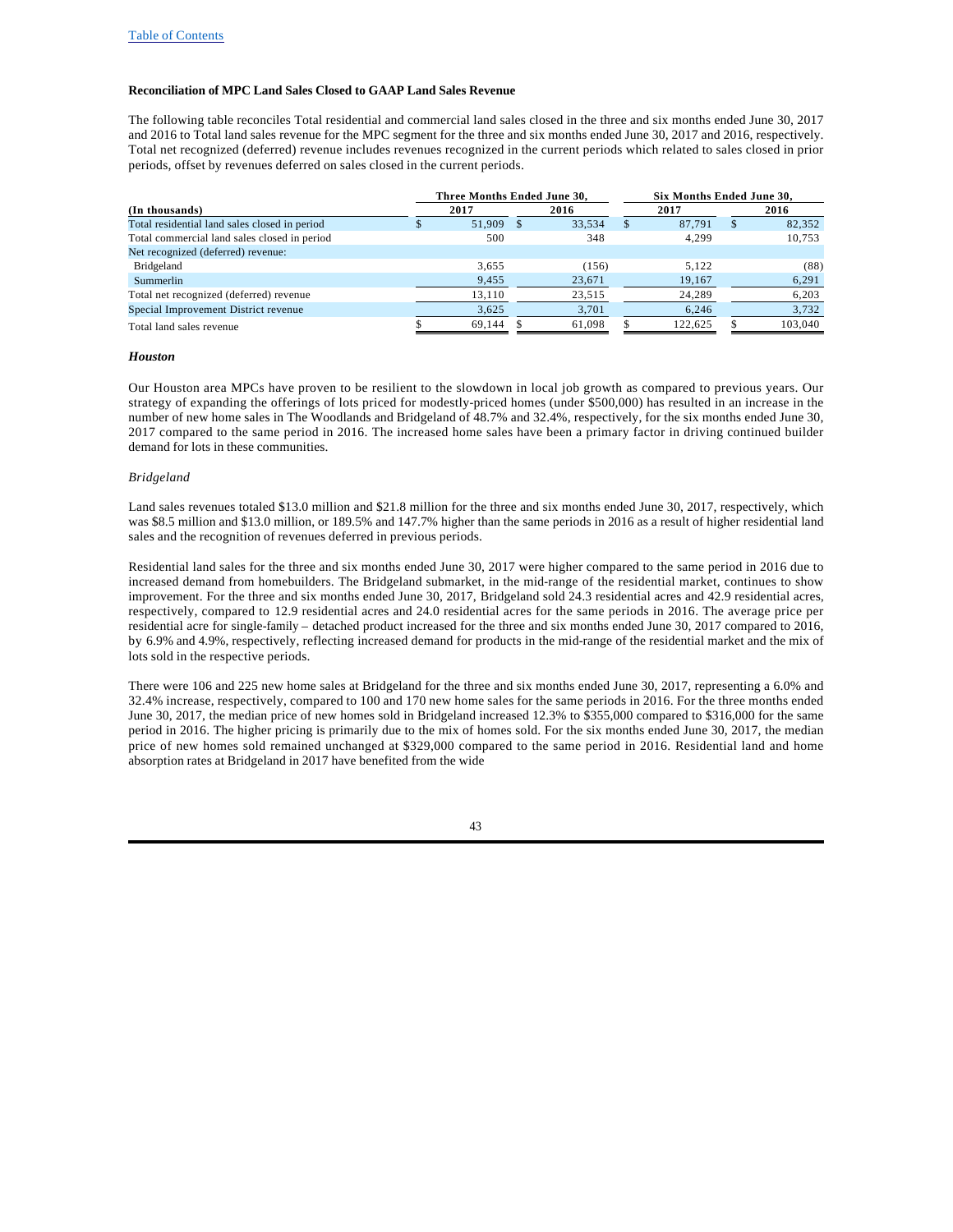variety of products being offered at competitive prices. In addition, the Grand Parkway toll road, which opened in February 2016, provides greater connectivity between Bridgeland and major employment centers in Houston.

There were no commercial land sales in Bridgeland for the three and six months ended June 30, 2017 or 2016.

As of June 30, 2017, Bridgeland had 289 residential lots under contract, of which 158 are scheduled to close in 2017 for \$12.4 million.

### *The Woodlands*

Land sales revenues totaled \$13.6 million and \$19.8 million for the three and six months ended June 30, 2017, respectively, which was \$12.2 million and \$5.5 million, or 881.2% and 38.6% higher than the same periods in 2016 primarily as a result of significantly increased absorption of lots priced for the mid-range of the residential market.

For the three and six months ended June 30, 2017, The Woodlands sold 24.0 residential acres and 28.4 residential acres compared to 2.3 residential acres and 6.4 residential acres for the same period in 2016, an increase of 943.5% and 343.8%, respectively. The average price per residential acre decreased to \$567,000 and \$562,000 compared to the same three and six month period average in 2016 of \$603,000 and \$602,000, or a decrease of 6.0% and 6.6%, respectively. The Woodlands sold 10.4 acres of commercial land at \$365,000 per acre in the six months ended June 30, 2017 compared to 4.3 acres at \$2.4 million per acre for the same period in 2016. There were no commercial sales in the three months ended June 30, 2017 or 2016. The commercial land sales for the six months ended June 30, 2017 included a 9.1-acre site with a poor location, an irregular shape with no freeway frontage and limited access, resulting in a low price per acre. The commercial sales for the six months ended June 30, 2016 included a 3.1-acre site with freeway frontage that generated \$2.7 million in revenue per acre.

There were 82 and 174 new home sales for the three and six months ended June 30, 2017, respectively, representing a 34.4% and 48.7% increase compared to 61 and 117 new home sales for the same periods in 2016. The median new home price in The Woodlands was \$577,000 and \$585,000 for the three and six months ended June 30, 2017, respectively, compared to a median new home price of \$559,000 and \$553,000 for the same periods in 2016.

As of June 30, 2017, there were 310 residential lots under contract in The Woodlands, of which 111 are scheduled to close in 2017 for \$17.5 million.

### *The Woodlands Hills*

The City of Conroe approved our development plans for The Woodlands Hills in 2016, and we have now commenced infrastructure improvements. The first phase of development will consist of 193 single-family detached lots of various sizes including a model home complex and a 17.5-acre amenity center/community park. Lot deliveries are expected in late 2017. Benefitting from The Woodlands brand reputation and with moderately-priced homes, The Woodlands Hills is well-positioned for sales in the north Houston market.

### *Maryland*

Our Columbia, Gateway, Emerson and Fairwood communities contain approximately 107 commercial acres remaining to be developed. Commercial land sales for the three and six months ended June 30, 2017, related to one acre sold at \$500,000 for a proposed medical office building site. There were no commercial land sales for the three and six months ended June 30, 2016. All of the residential inventory was sold out in prior years.

In December 2015, approximately 35 acres of the Columbia commercial acreage was transferred to our Strategic Developments segment as we began development of office space in the Downtown Columbia Town Center Redevelopment District ("DCRD"). The entitlements, which do not expire under Maryland law, enable us to redevelop Downtown Columbia, and further support the approximately 112,000 residents.

### *Summerlin*

Land sales revenues totaled \$42.0 million for the three months ended June 30, 2017, which was \$13.2 million or 23.9% lower than the same period in 2016. The land sales revenues in three month period ended June 30, 2017 included \$9.5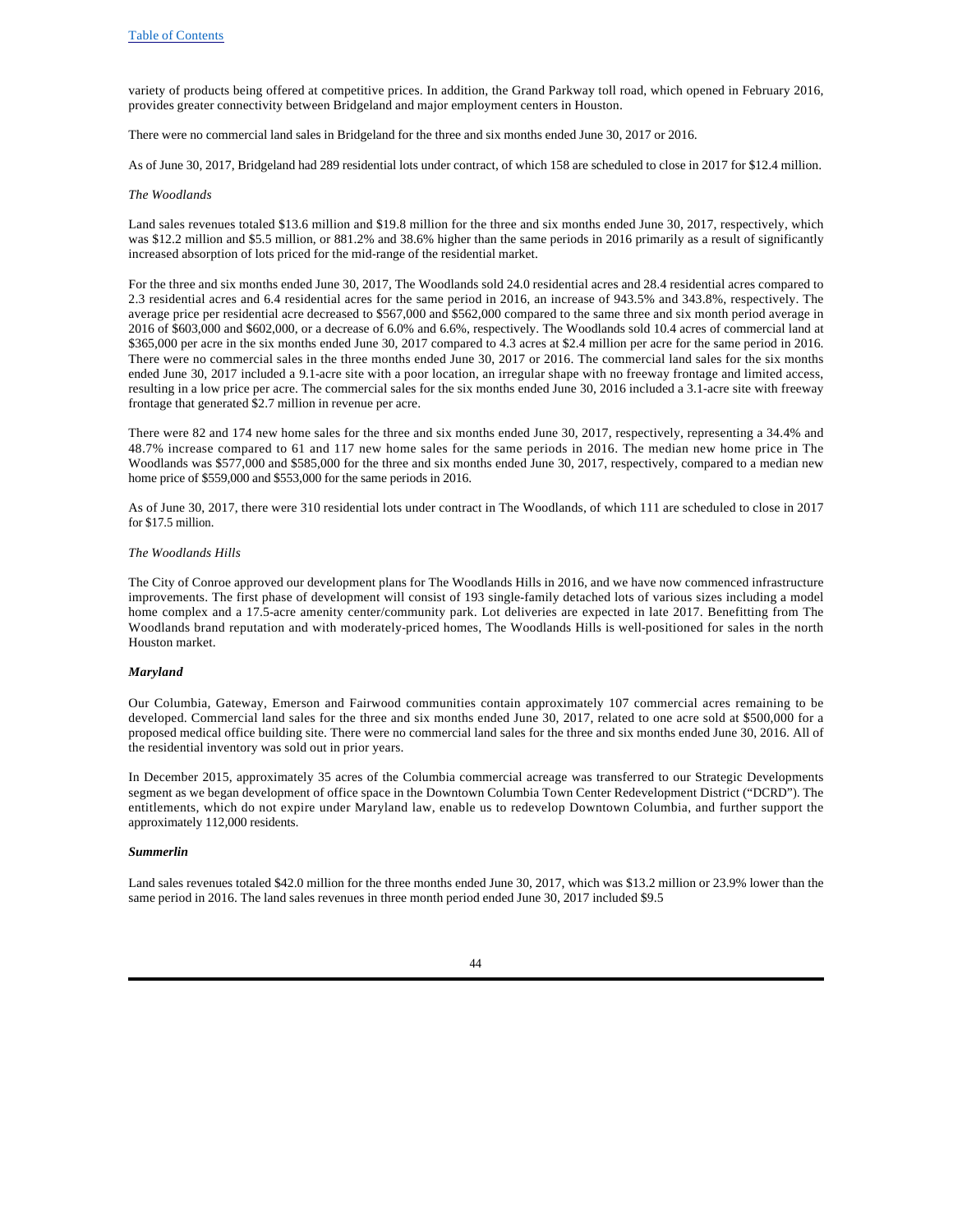million in land sales closed and deferred in previous periods which met criteria for recognition in the current period, as compared to a net \$23.7 million of deferred land sales recognized in the same period in 2016. Land sales revenues totaled \$80.6 million for the six months ended June 30, 2017, which was \$0.6 million, or 0.8% higher than the same period in 2016 as a result of a higher average price per acre and the recognition of \$19.2 million in revenues deferred in previous periods that were recognized in the current period as compared to a net \$6.3 million recognized in the six months ended 2016. The gross margin on land sales previously closed and recognized in the current periods presented may vary from gross margins recognized on new land sales closed and recognized in the current periods.

Summerlin's residential land sales for the three months ended June 30, 2017 totaling 51.8 acres compares to 53.7 acres for the same period in 2016, and the slight increase in price per acre on land sales closed in 2017 as compared to the same period in 2016 was primarily due to the mix of superpads sold.

Summerlin's residential land sales for the six months ended June 30, 2017 totaled 89.5 acres compared to 171.8 acres for the same period in 2016. The average price per superpad acre for the six months ended June 30, 2017 of \$579,000 is not comparable to the average price per superpad acre of \$394,000 for the same period in 2016 due to the significant differences between the parcels sold. For the six months ended June 30, 2016, we closed on a \$40 million bulk sale of a large 116.8 acre tract of land to a homebuilder. As is typical with bulk sales, this sale was at a lower price per acre due to the size and lack of infrastructure on this site compared to the sale of a more typical parcel, however we incurred much lower development costs, resulting in a significant increase in our residential gross margin. In comparison, for the six months ended June 30, 2017, we closed on the sale of a more typical sized parcel that was previously graded to the finished lot level and had significant infrastructure installed, thus the parcel had significantly more value than our customary superpad and was sold at a higher price per acre in contrast to the comparative period's bulk sale discussed above. Our residential gross margin for the three and six months ended June 30, 2017 is more consistent with historical levels. Furthermore, the inconsistent nature of land sales closed from period to period is inherent to our business.

Based on recent home sales, we believe the Summerlin market remains strong. Summerlin had 244 and 451 new home sales for the three and six months ended June 30, 2017, respectively, representing a 21.4% and 28.9% increase compared to 201 and 350 new home sales for the same periods in 2016. The median new home price in Summerlin increased 10.6% and 4.6% to \$595,000 and \$569,000 for the three and six months ended June 30, 2017, respectively, compared to a median new home price of \$538,000 and \$544,000 for the same periods in 2016.

As of June 30, 2017, there was one superpad site totaling 24.1 acres and one custom lot under contract which are scheduled to close in the second half of 2017 for \$13.1 million.

### *The Summit*

Land development began at The Summit, our joint venture with Discovery Land, in second quarter 2015 and continues to progress on schedule based upon the initial plan. Custom lot sales began in second quarter 2016, and a total of 69 lots have closed for \$213 million on an inception-to-date basis through June 30, 2017. For the three and six months ended June 30, 2017, six and nine custom residential lots closed for \$17.9 million and \$28.5 million, respectively, compared to 17 lots for \$48.2 million for the same periods in 2016. The revenue generated at The Summit as development progresses is being recognized under the percentage of completion method of accounting. We recorded \$9.8 million and \$15.1 million as our share of Equity in earnings in Real Estate and Other Affiliates from this joint venture for the three and six months ended June 30, 2017, respectively. We recorded \$8.9 million as our share of Equity in earnings in Real Estate and Other Affiliates from this joint venture for both the three and six months ended June 30, 2016. As of June 30, 2017, an additional 16 lots are under contract for \$55.1 million. Please refer to Note 8 – *Real Estate and Other Affiliates* in our Consolidated Financial Statements for a description of the joint venture and further discussion.

### **MPC Net Contribution**

In addition to segment EBT, MPC Net Contribution is a non-GAAP financial measure derived from EBT, adjusted for certain items as discussed below. Management uses this measure because it captures current period performance through the velocity of sales, as well as current period development expenditures based upon demand at our MPCs, which varies depending upon the stage of the MPC's development lifecycle, and the overall economic environment.

As reconciled below for each of the respective periods, we calculate MPC Net Contribution as MPC segment EBT adjusted to exclude timing differences related to MPC cost of sales and non-cash depreciation and amortization, reduced by the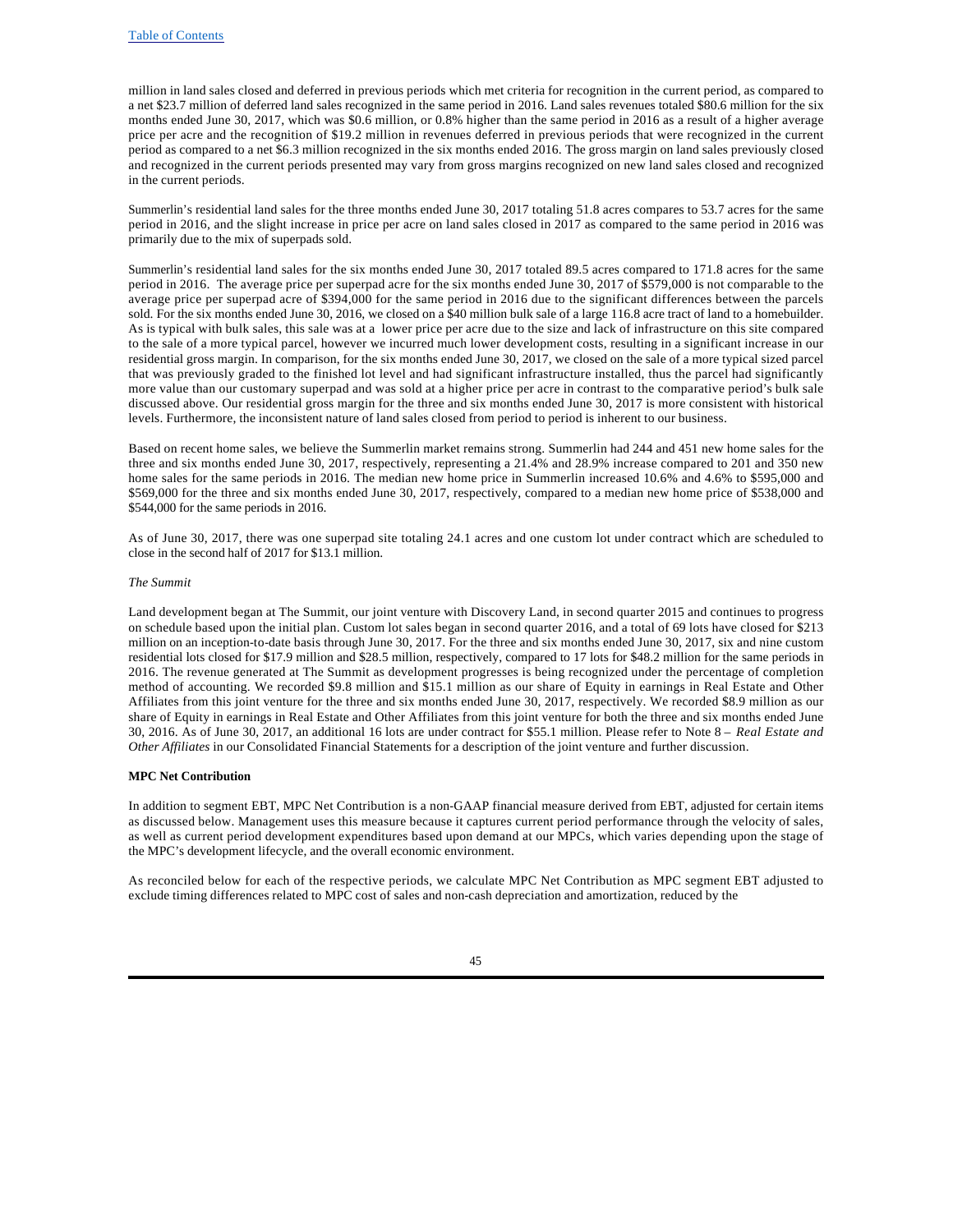current period development and land acquisition expenditures (net of municipality reimbursements) which relate to the ordinary course of our long-term master planned community development business, further adjusted for distributed earnings from unconsolidated development ventures.

Although MPC Net Contribution can be computed from GAAP elements of income, it is not a GAAP-based operational metric and should be evaluated in addition to, and not considered a substitute for or superior to any GAAP measures of operating performance. Furthermore, other companies may calculate Net Contribution in a different manner, which may hinder comparability. A reconciliation of segment EBT to consolidated net income (loss) as computed in accordance with GAAP is presented in Note 16 - *Segments*.

The following table sets forth the MPC Net Contribution for the three and six months ended June 30, 2017 and 2016 as reconciled to MPC segment EBT:

|                                                        | <b>Three Months Ended</b><br><b>June 30.</b> |           |    |          |               | <b>Six Months Ended</b><br><b>June 30.</b> |    |           |    |           |           |
|--------------------------------------------------------|----------------------------------------------|-----------|----|----------|---------------|--------------------------------------------|----|-----------|----|-----------|-----------|
| (In thousands)                                         |                                              | 2017      |    | 2016     |               | Change                                     |    | 2017      |    | 2016      | Change    |
| MPC segment $EBT(a)$                                   | \$                                           | 53.096 \$ |    | 47.495   | <sup>\$</sup> | 5.601                                      | S  | 97.282    | \$ | 77,240 \$ | 20,042    |
| Plus:                                                  |                                              |           |    |          |               |                                            |    |           |    |           |           |
| Cost of sales - land                                   |                                              | 33.376    |    | 29,008   |               | 4.368                                      |    | 59.245    |    | 44,696    | 14.549    |
| Depreciation and amortization                          |                                              | 79        |    | 81       |               | (2)                                        |    | 171       |    | 164       |           |
| MUD and SID bonds collections, net (b)                 |                                              | (4,395)   |    | (3,040)  |               | (1,355)                                    |    | 10.817    |    | (3,071)   | 13,888    |
| Less:                                                  |                                              |           |    |          |               |                                            |    |           |    |           |           |
| MPC development expenditures                           |                                              | (47.350)  |    | (36.210) |               | (11.140)                                   |    | (90, 973) |    | (70.678)  | (20, 295) |
| MPC land acquisitions                                  |                                              |           |    |          |               |                                            |    | (1.415)   |    | (69)      | (1,346)   |
| Equity in earnings in Real Estate and Other Affiliates |                                              | (9,792)   |    | (8,874)  |               | (918)                                      |    | (15,072)  |    | (8, 874)  | (6,198)   |
| <b>MPC</b> Net Contribution                            |                                              | 25.014    | -S | 28.460   |               | (3.446)                                    | -S | 60.055    |    | 39,408    | 20,647    |

(a) For a detailed breakdown of our MPC segment EBT, refer to Note 16 – *Segments* in our Condensed Consolidated Financial Statements.

(b) SID collections are shown net of SID transfers to buyers in the respective periods.

MPC Net Contribution decreased for the three months ended June 30, 2017 compared to the same period in 2016 primarily due to an increase in MPC development expenditures in 2017. MPC Net Contribution increased for the six months ended June 30, 2017 compared to the same period in 2016 primarily due to an increase in MPC segment EBT at Bridgeland and The Woodlands and an increase in MUD and SID bond collections, offset by an increase in MPC development expenditures in 2017.

The following table sets forth MPC land inventory activity for the six months ended June 30, 2017:

| (In thousands)                            |   | <b>Bridgeland</b> | Marvland | Summerlin | The<br>Woodlands |   | The Woodlands<br><b>Hills</b> | <b>Total MPC</b> |
|-------------------------------------------|---|-------------------|----------|-----------|------------------|---|-------------------------------|------------------|
| <b>Balance December 31, 2016</b>          | S | 441.598           | 22,428   | 882.543   | 219,970          | S | 103,022                       | 1,669,561<br>S.  |
| Acquisitions                              |   |                   |          |           | 1.415            |   |                               | 1.415            |
| Development expenditures (a)              |   | 33.599            |          | 45.826    | 8.780            |   | 2.763                         | 90.973           |
| MPC Cost of sales                         |   | (6.963)           | (219)    | (43,030)  | (9,033)          |   |                               | (59, 245)        |
| MUD reimbursable costs (b)                |   | (23, 738)         |          |           | (2,336)          |   | (1, 135)                      | (27, 209)        |
| <b>Transfer to Strategic Developments</b> |   |                   |          |           | (3,029)          |   |                               | (3,029)          |
| Other                                     |   | 2,509             |          | 1.919     | (1,517)          |   | 879                           | 3,797            |
| Balance June 30, 2017                     |   | 447,005           | 22.221   | 887.258   | 214,250          |   | 105.529                       | 1,676,263<br>SS. |

(a) Development expenditures are inclusive of capitalized interest and property taxes.

(b) MUD reimbursable costs represent land development expenditures transferred to MUD Receivables.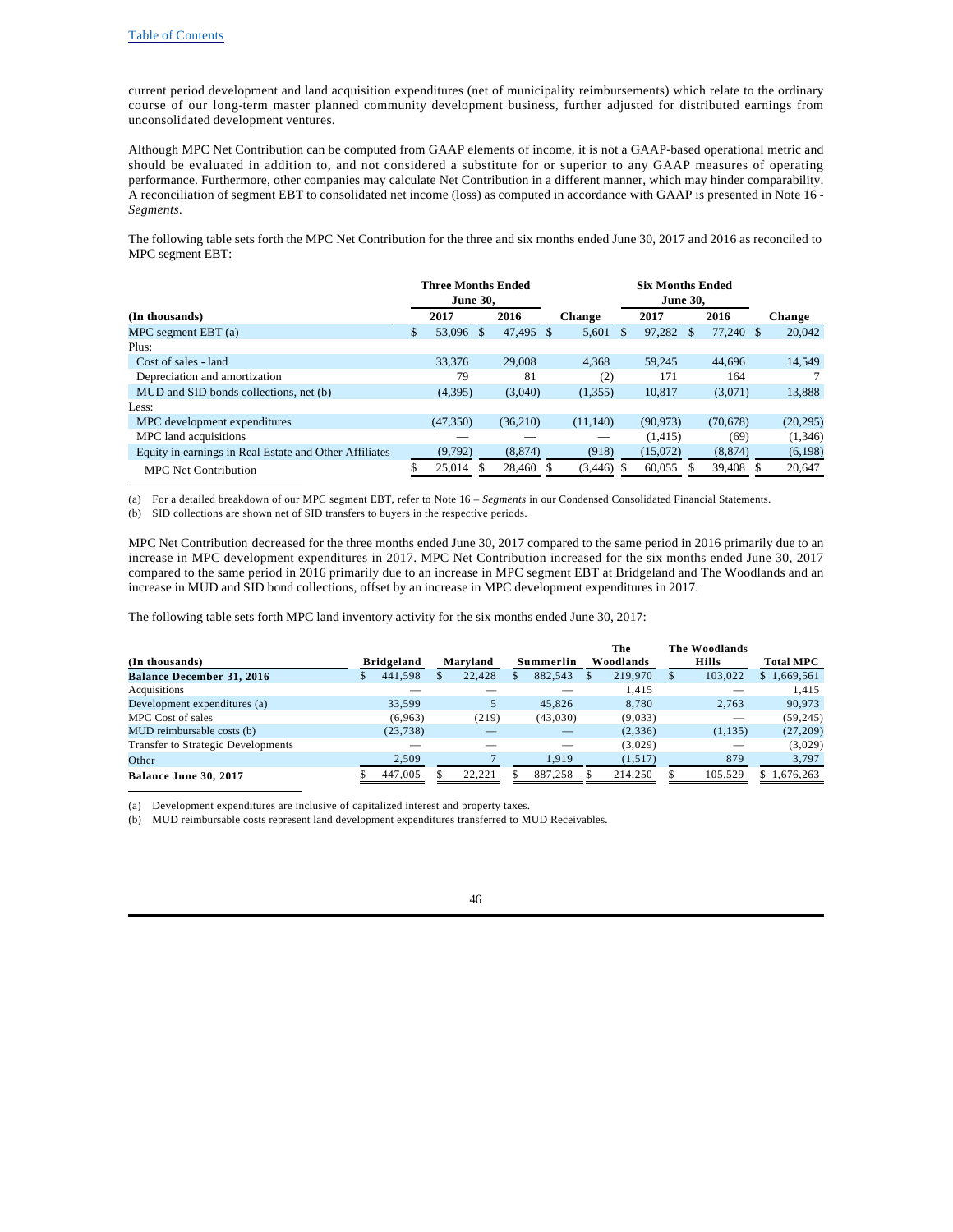### **Operating Assets**

Operating assets typically generate rental revenues sufficient to cover their operating costs except when a substantial portion, or all, of the property is being redeveloped, vacated for development or in its initial lease-up phase.

Total revenues and expenses for the Operating Assets segment are summarized as follows:

|                                               | <b>Three Months Ended</b><br>June 30, |         |              |           |               | Six Months Ended June 30, |              |          |              |          |
|-----------------------------------------------|---------------------------------------|---------|--------------|-----------|---------------|---------------------------|--------------|----------|--------------|----------|
| (In thousands)                                | 2017                                  | 2016    |              | Change    |               | 2017                      |              | 2016     | Change       |          |
| Minimum rents                                 | \$<br>$45,023$ \$                     | 41,811  | $\mathbf{s}$ | 3,212     | $\mathcal{S}$ | 90,985                    | $\mathbb{S}$ | 82,929   | $\mathbb{S}$ | 8,056    |
| Tenant recoveries                             | 11,536                                | 10,914  |              | 622       |               | 22,766                    |              | 21,437   |              | 1,329    |
| Hospitality revenues                          | 19,703                                | 19,129  |              | 574       |               | 39,414                    |              | 32,038   |              | 7,376    |
| Other rental and property revenues            | 5,616                                 | 4,416   |              | 1,200     |               | 10,800                    |              | 7,499    |              | 3,301    |
| <b>Total revenues</b>                         | 81,878                                | 76,270  |              | 5,608     |               | 163,965                   |              | 143,903  |              | 20,062   |
| Other property operating costs                | 18,045                                | 13,795  |              | 4,250     |               | 33,568                    |              | 27,913   |              | 5,655    |
| Rental property real estate taxes             | 6,032                                 | 6,709   |              | (677)     |               | 12,877                    |              | 12,851   |              | 26       |
| Rental property maintenance costs             | 3,480                                 | 2,645   |              | 835       |               | 6,313                     |              | 5,646    |              | 667      |
| Hospitality operating costs                   | 14,164                                | 14,242  |              | (78)      |               | 28,009                    |              | 24,717   |              | 3,292    |
| Provision for doubtful accounts               | 745                                   | (353)   |              | 1,098     |               | 1,275                     |              | 2.626    |              | (1, 351) |
| Other income, net                             | (162)                                 | (2,750) |              | 2,588     |               | 16                        |              | (3, 113) |              | 3,129    |
| Depreciation and amortization                 | 32,244                                | 22,613  |              | 9,631     |               | 55,033                    |              | 43,814   |              | 11,219   |
| Interest income                               | (3)                                   | (8)     |              | 5         |               | (3)                       |              | (16)     |              | 13       |
| Interest expense                              | 15,543                                | 12,744  |              | 2,799     |               | 30,067                    |              | 24,081   |              | 5,986    |
| Equity in earnings from Real Estate and Other |                                       |         |              |           |               |                           |              |          |              |          |
| <b>Affiliates</b>                             | (37)                                  | (899)   |              | 862       |               | (3, 422)                  |              | (2,826)  |              | (596)    |
| <b>Total operating expenses</b>               | 90,051                                | 68,738  |              | 21,313    |               | 163,733                   |              | 135,693  |              | 28,040   |
| Income before development expenses            | (8, 173)                              | 7,532   |              | (15,705)  |               | 232                       |              | 8,210    |              | (7,978)  |
| Demolition costs                              | 63                                    |         |              | 63        |               | 128                       |              |          |              | 128      |
| Development-related marketing costs           | 832                                   | 187     |              | 645       |               | 1,250                     |              | 443      |              | 807      |
| <b>Total development expenses</b>             | 895                                   | 187     |              | 708       |               | 1,378                     |              | 443      |              | 935      |
| <b>Operating Assets segment EBT*</b>          | \$<br>$(9,068)$ \$                    | 7,345   | \$.          | (16, 413) | -S            | (1, 146)                  | \$           | 7,767    | \$           | (8,913)  |

(\*) For a reconciliation of Operating Assets EBT to consolidated income before taxes, refer to Note 16 – *Segments* in our Condensed Consolidated Financial Statements.

Minimum rents and tenant recoveries increased for the three and six months ended June 30, 2017 as compared to the same periods in 2016 primarily due to an increase of \$5.1 million and \$11.5 million, respectively, at our retail, office and multi-family properties. The increase for our retail properties for the three and six months ended June 30, 2017 was primarily due to the increase in occupancy at Downtown Summerlin, the Outlet Collection at Riverwalk and the opening of Lakeland Village, offset by a decrease at Ward Village related to a tenant's bankruptcy in 2016. The increase in our office properties was primarily due to One Merriweather and Three Hughes Landing being placed in service, the acquisition of One Mall North in Columbia and the continued stabilization of 1725- 1735 Hughes Landing, offset by a decrease for 110 North Wacker in Chicago related to the future redevelopment of the property. The increase in our multi-family properties was primarily due to the purchase of our partner's 18.57% interest in Millennium Six Pines Apartments in July 2016 and lease-up of One Lakes Edge.

Hospitality revenues increased for the six months ended June 30, 2017 as compared to the same periods in 2016 due to the opening and on-going stabilization of the Embassy Suites at Hughes Landing and The Westin at The Woodlands, placed in service in December 2015 and March 2016, respectively.

Other rental and property revenues increased for the three and six months ended June 30, 2017 as compared to the same periods in 2016 due to baseball revenue which is now consolidated as a result of the purchase of our partner's 50.0% interest in the Las Vegas 51s baseball team.

Other property operating costs increased for the three and six months ended June 30, 2017 as compared to the same periods in 2016 due primarily to the purchase of our partner's 50.0% interest in the Las Vegas 51s baseball team, summer marketing events, the opening of the iPic Theater in Fulton Market Building at Seaport, the opening of One Merriweather and the acquisition of One Mall North in Columbia and the purchase of our partner's 18.57% interest in the Millennium Six Pines Apartments, offset by the impact of the sale of Park West and the transfer of Landmark Mall to our Strategic Developments segment.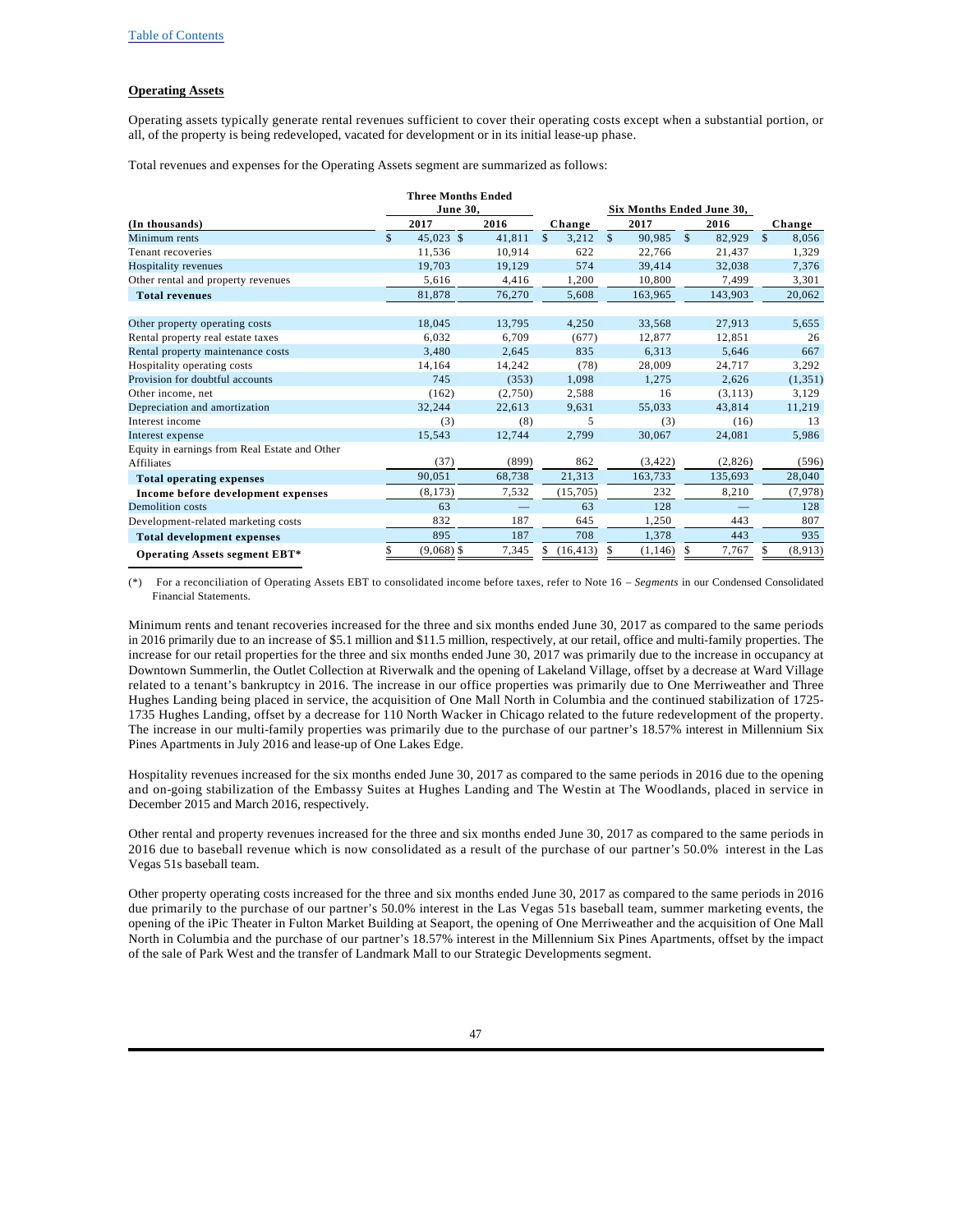Hospitality operating costs increased for the six months ended June 30, 2017 as compared to the same periods in 2016 due to higher occupancy and revenue of The Westin at The Woodlands which was placed in service in March 2016.

For the first quarter 2016, the provision for doubtful accounts increased due to a bad debt expense at Ward Village related to a bankrupt tenant. A majority of the balance was subsequently recovered in second quarter 2016, resulting in income. Therefore, the provision for doubtful accounts increased and decreased for the three and six months ended June 30, 2017 as compared to the same periods in 2016, respectively, due to this, unusual 2016 activity.

Interest expense increased for the three and six months ended June 30, 2017 as compared to the same periods in 2016, primarily due to higher loan balances on properties acquired or placed in service. The increases during the three and six months ended June 30, 2017 are primarily due to Downtown Summerlin, Hughes Landing Retail, Lakeland Village Center, Three Hughes Landing, ONE Summerlin, One Merriweather, One Mall North, One Lakes Edge, The Embassy Suites at Hughes Landing, The Westin at The Woodlands. Additionally a new loan on Millennium Six Pines was acquired as a result of the buyout of our partner's 18.57% interest in July of 2016.

Depreciation and amortization increased \$9.6 million and \$11.2 million for the three and six months ended June 30, 2017, respectively, as compared to the same periods in 2016 primarily due to the acceleration of depreciation for two office buildings pending redevelopment, the acquisition and opening of assets in Columbia, the consolidation of a multi-family asset in The Woodlands and an asset placed in service at Seaport, offset by the lower depreciation due to the sale of Park West in December 2016 and the transfer of an asset at Ward Village to the Strategic Developments segment.

Equity in earnings from Real Estate and Other Affiliates decreased for the three months ended June 30, 2017 compared to the same period in 2016 due to our interest in the Summerlin Baseball Club which is now a consolidated asset as the result of the buyout of our partner, and due to our interest in Constellation Apartments at Summerlin which was placed in service in third quarter 2016. Equity in earnings from Real Estate and Other Affiliates increased for the six months ended June 30, 2017 compared to the same period in 2016 due primarily to a \$3.4 million distribution from our Summerlin Hospital investment as compared to \$2.6 million for the same period in 2016.

Demolition costs in the three and six months ended June 30, 2017 relate to demolition of a small portion of Ward Village Retail.

Development-related marketing costs increased for the three and six months ended June 30, 2017 as compared to the same periods in 2016 due to an increase in marketing costs at Seaport. The costs in 2017 relate to ongoing marketing initiatives as we continue leasing efforts at Seaport in advance of the completion of our Pier 17 redevelopment.

When a development property is placed in service, depreciation is calculated for the property ratably over the estimated useful lives of each of its components; however, most of our recently developed properties do not reach stabilization for 12 to 36 months after being placed in service due to the timing of tenants taking occupancy and subsequent ongoing leasing of the unoccupied space during that period. As a result, operating income, earnings before taxes ("EBT") and net income will not reflect the ongoing earnings potential of newly placed in service operating assets during this transition period to stabilization. Accordingly, we calculate Adjusted Operating Assets EBT, which excludes depreciation and amortization, development-related demolition and marketing costs and provision for impairment, as they do not represent operating costs for stabilized real estate properties. Adjusted Operating Assets EBT decreased \$6.1 million for the three months ended June 30, 2017, as compared to the same period in 2016, primarily due to the receipt of insurance proceeds at Seaport and final receipt of our participation interest in the golf courses at TPC Summerlin and TPC Las Vegas in June 2016. For the six months ended June 30, 2017, as compared to the same period in 2016, Adjusted Operating Assets EBT increased \$3.2 million due primarily to a \$15.1 million increase in consolidated Operating Assets NOI at our operating properties compared to 2016 offset by higher Interest expense in 2017 and Other income, net in 2016 that did not recur.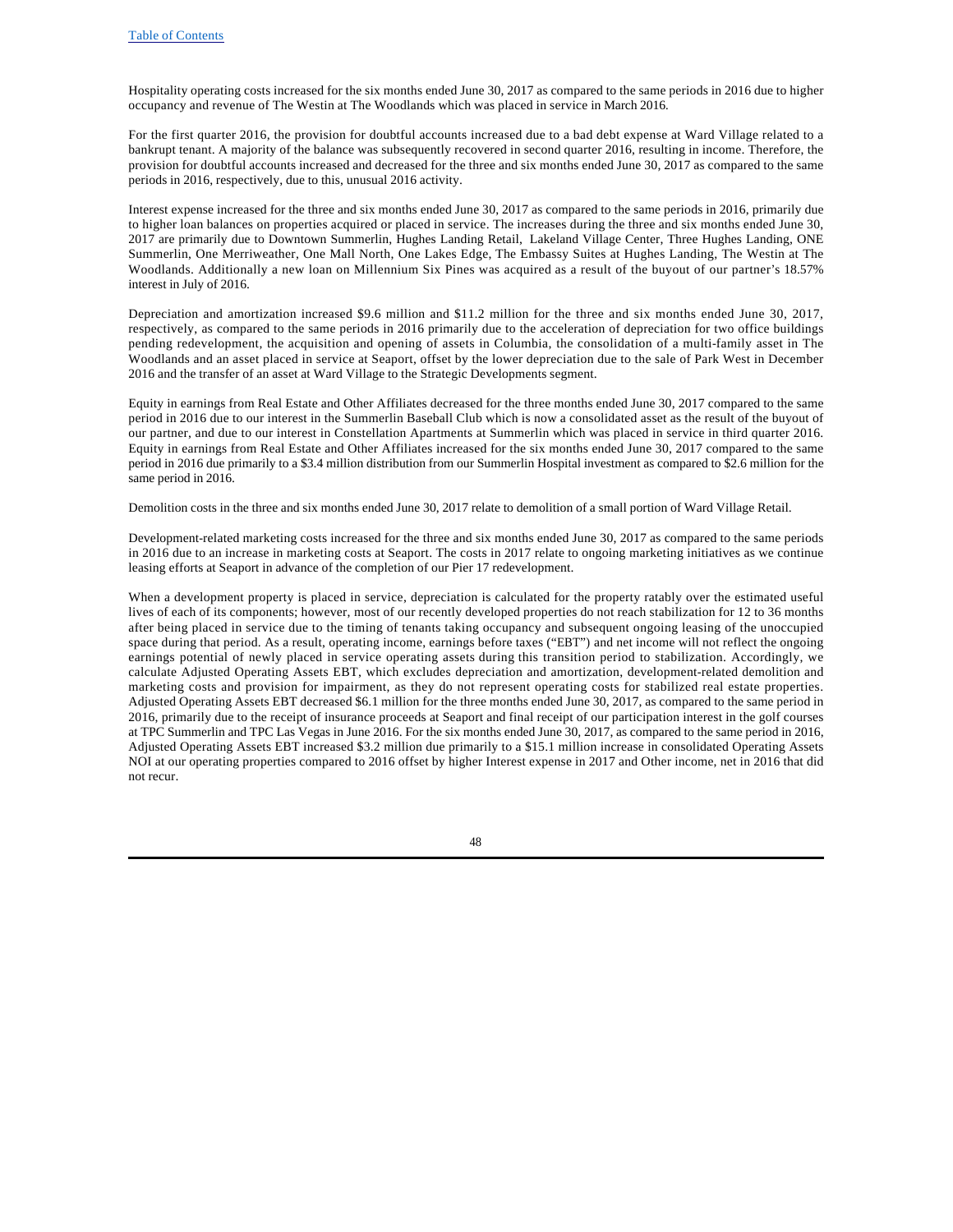The following table reconciles Operating Assets EBT to Adjusted Operating Assets EBT:

| <b>Reconciliation of Adjusted Operating Assets EBT to</b> | Three Months Ended June 30. |             | Six Months Ended June 30. |              |  |        |  |
|-----------------------------------------------------------|-----------------------------|-------------|---------------------------|--------------|--|--------|--|
| <b>Operating Assets EBT</b> (in thousands)                | 2017                        | 2016        |                           | 2017         |  | 2016   |  |
| <b>Operating Assets segment EBT</b>                       | $(9,068)$ \$                | 7.345 \$    |                           | $(1,146)$ \$ |  | 7.767  |  |
| Add back:                                                 |                             |             |                           |              |  |        |  |
| Depreciation and amortization                             | 32,244                      | 22,613      |                           | 55,033       |  | 43,814 |  |
| Demolition costs                                          | 63                          |             |                           | 128          |  |        |  |
| Development-related marketing costs                       | 832                         | 187         |                           | 1.250        |  | 443    |  |
| Adjusted Operating Assets segment EBT                     | 24,071                      | $30.145$ \$ |                           | 55.265       |  | 52,024 |  |

### *Operating Assets Net Operating Income*

We believe that net operating income ("NOI") is a useful supplemental measure of the performance of our Operating Assets because it provides a performance measure that, when compared year over year, reflects the revenues and expenses directly associated with owning and operating real estate properties and the impact on operations from trends in rental and occupancy rates and operating costs. We define NOI as operating revenues (rental income, tenant recoveries and other revenue) less operating expenses (real estate taxes, repairs and maintenance, marketing and other property expenses). NOI excludes straight-line rents and amortization of tenant incentives, net interest expense, ground rent amortization, demolition costs, amortization, depreciation, development-related marketing costs and Equity in earnings from Real Estate and Other Affiliates. We use NOI to evaluate our operating performance on a property-by-property basis because NOI allows us to evaluate the impact that factors, which vary by property, such as lease structure, lease rates and tenant base have on our operating results, gross margins and investment returns.

Although we believe that NOI provides useful information to investors about the performance of our Operating Assets, due to the exclusions noted above, NOI should only be used as an additional measure of the financial performance of such assets and not as an alternative to GAAP net income. A reconciliation of Operating Assets NOI to Operating Assets EBT has been presented in the table below to provide the most comparable GAAP measure. Variances between years in NOI typically result from changes in rental rates, occupancy, tenant mix and operating expenses. Please refer to our Operating Assets NOI by property and Operating Assets EBT in the tables below for the three and six months ended June 30, 2017 and 2016.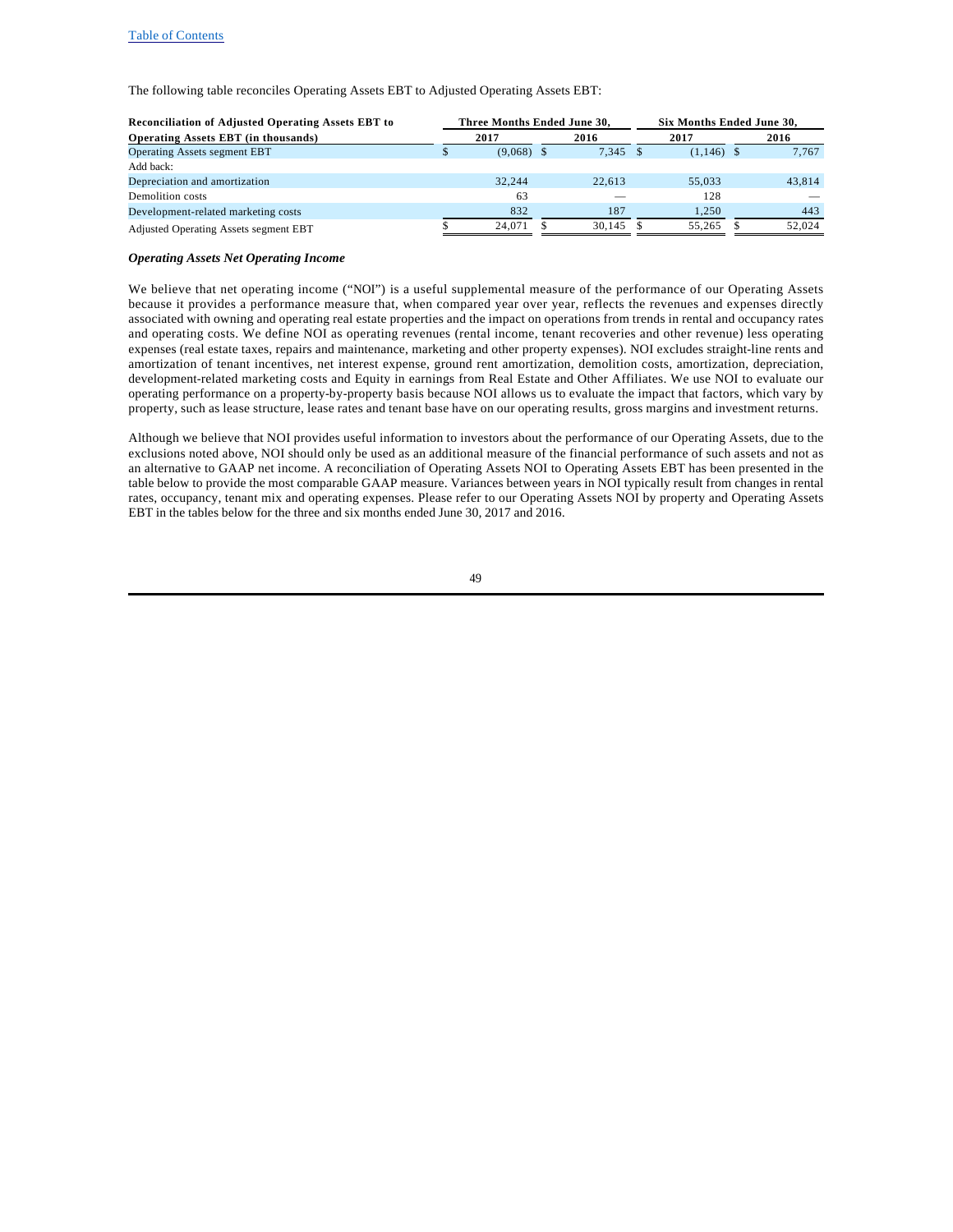# **Operating Assets NOI and EBT**

|                                                                       | Three Months Ended June 30,             |                          | Six Months Ended June 30, |                |                              |                   |
|-----------------------------------------------------------------------|-----------------------------------------|--------------------------|---------------------------|----------------|------------------------------|-------------------|
| (In thousands)                                                        | 2017                                    | 2016                     | Change                    | 2017           | 2016                         | Change            |
| Retail                                                                |                                         |                          |                           |                |                              |                   |
| <b>The Woodlands</b>                                                  |                                         |                          |                           |                |                              |                   |
| Creekside Village Green (a)                                           | \$<br>524 \$<br>804                     | 425S<br>864              | 99 <sup>°</sup><br>(60)   | 1,031<br>1,794 | $\mathbb{S}$<br>789<br>1,523 | -\$<br>242<br>271 |
| Hughes Landing Retail (b)<br>1701 Lake Robbins (c)                    | 64                                      | 95                       | (31)                      | 132            | 183                          | (51)              |
| 20/25 Waterway Avenue                                                 | 472                                     | 386                      | 86                        | 974            | 839                          | 135               |
| Waterway Garage Retail                                                | 181                                     | 145                      | 36                        | 359            | 297                          | 62                |
| Columbia                                                              |                                         |                          |                           |                |                              |                   |
| Columbia Regional                                                     | 334                                     | 297                      | 37                        | 725            | 601                          | 124               |
| <b>South Street Seaport</b>                                           |                                         |                          |                           |                |                              |                   |
| Historic Area / Uplands (d)                                           | (1, 347)                                | 28                       | (1, 375)                  | (1,688)        | (775)                        | (913)             |
| Summerlin                                                             |                                         |                          |                           |                |                              |                   |
| Downtown Summerlin (a)                                                | 4,731                                   | 4,028                    | 703                       | 9,210          | 8,241                        | 969               |
| <b>Ward Village</b>                                                   |                                         |                          |                           |                |                              |                   |
| Ward Village Retail (e)                                               | 5,187                                   | 7,296                    | (2,109)                   | 11,087         | 11,891                       | (804)             |
| Other<br>Cottonwood Square                                            | 145                                     | 183                      | (38)                      | 316            | 360                          | (44)              |
| Lakeland Village Center at Bridgeland (d)                             | 227                                     |                          | 227                       | 346            |                              | 346               |
| Outlet Collection at Riverwalk (a)                                    | 1,403                                   | 1,120                    | 283                       | 3,070          | 2,232                        | 838               |
| <b>Total Retail NOI</b>                                               | 12,725                                  | 14,867                   | (2, 142)                  | 27,356         | 26,181                       | 1,175             |
|                                                                       |                                         |                          |                           |                |                              |                   |
| Office                                                                |                                         |                          |                           |                |                              |                   |
| <b>The Woodlands</b>                                                  |                                         |                          |                           |                |                              |                   |
| One Hughes Landing                                                    | 1,525                                   | 1,482                    | 43                        | 2,928          | 3,005                        | (77)              |
| Two Hughes Landing (a)                                                | 1,417                                   | 1,359                    | 58                        | 2,802          | 2,658                        | 144               |
| Three Hughes Landing (d)                                              | (230)                                   |                          | (230)                     | (399)          |                              | (399)             |
| 1725 Hughes Landing Boulevard (a)                                     | 918                                     | (550)                    | 1,468                     | 1,683          | (1, 148)                     | 2,831             |
| 1735 Hughes Landing Boulevard (a)                                     | 1,751                                   | 48                       | 1,703                     | 3,599          | (576)                        | 4,175             |
| 2201 Lake Woodlands Drive (a)                                         | (4)                                     | (34)                     | 30                        | (13)           | (70)                         | 57                |
| 9303 New Trails (f)                                                   | 259                                     | 429                      | (170)                     | 629            | 855                          | (226)             |
| 3831 Technology Forest Drive                                          | 554                                     | 528                      | 26                        | 1,093          | 915                          | 178               |
| 3 Waterway Square (g)                                                 | 1,616                                   | 1,662                    | (46)                      | 3,154          | 3,393                        | (239)             |
| 4 Waterway Square (g)                                                 | 1,689                                   | 1,627                    | 62                        | 3,203          | 3,303                        | (100)             |
| 1400 Woodloch Forest (h)                                              | 454                                     | 466                      | (12)                      | 850            | 927                          | (77)              |
| Columbia                                                              |                                         |                          |                           |                |                              |                   |
| 10-70 Columbia Corporate Center (f)<br>Columbia Office Properties (i) | 2,786<br>244                            | 3,257<br>87              | (471)<br>157              | 5,449<br>541   | 6,069<br>(117)               | (620)<br>658      |
| One Mall North (d)                                                    | 504                                     |                          | 504                       | 930            |                              | 930               |
| One Merriweather (d)                                                  | 418                                     | $\overline{\phantom{0}}$ | 418                       | 790            | $\frac{1}{2}$                | 790               |
| Summerlin                                                             |                                         |                          |                           |                |                              |                   |
| ONE Summerlin (a)                                                     | 842                                     | 553                      | 289                       | 1,772          | 838                          | 934               |
| Other                                                                 |                                         |                          |                           |                |                              |                   |
| 110 North Wacker (j)                                                  | 290                                     | 1,526                    | (1,236)                   | 1,806          | 3,051                        | (1,245)           |
| <b>Total Office NOI</b>                                               | 15,033                                  | 12,440                   | 2,593                     | 30,817         | 23,103                       | 7,714             |
|                                                                       |                                         |                          |                           |                |                              |                   |
| Multi-family                                                          |                                         |                          |                           |                |                              |                   |
| <b>The Woodlands</b>                                                  |                                         |                          |                           |                |                              |                   |
| Millennium Six Pines Apartments (d)                                   | 890                                     |                          | 890                       | 1,730          | L,                           | 1,730             |
| Millennium Waterway Apartments (k)                                    | 743                                     | 709                      | 34                        | 1,454          | 1,623                        | (169)             |
| One Lakes Edge (a)                                                    | 1,163                                   | 738                      | 425                       | 2,224          | 1,656                        | 568               |
| <b>South Street Seaport</b>                                           |                                         |                          |                           |                |                              |                   |
| 85 South Street (1)                                                   | (174)                                   | 124                      | (298)                     | (55)           | 250                          | (305)             |
| Total Multi-family NOI                                                | 2,622                                   | 1,571                    | 1,051                     | 5,353          | 3,529                        | 1,824             |
|                                                                       |                                         |                          |                           |                |                              |                   |
| <b>Hospitality</b>                                                    |                                         |                          |                           |                |                              |                   |
| <b>The Woodlands</b>                                                  |                                         |                          |                           |                |                              |                   |
| Embassy Suites at Hughes Landing (a)                                  | 1,270                                   | 867                      | 403                       | 2,809          | 1,568                        | 1,241             |
| The Westin at The Woodlands (a)                                       | 1,719                                   | 1,066                    | 653                       | 3,587          | 610                          | 2,977             |
| The Woodlands Resort & Conference Center (m)                          | 2,634                                   | 2,955                    | (321)                     | 5,093          | 5,143                        | (50)              |
| <b>Total Hospitality NOI</b>                                          | 5,623                                   | 4,888                    | 735                       | 11,489         | 7,321                        | 4,168             |
| Total Retail, Office, Multi-family, and Hospitality NOI               | 36,003                                  | 33,766                   | 2,237                     | 75,015<br>-    | 60,134                       | 14,881            |
|                                                                       |                                         |                          |                           |                |                              |                   |
| Other<br><b>The Woodlands</b>                                         |                                         |                          |                           |                |                              |                   |
| One Merriweather Parking Garage                                       | 5                                       | $\overline{\phantom{0}}$ | 5                         |                |                              |                   |
| The Woodlands Ground leases                                           | 394                                     | 372                      | 22                        | 773            | 667                          | 106               |
| The Woodlands Parking Garages                                         | (57)                                    | (28)                     | (29)                      | (103)          | (190)                        | 87                |
| 2000 Woodlands Parkway                                                | (26)                                    |                          | (26)                      | (49)           |                              | (49)              |
| Other                                                                 |                                         |                          |                           |                |                              |                   |
| Other Properties (n)                                                  | 1,331                                   | 896                      | 435                       | 2,605          | 1,845                        | 760               |
| <b>Total Other NOI</b>                                                | 1,647                                   | 1,240                    | 407                       | 3,226          | 2,322                        | 904               |
| Operating Assets NOI excluding properties sold or in redevelopment    | 37,650 \$<br>\$                         | 35,006 \$                | 2,644 \$                  | 78,241         | $\mathbb{S}$<br>62,456       | 15,785<br>\$      |
|                                                                       |                                         |                          |                           |                |                              |                   |
| <b>Redevelopments</b>                                                 |                                         |                          |                           |                |                              |                   |
| Landmark Mall (o)                                                     | $\frac{\mathsf{s}}{\mathsf{a}}$<br>— \$ | $(173)$ \$               | 173 \$                    |                | $(324)$ \$<br>\$             | 324               |
| <b>Total Operating Asset Redevelopments NOI</b>                       |                                         | (173)                    | 173                       |                | (324)                        | 324               |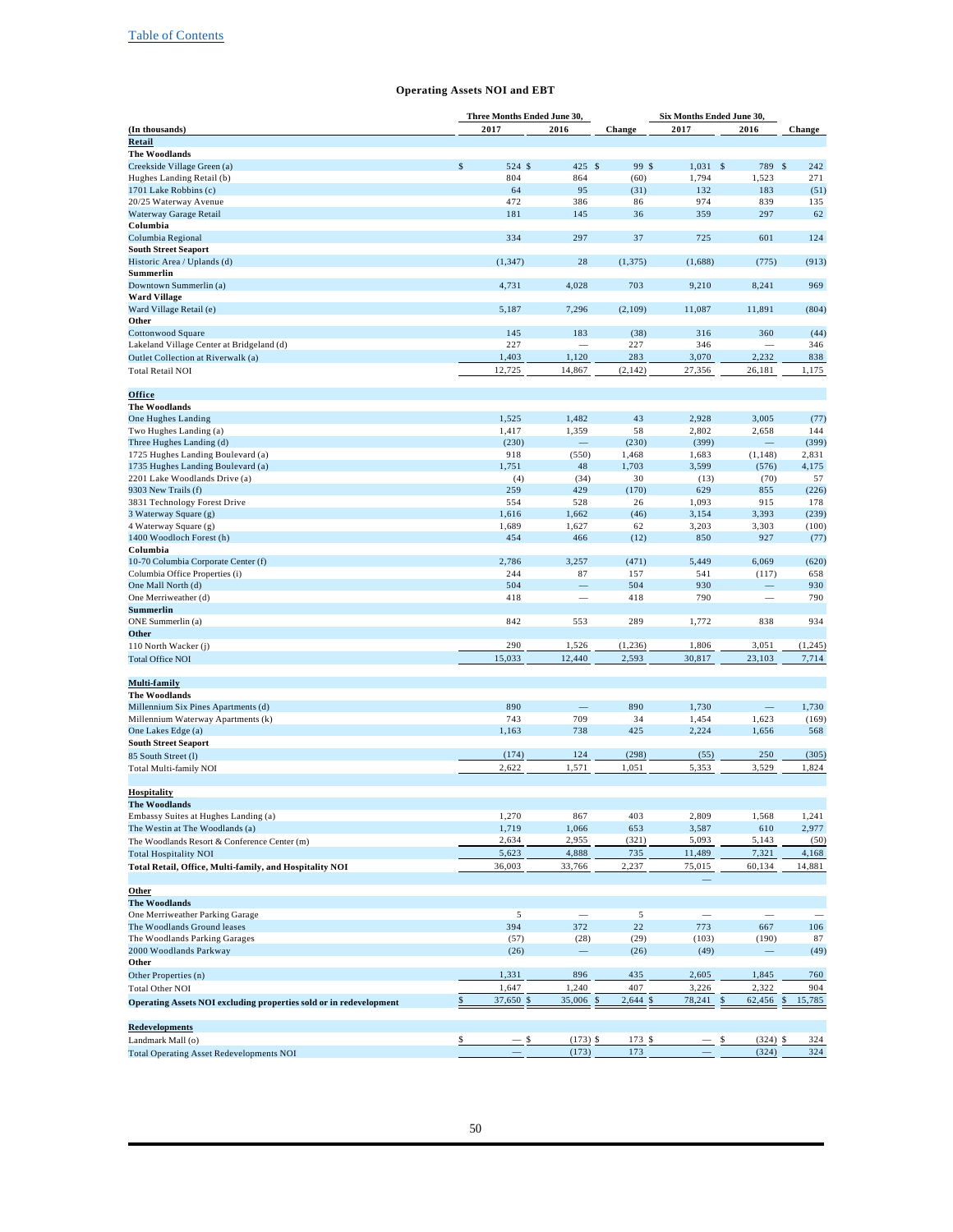# Table of Contents

|                                                                  | Three Months Ended June 30, | Six Months Ended June 30,          |           |                             |                          |                       |                          |
|------------------------------------------------------------------|-----------------------------|------------------------------------|-----------|-----------------------------|--------------------------|-----------------------|--------------------------|
| (In thousands)                                                   |                             | 2017                               | 2016      | Change                      | 2017                     | 2016                  | Change                   |
| <b>Dispositions</b>                                              |                             |                                    |           |                             |                          |                       |                          |
| Other                                                            |                             |                                    |           |                             |                          |                       |                          |
| Park West (p)                                                    |                             | (39)                               | 436       | (475)                       | (53)                     | 936                   | (989)                    |
| <b>Total Operating Asset Dispositions NOI</b>                    |                             | (39)                               | 436       | (475)                       | (53)                     | 936                   | (989)                    |
| <b>Total Operating Assets NOI - Consolidated</b>                 | \$                          | 37,611 \$                          | 35,269    | 2,342 \$                    | 78,188                   | 63,068                | 15,120                   |
|                                                                  |                             |                                    |           |                             |                          |                       |                          |
| Straight-line lease amortization (q)                             | \$                          | 1,816 \$                           | 4,079 \$  | $(2,263)$ \$                | $3,777$ \$               | 7,199                 | (3, 422)<br>\$           |
| Demolition costs (r)                                             |                             | (63)                               |           | (63)                        | (128)                    |                       | (128)                    |
| Development-related marketing costs                              |                             | (832)                              | (187)     | (645)                       | (1,250)                  | (443)                 | (807)                    |
| Depreciation and Amortization                                    |                             | (32, 244)                          | (22, 613) | (9,631)                     | (55, 033)                | (43, 814)             | (11, 219)                |
| Write-off of lease intangibles and other                         |                             | (15)                               | (116)     | 101                         | (42)                     | (117)                 | 75                       |
| Other income, net (d)                                            |                             | 162                                | 2,750     | (2,588)                     | (16)                     | 3,113                 | (3, 129)                 |
| Equity in earnings from Real Estate Affiliates                   |                             | 37                                 | 899       | (862)                       | 3,422                    | 2,826                 | 596                      |
| Interest, net                                                    |                             | (15, 540)                          | (12, 736) | (2,804)                     | (30,064)                 | (24,065)              | (5,999)                  |
| <b>Total Operating Assets segment EBT (s)</b>                    | \$                          | $(9,068)$ \$                       | 7,345     | $(16, 413)$ \$              | (1, 146)                 | 7,767                 | $\mathcal{S}$<br>(8,913) |
|                                                                  |                             |                                    |           |                             |                          |                       |                          |
| <b>Operating Assets NOI - Equity and Cost Method Investments</b> |                             |                                    |           |                             |                          |                       |                          |
| <b>The Woodlands</b>                                             |                             |                                    |           |                             |                          |                       |                          |
| Millennium Six Pines Apartments (d)                              | \$                          | <sup>\$</sup><br>$\qquad \qquad -$ | 846 \$    | $(846)$ \$                  | $-$                      | \$<br>1,620           | \$<br>(1,620)            |
| Stewart Title of Montgomery County, TX                           |                             | 570                                | 312       | 258                         | 773                      | 520                   | 253                      |
| Woodlands Sarofim #1                                             |                             | 265                                | 367       | (102)                       | 448                      | 792                   | (344)                    |
| Columbia                                                         |                             |                                    |           |                             |                          |                       |                          |
| The Metropolitan Downtown Columbia                               |                             | 1,707                              | 1,620     | 87                          | 3,088                    | 2,933                 | 155                      |
| Summerlin                                                        |                             |                                    |           |                             |                          |                       |                          |
| Constellation                                                    |                             | 389                                |           | 389                         | 516                      |                       | 516                      |
| Las Vegas 51s (n)                                                |                             |                                    | 919       | (919)                       | (296)                    | 600                   | (896)                    |
| <b>South Street Seaport</b>                                      |                             |                                    |           |                             |                          |                       |                          |
| 33 Peck Slip (t)                                                 |                             |                                    | 241       | (241)                       |                          | 309                   | (309)                    |
| <b>Total NOI - equity investees</b>                              |                             | 2,931                              | 4,305     | (1, 374)                    | 4,529                    | 6,774                 | (2, 245)                 |
|                                                                  |                             |                                    |           |                             |                          |                       |                          |
| Adjustments to NOI (u)                                           |                             | (2,786)                            | (2,379)   | (407)                       | (4,359)                  | (6,062)               | 1,703                    |
| <b>Equity Method Investments EBT</b>                             |                             | 145                                | 1,926     | (1,781)                     | 170                      | 712                   | (542)                    |
| Less: Joint Venture Partner's Share of EBT                       |                             | (108)                              | (1,027)   | 919                         | (131)                    | (502)                 | 371                      |
| Equity in earnings from Real Estate and Other Affiliates         |                             | 37                                 | 899       | (862)                       | 39                       | 210                   | (171)                    |
|                                                                  |                             |                                    |           |                             |                          |                       |                          |
| Distributions from Summerlin Hospital Investment (v)             |                             |                                    |           |                             | 3,383                    | 2,616                 | 767                      |
| Segment equity in earnings from Real Estate and Other Affiliates | \$                          | 37 \$                              | 899       | \$<br>$(862)$ \$            | 3,422                    | \$<br>2,826           | \$<br>596                |
|                                                                  |                             |                                    |           |                             |                          |                       |                          |
| <b>Company's Share of Equity Method Investments NOI</b>          |                             |                                    |           |                             |                          |                       |                          |
| The Woodlands                                                    |                             |                                    |           |                             |                          |                       |                          |
| Millennium Six Pines Apartments (d)                              | \$                          | $-$ \$                             | 689 \$    | $(689)$ \$                  | $\overline{\phantom{0}}$ | $\mathbf{s}$<br>1,319 | (1, 319)<br>S            |
| Stewart Title of Montgomery County, TX                           |                             | 285                                | 156       | 129                         | 387                      | 260                   | 127                      |
| Woodlands Sarofim #1                                             |                             | 53                                 | 73        | (20)                        | 90                       | 158                   | (68)                     |
| Columbia                                                         |                             |                                    |           |                             |                          |                       |                          |
| The Metropolitan Downtown Columbia                               |                             | 853                                | 810       | 43                          | 1,544                    | 1,467                 | 77                       |
| Summerlin                                                        |                             |                                    |           |                             |                          |                       |                          |
| Constellation                                                    |                             | 194                                | ÷.        | 194                         | 258                      | ÷.                    | 258                      |
| Las Vegas 51s (n)                                                |                             |                                    | 460       | (460)                       | (148)                    | 300                   | (448)                    |
| <b>South Street Seaport</b>                                      |                             |                                    |           |                             |                          |                       |                          |
| 33 Peck Slip (t)                                                 |                             |                                    | 84        | (84)                        |                          | 108                   | (108)                    |
| Company's share NOI - equity investees                           | \$                          | 1,385 \$                           | 2,272     | $\mathcal{S}$<br>$(887)$ \$ | 2,131                    | \$<br>3,612           | \$<br>(1, 481)           |

|                                        | Economic  | June 30, 2017     |  |                   |  |  |  |
|----------------------------------------|-----------|-------------------|--|-------------------|--|--|--|
| (In thousands)                         | Ownership | <b>Total Debt</b> |  | <b>Total Cash</b> |  |  |  |
| <b>The Woodlands</b>                   |           |                   |  |                   |  |  |  |
| Stewart Title of Montgomery County, TX | 50.00 %   |                   |  | 268               |  |  |  |
| Woodlands Sarofim #1                   | 20.00     | 5.466             |  | 620               |  |  |  |
| Columbia                               |           |                   |  |                   |  |  |  |
| The Metropolitan Downtown Columbia     | 50.00     | 70,000            |  | 1.505             |  |  |  |
| Summerlin                              |           |                   |  |                   |  |  |  |
| Constellation                          | 50.00     | 15,848            |  | 383               |  |  |  |

(a) NOI increase for the three and six months ended June 30, 2017 as compared to the same periods in 2016 relates to an increase in occupancy and/or effective rent, or relates to properties recently placed in service.

(b) The NOI decrease for the three months ended June 30, 2017 is generally due to an adjustment related to reimbursements of real estate tax recoveries. The increase for six months ended June 30, 2017 is generally due to an increase in occupancy.

(c) The decrease in NOI for the three and six months ended June 30, 2017 as compared to the same periods in 2016 is due to the expiration of a lease in October 2016. As of June 30, 2017, the building is 100% leased.

(d) Please refer to discussion in the following section regarding this property.

(e) The decrease in NOI at Ward Village for the three and six months ended June 30, 2017 as compared to the same periods in 2016 is generally due to the transfer of buildings from Operating Assets segment to Strategic Development, increase in pension fund expense due to credit in 2016 and a decrease in termination fee income.

(f) The decrease in NOI for the three and six months ended June 30, 2017 as compared to the same periods in 2016 is generally due to a decrease in occupancy.

(g) NOI decrease for the three or six months ended June 30, 2017, as applicable, as compared to the same period in 2016 is generally due primarily to adjustments to tenant reimbursement revenue in first and second quarters 2017.

(h) The decrease in NOI for the three and six months ended June 30, 2017 as compared to the same periods in 2016 is generally due to a refund to a tenant for overpayment of rent in a prior year.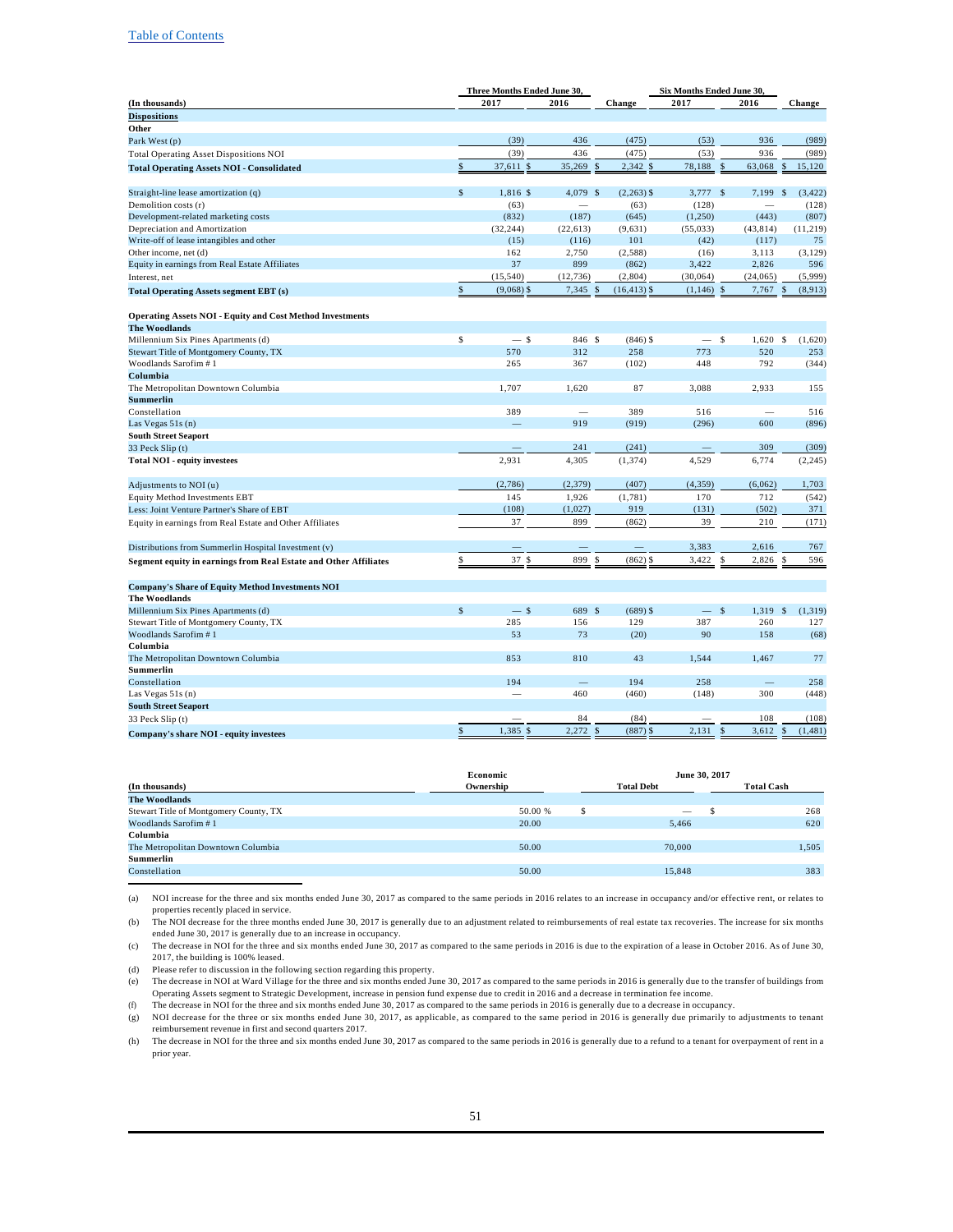- (i) The NOI increase for the three and six months ended June 30, 2017 as compared to the same periods in 2016 is primarily due to increased occupancy at Columbia Association and an overall decrease in operating expenses.
- (j) The decrease in NOI is due to our termination of the lease at this building and tenant rent abatement through the January 2018 termination date. The lease was terminated to facilitate redevelopment.
- (k) NOI decrease for the six months ended June 30, 2017 as compared to the same period in 2016 is generally due to a decrease in rental rates to maintain occupancy during the leaseup of Millennium Six Pines Apartments and One Lakes Edge. Occupancy has subsequently improved as reflected in the NOI increase for the three months ended June 30, 2017.
- (l) The decrease in NOI for the three and six months ended June 30, 2017 compared to the same periods in 2016 is generally due to a settlement fee for the buyout of a tenant in a rent controlled unit.
- (m) NOI decrease for the three and six months ended June 30, 2017 as compared to the same periods in 2016 is generally due to a slight decline in average daily rates.
- (n) NOI increase in Other properties and decrease in the Las Vegas 51s for the three and six months ended June 30, 2017 as compared to the same periods in 2016 is generally due to the consolidation of the Las Vegas 51s as a result of the buyout of our partner's 50.0% interest on March 1, 2017. As of March 1, 2017, we owned 100% of the team, and the operating results since the acquisition date of such subsidiary are consolidated in our financial statements.
- (o) Landmark Mall was closed for redevelopment and moved to our Strategic Developments segment as of January 2017.
- (p) Park West was sold in December 2016 and 2017 activity relates to the six month true-up period for expenses. Please see further discussion in our Annual Report on Form 10-K for the year ended December 31, 2016.
- (q) Decrease for the three and six months ended June 30, 2017 as compared to the same periods in 2016 is primarily due to the write-off of straight line rent at Ward Village associated with a bankrupt tenant in 2016.
- (r) The demolition costs for the three and six months ended June 30, 2017 relate to a small demolition project at Ward Village.
- (s) For a detailed breakdown of our Operating Assets segment EBT, please refer to Note 16 *Segments* in the consolidated financial statements.
- (t) The 33 Peck Slip hotel was closed for redevelopment at the end of December 2016.
- (u) Adjustments to NOI include straight line rent and market lease amortization, demolition costs, depreciation and amortization and interest expense, net at our joint venture properties.
- (v) Distributions from the Summerlin Hospital are typically made once per year in first quarter.

### **Reconciliation of Operating Assets Segment Equity in Earnings**

|                                                          |                             |        |     | <b>Six Months Ended</b> |        |
|----------------------------------------------------------|-----------------------------|--------|-----|-------------------------|--------|
|                                                          | Three Months Ended June 30, |        |     | <b>June 30.</b>         |        |
| (In thousands)                                           | 2017                        | 2016   |     | 2017                    | 2016   |
| <b>Equity Method investments</b>                         | 37                          | 899    | \$. | 39                      | 210    |
| Cost basis investment                                    |                             |        |     | 3,383                   | 2,616  |
| Operating Assets segment Equity in earnings              | 37                          | 899    |     | 3.422                   | 2,826  |
| MPC segment Equity in earnings (a)                       | 9.792                       | 8.874  |     | 15.072                  | 8.874  |
| Strategic Developments segment Equity in earnings (b)    |                             | 10,502 |     | (140)                   | 10,507 |
| Equity in earnings from Real Estate and Other Affiliates | 9.834                       | 20,275 |     | 18,354                  | 22,207 |

(a) The MPC Equity in earnings is related to The Summit joint venture. Please refer to Note 8 – *Real Estate and Other Affiliates* in our Condensed Consolidated Financial Statements for further description of this joint venture.

(b) The Strategic Developments segment Equity in earnings is primarily related to the Circle T Ranch and Power Center joint venture. Please refer to Note 8 – *Real Estate and Other Affiliates* in our Condensed Consolidated Financial Statements for further description of this joint venture.

#### **Retail Properties**

Some of the leases related to our retail properties are triple net leases, which generally require tenants to pay their pro-rata share of property operating costs, such as real estate taxes, utilities and insurance, and the direct costs of their leased space. We also enter into certain leases which require tenants to pay a fixed-rate per square foot reimbursement for common area costs which is increased annually according to the terms of the lease.

The following table summarizes the leases we executed at our retail properties during the three months ended June 30, 2017:

|                              |          |                    |              | <b>Square Feet</b>              |                            |                         | Per Square Foot per Annum |                          |  |  |  |
|------------------------------|----------|--------------------|--------------|---------------------------------|----------------------------|-------------------------|---------------------------|--------------------------|--|--|--|
|                              | Total    | Avg. Lease<br>Term | <b>Total</b> | Associated<br>with Tenant       | Associated<br>with Leasing | Avg.<br><b>Starting</b> | <b>Total Tenant</b>       | <b>Total Leasing</b>     |  |  |  |
| <b>Retail Properties (a)</b> | Executed | (Months)           | Leased       | <b>Improvements Commissions</b> |                            | Rents                   |                           | Improvements Commissions |  |  |  |
| Pre-leased (b)               | 4        | 97                 | 11.721       | 11.721                          | 8,350 \$                   | 43.07 S                 | 14.16 <sup>°</sup>        | 1.32                     |  |  |  |
| Comparable - Renewal (c)     |          | 24                 | 1.907        |                                 | $\overline{\phantom{a}}$   | 70.04                   | $\overline{\phantom{a}}$  |                          |  |  |  |
| Comparable - New (d)         | 4        | 81                 | 7.402        | 6.770                           | 6.770                      | 50.62                   | 5.81                      | 3.33                     |  |  |  |
| Non-comparable (e)           | 10       | 80                 | 24.634       | 23.721                          | 18.729                     | 29.34                   | 6.00                      | 1.83                     |  |  |  |
| Total                        |          |                    | 45,664       | 42.212                          | 33,849                     |                         |                           |                          |  |  |  |

(a) Excludes executed leases with a term of 12 months or less and one lease with a joint venture in which we are a member.

Pre-leased information is associated with projects under development at June 30, 2017.

(d) Comparable - New information is associated with stabilized assets for which the space was occupied by a different tenant within 12 months prior to the executed agreement. These leases represent an increase in cash rents from \$38.04 per square foot to \$50.62 per square foot, or 33.1% over previous rents.

(e) Non-comparable information is associated with space that was previously vacant for more than 12 months or has never been occupied.

<sup>(</sup>c) Comparable - Renewal information is associated with stabilized assets for which the space was occupied by the same tenant within 12 months prior to the executed agreement. These leases represent an increase in cash rents from \$68.00 per square foot to \$70.04 per square foot, or 3.0% over previous rents.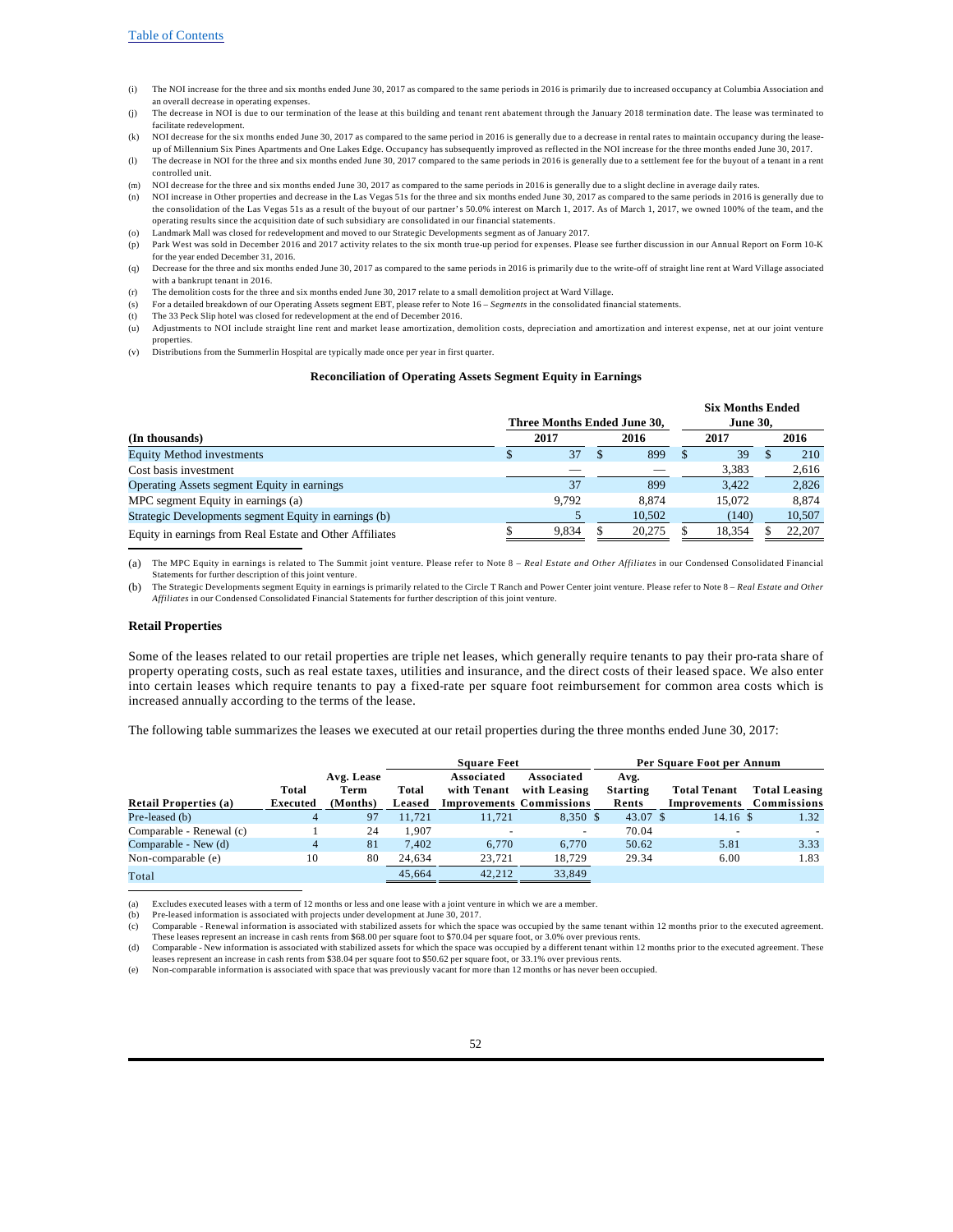The following table summarizes the leases we entered into at our retail properties during the six months ended June 30, 2017:

|                              |              |                    |              | <b>Square Feet</b>              |                            |                         | Per Square Foot per Annum |                      |
|------------------------------|--------------|--------------------|--------------|---------------------------------|----------------------------|-------------------------|---------------------------|----------------------|
|                              | <b>Total</b> | Avg. Lease<br>Term | <b>Total</b> | Associated<br>with Tenant       | Associated<br>with Leasing | Avg.<br><b>Starting</b> | <b>Total Tenant</b>       | <b>Total Leasing</b> |
| <b>Retail Properties (a)</b> | Executed     | (Months)           | Leased       | <b>Improvements Commissions</b> |                            | Rents                   | Improvements              | Commissions          |
| Pre-leased (b)               | 9.           | 111                | 18.924       | 18.924                          | $14,257$ \$                | 54.53 \$                | 11.58S                    | 2.40                 |
| Comparable - Renewal (c)     | 4            | 36                 | 12.217       | 1.454                           | -                          | 39.08                   | 3.33                      |                      |
| Comparable - New (d)         | 6            | 81                 | 14,007       | 10.770                          | 13.375                     | 40.84                   | 4.08                      | 2.09                 |
| Non-comparable (e)           | 14           | 83                 | 37,288       | 34.975                          | 29,582                     | 34.80                   | 6.78                      | 2.00                 |
| Total                        |              |                    | 82,436       | 66.123                          | 57.214                     |                         |                           |                      |

(a) Excludes executed leases with a term of 12 months or less and one lease with a joint venture in which we are a member.

(b) Pre-leased information is associated with projects under development at June 30, 2017.<br>(c) Comparable - Renewal information is associated with stabilized assets for which the space was occupied by the same tenant withi These leases represent an increase in cash rents from \$36.95 per square foot to \$39.08 per square foot, or 5.8% over previous rents.

(d) Comparable - New information is associated with stabilized assets for which the space was occupied by a different tenant within 12 months prior to the executed agreement. These leases represent an increase in cash rents from \$37.88 per square foot to \$40.84 per square foot, or 7.8% over previous rents.

(e) Non-comparable information is associated with space that was previously vacant for more than 12 months or has never been occupied.

The following discussion summarizes our recently completed retail properties:

### *Bridgeland*

### *Lakeland Village Center at Bridgeland*

In second quarter 2015, we began construction of Lakeland Village Center at Bridgeland, a CVS-anchored neighborhood retail center. The CVS opened in March 2016, and the remaining space in the project was placed in service in third quarter 2016. The total development costs are expected to be approximately \$16 million. We expect to reach stabilized annual NOI of approximately \$1.7 million in 2018. As of June 30, 2017, the project is 68.6% leased.

### *Seaport District*

### *Historic Area/Uplands*

The decrease in NOI in the Historic Area/Uplands (a portion of our larger Seaport District redevelopment project, as discussed further herein) primarily relates to an increase in expenses, including operating expenses for Fulton Market Building and for summer marketing events, partially offset by rent from iPic Theater, which occupies approximately 46,000 square feet in the newly renovated building. In 2014, we entered into a 20-year lease with iPic Theaters as a first major anchor in the revitalized Seaport District. Ongoing leasing and redevelopment activities are expected to substantially reposition the approximately 180,000 square feet of retail space in the Uplands by mid-2018.

### **Office Properties**

All of the office properties listed in the chart in Note 16 - *Segments* in our Condensed Consolidated Financial Statements, except for 110 North Wacker and ONE Summerlin, are located in Columbia, Maryland and in The Woodlands, Texas. Leases related to our office properties in The Woodlands and 110 North Wacker are generally triple net leases. Those located in Columbia, Maryland, and ONE Summerlin are generally gross leases.

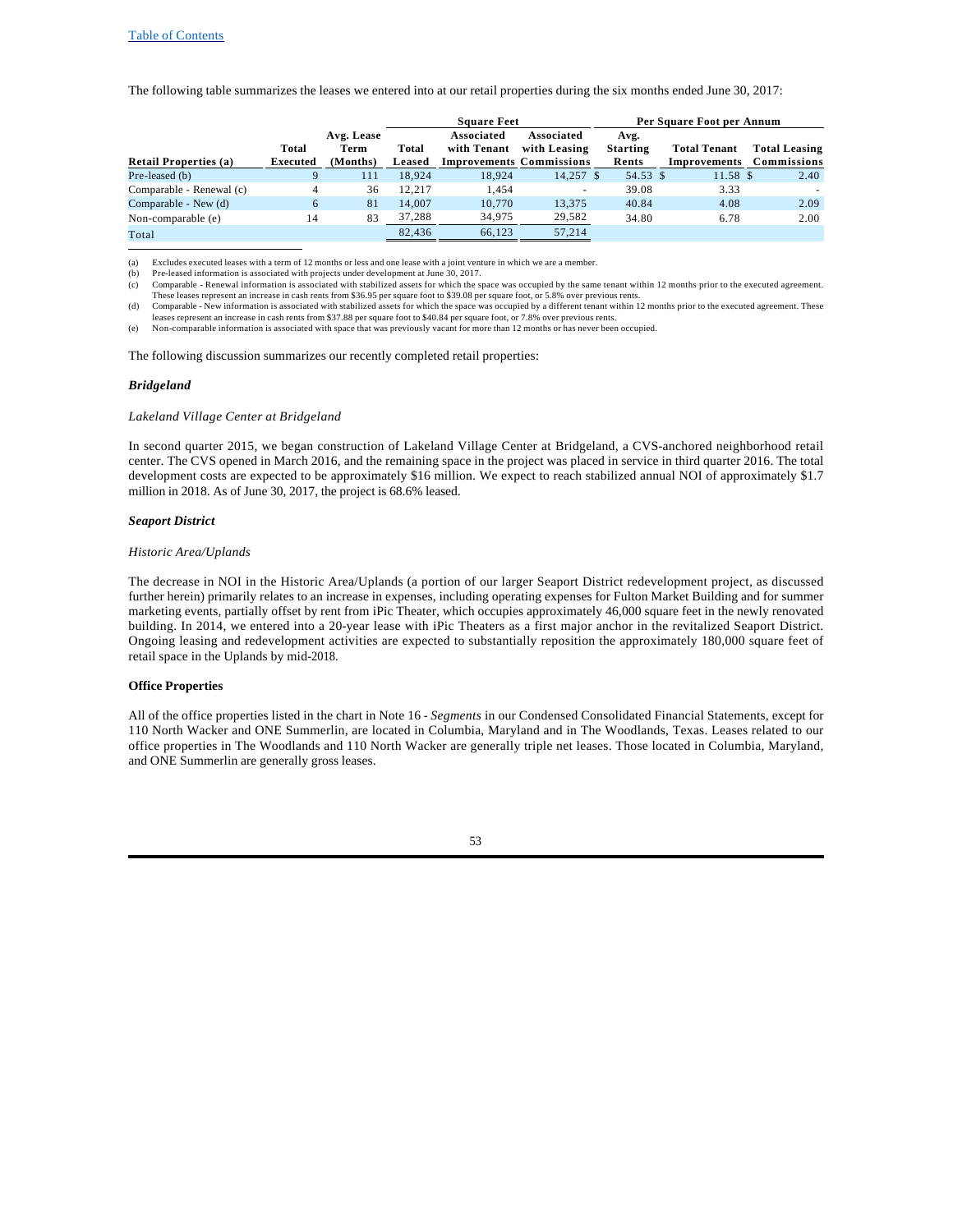The following table summarizes our executed office property leases during the three months ended June 30, 2017:

|                              |                          |            |         | <b>Square Feet</b> |              |                 | Per Square Foot per Annum |             |  |  |  |
|------------------------------|--------------------------|------------|---------|--------------------|--------------|-----------------|---------------------------|-------------|--|--|--|
|                              |                          | Avg.       |         | Associated         | Associated   | Avg.            | Total                     | Total       |  |  |  |
|                              | Total                    | Lease Term | Total   | with Tenant        | with Leasing | <b>Starting</b> | Tenant                    | Leasing     |  |  |  |
| <b>Office Properties (a)</b> | Executed                 | (Months)   | Leased  | Improvements       | Commissions  | Rents $(f)$     | Improvements              | Commissions |  |  |  |
| Pre-leased (b)               |                          | 180        | 494,472 | 494,472            | 494,472 \$   | u,              | - S                       |             |  |  |  |
| Comparable - Renewal (c)     |                          | 60         | 24.141  | 23.756             | 19.157       | 26.18           | 2.41                      | 1.34        |  |  |  |
| Comparable - New (d)         | $\overline{\phantom{a}}$ |            |         |                    |              |                 |                           |             |  |  |  |
| Non-comparable (e)           | 12                       | 57         | 58.277  | 48.736             | 56,720       | 33.86           | 10.23                     | 1.84        |  |  |  |
| Total                        |                          |            | 576,890 | 566,964            | 570,349      |                 |                           |             |  |  |  |

(a) Excludes executed leases with a term of 12 months or less.

(b) Pre-leased information is associated with projects under development at June 30, 2017. Average starting rent not disclosed for competitive reasons.

(c) Comparable - Renewal information is associated with stabilized assets for which the space was occupied by the same tenant within 12 months prior to the executed agreement. These leases represent a decrease in cash rents from \$31.26 per square foot to \$26.18 per square foot, or (16.2%) below previous rents.

(d) Comparable - New information is associated with stabilized assets for which the space was occupied by a different tenant within 12 months prior to the executed agreement. There were no comparable new office leases signed in second quarter 2017.

(e) Non-comparable information is associated with space that was previously vacant for more than 12 months or has never been occupied.

(f) Avg. Starting Rents is based on the gross lease value, including recoveries.

The following table summarizes our executed office property leases during the six months ended June 30, 2017:

|                              |          |                   |         | <b>Square Feet</b>              |              |                 | Per Square Foot per Annum |              |
|------------------------------|----------|-------------------|---------|---------------------------------|--------------|-----------------|---------------------------|--------------|
|                              |          | Avg.              |         | Associated                      | Associated   | Avg.            | <b>Total</b>              | <b>Total</b> |
|                              | Total    | <b>Lease Term</b> | Total   | with Tenant                     | with Leasing | <b>Starting</b> | Tenant                    | Leasing      |
| <b>Office Properties (a)</b> | Executed | (Months)          | Leased  | <b>Improvements Commissions</b> |              | Rents (f)       | Improvements              | Commissions  |
| Pre-leased (b)               |          | 180               | 494,472 | 494,472                         | 494,472 \$   | ÷.              | - \$                      |              |
| Comparable - Renewal (c)     | 10       | 55                | 33.161  | 28.138                          | 25.336       | 25.98           | 2.33                      | 1.28         |
| Comparable - New (d)         |          | 74                | 2.092   | 2.092                           | 2.092        | 25.50           | 7.78                      | 0.85         |
| Non-comparable (e)           | 24       | 70                | 118,474 | 107,563                         | 111,840      | 31.14           | 9.26                      | 1.62         |
| Total                        |          |                   | 648.199 | 632,265                         | 633,740      |                 |                           |              |

Excludes executed leases with a term of 12 months or less.

(b) Pre-leased information is associated with projects under development at June 30, 2017. Average starting rent not disclosed for competitive reasons.

(c) Comparable - Renewal information is associated with stabilized assets for which the space was occupied by the same tenant within 12 months prior to the executed agreement.

These leases represent a decrease in cash rents from \$29.91 per square foot to \$25.98 per square foot, or (13.1%) below previous rents.<br>(d) Comparable - New information is associated with stabilized assets for which the sp leases represents an increase in cash rents from \$25.15 per square foot to \$25.50 per square foot, or 1.4% over previous rents.

(e) Non-comparable information is associated with space that was previously vacant for more than 12 months or has never been occupied. (f) Avg. Starting Rents is based on the gross lease value, including recoveries.

The following discussions summarize our recently completed or acquired office, hospitality and other properties which were acquired or placed in service within the last 12 months ended June 30, 2017.

#### *The Woodlands*

### *Three Hughes Landing*

This Class A office building was placed in service on August 1, 2016. The total estimated development costs of approximately \$90 million of which \$26.0 million remains in development to be incurred related to estimated leasing and tenant build-out costs. As of June 30, 2017, the project is 34.3% leased. Leasing activity has been slower than One Hughes Landing and Two Hughes Landing properties primarily due to the economic slowdown in Houston. We believe that its lakefront location within the highly desirable Hughes Landing development and its related amenities will benefit this building as compared to competing office products in the north Houston region. However, the actual amount of NOI and year of stabilization will depend greatly on the Houston economy.

### *Millennium Six Pines*

Located in The Woodlands Town Center, this 314-unit multi-family luxury apartment complex was acquired in July 2016 after we purchased our joint venture partner's 18.57% interest for \$4.0 million and consolidated this property. As of June 30, 2017, the property is 92.0% occupied and 96.8% leased.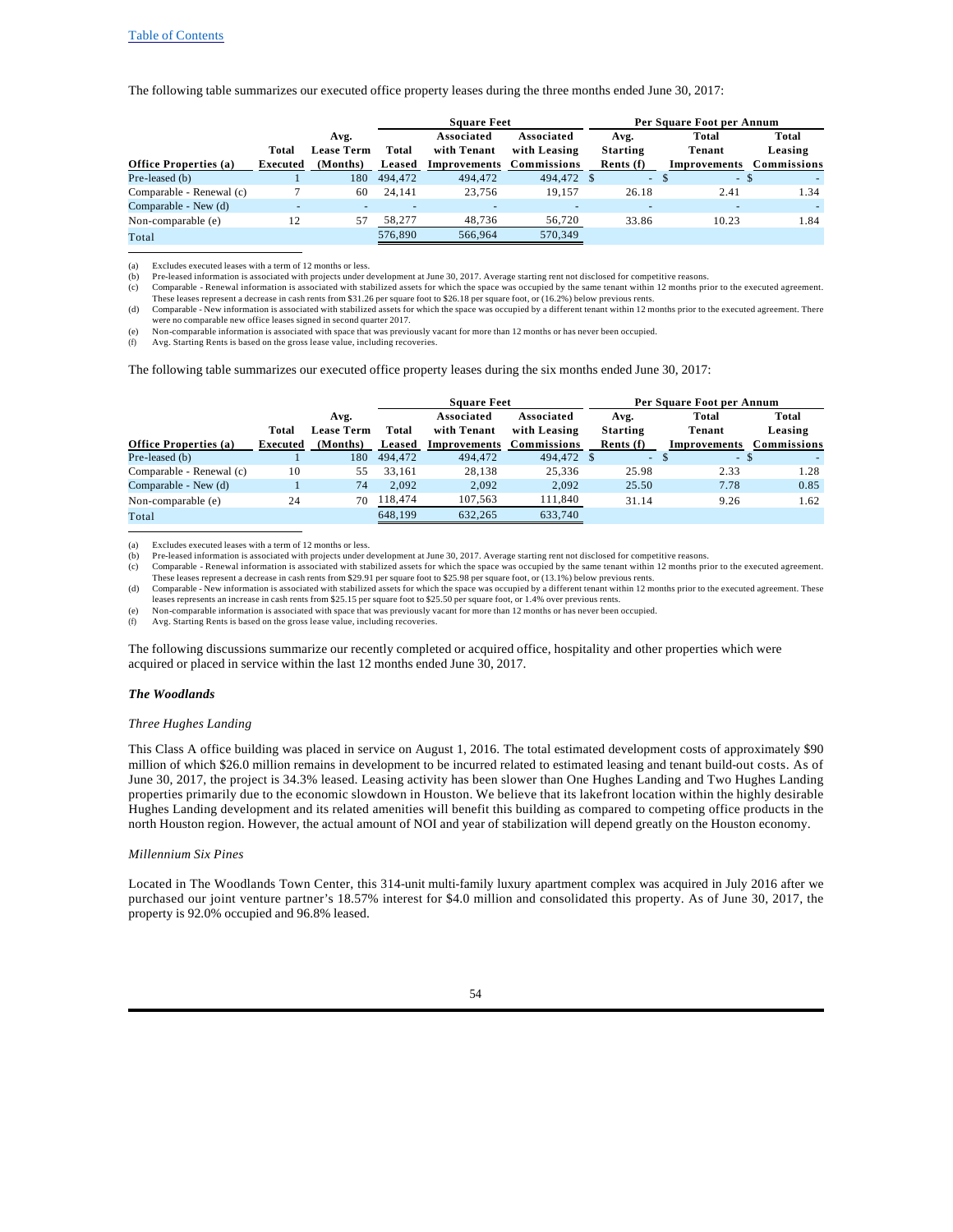# *Columbia*

### *One Mall North*

This 97,364 square foot, four-story office building in Columbia, Maryland was purchased December 19, 2016 for \$22.2 million. The acquisition was financed by \$14.5 million received through the January 2017 credit facility amendment and refinance whereby our \$80.0 million non-recourse mortgage for the 10-60 Columbia Corporate Center office buildings was replaced with a \$94.5 million loan and modified to include One Mall North. The building is located at a gateway entry to Downtown Columbia at the northwest corner of Little Patuxent Parkway and Governor Warfield Parkway. The office building parcel and surface parking total 5.37 acres, and the property is suitable for redevelopment in the future, when warranted to maximize density. The building is 100% leased as of June 30, 2017.

### *One Merriweather*

Located in the Merriweather District, this 204,020 square foot, eight-story multi-tenant Class A office building includes 12,500 leasable square feet of retail and restaurant space, is situated on 1.3 acres of land and was placed in service in the current year. Adjacent to the building on 1.6 acres is a nine-story parking garage which will contain approximately 1,129 spaces. The garage provides parking for One and Two Merriweather. The total development costs are expected to be approximately \$78 million, inclusive of \$15 million in costs for the parking garage. We expect to reach stabilized annual NOI of approximately \$5.1 million in 2020. As of June 30, 2017, the building is 59.7% leased.

### **Other**

The properties that are included in our Other Properties description in our Operating Assets NOI and EBT table include the Kewalo Basin Harbor, Merriweather Post Pavilion (in 2016 until its transfer to the Downtown Columbia Arts and Culture Commission ("DCACC") in November 2016), HHC 242 Self-Storage and HHC 2978 Self-Storage for the three month period ended June 30, 2017, consolidation of the Las Vegas 51s and for the three month period ended June 30, 2016 and a participation interest in the golf courses at TPC Summerlin and TPC Las Vegas. We received \$2.8 million as final payment for our participation interest in the golf courses at TPC Summerlin and TPC Las Vegas in June 2016 and recorded the amount in Other income, net.

### *HHC 242 Self-Storage*

Located in Alden Bridge, a neighborhood within The Woodlands, this facility is located on 4.0 acres and comprises 654 units aggregating approximately 82,000 square feet. The total development costs are expected to be approximately \$9 million. We expect to reach stabilized annual NOI of approximately \$0.8 million in 2020. The facility opened in first quarter 2017, and as of June 30, 2017, the project is 14.4% leased, and lease-up is ongoing.

### *HHC 2978 Self-Storage*

Also in Alden Bridge, this facility is located on 3.1 acres and comprises 784 units aggregating approximately 79,000 square feet. The total development costs are expected to be approximately \$9 million. We expect to reach stabilized annual NOI of approximately \$0.8 million in 2020. The facility opened in second quarter 2017, and was placed in service at that date. As of June 30, 2017, the project is 6.4% leased, and lease-up is ongoing.

### **Strategic Developments**

Our Strategic Developments assets generally require substantial future development to maximize their use. Most of the properties and projects in this segment generate no revenues with the exception of our condominium projects for which we use percentage of completion accounting to recognize revenues during the construction phase. Our expenses relating to these assets are primarily related to costs associated with selling condominiums, marketing costs associated with our strategic developments, operational costs associated with the IBM building that serves as a world class information center and sales gallery for the entire Ward Village Master Plan development, carrying costs (such as property taxes and insurance), and other ongoing costs relating to maintaining the assets in their current condition. If we decide to redevelop or develop a Strategic Developments asset, we would expect that with the exception of the residential portion of our condominium projects, upon completion of development, the asset would be reclassified to the Operating Assets segment when the asset is placed in service and NOI would become a meaningful measure of its operating performance.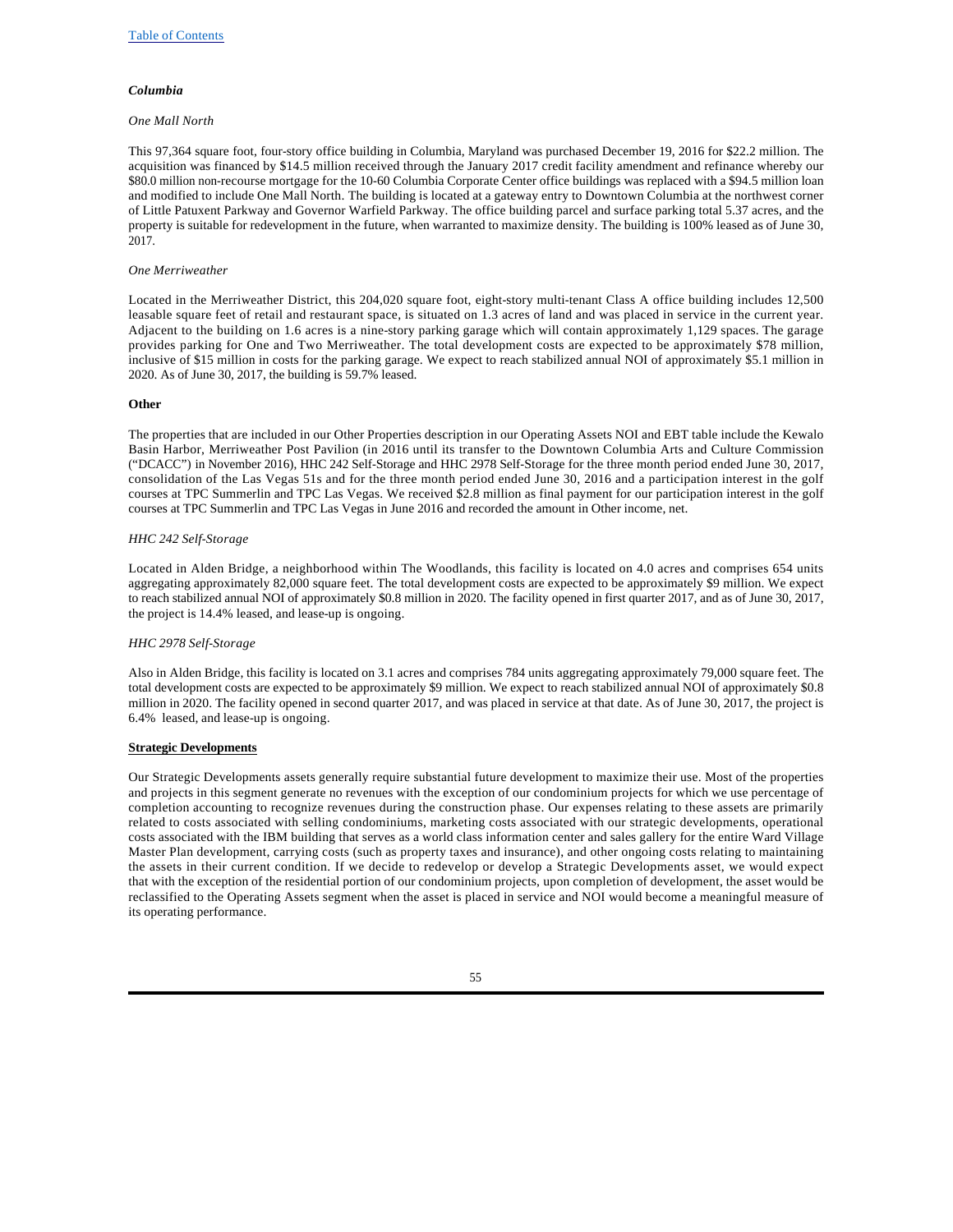Total revenues and expenses for the Strategic Developments segment are summarized as follows:

|                                                          | <b>Three Months Ended</b><br><b>June 30.</b> |               |           |     |              | Six Months Ended June 30, |               |            |            |
|----------------------------------------------------------|----------------------------------------------|---------------|-----------|-----|--------------|---------------------------|---------------|------------|------------|
| (In thousands)                                           | 2017                                         |               | 2016      |     | Change       | 2017                      |               | 2016       | Change     |
| Minimum rents                                            | 50                                           | $\mathcal{S}$ | 83        | \$. | $(33)$ \$    | 422                       | $\mathcal{S}$ | 134        | 288        |
| Condominium rights and unit sales                        | 148,211                                      |               | 125,112   |     | 23,099       | 228,356                   |               | 247,206    | (18, 850)  |
| Other land, rental and property revenues                 | 424                                          |               | 179       |     | 245          | 876                       |               | 312        | 564        |
| Total revenues                                           | 148,685                                      |               | 125,374   |     | 23,311       | 229,654                   |               | 247,652    | (17,998)   |
|                                                          |                                              |               |           |     |              |                           |               |            |            |
| Condominium rights and unit cost of sales                | 106,195                                      |               | 79,726    |     | 26,469       | 166,678                   |               | 154,541    | 12,137     |
| Other property operating costs                           | 2,246                                        |               | 1,441     |     | 805          | 5,231                     |               | 3,065      | 2,166      |
| Real estate taxes                                        | 518                                          |               | 620       |     | (102)        | 1,210                     |               | 1,226      | (16)       |
| Rental property maintenance costs                        | 128                                          |               | 108       |     | 20           | 323                       |               | 239        | 84         |
| Provision for doubtful accounts                          |                                              |               |           |     | (1)          | 3                         |               | 63         | (60)       |
| Demolition costs                                         |                                              |               | 490       |     | (490)        |                           |               | 962        | (962)      |
| Development-related marketing costs                      | 3,884                                        |               | 6,152     |     | (2, 268)     | 7,671                     |               | 10,427     | (2,756)    |
| Depreciation and amortization                            | 491                                          |               | 660       |     | (169)        | 1.159                     |               | 1.319      | (160)      |
| Other income                                             |                                              |               |           |     |              | (15)                      |               | (244)      | 229        |
| Gains on sales of properties                             |                                              |               |           |     |              | (32, 215)                 |               | (140, 479) | 108,264    |
| Interest expense (income), net (a)                       | (6, 734)                                     |               | (4,652)   |     | (2,082)      | (11, 338)                 |               | (7,976)    | (3,362)    |
| Equity in earnings from Real Estate and Other Affiliates | (5)                                          |               | (10, 502) |     | 10,497       | 140                       |               | (10, 507)  | 10,647     |
| Total expenses, net of other income                      | 106,723                                      |               | 74,044    |     | 32,679       | 138,847                   |               | 12,636     | 126,211    |
| <b>Strategic Developments segment EBT*</b>               | 41,962                                       |               | 51,330    |     | $(9,368)$ \$ | 90,807                    |               | 235,016    | (144, 209) |

(\*) For a reconciliation of Strategic Developments EBT to consolidated income before taxes, please refer to Note 16 – *Segments* in our Condensed Consolidated Financial Statements.

(a) Negative interest expense amounts are due to interest capitalized in our Strategic Developments segment related to Operating Assets segment debt and the Senior Notes.

The increase in Condominium rights and unit sales for the three months ended June 30, 2017 as compared to the same period in 2016 is primarily related to revenue recognition under the percentage of completion method for our Anaha, Ae'o and Ke Kilohana condominium towers, which was offset by the decline in revenue recognition under the percentage of completion method for our Waiea condominium tower as the project was nearing completion in the prior year. The decrease in condominium rights and unit sales for the six months ended June 30, 2017 as compared to the same period in 2016 is due to the decline in revenue recognition under the percentage of completion method for our Waiea condominium tower as the project was nearing completion in the prior year. Generally, as condominium projects advance towards completion, revenue is recognized on qualifying sales contracts under the percentage of completion method of accounting.

Condominium rights and unit cost of sales represent allocated development and construction costs relating to the revenues recognized on Waiea, Anaha, Ke Kilohana and Ae`o sales in the three and six months ended June 30, 2017 and 2016. Gross margins vary from tower to tower. For the three and six months ended June 30, 2017, the decline in the blended gross margin for condo sales is due to more revenues from our higher-margin Waiea tower in the three and six months ended June 30, 2016 compared to more revenues from our lower-margin Anaha, Ae`o and Ke Kilohana towers in the three and six months ended June 30, 2017.

Other property operating costs for the three and six months ended June 30, 2017 increased as compared to the same periods in 2016 and relate primarily to opening and carrying costs associated with unsold inventory at our Waiea condominium project.

Development-related marketing costs are primarily incurred to enhance our brand, generate demand for our development and redevelopment projects and sustain consumer and industry relationships. For the three and six months ended June 30, 2017, development-related marketing costs decreased as compared to the same periods in 2016 primarily due to decreased costs incurred at Seaport and Ward Village as compared to the six month period ended June 30, 2016.

For the six months ended June 30, 2017, Gains on sales of properties reflect the sale of 36 acres of undeveloped land at The Elk Grove Collection (formerly known as The Outlet Collection at Elk Grove). The gross sales price was \$36.0 million and resulted in a pre-tax gain of \$32.2 million. The Gains on sales of properties in the six months ended June 30, 2016 is due to selling 80 South Street Assemblage for net cash proceeds of \$378.3 million, resulting in a pre-tax gain of \$140.5 million. The 80 South Street Assemblage was a 42,694 square foot lot with 817,784 square feet of available development rights in the Seaport District. There were no sales of properties in the three months ended June 30, 2017 or 2016.

Interest, net increased for the three and six months ended June 30, 2017 as compared to the same periods in 2016 as we had more projects under construction as compared to the period ended June 30, 2016 and therefore capitalized more of our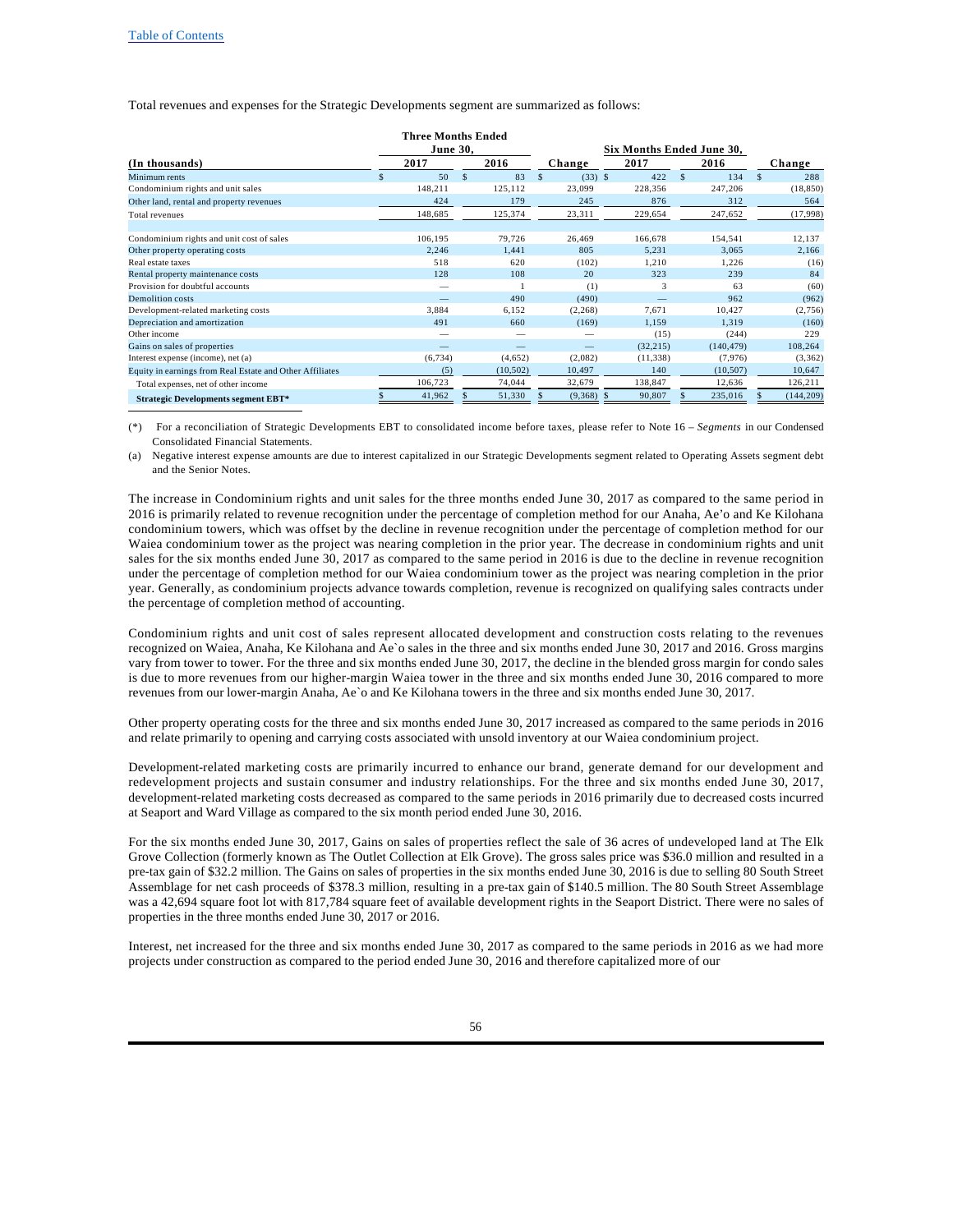### interest incurred.

The following describes the status of our active Strategic Developments projects as of June 30, 2017. For projects that have been under construction for a substantial period and are nearing completion, please refer to the Projects under Construction table below for an update on the project's individual metrics and associated timeline for completion. For information on the construction financings for these and other projects, please refer to Note 9 – *Mortgages, Notes and Loans Payable* in our Condensed Consolidated Financial Statements.

### *Downtown Columbia Redevelopment District*

In 2017, we continued construction in the Merriweather District on Two Merriweather and the m.flats/TEN.M Building, and completed development and placed in service One Merriweather. We are continuing predevelopment activities on our second neighborhood, Lakefront District, and have submitted a final Development Plan and expect approval by the end of 2017.

### *Merriweather District*

We continue to proceed with the approved development plan which allows for development density for up to 4.9 million square feet of office, residential and retail space.

*Two Merriweather –* We began construction of Two Merriweather, a Class A mixed-use office building, in third quarter 2016. Two Merriweather will consist of approximately 100,000 square feet of office and approximately 30,000 square feet of retail space. Total estimated development costs are approximately \$41 million. We expect to reach projected annual stabilized NOI of approximately \$3.6 million in 2020. As of June 30, 2017, 58.1% of the total project is pre-leased and 75.0% of the office is pre-leased.

### *m.flats/TEN.M*

We are a 50% partner with Kettler, Inc. ("Kettler") to construct a 437-unit, Class A multi-family project with 29,000 square feet of ground floor retail, which is adjacent to The Metropolitan Downtown Columbia in Columbia, Maryland. Construction on the project, which began in first quarter 2016, includes two separate buildings, m.flats and TEN.M. Kettler provides construction and property management services for the development, and we anticipate the first units will be available for rent in third quarter 2017. We expect the property to reach projected annual stabilized NOI of approximately \$8.1 million in 2019, of which our share would be \$4.1 million. Total development costs are expected to be approximately \$108 million, and costs incurred through June 30, 2017 were approximately \$83.1 million. The project is financed with an \$88.0 million construction loan, which is non-recourse to us.

### *Tax increment financing ("TIF") bonds*

In November 2016, the Howard County Council approved the issuance of up to \$90.0 million of TIF bonds for the downtown's master plan. As part of the TIF arrangement, an additional 744 affordable residential units may be constructed for the local community which would, if built, increase the previous density to over 6,000 residential units. The TIF will provide capital for the development of key roads and infrastructure supporting our local office buildings and other commercial development within the Merriweather District.

### *Seaport Redevelopment District*

### *The Seaport District*

Our Seaport District redevelopment encompasses seven buildings spanning several city blocks along the East River waterfront in Lower Manhattan comprising (i) the Uplands, which is west of the FDR Drive and consists of approximately 180,000 square feet of retail space, including the 100,000 square foot Fulton Market Building (see discussion in the Operating Assets segment), approximately 170,000 square feet at Pier 17 and an additional approximate 50,000 square feet at the Tin Building (discussed below), located east of the FDR Drive.

*Pier 17 and Tin Building* **–** In January 2017, we executed the ground lease amendment with the City of New York, incorporating the Tin Building into our leased premises and modifying other related provisions. Construction on Pier 17 began in 2013 and a grand opening of the Pier 17 building is scheduled for summer 2018, Pier 17 will feature dynamic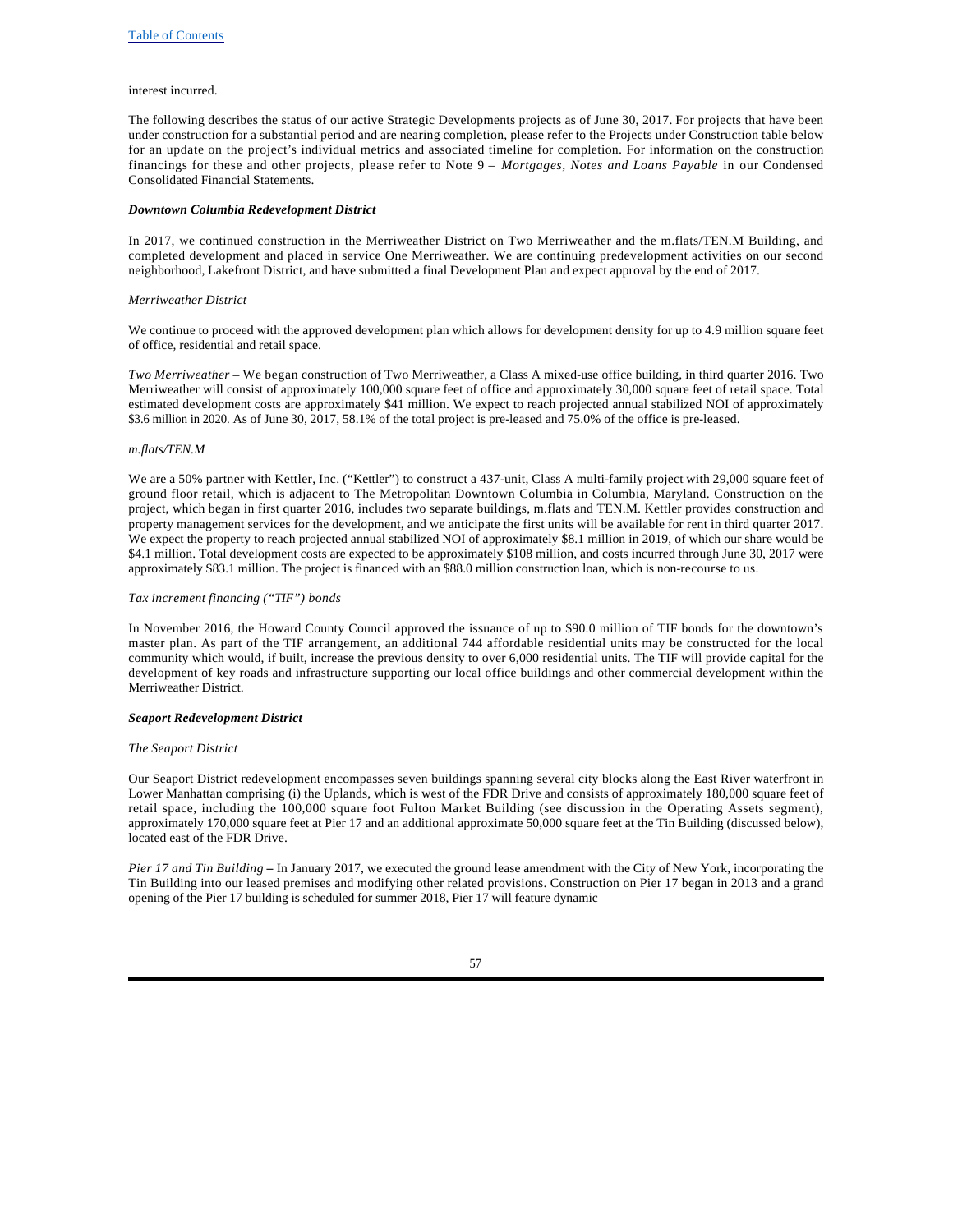food offerings and retail on the first two levels as well as a 1.5-acre rooftop featuring an outdoor event and entertainment venue that is expected to be the venue for a summer concert series, as well as a restaurant, private events, community open space and a vibrant winter village experience. Levels three and four of Pier 17 will likely include a combination of creative office, studio, experiential retail and event space. As part of the Tin Building redevelopment, important historical elements will be catalogued during the building's deconstruction, followed by demolition and reconstruction of the platform pier where the Tin Building currently sits, and reconstruction of the Tin Building. The total cost estimate for the Tin Building redevelopment is approximately \$162 million including turn-key, interior fit out. For further information about the Seaport Redevelopment District, please see our Annual Report on Form 10-K.

### *33 Peck Slip*

In January 2016, we entered into a joint venture with Grandview SHG, LLC to purchase an operating hotel comprised of 72 rooms and totaling 43,889 square feet located at 33 Peck Slip in the Seaport District of New York. We advanced a bridge loan of \$25.0 million at a 5.0% interest rate to the joint venture at closing to expedite the acquisition, which was repaid in full in June 2016 upon completion of a refinancing of the property with a \$36.0 million redevelopment loan. Our total investment in the joint venture is \$9.1 million as of June 30, 2017, which represents our 35% ownership share of the \$25.5 million total equity in the project. The 33 Peck Slip hotel was closed at the end of December 2016 for redevelopment and construction began in January 2017. We anticipate completion in fourth quarter 2017. Total costs of the project are expected to be approximately \$62 million, and as of June 30, 2017, \$12.9 million of redevelopment, interest and carrying costs have been incurred. We expect our 2018 first year NOI to be \$3.8 million, of which our 35% share is \$1.3 million. After we receive a 6.5% preferred return and repayment of our capital contribution, we are entitled to distributions at our 50% profit participation interest.

### *The Woodlands*

### *100 Fellowship Drive*

In November 2016, we entered into a build-to-suit arrangement to develop a three-story, 203,000 rentable square foot medical building with approximately 850 surface parking spaces. The building is located at 100 Fellowship Drive and is 100% pre-leased as of June 30, 2017. Total development costs are expected to be approximately \$63 million. We began construction in second quarter 2017 and anticipate project completion in first quarter 2019. We expect to reach projected annual stabilized NOI of \$5.1 million in 2019. The project is financed with a \$51.4 million construction loan, which is non-recourse to us.

### *Creekside Park Apartments*

In March 2017, we commenced construction of Creekside Park Apartments, a 292-unit apartment complex offering the first rental product in Creekside Park Village Center. Construction completion and grand opening is expected in third quarter 2018. Total development costs are expected to be approximately \$42 million and was funded with a \$30.0 million increase to The Woodlands Master Credit Facility completed in April 2017 (described in Note 9 – *Mortgages, Notes and Loan Payable*). We expect to reach projected annual stabilized NOI of \$3.5 million in 2019.

### *Ward Village*

We continue to transform Ward Village into a vibrant neighborhood offering unique retail experiences, dining and entertainment, along with exceptional residences and workforce housing set among open public spaces and pedestrian-friendly streets.

Since 2014, we completed the renovation of the IBM Building, constructed Waiea as well as started construction on Anaha. In July 2015, we began public pre-sales for Ae`o and the first Gateway Tower, and in March 2016, we began public pre-sales for Ke Kilohana and have since begun construction on Ae`o and Ke Kilohana. Sales contracts are subject to a 30-day rescission period, and the buyers are typically required to make an initial deposit at signing and an additional deposit 30 days later at which point their total deposit becomes non-refundable. Buyers are typically then required to make a final deposit within approximately 90 days of our receipt of their second deposit. Certain buyers are required to deposit the remainder of the sales price on a predetermined pre-closing date, which is specified in the sales contracts for each condominium project.

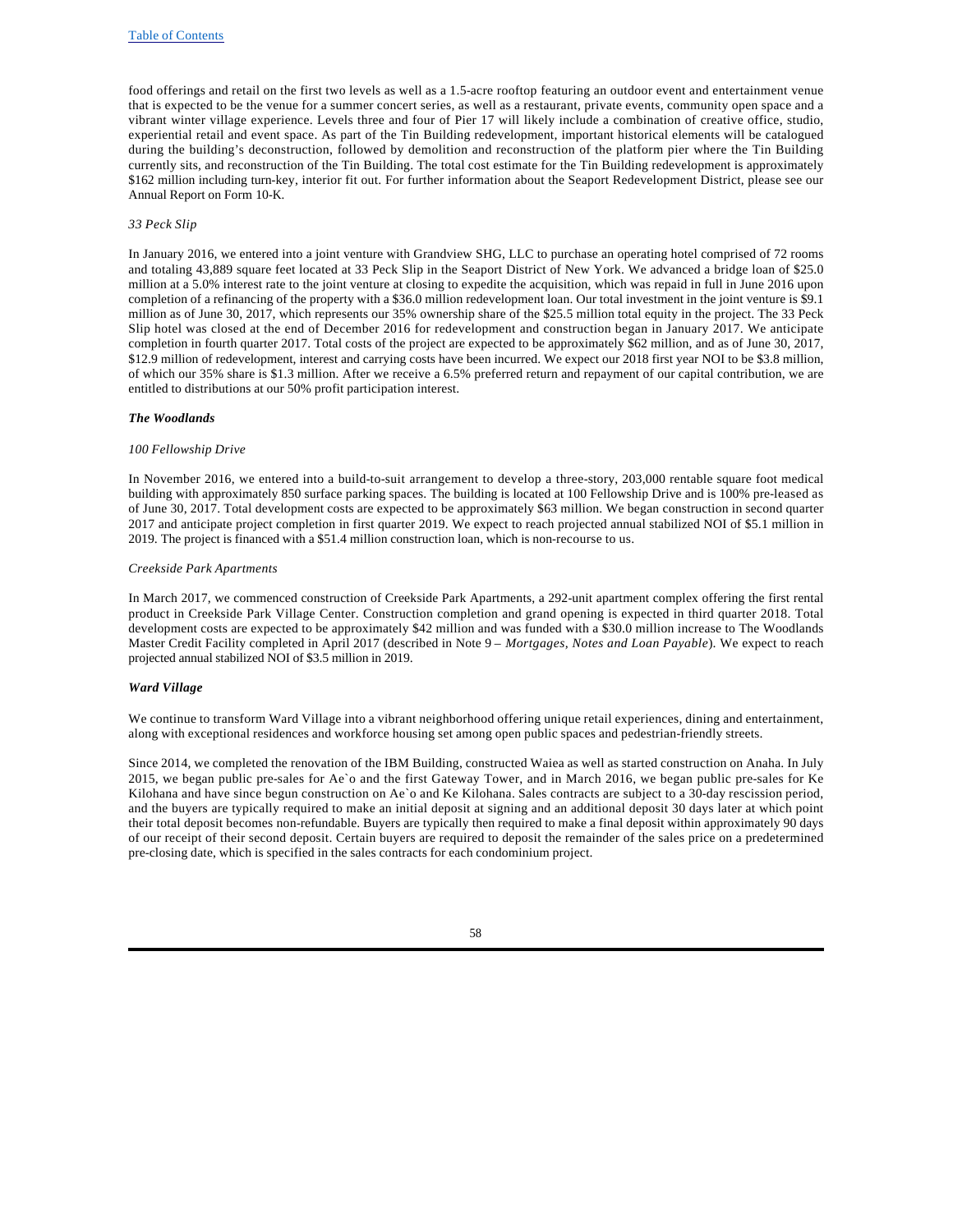*Waiea* –As of June 30, 2017, we have entered into contracts for 165 of the 174 units and closed on 156 of those units. All units under contract represent 94.8% of total units and 90.1% of the total residential square feet available for sale. Total development costs are expected to be approximately \$414 million, which includes \$12.6 million of development-related marketing costs that were expensed as incurred. We have recognized 100% of revenue on units under percentage-of-completion method. Remaining costs to complete primarily relate to the finish out of the remaining unsold units.

*Anaha* – In 2014, we began construction of Anaha, and we expect to complete the condominium tower during fourth quarter 2017. As of June 30, 2017, 302 of the 317 total units were under contract. These contracted sales represent 95.3% of total units and 89.9% of the total residential square feet available for sale. Total development costs are expected to be approximately \$401 million, which includes \$8.6 million of development-related marketing costs that are being expensed as incurred. During 2015, we met all the necessary requirements to begin recognizing revenue on the percentage of completion basis. As of June 30, 2017, the project was approximately 90.8% complete. As of June 30, 2017, 58.5% of the retail space at Anaha is pre-leased.

*Ae`o –* In February 2016, we began construction of the 389,000 square foot Ae`o tower and the 57,000 square foot Whole Foods Market, located on the same block. We expect to complete development of the entire project by the end of 2018. Total development costs are expected to be approximately \$429 million. As of June 30, 2017, 321 of the 466 total units were under contract, representing 68.9% of total units and 63.7% of the total residential square feet available for sale. During second quarter 2017, we satisfied all requirements to begin recognizing revenue on the percentage of completion basis. As of June 30, 2017, the project was approximately 32.0% complete.

*Ke Kilohana –* In October 2016, we began construction of Ke Kilohana and anticipate completion in 2019. The tower will consist of 424 residences, 375 of which are designated as workforce housing units and are being offered to local residents of Hawaii who meet certain maximum income and net worth requirements. Total development costs are expected to be approximately \$219 million. Public pre-sales on the workforce units began in first quarter 2016, and 100% of those units were under contract by the end of July 2016. The market rate units began public pre-sales in July 2016. As of June 30, 2017, we sold 12 of the 49 market units, and we expect to sell the remainder over the next two years. All units under contract represent 91.3% of the total units and 87.2% of the total residential square feet available for sale. As previously announced, we have pre-leased approximately 22,000 square feet, 100% of the available retail space, to CVS/Longs Drugs on the ground floor of Ke Kilohana. During first quarter 2017, we met all the necessary requirements to begin recognizing revenue on the percentage of completion basis. As of June 30, 2017, the project was approximately 20.6% complete.

### *Summerlin (Las Vegas, Nevada)*

### *The Aristocrat*

In second quarter 2017, we entered into a build-to-suit arrangement with Aristocrat Technologies, a worldwide leader in gaming solutions, and commenced construction of a corporate campus located less than four miles from Downtown Summerlin. The campus will be situated on approximately 12 acres and will include two approximate 90,000 square foot office buildings and is 100% pre-leased. Construction began in June 2017 with core and shell completion anticipated in second quarter 2018. Total development costs are expected to be approximately \$46.6 million and we are currently seeking financing for this project. We expect to reach projected annual stabilized NOI of \$4.1 million in first quarter 2019.

### *Downtown Summerlin Office Project*

During second quarter 2017, we commenced construction of our second office building in Downtown Summerlin and expect completion by the end of third quarter 2018. The building will be a 152,000 square foot Class A office building with an adjacent 424 space parking structure, situated on approximately 4 acres. It will be located in the northwest corner of east Downtown Summerlin, which is in close proximity to Downtown Summerlin regional shopping center. This office building will be the first office project developed within our 200-acre master parcel across from the regional shopping center and will launch development of our planned 1.2 million square feet of office, 77,000 square feet of neighborhood retail and 4,000 residential units. Total estimated development costs are approximately \$48.3 million. We are currently seeking financing for this project. We expect to reach projected annual stabilized NOI of approximately \$3.5 million in 2020.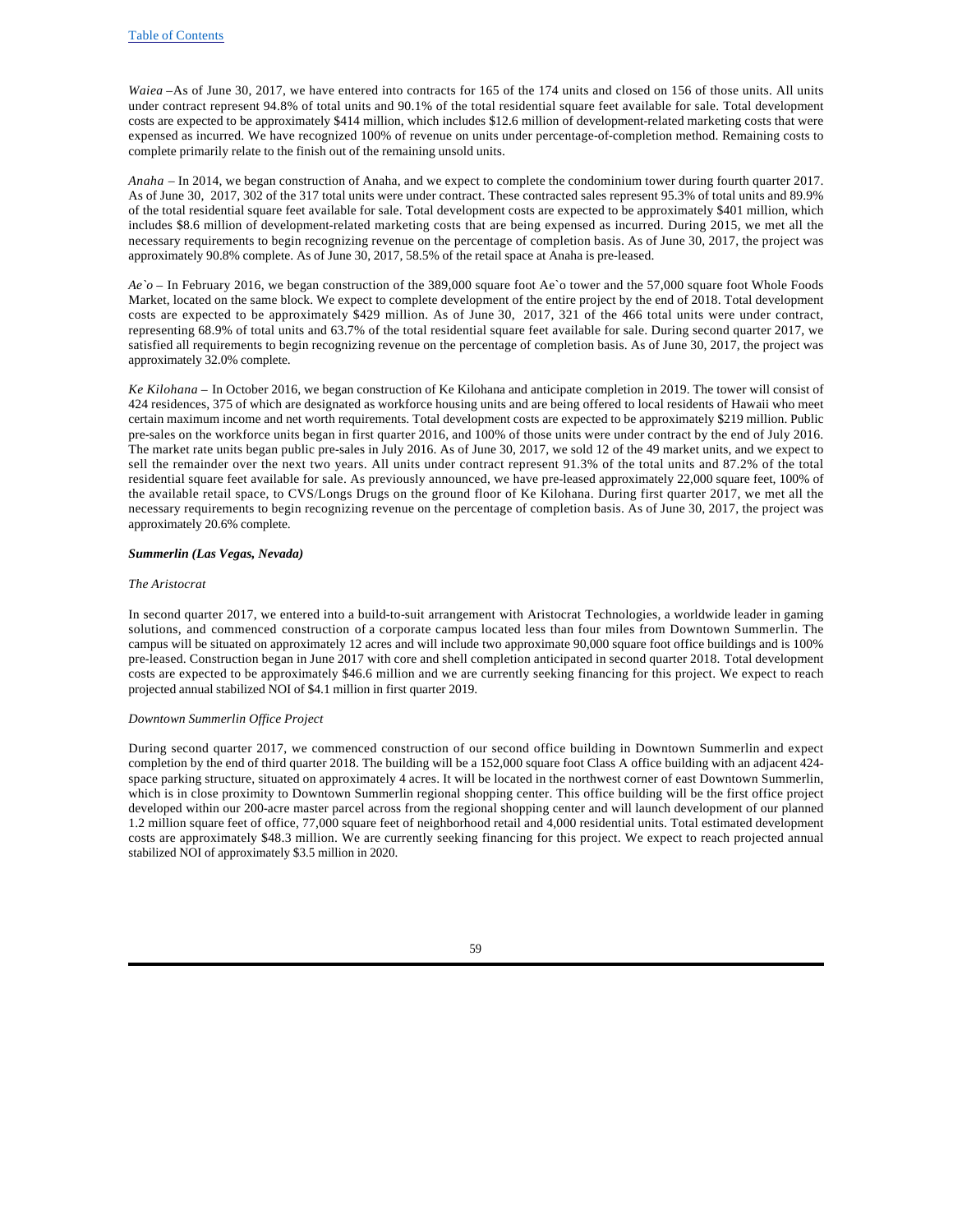# **Projects Under Construction**

The following table summarizes our projects under construction, and related debt, for Operating Assets and Strategic Developments as of June 30, 2017. Projects that are substantially complete, and therefore, have been placed in service in the Operating Assets segment may still require some capital for remaining tenant build-out. This table does not include projects for which construction has not yet started.

| (\$ in thousands)                     |              | Total<br><b>Estimated</b><br>Costs(a) | <b>Costs Paid</b><br><b>Through</b><br>June 30, 2017 (b) | <b>Estimated</b><br>Remaining<br>to be Spent |           |     | <b>Remaining Buyer</b><br><b>Deposits/Tenant</b><br>Reimbursements to be Drawn to be Drawn |                          | Remaining<br>Debt | <b>Estimated Costs</b><br><b>Remaining in</b><br><b>Excess of</b><br>Remaining<br>Financing to be<br>Drawn (c) | <b>Estimated</b><br>Completion<br>Date |
|---------------------------------------|--------------|---------------------------------------|----------------------------------------------------------|----------------------------------------------|-----------|-----|--------------------------------------------------------------------------------------------|--------------------------|-------------------|----------------------------------------------------------------------------------------------------------------|----------------------------------------|
| <b>Operating Assets</b>               |              | (A)                                   | (B)                                                      | $(A) - (B) = (C)$                            |           |     | (D)                                                                                        |                          | (E)               | $(C) - (D) - (E) = (F)$                                                                                        |                                        |
| Columbia                              |              |                                       |                                                          |                                              |           |     |                                                                                            |                          |                   |                                                                                                                |                                        |
| One Merriweather                      | $\mathsf{s}$ | 78.187 \$                             | 64.881 \$                                                |                                              | 13,306 \$ |     |                                                                                            | $-$ \$                   | 10.682S           | $2,624$ (d)                                                                                                    | Complete                               |
| <b>The Woodlands</b>                  |              |                                       |                                                          |                                              |           |     |                                                                                            |                          |                   |                                                                                                                |                                        |
| 1725-35 Hughes Landing Boulevard      |              | 218,367                               | 187,531                                                  |                                              | 30.836    |     |                                                                                            |                          | 30,978            | $(142)$ (d)                                                                                                    | Complete                               |
| Three Hughes Landing                  |              | 90.162                                | 64.123                                                   |                                              | 26,039    |     |                                                                                            | $\overline{\phantom{0}}$ | 26.116            | $(77)$ (d)                                                                                                     | Complete                               |
| HHC 2978 Self-Storage                 |              | 8,476                                 | 6,894                                                    |                                              | 1,582     |     |                                                                                            |                          | 1,729             | $(147)$ (d)                                                                                                    | Complete                               |
| Other                                 |              |                                       |                                                          |                                              |           |     |                                                                                            |                          |                   |                                                                                                                |                                        |
| Lakeland Village Center at Bridgeland |              | 16,274                                | 13,154                                                   |                                              | 3,120     |     |                                                                                            |                          | 2,951             | 169<br>(d)                                                                                                     | Complete                               |
| <b>Total Operating Assets</b>         |              | 411,466                               | 336,583                                                  |                                              | 74,883    |     |                                                                                            | $\qquad \qquad$          | 72,456            | 2,427                                                                                                          |                                        |
| <b>Strategic Developments</b>         |              |                                       |                                                          |                                              |           |     |                                                                                            |                          |                   |                                                                                                                |                                        |
| Columbia                              |              |                                       |                                                          |                                              |           |     |                                                                                            |                          |                   |                                                                                                                |                                        |
| Two Merriweather                      |              | 40.941                                | 14.303                                                   |                                              | 26.638    |     |                                                                                            |                          | 27,984            | (1, 346)                                                                                                       | Q4 2017                                |
| <b>The Woodlands</b>                  |              |                                       |                                                          |                                              |           |     |                                                                                            |                          |                   |                                                                                                                |                                        |
| <b>Creekside Park Apartments</b>      |              | 42,111                                | 5,479                                                    |                                              | 36.632    |     |                                                                                            | $\qquad \qquad -$        | 30,000            | $6,632$ (e)                                                                                                    | Q3 2018                                |
| 100 Fellowship Drive                  |              | 63,278                                | 2,961                                                    |                                              | 60,317    |     |                                                                                            | $\overline{\phantom{0}}$ | 51,425            | $8,892$ (f)                                                                                                    | 2019                                   |
| <b>South Street Seaport</b>           |              |                                       |                                                          |                                              |           |     |                                                                                            |                          |                   |                                                                                                                |                                        |
| South Street Seaport - Pier 17 and    |              |                                       |                                                          |                                              |           |     |                                                                                            |                          |                   |                                                                                                                |                                        |
| Historic Area / Uplands               |              | 622.883                               | 388,823                                                  |                                              | 234,060   |     |                                                                                            |                          |                   | $234,060$ (g)                                                                                                  | Q3 2018                                |
| <b>Summerlin</b>                      |              |                                       |                                                          |                                              |           |     |                                                                                            |                          |                   |                                                                                                                |                                        |
| Aristocrat                            |              | 46,629                                | 2,348                                                    |                                              | 44,281    |     |                                                                                            |                          |                   | $44,281$ (h)                                                                                                   | Q2 2018                                |
| Downtown Summerlin Office             |              | 48,257                                | 2,153                                                    |                                              | 46,104    |     |                                                                                            |                          |                   | $46,104$ (i)                                                                                                   | Q2 2018                                |
| <b>Ward Village</b>                   |              |                                       |                                                          |                                              |           |     |                                                                                            |                          |                   |                                                                                                                |                                        |
| Ae'o                                  |              | 428.508                               | 129,463                                                  |                                              | 299,045   |     |                                                                                            | 67,000                   | 214.999           | $17,046$ (i)                                                                                                   | Q4 2018                                |
| Anaha                                 |              | 401,314                               | 315,804                                                  |                                              | 85,510    |     |                                                                                            | 331                      | 86,548            | $(1,369)$ (i)                                                                                                  | Q4 2017                                |
| Ke Kilohana                           |              | 218,898                               | 38,916                                                   |                                              | 179,982   |     |                                                                                            | 19,307                   | 141,386           | $19,289$ (j)                                                                                                   | 2019                                   |
| Waiea                                 |              | 414,212                               | 391,276                                                  |                                              | 22,936    |     |                                                                                            | 19,558                   |                   | $3,378$ (j)                                                                                                    | Opened                                 |
| <b>Total Strategic Developments</b>   |              | 2,327,031                             | 1,291,526                                                |                                              | 1,035,505 |     |                                                                                            | 106,196                  | 552,342           | 376,967                                                                                                        |                                        |
| Combined Total at June 30, 2017       |              | 2,738,497 \$                          | 1,628,109 \$                                             |                                              | 1,110,388 | -\$ |                                                                                            | 106,196 \$               | 624,798 \$        | 379,394                                                                                                        |                                        |
|                                       |              |                                       |                                                          |                                              |           |     |                                                                                            |                          |                   |                                                                                                                |                                        |

| Aristocrat estimated financing                | $(34.209)$ (h) |
|-----------------------------------------------|----------------|
| Downtown Summerlin Office estimated financing |                |
|                                               | .              |

Estimated costs to be funded net of financing, assuming closing on estimated financing \$ 311,894

(b) Costs Paid Through June 30, 2017 include those costs included in (a) above which have been paid. (c) Negative balances represent cash to be received in excess of Estimated Remaining to be Spent. These items are primarily related to June 2017 costs that were paid by us but not yet reimbursed by the lender. We expect to receive funds from our lenders for these costs in the future. Positive balances represent cash that remains to be invested or amounts drawn in advance of costs paid.

(d) Final completion is dependent on lease-up and tenant build-out.

(e) Creekside Apartments was approved in December 2016. We closed on the additional \$30.0 million of financing through our Woodlands Credit Facility in April 2017.

(f) In the fourth quarter 2016, 100 Fellowship was approved to begin construction. We closed on a \$51.4 million construction loan in May 2017.

(g) South Street Seaport Total Estimated Costs and Costs Paid Through June 30, 2017 include costs required for Pier 17 and Historical Area/Uplands are gross of insurance proceeds received to date. We anticipate seeking financing for this project in the future.<br>(h) In second quarter 2017, Aristocrat was approved to begin construction. Total development costs are expected to be \$46.6 million

project.

(i) In second quarter 2017, Downtown Summerlin Office was approved to begin construction. Total development costs are expected to be \$48.3 million. We are currently seeking financing for this project.

(j) Ae`o, Anaha, Ke Kilohana and Waiea utilize nonrefundable buyer deposits to fund project costs prior to drawing on the loan. As of June 30, 2017, Waiea has \$19.6 million remaining to draw from escrow holdbacks.

<sup>(</sup>a) Total Estimated Costs represent all costs to be incurred on the project which include construction costs, demolition costs, marketing costs, capitalized leasing, payroll or project development fees, deferred financing costs and advances for certain accrued costs from lenders and excludes land costs and capitalized corporate interest allocated to the project. Waiea, Anaha, Ae`o, Ke Kilohana, One Merriweather and Two Merriweather exclude Master Plan infrastructure and amenity costs at Ward Village and the Merriweather District.

<sup>60</sup>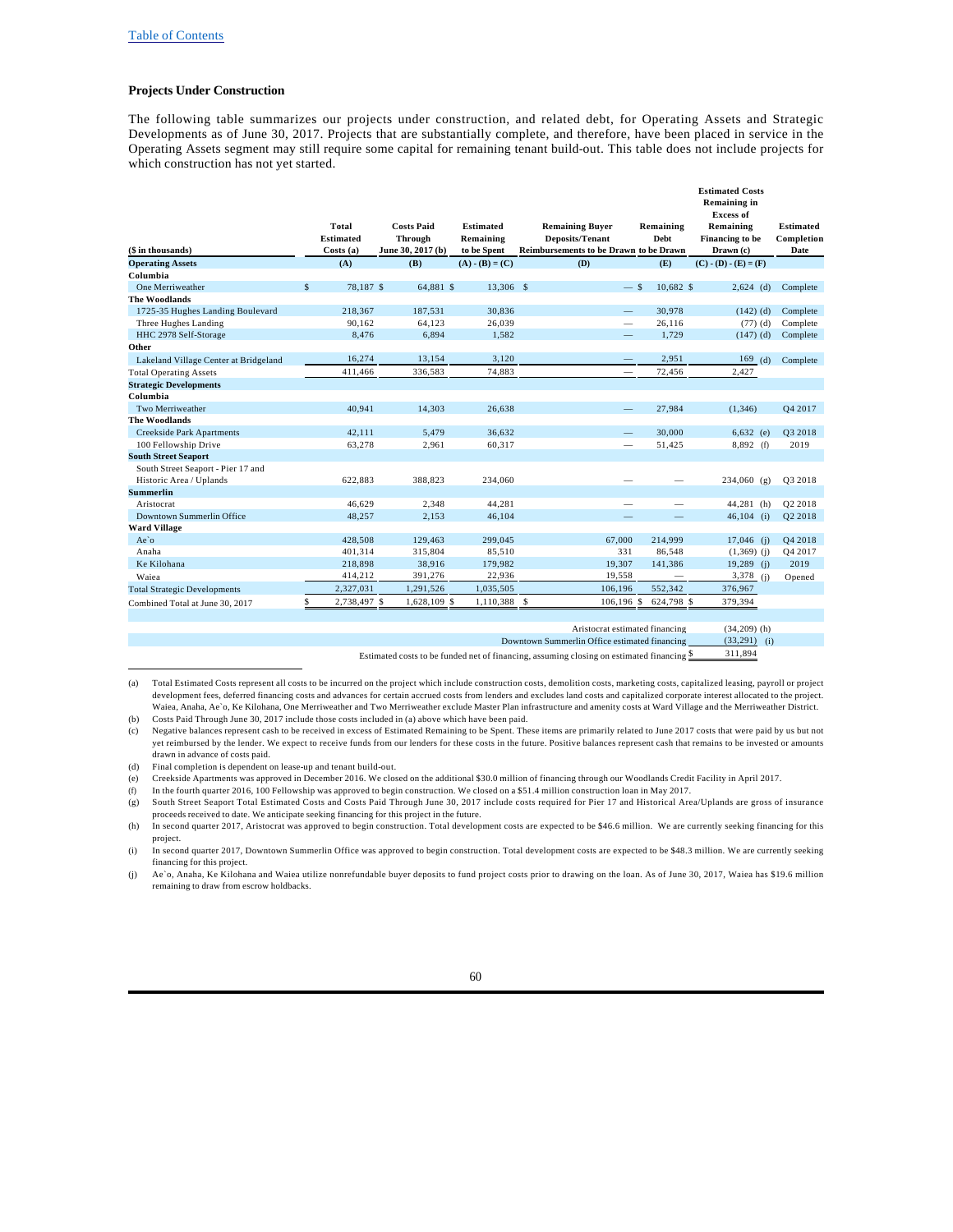## **Corporate and other items**

The following table contains certain corporate related and other items not related to segment activities and that are not otherwise included within the segment analyses. Variances related to income and expenses included in NOI or EBT are explained within the previous segment discussions. Significant variances for consolidated items not included in NOI or EBT are described below.

|                                                |   | <b>Three Months Ended</b> | <b>June 30.</b> |           |     |         |   | Six Months Ended June 30. |  |           |    |           |
|------------------------------------------------|---|---------------------------|-----------------|-----------|-----|---------|---|---------------------------|--|-----------|----|-----------|
| (In thousands)                                 |   | 2017                      |                 | 2016      |     | Change  |   | 2017                      |  | 2016      |    | Change    |
| General and administrative                     | S | (22.944)                  |                 | (20,053)  | Эħ. | (2,891) | S | (41.061)                  |  | (40.377)  | S. | (684)     |
| Corporate interest expense, net                |   | (10, 847)                 |                 | (13,023)  |     | 2,176   |   | (23, 720)                 |  | (26,097)  |    | 2,377     |
| Loss on redemption of senior notes due 2021    |   |                           |                 |           |     |         |   | (46, 410)                 |  | —         |    | (46, 410) |
| Warrant liability loss                         |   | (30, 881)                 |                 | (44, 150) |     | 13,269  |   | (43, 443)                 |  | (14, 330) |    | (29, 113) |
| Gain on acquisition of joint venture partner's |   |                           |                 |           |     |         |   |                           |  |           |    |           |
| interest                                       |   |                           |                 |           |     |         |   | 5.490                     |  |           |    | 5.490     |
| Corporate other income, net                    |   | 61                        |                 | 6.317     |     | (6,256) |   | 911                       |  | 6.069     |    | (5, 158)  |
| Corporate depreciation and amortization        |   | (1,956)                   |                 | (1, 598)  |     | (358)   |   | (3,931)                   |  | (2,627)   |    | (1,304)   |
| Total Corporate and other items                |   | (66, 567)                 |                 | (72, 507) |     | 5,940   |   | 152,164)                  |  | (77, 362) |    | (74, 802) |

General and administrative expenses for the three and six months ended June 30, 2017 increased as compared to the same periods in 2016 primarily due to increased labor costs as well as fewer of those costs being capitalized into current development projects for the three months ended June 30, 2017, partially offset by decreased stock compensation expense due to stock option forfeitures and exercises.

Corporate other income, net for the three and six months ended June 30, 2017 decreased as compared to the same periods in 2016 primarily due to South Street Seaport insurance proceeds received in second quarter 2016 which did not recur in second quarter 2017.

Loss on redemption of senior notes due 2021 for the six months ended June 30, 2017 is due to the redemption in the first quarter of 2017 of our \$750.0 million 6.875% senior notes due 2021. See further discussion in Note 9 – *Mortgages, Notes and Loans Payable* in our Condensed Consolidated Financial Statements.

Warrant liability loss decreased \$13.3 million and increased \$29.1 million for the three and six months ended June 30, 2017, respectively, as compared to the same periods in 2016 due to changes in our stock price in each of the respective periods. See further discussion in Note 3 - *Sponsor and Management Warrants* in our Condensed Consolidated Financial Statements.

### **Capitalized internal costs**

The following tables represent our capitalized internal costs by segment for the three and six months ended June 30, 2017 and 2016:

|                                       | <b>Capitalized Internal Costs</b> |      | <b>Capitalized Internal Costs Related to</b><br><b>Compensation Costs</b> |      |  |      |  |  |  |  |
|---------------------------------------|-----------------------------------|------|---------------------------------------------------------------------------|------|--|------|--|--|--|--|
|                                       | Three Months Ended June 30,       |      | Three Months Ended June 30,                                               |      |  |      |  |  |  |  |
| (In millions)                         | 2017                              | 2016 |                                                                           | 2017 |  | 2016 |  |  |  |  |
| MPC segment                           | 2.6                               | 2.1  |                                                                           | 2.1  |  | 1.8  |  |  |  |  |
| <b>Operating Assets segment</b>       | 0.4                               | 2.4  |                                                                           | 0.3  |  | 1.9  |  |  |  |  |
| <b>Strategic Developments segment</b> | 6.6                               | 5.6  |                                                                           | 5.4  |  | 4.3  |  |  |  |  |
| Total                                 | 9.6                               | 10.1 |                                                                           | 7.8  |  | 8.0  |  |  |  |  |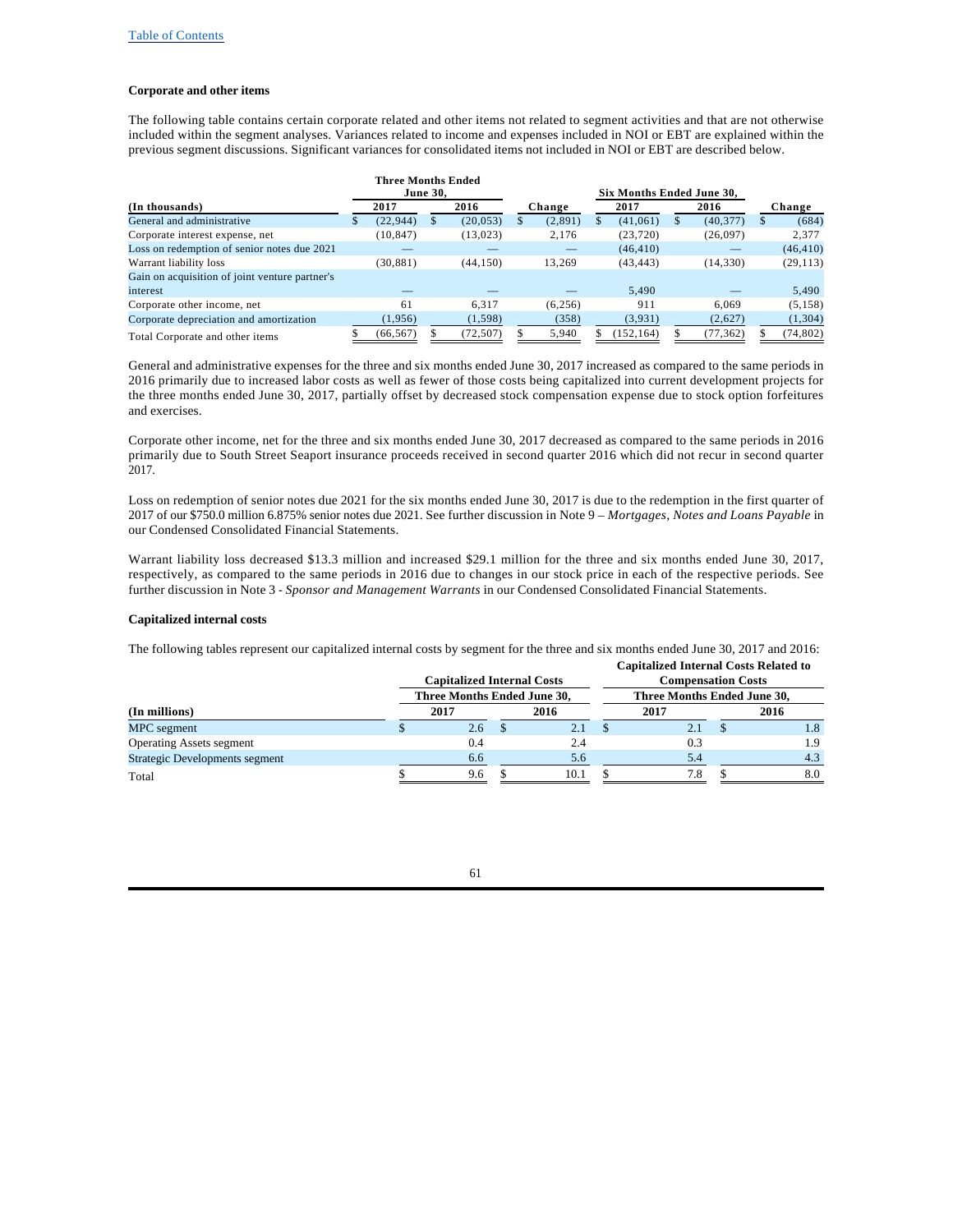### Table of Contents

|                                       | <b>Capitalized Internal Costs</b><br>Six Months Ended June 30, |      | <b>Capitalized Internal Costs Related to</b><br><b>Compensation Costs</b><br>Six Months Ended June 30, |      |  |      |  |  |
|---------------------------------------|----------------------------------------------------------------|------|--------------------------------------------------------------------------------------------------------|------|--|------|--|--|
| (In millions)                         | 2017                                                           | 2016 |                                                                                                        | 2017 |  | 2016 |  |  |
| MPC segment                           | 5.1                                                            | 4.6  |                                                                                                        | 4.1  |  | 3.8  |  |  |
| <b>Operating Assets segment</b>       | 1.8                                                            | 4.4  |                                                                                                        |      |  | 3.3  |  |  |
| <b>Strategic Developments segment</b> | 13.0                                                           | 10.7 |                                                                                                        | 10.8 |  | 8.1  |  |  |
| Total                                 | 19.9                                                           | 19.7 |                                                                                                        | 16.4 |  | 15.2 |  |  |

For the three and six months ended June 30, 2017, capitalized internal costs (which include compensation costs) increased at our Strategic Developments segment and decreased at our Operating Assets segment as compared to 2016 primarily due to the segment reclass of Seaport Pier 17 project from Operating Assets to Strategic Developments. As projects continue to begin construction, internal costs will continue to be capitalized within these segments. Capitalized internal costs increased for the three and six months ended June 30, 2017 at our MPC segment as compared to the same periods in 2016 primarily due to increased compensation costs and increased development activity at The Woodlands Hills.

### **Liquidity and Capital Resources**

Our primary sources of cash include cash flow from land sales in our MPC segment, cash generated from our operating assets and sales of properties, condominium closings, deposits from condominium sales (which are restricted to funding construction of the related developments), first mortgage financings secured by our assets and the corporate bond markets. Additionally, strategic sales of certain assets may provide additional cash proceeds to our operating or investing activities. Our primary uses of cash include working capital, overhead, debt service, property improvements, acquisitions and development costs. We believe that our sources of cash, including existing cash on hand will provide sufficient liquidity to meet our existing non-discretionary obligations and anticipated ordinary course operating expenses for at least the next twelve months. The development and redevelopment opportunities in our Operating Assets and Strategic Developments segments are capital intensive and will require significant additional funding, if and when pursued. Any additional funding would be raised with a mix of construction, bridge and long-term financings, by entering into joint venture arrangements and the sale of non-core assets at the appropriate time. We cannot provide assurance that financing arrangements for our properties will be on favorable terms or occur at all, which could have a negative impact on our liquidity and capital resources. In addition, we typically must provide completion guarantees to lenders in connection with their providing financing for our projects. We also provided a completion guarantee to the City of New York for the Pier 17 Renovation Project.

Total outstanding debt was \$3.0 billion as of June 30, 2017. Please refer to Note 9 – *Mortgages, Notes and Loans Payable* in our Condensed Consolidated Financial Statements for a table showing our debt maturity dates. Certain mortgages may require paydowns in order to exercise contractual extension terms. Our proportionate share of the debt of our Real Estate Affiliates, which is non-recourse to us, totaled \$83.4 million as of June 30, 2017.

The following table summarizes our net debt on a segment basis as of June 30, 2017. Net debt is defined as mortgages, notes and loans payable, including our ownership share of debt of our Real Estate and Other Affiliates, reduced by liquidity sources to satisfy such obligations such as our ownership share of cash and cash equivalents and SID and MUD receivables. Although net debt is not a recognized GAAP financial measure, it is readily computable from existing GAAP information and we believe, as with our other non-GAAP measures, that such information is useful to our investors and other users of our financial statements.

|                                          | <b>Master</b> |                      |                          |               | Non-       |               |
|------------------------------------------|---------------|----------------------|--------------------------|---------------|------------|---------------|
| (In thousands)                           | Planned       | Operating            | <b>Strategic</b>         | Segment       | Segment    | Total         |
| Segment Basis (a)                        | Communities   | Assets               | <b>Developments</b>      | <b>Totals</b> | Amounts    | June 30, 2017 |
| Mortgages, notes and loans payable       | 248,498       | $$1,613,197$ (c) \\$ | $229,362$ (f)            | \$2,091,057   | 995,190    | 3,086,247     |
| Less: cash and cash equivalents          | (113,921)(b)  | (91,367)(d)          | (23, 413)(e)             | (228, 701)    | (489, 277) | (717, 978)    |
| Special Improvement District receivables | (60, 233)     |                      |                          | (60, 233)     |            | (60, 233)     |
| Municipal Utility District receivables   | (175, 822)    |                      | $\overline{\phantom{a}}$ | (175, 822)    |            | (175, 822)    |
| Net Debt                                 | (101, 478)    | \$1,521,830          | 205,949                  | \$1,626,301   | 505.913    | 2.132.214     |

(a) Please refer to Note 16 – *Segments* in our Condensed Consolidated Financial Statements.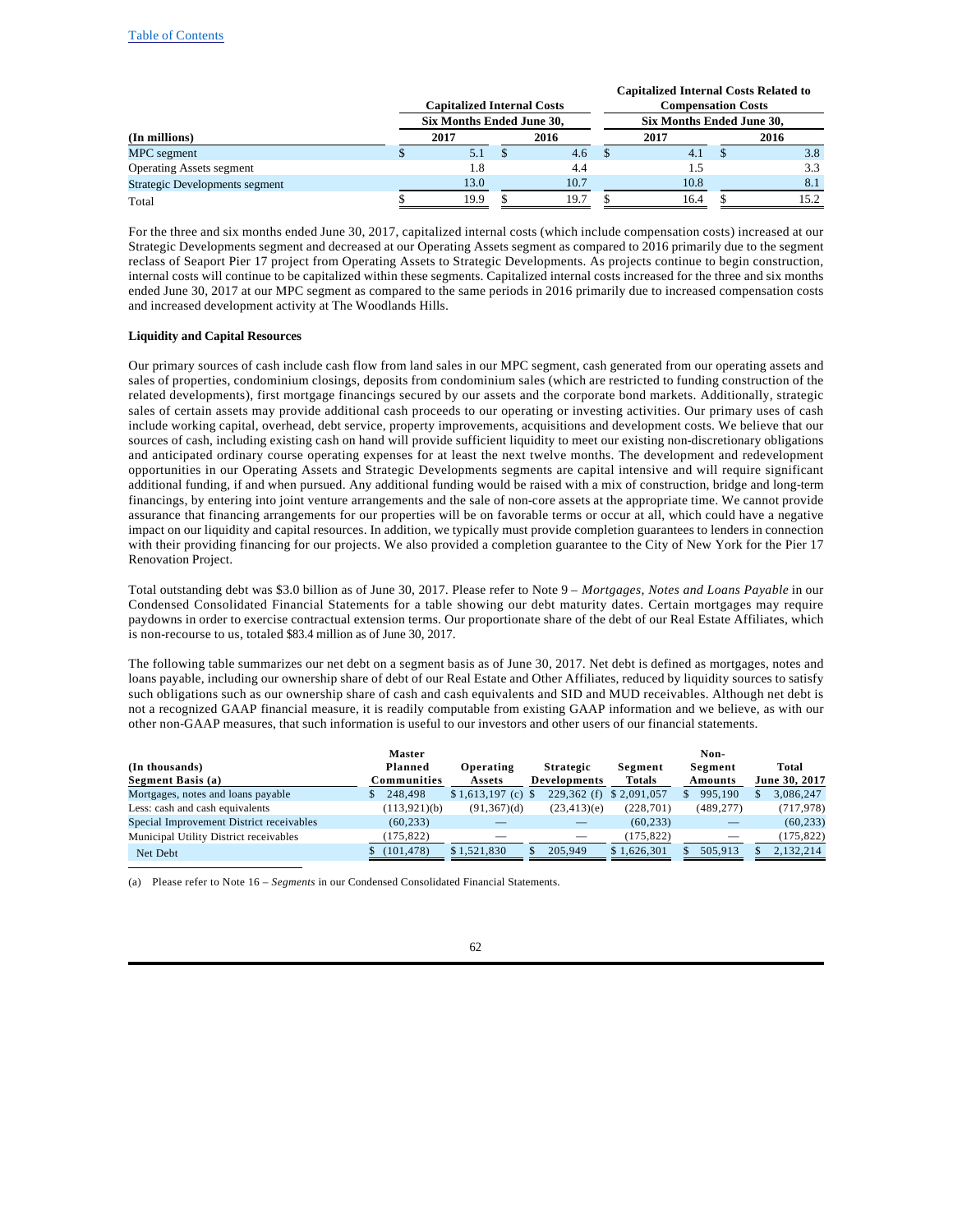- (b) Includes MPC cash and cash equivalents, including \$47.3 million of cash related to The Summit joint venture.
- (c) Includes our \$44.0 million share of debt of our Real Estate and Other Affiliates in Operating Assets segment (Woodlands Sarofim #1, The Metropolitan Downtown Columbia and Constellation).
- (d) Includes our \$1.2 million share of cash and cash equivalents of our Real Estate and Other Affiliates in Operating Assets segment (Woodlands Sarofim #1, The Metropolitan Downtown Columbia, Stewart Title of Montgomery County, TX and Constellation).
- (e) Includes our \$9.4 million share of cash and cash equivalent of our Real Estate and Other Affiliates in Strategic Developments segment (KR Holdings, LLC, HHMK Development, LLC, Circle T Ranch and Power Center, 33 Peck Slip and m.flats/TEN.M).
- (f) Includes our \$39.4 million share of debt of our Real Estate and Other Affiliates in Strategic Developments segment (33 Peck Slip and m.flats/TEN.M).

### **Cash Flows**

### *Operating Activities*

The cash flows and earnings generated from each business segment's activities will likely vary significantly from year to year given the changing nature of our development focus. Condominium deposits received from contracted units offset by other various cash uses related to condominium development and sales activities are a substantial portion of our operating activities in 2017. Operating cash continued to be utilized in 2017 to fund ongoing development expenditures in our Strategic Developments and MPC segments, consistent with prior years.

The cash flows and earnings from the MPC business may fluctuate more than from our operating assets because the MPC business generates revenues from land sales rather than recurring contractual revenues from operating leases. MPC land sales are a substantial portion of our cash flows from operating activities and are partially offset by development costs associated with the land sales business and acquisitions of land that is intended to ultimately be developed and sold.

Net cash used in operating activities was \$97.6 million for the six months ended June 30, 2017 compared to net cash used in operating activities of \$136.8 million for the six months ended June 30, 2016.

The \$39.2 million net increase in cash from operating activities in the six months ended June 30, 2017 compared to the same period in 2016 was primarily related to the following:

### *Increases in operating cash flow:*

- Release of condominium buyer deposits from escrow of \$100.6 million;
- · NOI contribution of \$15.1 million from property openings and acquisitions in 2016;
- Bridgeland easement sale totaling \$10.1 million;
- Insurance reimbursement of legal expenses of \$3.5 million;
- Additional \$2.5 million of land sale deposits;
- Lower development related marketing costs of \$1.9 million;
- · Income taxes paid of \$1.0 million; and
- Other miscellaneous items of \$1.2 million.

### *Decreases in operating cash flow:*

- Greater condominium expenditures totaling \$36.3 million compared to 2016;
- Increase in MPC expenditures and land acquisitions of \$28.2 million compared to 2016;
- Leasing commissions of \$6.2 million paid for 110 North Wacker and Hughes Landing office buildings;
- Lower dividends from equity method investments of \$9.9 million, primarily related to Circle T, for which we received a \$10.1 million dividend in 2016;
- Increase in interest payments of \$5.2 million due to higher debt balance;
- · Insurance proceeds of \$3.1 million received in 2016 related to Superstorm Sandy:
- ExxonMobil reimbursement in 2016 of \$3.0 million;
- Final receipt of \$2.8 million in 2016 for our participation interest in TPC Summerlin and TPC Las Vegas golf courses; and
- Reduced MPC builder price participation of \$2.0 million;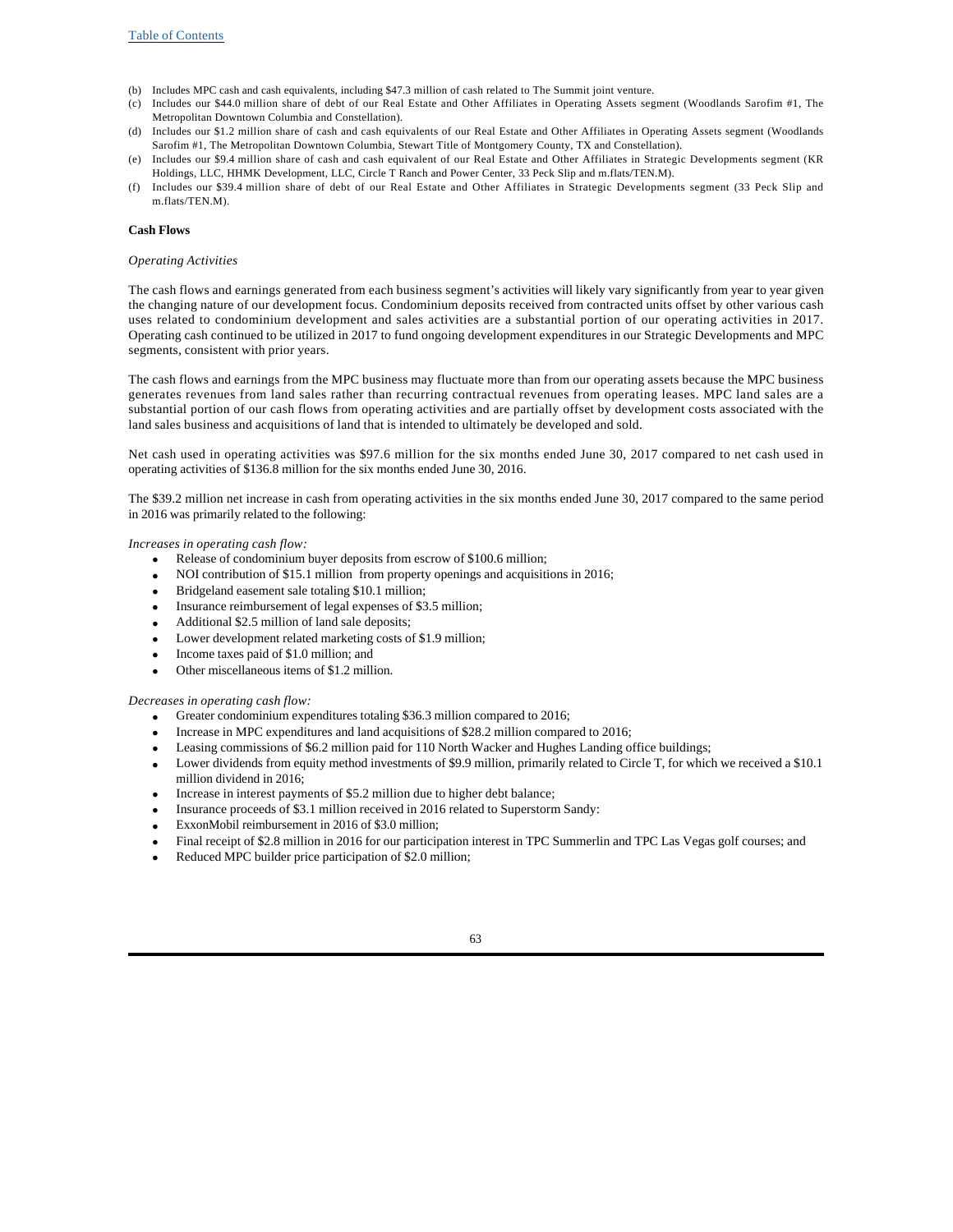### *Investing Activities*

Net cash used in investing activities was \$182.5 million for the six months ended June 30, 2017 as compared to cash provided by investing activities of \$161.8 for the six months ended June 30, 2016. The decrease in cash flow is due primarily to the receipt of \$378.3 million in net proceeds from the sale of the 80 South Street Assemblage in 2016. Cash used for property developments expenditures and operating property improvements, was \$204.2 million and \$220.0 million, for the six months ended June 30, 2017 and 2016, respectively. The decreased development expenditures in 2017 compared to 2016 relate to lower spending as compared to the prior year on construction of The Seaport District, ExxonMobil buildings (1725-1735 Hughes Landing), The Westin at the Woodlands, Downtown Summerlin North, Embassy Suites at Hughes Landing and Hughes Landing Retail, offset by increased development expenditures for Landmark Mall, Ae`o Retail, Two Merriweather and Creekside Apartments.

### *Financing Activities*

Net cash provided by financing activities was \$274.7 million and \$200.5 million for the six months ended June 30, 2017 and 2016, respectively. The net proceeds from new loan borrowings and refinancing activities were offset by scheduled amortization payments on our debt and were used to partially fund development activity at our condominium and other development projects. In 2017, cash provided by financing activities included loan proceeds of \$1.4 billion which reflected our \$800.0 million bond offering and \$200.0 million additional bond offering offset by repayments of \$1.085 billion which includes the redemption of \$750.0 million senior notes and a \$40.0 million premium to redeem the bonds.

Additional sources of cash from financing activities relate to borrowings or refinancings of existing debt primarily relating to The Woodlands Master Credit Facility, One Lakes Edge, Anaha, 70 Columbia Corporate Center, One Mall North and One and Two Merriweather offset by repayments on Waiea, Bridgeland Credit Facility, The Westin at the Woodlands, ExxonMobil buildings (1725-1735 Hughes Landing), Creekside Village, Three Hughes Landing and The Embassy Suites at Hughes Landing. For the six months ended June 30, 2016, \$207.6 million in proceeds from new financings were included in financing activities.

### **Contractual Cash Obligations and Commitments**

The following table includes significant updates to our contractual obligations and commitments made during first quarter 2017. Additional information regarding our contractual obligations and commitments as well as items not included below can be found under the heading "Contractual Cash Obligations and Commitments" in our 2016 Annual Report.

The following table summarizes our contractual obligations as of June 30, 2017:

|                                            | Less than 1 |           |           | More than 5 |           |
|--------------------------------------------|-------------|-----------|-----------|-------------|-----------|
| (In thousands)                             | vear        | 1-3 vears | 3-5 vears | vears       | Total     |
| Mortgages, notes and loans payable (a)     | 15.451      | 961.962   | 422,603   | 1.623.106   | 3,023,122 |
| Interest Payments (b)                      | 104.431     | 310.469   | 152.288   | 210.821     | 778,009   |
| Ground lease and other leasing commitments | 9.885       | 14.504    | 11.831    | 293,377     | 329.597   |
| Total                                      | 129.767     | 1.286.935 | 586.722   | 2.127.304   | 4.130.728 |

(a) Based on final maturity, inclusive of extension options.

(b) Interest is based on the borrowings that are presently outstanding and current floating interest rates.

### **Off-Balance Sheet Financing Arrangements**

We do not have any material off-balance sheet financing arrangements. Although we have interests in certain property owning non-consolidated ventures which have mortgage financing, the financings are non-recourse to us and totaled \$180.9 million as of June 30, 2017.

### **Seasonality**

Generally, revenues from our MPC, Operating Assets, and Strategic Developments segments are not subject to seasonal variations, except for hospitality assets; however, minimum rental revenues for certain retail tenants are subject to overage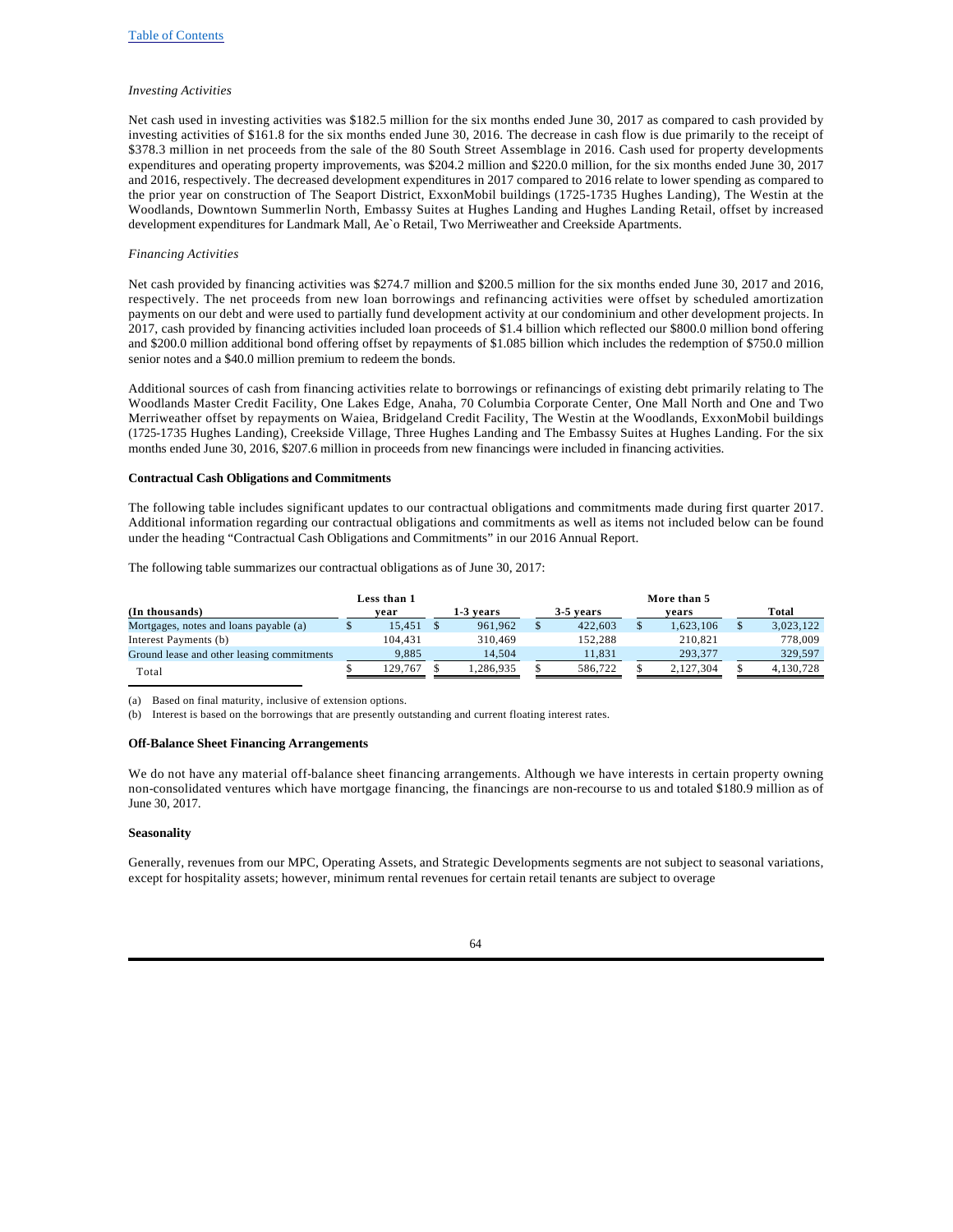rent terms, which are based on tenant sales. These retail tenants are generally subject to seasonal variations, with a significant portion of their sales and earnings occurring during the last two months of the year. As such, our rental income is typically higher in the fourth quarter of each year. Hospitality revenues are subject to seasonal fluctuations in business travel for some of our hotel properties and seasonal fluctuations in resort and corporate business for our conference center and resort property.

### **Critical Accounting Policies**

Critical accounting policies are those that are both significant to the overall presentation of our financial condition and results of operations and require management to make difficult, complex or subjective judgments. See Note 1 – *Summary of Significant Accounting Policies* in our Annual Report. There have been no changes to our critical accounting policies.

# **ITEM 3. QUANTITATIVE AND QUALITATIVE DISCLOSURES ABOUT MARKET RISK**

We are subject to interest rate risk with respect to our variable rate financings in that increases in interest rates will increase our payments under these variable rates. We manage a portion of our variable interest rate exposure by using interest rate swaps and caps. With respect to fixed-rate financings, increases in interest rates could make it more difficult to refinance such debt when due. As of June 30, 2017, we had \$1.5 billion of variable rate debt outstanding of which \$180.2 million has been swapped to a fixed-rate. We also have \$230.0 million in gross notional amounts of forward-starting interest rate swaps that become effective December 31, 2017 and interest rate cap contracts on our Ae`o and The Woodlands financings to mitigate our exposure to rising interest rates. We have not hedged certain facilities where the loan is structured to permit partial repayments to release collateral for redevelopment. Due to the uncertain timing of such partial repayments, hedging these balances is inefficient. \$624.8 million of variable rate debt relates to our projects under construction and \$72.5 million relates to properties placed in service over the last year. As the properties are placed in service and become stabilized, the variable rate debt is generally refinanced with long-term fixed-rate debt.

As of June 30, 2017, annual interest costs would increase approximately \$13.3 million for every 1.00% increase in floating interest rates. A portion of our interest expense is capitalized due to the level of assets we currently have under development; therefore, the current impact of a change in our interest rate on our Condensed Consolidated Statements of Operations and Condensed Consolidated Statements of Comprehensive Income (loss) would be less than the total change, but we would incur higher cash payments and the development costs of our assets would be higher. For additional information concerning our debt and management's estimation process to arrive at a fair value of our debt as required by GAAP, please refer to the Liquidity and Capital Resources section of "Item 2 – Management's Discussion and Analysis of Financial Condition and Results of Operations", Note 8 – *Mortgages, Notes and Loans Payable* and Note 13 – *Derivative Instruments and Hedging Activities* in our Annual Report.

### **ITEM 4. CONTROLS AND PROCEDURES**

### **Disclosure Controls and Procedures**

We maintain disclosure controls and procedures (as defined in Rule  $13(a)-15(e)$  under the Exchange Act) that are designed to provide reasonable assurance that information required to be disclosed in our reports to the SEC is recorded, processed, summarized and reported within the time periods specified in the SEC's rules and forms, and that such information is accumulated and communicated to our management, including our principal executive officer and our principal financial and accounting officer, as appropriate, to allow timely decisions regarding required disclosure.

We carried out an evaluation, under the supervision and with the participation of our management, including our principal executive officer and our principal financial and accounting officer, of the effectiveness of the design and operation of our disclosure controls and procedures as of June 30, 2017, the end of the period covered by this report. Based on the foregoing, our principal executive officer and principal financial and accounting officer concluded that our disclosure controls and procedures were effective as of June 30, 2017.

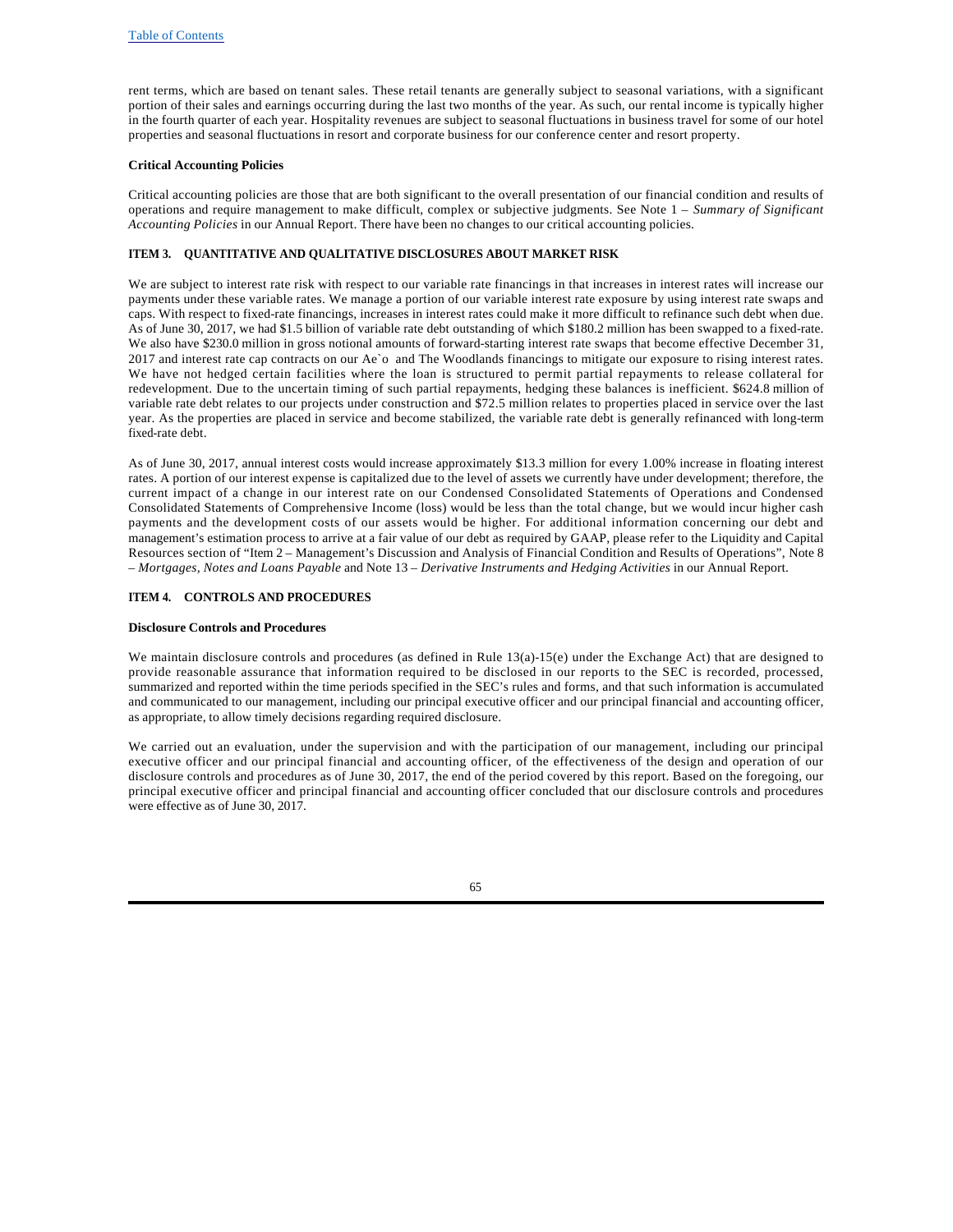# **Internal Control over Financial Reporting**

There have been no changes in our internal control over financial reporting during the period covered by this report that have materially affected or are reasonably likely to materially affect our internal control over financial reporting.

# **PART II OTHER INFORMATION**

# **ITEM 1. LEGAL PROCEEDINGS**

In the ordinary course of our business, we are from time to time involved in legal proceedings related to the ownership and operations of our properties. Neither we nor any of our real estate affiliates are currently involved in any legal or administrative proceedings that we believe is likely to have a materially adverse effect on our business, results of operations or financial condition.

# **ITEM 1A. RISK FACTORS**

There are no material changes to the risk factors previously disclosed in our Annual Report.

# **ITEM 2. UNREGISTERED SALES OF EQUITY SECURITIES AND USE OF PROCEEDS**

(c) As previously disclosed in our current report on Form 8-K date June 20, 2017, we granted a warrant to David R. Weinreb, Chief Executive Officer of the Company (the "New CEO Warrant") pursuant to a warrant purchase agreement by and between the Company and Mr. Weinreb (the "New CEO Warrant Agreement"), exercisable to acquire 1,965,409 shares of Company common stock, par value \$0.01 per share ("Company Common Stock") (including any additional shares of Company Common Stock issuable as a result of the anti-dilution provisions of the New CEO Warrant, the "New CEO Warrant Shares"). The New CEO Warrant was granted to Mr. Weinreb in exchange for a fair market value purchase price of \$50.0 million (the "Purchase Price"). The Purchase Price of the New CEO Warrant and the number of the New CEO Warrant Shares was determined by the Company's Board of Directors (the "Board") based upon the advice of Houlihan Lokey, an independent third party valuation adviser. The exercise price of the New CEO Warrant Shares is \$124.64, which was the closing trading price of the Company's common shares on the New York Stock Exchange on June 15, 2017.

The following table provides information about purchases by the company during the quarter ended June 30, 2017 of equity securities that are registered by the company pursuant to Section 12 of the Exchange Act.

### **Issuer Purchases of Equity Securities**

| Period                     | <b>Total Number</b><br>of Shares<br>Purchased (1) | <b>Average Price</b><br><b>Paid Per Share</b> | <b>Total Number of Shares</b><br><b>Purchased as Part of Publicly</b><br><b>Announced Plans or</b><br>Programs $(2)$ | <b>Maximum Number of</b><br><b>Shares that May Yet Be</b><br><b>Purchased Under the</b><br>Plans or Programs (2) |
|----------------------------|---------------------------------------------------|-----------------------------------------------|----------------------------------------------------------------------------------------------------------------------|------------------------------------------------------------------------------------------------------------------|
| May 1, 2017 - May 31, 2017 | 4.321                                             | 123.11                                        |                                                                                                                      |                                                                                                                  |
| Total                      | 4.321                                             | 123.11                                        |                                                                                                                      |                                                                                                                  |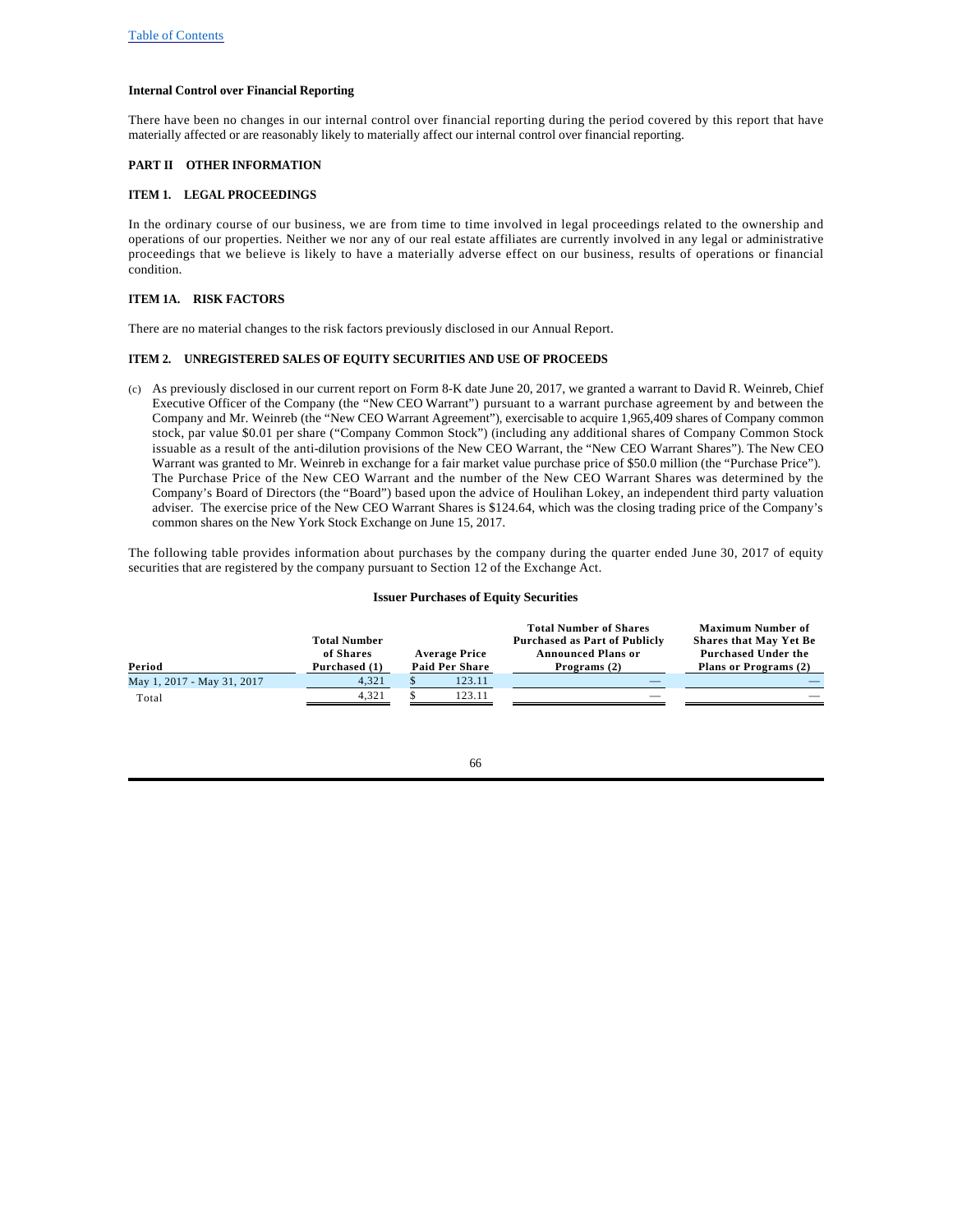- (1) Represents shares repurchased for payment of 4,321 statutory withholding taxes upon the vesting of restricted stock issued pursuant to The Howard Hughes Corporation 2010 Amended and Restated Incentive Plan.
- (2) No plans or programs have been publicly announced.

# **ITEM 3. DEFAULT UPON SENIOR SECURITIES**

None.

# **ITEM 4. MINE SAFETY DISCLOSURES**

Not applicable.

# **ITEM 5. OTHER INFORMATION**

None.

# **ITEM 6. EXHIBITS**

The Exhibit Index following the signature page to this Quarterly Report lists the exhibits furnished as required by Item 601 of Regulation S-K and is incorporated by reference.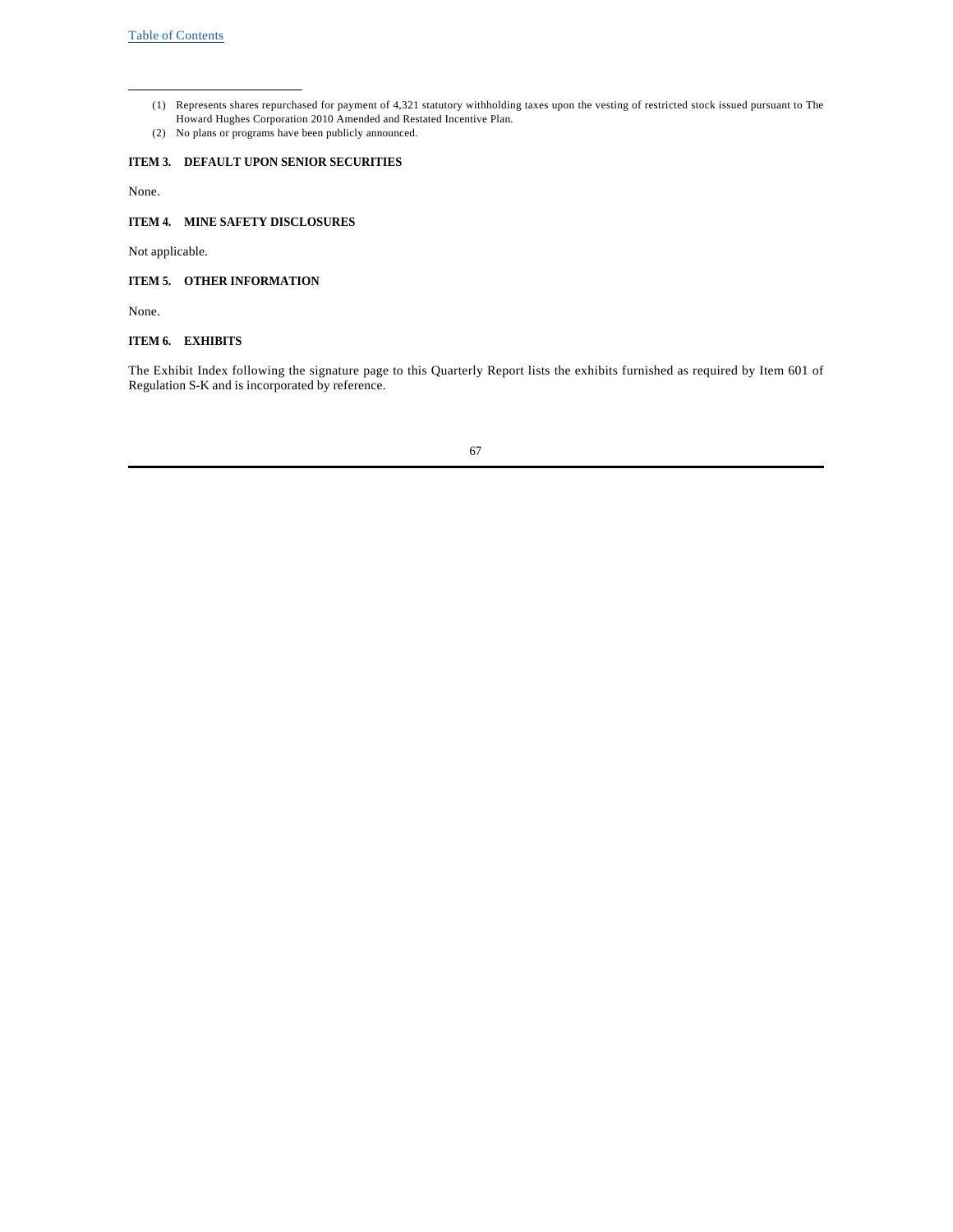# **SIGNATURE**

Pursuant to the requirements of the Securities Exchange Act of 1934, the registrant has duly caused this report to be signed on its behalf by the undersigned thereunto duly authorized.

The Howard Hughes Corporation

By: /s/ David R. O'Reilly

David R. O'Reilly Chief Financial Officer August 7, 2017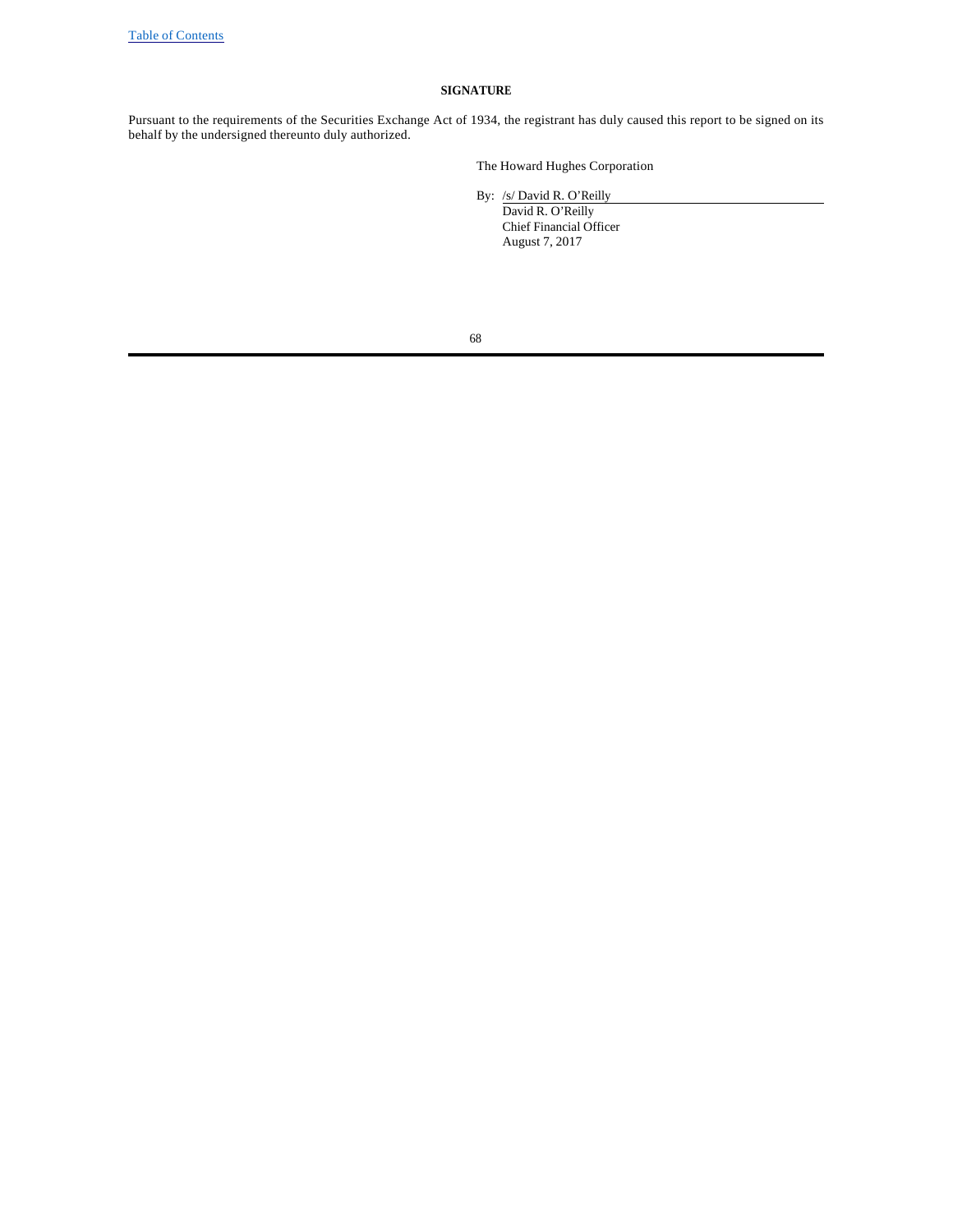## **EXHIBIT INDEX**

| 31.1+ | Certification of Chief Executive Officer Pursuant to Section 302 of the Sarbanes-Oxley Act of 2002 |
|-------|----------------------------------------------------------------------------------------------------|
|       |                                                                                                    |

- 31.2+ Certification of Chief Financial Officer Pursuant to Section 302 of the Sarbanes-Oxley Act of 2002
- 32.1+ Certification of Chief Executive Officer and Chief Financial Officer Pursuant to Section 906 of the Sarbanes-Oxley Act of 2002
- 101.INS+ XBRL Instance Document
- 101.SCH+ XBRL Taxonomy Extension Schema Document
- 101.CAL+ XBRL Taxonomy Extension Calculation Linkbase Document
- 101.LAB+ XBRL Taxonomy Extension Label Linkbase Document
- 101.PRE+ XBRL Taxonomy Extension Presentation Linkbase Document
- 101.DEF+ XBRL Taxonomy Extension Definition Linkbase Document

+ Filed herewith

Attached as Exhibit 101 to this report are the following documents formatted in XBRL (Extensible Business Reporting Language): (i) the Condensed Consolidated Statements of Operations for the three and six months ended June 30, 2017 and 2016, (ii) Condensed Consolidated Statements of Comprehensive Income (loss) for the three and six months ended June 30, 2017 and 2016, (iii) the Condensed Consolidated Balance Sheets as of June 30, 2017 and December 31, 2016, (iv) Condensed Consolidated Statements of Equity for the six months ended June 30, 2017 and 2016, and (v) the Condensed Consolidated Statements of Cash Flows for the six months ended June 30, 2017 and 2016.

69

(Back To Top)

# **Section 2: EX-31.1 (EX-31.1)**

**Exhibit 31.1**

### **CERTIFICATION OF CHIEF EXECUTIVE OFFICER PURSUANT TO RULE 13a — 14(a) ADOPTED PURSUANT TO SECTION 302 OF THE SARBANES-OXLEY ACT OF 2002**

I, David Weinreb, certify that:

- 1. I have reviewed this Quarterly Report on Form 10-Q of The Howard Hughes Corporation;
- 2. Based on my knowledge, this report does not contain any untrue statement of a material fact or omit to state a material fact necessary to make the statements made, in light of the circumstances under which such statements were made, not misleading with respect to the period covered by this report;
- 3. Based on my knowledge, the financial statements, and other financial information included in this report, fairly present in all material respects the financial condition, results of operations and cash flows of the registrant as of, and for, the periods presented in this report;
- 4. The registrant's other certifying officer and I are responsible for establishing and maintaining disclosure controls and procedures (as defined in Exchange Act Rules 13a-15(e) and 15d-15(e)) and internal control over financial reporting (as defined in Exchange Act Rules 13a-15(f) and 15d-15(f)) for the registrant and have:

a) Designed such disclosure controls and procedures, or caused such disclosure controls and procedures to be designed under our supervision, to ensure that material information relating to the registrant, including its consolidated subsidiaries, is made known to us by others within those entities, particularly during the period in which this report is being prepared;

b) Designed such internal control over financial reporting, or caused such internal control over financial reporting to be designed under our supervision, to provide reasonable assurance regarding the reliability of financial reporting and the preparation of financial statements for external purposes in accordance with generally accepted accounting principles;

c) Evaluated the effectiveness of the registrant's disclosure controls and procedures and presented in this report our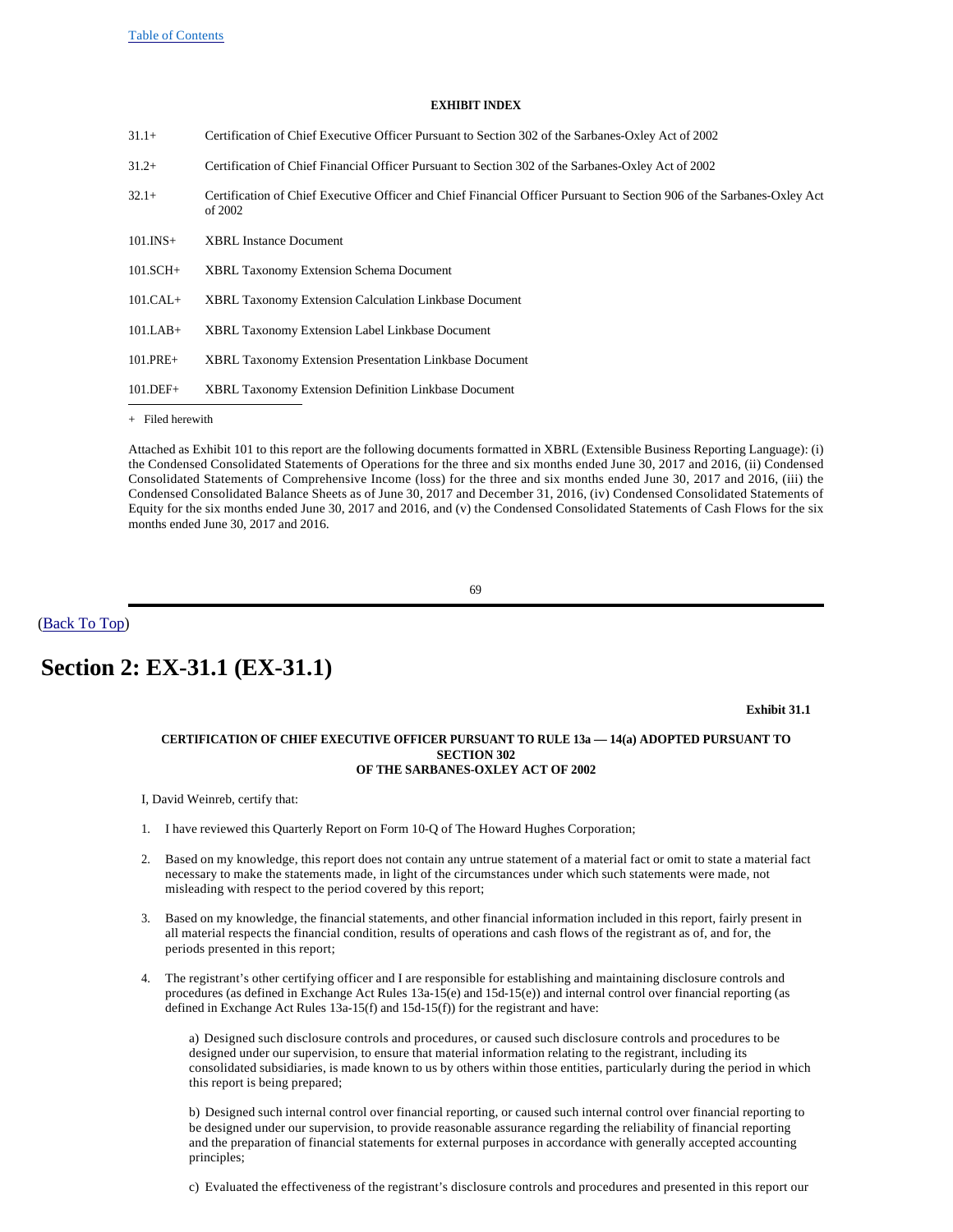conclusions about the effectiveness of the disclosure controls and procedures, as of the end of the period covered by this report based on such evaluation; and

d) Disclosed in this report any change in the registrant's internal control over financial reporting that occurred during the registrant's most recent fiscal quarter (the registrant's fourth fiscal quarter in the case of an annual report) that has materially affected, or is reasonably likely to materially affect, the registrant's internal control over financial reporting; and

5. The registrant's other certifying officer and I have disclosed, based on our most recent evaluation of internal control over financial reporting, to the registrant's auditors and the audit committee of registrant's board of directors (or persons performing the equivalent functions):

a) All significant deficiencies and material weaknesses in the design or operation of internal control over financial reporting which are reasonably likely to adversely affect the registrant's ability to record, process, summarize and report financial information; and

b) Any fraud, whether or not material, that involves management or other employees who have a significant role in the registrant's internal control over financial reporting.

By: /s/ David R. Weinreb

David R. Weinreb Chief Executive Officer (principal executive officer) August 7, 2017

(Back To Top)

# **Section 3: EX-31.2 (EX-31.2)**

**Exhibit 31.2**

### **CERTIFICATION OF CHIEF FINANCIAL OFFICER PURSUANT TO RULE 13a — 14(a) ADOPTED PURSUANT TO SECTION 302 OF THE SARBANES-OXLEY ACT OF 2002**

I, David O'Reilly, certify that:

- 1. I have reviewed this Quarterly Report on Form 10-Q of The Howard Hughes Corporation;
- 2. Based on my knowledge, this report does not contain any untrue statement of a material fact or omit to state a material fact necessary to make the statements made, in light of the circumstances under which such statements were made, not misleading with respect to the period covered by this report;
- 3. Based on my knowledge, the financial statements, and other financial information included in this report, fairly present in all material respects the financial condition, results of operations and cash flows of the registrant as of, and for, the periods presented in this report;
- 4. The registrant's other certifying officer and I are responsible for establishing and maintaining disclosure controls and procedures (as defined in Exchange Act Rules 13a-15(e) and 15d-15(e)) and internal control over financial reporting (as defined in Exchange Act Rules 13a-15(f) and 15d-15(f)) for the registrant and have:

a) Designed such disclosure controls and procedures, or caused such disclosure controls and procedures to be designed under our supervision, to ensure that material information relating to the registrant, including its consolidated subsidiaries, is made known to us by others within those entities, particularly during the period in which this report is being prepared;

b) Designed such internal control over financial reporting, or caused such internal control over financial reporting to be designed under our supervision, to provide reasonable assurance regarding the reliability of financial reporting and the preparation of financial statements for external purposes in accordance with generally accepted accounting principles;

c) Evaluated the effectiveness of the registrant's disclosure controls and procedures and presented in this report our conclusions about the effectiveness of the disclosure controls and procedures, as of the end of the period covered by this report based on such evaluation; and

d) Disclosed in this report any change in the registrant's internal control over financial reporting that occurred during the registrant's most recent fiscal quarter (the registrant's fourth fiscal quarter in the case of an annual report) that has materially affected, or is reasonably likely to materially affect, the registrant's internal control over financial reporting; and

5. The registrant's other certifying officer and I have disclosed, based on our most recent evaluation of internal control over financial reporting, to the registrant's auditors and the audit committee of registrant's board of directors (or persons performing the equivalent functions):

a) All significant deficiencies and material weaknesses in the design or operation of internal control over financial reporting which are reasonably likely to adversely affect the registrant's ability to record, process, summarize and